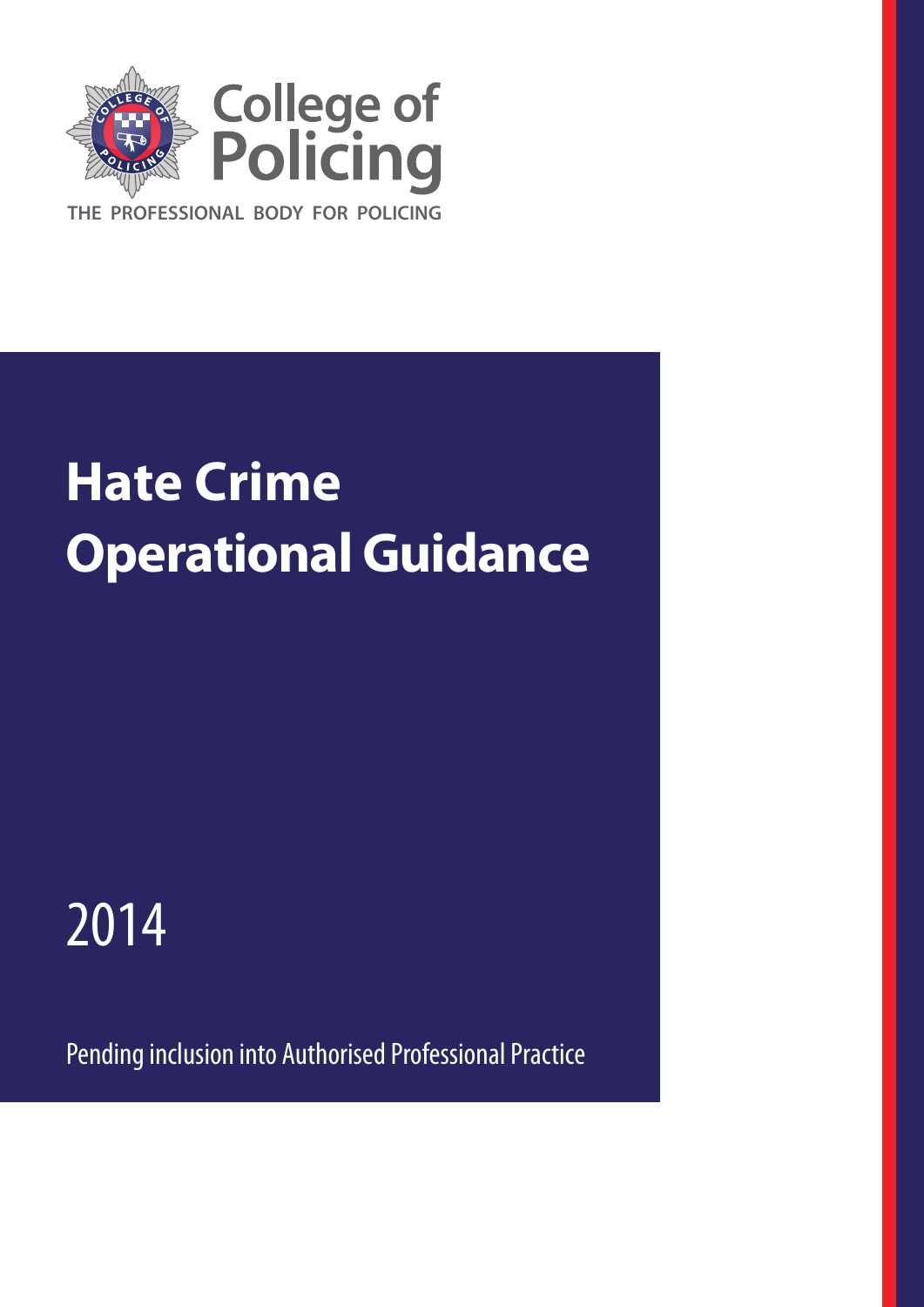College of Policing Limited Leamington Road Ryton-on-Dunsmore Coventry, CV8 3EN

Publication date: May 2014

#### **© College of Policing Limited** (2014)

All rights reserved. No part of this publication may be reproduced, modified, amended, stored in any retrieval system or transmitted, in any form or by any means, without the prior written permission of the College or as expressly permitted by law.

Anyone wishing to copy or reuse all or part of this document for purposes other than noncommercial research or private study will need a licence. Licence applications can be sent to **contactus@college.pnn.police.uk**

Where we have identified any third-party copyright material you will need permission from the copyright holders concerned.

All other enquiries about this product should be addressed to **contactus@college.pnn.police.uk**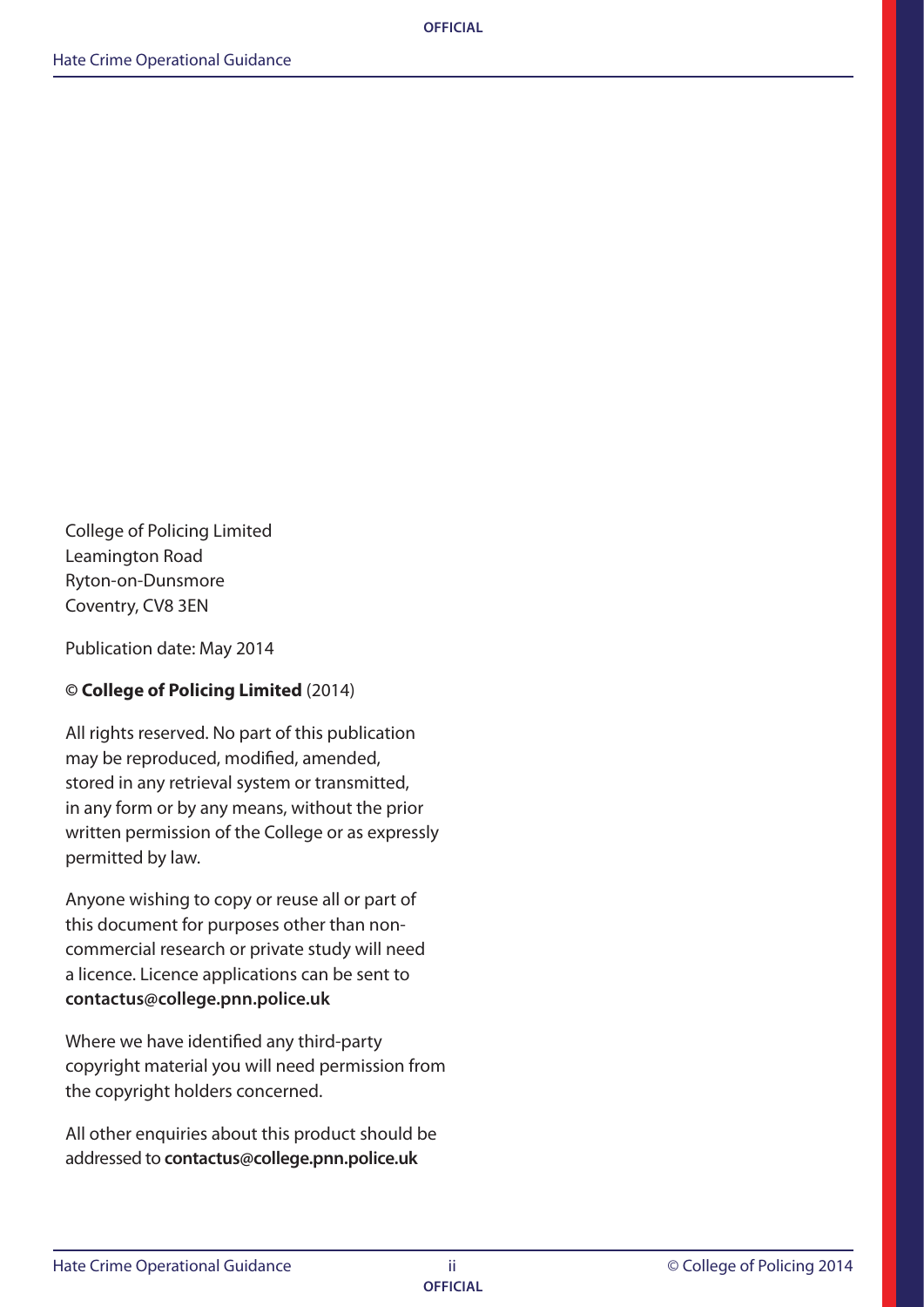# <span id="page-2-0"></span>**Contents**

|              | <b>Foreword by Dr Nathan Hall</b><br>1 |                                              |                                                                 |    |
|--------------|----------------------------------------|----------------------------------------------|-----------------------------------------------------------------|----|
| $\mathbf{1}$ |                                        | <b>Defining hate crime</b><br>$\overline{2}$ |                                                                 |    |
|              | 1.1                                    |                                              |                                                                 |    |
|              | 1.2                                    |                                              |                                                                 |    |
|              |                                        | 1.2.1                                        |                                                                 |    |
|              |                                        | 1.2.2                                        |                                                                 |    |
|              |                                        | 1.2.3                                        |                                                                 |    |
|              |                                        | 1.2.4                                        |                                                                 |    |
|              |                                        | 1.2.5                                        |                                                                 |    |
|              | 1.3                                    |                                              |                                                                 |    |
|              |                                        | 1.3.1                                        | Case study – the murder of Sophie Lancaster  8                  |    |
|              |                                        | 1.3.2                                        |                                                                 |    |
|              |                                        | 1.3.3                                        |                                                                 |    |
|              |                                        | 1.3.4                                        |                                                                 |    |
|              | 1.4                                    |                                              |                                                                 |    |
|              | 1.5                                    |                                              |                                                                 |    |
|              | 1.6                                    |                                              |                                                                 |    |
| $\mathbf{2}$ | <b>Legislation</b>                     |                                              |                                                                 | 11 |
|              | 2.1                                    |                                              |                                                                 |    |
|              |                                        | 2.1.1                                        | Definitions for racially or religiously aggravated offences 12  |    |
|              |                                        | 2.1.2                                        |                                                                 |    |
|              | 2.2                                    |                                              |                                                                 |    |
|              |                                        | 2.2.1                                        |                                                                 |    |
|              |                                        | 2.2.2                                        | Incitement to hatred on the grounds of religion  13             |    |
|              |                                        | 2.2.3                                        |                                                                 |    |
|              | 2.3                                    | 2.2.4                                        |                                                                 |    |
|              |                                        |                                              |                                                                 |    |
|              |                                        | 2.3.2                                        |                                                                 |    |
|              |                                        | 2.3.3                                        |                                                                 |    |
|              |                                        | 2.3.4                                        | Enhanced sentencing for other crimes motivated by hostility  15 |    |
|              |                                        | 2.3.5                                        | The Criminal Justice (No.2) (Northern Ireland) Order 2004 15    |    |
|              | 2.4                                    |                                              |                                                                 |    |
|              |                                        |                                              |                                                                 |    |
| 3            | 3.1                                    |                                              | <b>Strands of monitored hate crime</b>                          | 17 |
|              |                                        | 3.1.1                                        |                                                                 |    |
|              |                                        | 3.1.2                                        |                                                                 |    |
|              |                                        | 3.1.3                                        | Common incorrect assumptions in disability hate crime cases 20  |    |
|              |                                        | 3.1.4                                        |                                                                 |    |
|              |                                        | 3.1.5                                        |                                                                 |    |
|              |                                        |                                              |                                                                 |    |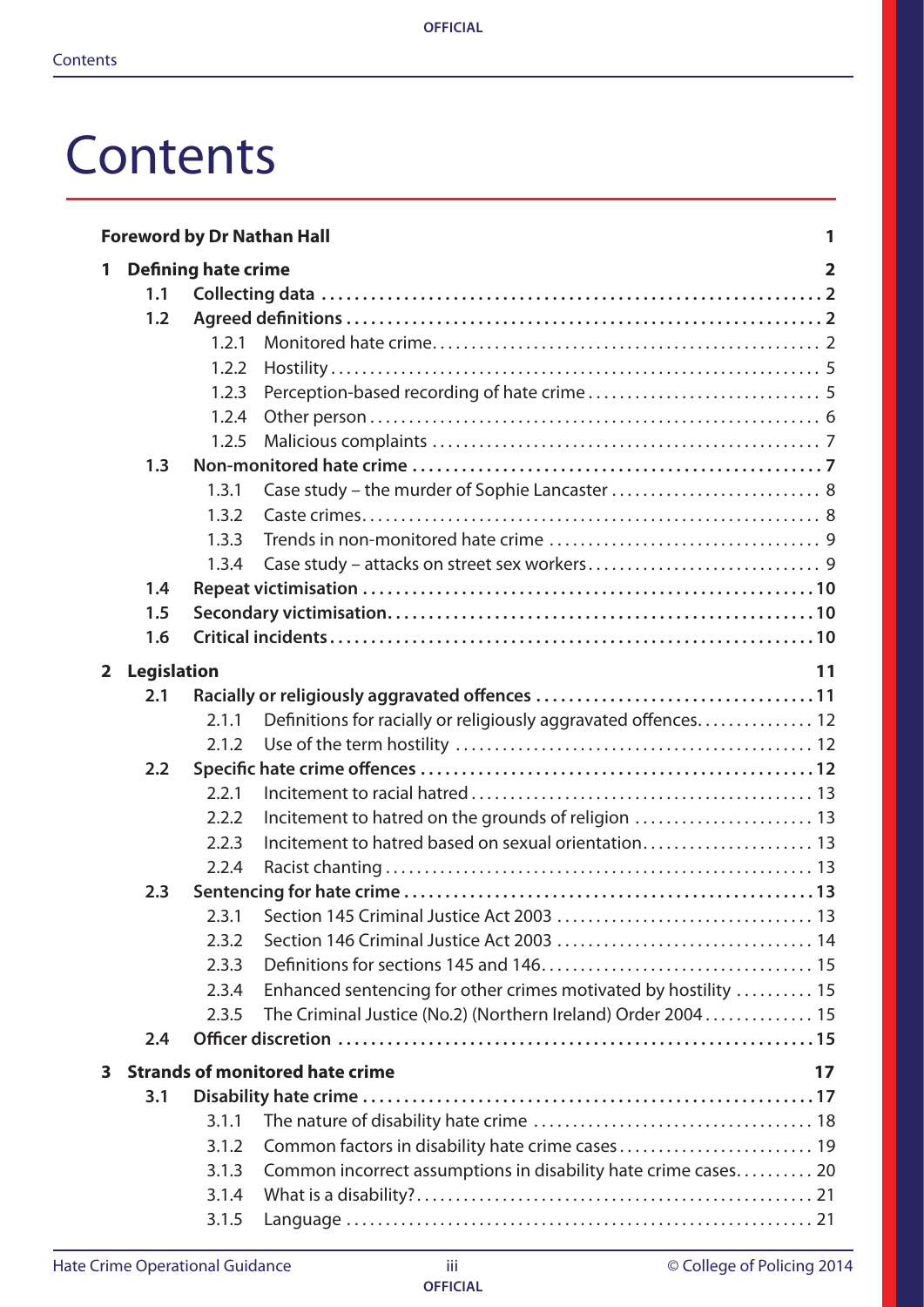|    |     | 3.1.6  |                                                         |    |
|----|-----|--------|---------------------------------------------------------|----|
|    |     | 3.1.7  |                                                         |    |
|    |     | 3.1.8  |                                                         |    |
|    |     | 3.1.9  |                                                         |    |
|    |     | 3.1.10 |                                                         |    |
|    |     |        |                                                         |    |
|    | 3.2 |        |                                                         |    |
|    |     | 3.2.1  |                                                         |    |
|    |     | 3.2.2  |                                                         |    |
|    |     | 3.2.3  |                                                         |    |
|    |     | 3.2.4  |                                                         |    |
|    | 3.3 |        |                                                         |    |
|    |     | 3.3.1  |                                                         |    |
|    |     | 3.3.2  |                                                         |    |
|    |     | 3.3.3  |                                                         |    |
|    | 3.4 |        |                                                         |    |
|    |     | 3.4.1  | The nature of lesbian, gay and bisexual hate crime 42   |    |
|    |     | 3.4.2  |                                                         |    |
|    | 3.5 |        |                                                         |    |
|    |     | 3.5.1  |                                                         |    |
|    |     | 3.5.2  | Gender recognition for transsexual people  44           |    |
|    |     | 3.5.3  |                                                         |    |
|    |     |        |                                                         |    |
|    |     | 3.5.4  |                                                         |    |
| 4  |     |        | <b>Under-reporting of hate crimes</b>                   | 48 |
|    | 4.1 |        |                                                         |    |
|    |     | 4.1.1  |                                                         |    |
|    |     | 4.1.2  |                                                         |    |
|    |     | 4.1.3  | Data sharing with third-party reporting facilities 52   |    |
|    |     | 4.1.4  |                                                         |    |
|    |     | 4.1.5  |                                                         |    |
| 5. |     |        | <b>Responses to hate crimes</b>                         | 54 |
|    | 5.1 |        |                                                         |    |
|    |     | 5.1.1  |                                                         |    |
|    |     | 5.1.2  |                                                         |    |
|    |     | 5.1.3  | Victims of sexual orientation/transgender hate crime 56 |    |
|    | 5.2 |        |                                                         |    |
|    |     | 5.2.1  |                                                         |    |
|    |     | 5.2.2  |                                                         |    |
|    | 5.3 |        |                                                         |    |
| 6  |     |        | <b>Responses to hate incidents</b>                      | 60 |
|    | 6.1 |        |                                                         |    |
|    | 6.2 |        |                                                         |    |
|    | 6.3 |        |                                                         |    |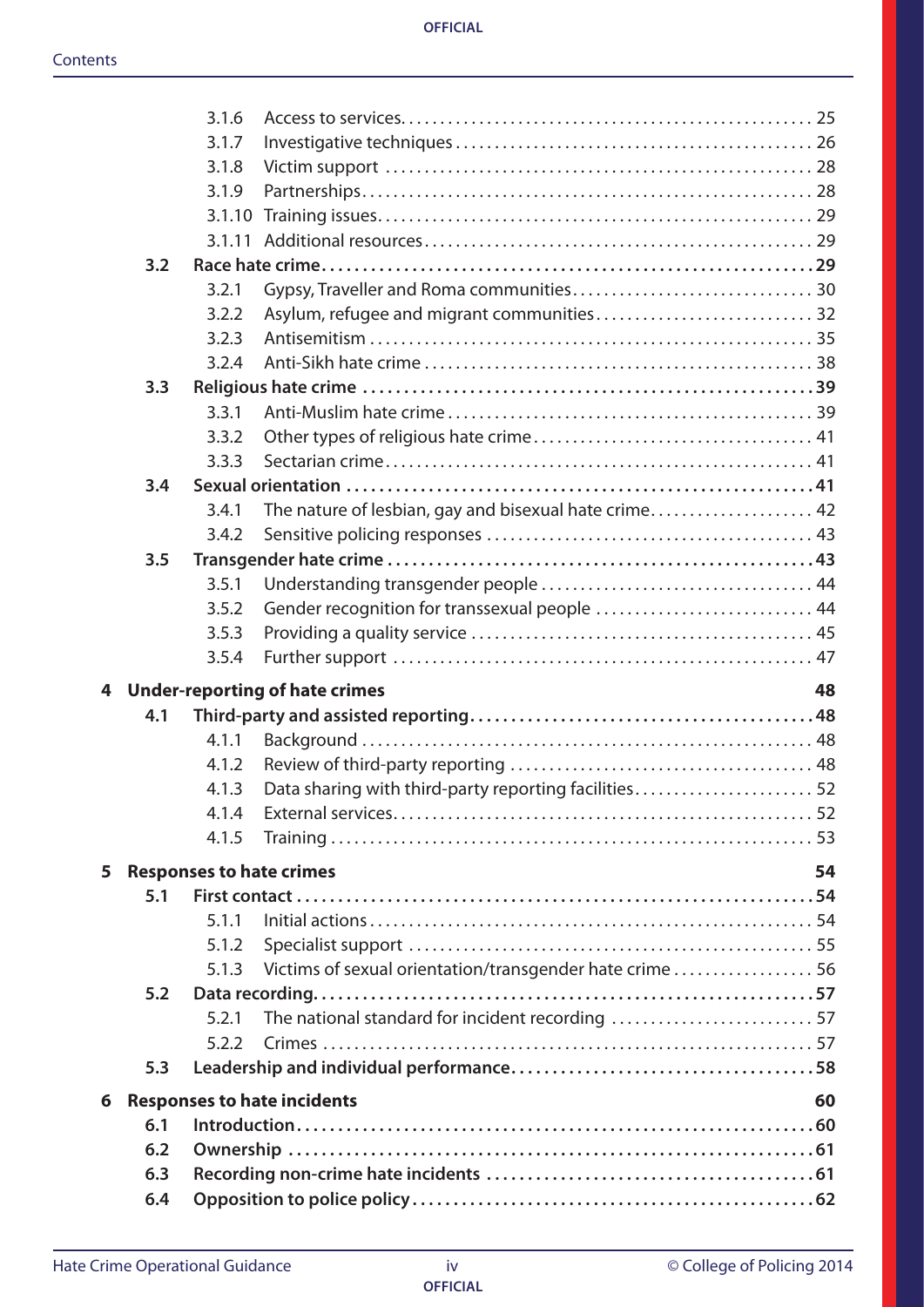| $\overline{\mathbf{z}}$ |     | <b>Partnership working</b><br>64 |                                                                           |    |
|-------------------------|-----|----------------------------------|---------------------------------------------------------------------------|----|
|                         | 7.1 |                                  |                                                                           |    |
|                         | 7.2 |                                  |                                                                           |    |
|                         | 7.3 |                                  |                                                                           |    |
|                         | 7.4 |                                  |                                                                           |    |
| 8                       |     |                                  | Minimum standards for response, investigation and supervision of offences | 67 |
|                         | 8.1 |                                  |                                                                           |    |
|                         | 8.2 |                                  |                                                                           |    |
|                         | 8.3 |                                  |                                                                           |    |
|                         | 8.4 |                                  |                                                                           |    |
|                         |     | 8.4.1                            |                                                                           |    |
|                         |     | 8.4.2                            |                                                                           |    |
|                         |     | 8.4.3                            |                                                                           |    |
|                         |     | 8.4.4                            |                                                                           |    |
|                         |     | 8.4.5                            |                                                                           |    |
|                         |     | 8.4.6                            |                                                                           |    |
|                         |     | 8.4.7                            |                                                                           |    |
|                         |     | 8.4.8                            |                                                                           |    |
|                         |     | 8.4.9                            |                                                                           |    |
|                         | 8.5 |                                  |                                                                           |    |
|                         |     | 8.5.1                            |                                                                           |    |
|                         |     | 8.5.2                            |                                                                           |    |
|                         |     | 8.5.3                            |                                                                           |    |
|                         |     | 8.5.4                            |                                                                           |    |
|                         |     | 8.5.5                            |                                                                           |    |
|                         |     | 8.5.6                            |                                                                           |    |
|                         |     | 8.5.7                            |                                                                           |    |
|                         | 8.6 |                                  |                                                                           |    |
|                         |     |                                  |                                                                           |    |
|                         |     | 8.6.2                            |                                                                           |    |
|                         |     | 8.6.3                            |                                                                           |    |
|                         |     | 8.6.4                            |                                                                           |    |
|                         |     | 8.6.5                            |                                                                           |    |
|                         |     | 8.6.6                            |                                                                           |    |
|                         | 8.7 |                                  |                                                                           |    |
|                         |     | 8.7.1                            |                                                                           |    |
|                         |     | 8.7.2                            | Service delivery for the victims of hate crime  82                        |    |
|                         |     | 8.7.3                            |                                                                           |    |
|                         |     | 8.7.4                            |                                                                           |    |
|                         |     | 8.7.5                            |                                                                           |    |
|                         |     | 8.7.6                            |                                                                           |    |
|                         |     | 8.7.7                            |                                                                           |    |
|                         | 8.8 |                                  |                                                                           |    |
|                         |     | 8.8.1                            |                                                                           |    |
|                         |     | 8.8.2                            | Identification of risk and the police response  87                        |    |
|                         |     | 8.8.3                            |                                                                           |    |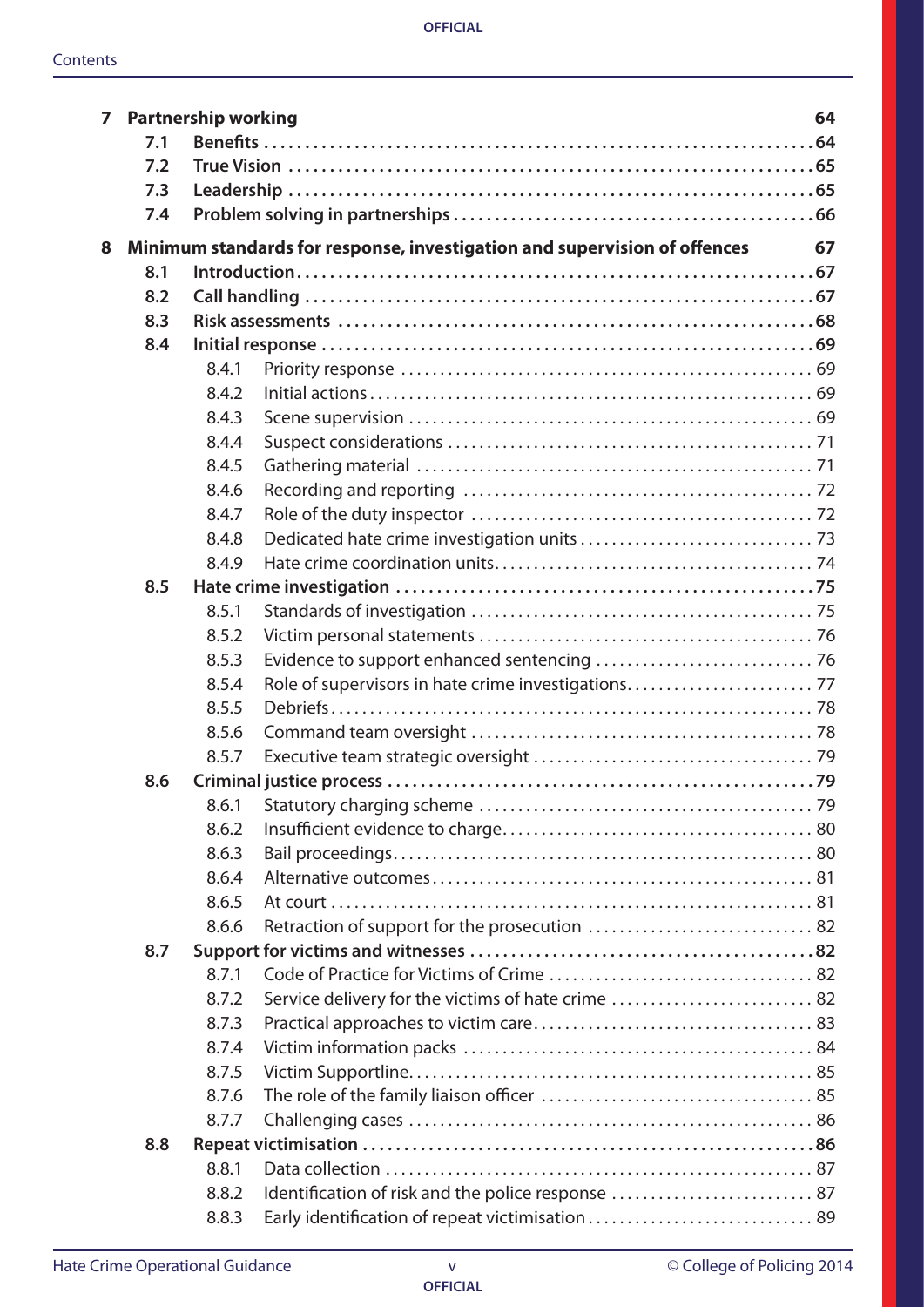|   | 8.9                    |                                                                                     |     |
|---|------------------------|-------------------------------------------------------------------------------------|-----|
|   |                        | 8.9.1                                                                               |     |
|   |                        | 8.9.2                                                                               |     |
| 9 |                        | <b>Community engagement</b>                                                         | 93  |
|   | 9.1                    |                                                                                     |     |
|   |                        | 9.1.1                                                                               |     |
|   | 9.2                    |                                                                                     |     |
|   | 9.3                    |                                                                                     |     |
|   |                        | 9.3.1                                                                               |     |
|   | <b>10 Intelligence</b> |                                                                                     | 96  |
|   |                        |                                                                                     |     |
|   |                        |                                                                                     |     |
|   |                        |                                                                                     |     |
|   |                        |                                                                                     |     |
|   |                        |                                                                                     |     |
|   |                        |                                                                                     |     |
|   |                        |                                                                                     |     |
|   |                        |                                                                                     |     |
|   |                        |                                                                                     |     |
|   |                        |                                                                                     |     |
|   | 10.3                   | Links between hate crime and counter-terrorism policing101                          |     |
|   | 10.4                   |                                                                                     |     |
|   |                        |                                                                                     |     |
|   |                        | <b>11 Measuring performance</b>                                                     | 103 |
|   | 11.1                   |                                                                                     |     |
|   |                        |                                                                                     |     |
|   |                        |                                                                                     |     |
|   |                        |                                                                                     |     |
|   |                        | 11.3.1 Increasing the reporting and recording of hate crime  104                    |     |
|   |                        | 11.3.2 Measuring the crimes that have successful outcomes 105                       |     |
|   |                        |                                                                                     |     |
|   |                        |                                                                                     |     |
|   |                        | 11.3.5 Measuring the number of crimes that attract enhanced sentencing in court 106 |     |
|   |                        | 11.3.6 Measuring the quality of investigations 106                                  |     |
|   |                        |                                                                                     |     |
|   |                        |                                                                                     |     |
|   |                        |                                                                                     |     |
|   | 12 Hate crime in sport |                                                                                     | 108 |
|   | 12.1                   | $Introduction \dots 108$                                                            |     |
|   | 12.2                   |                                                                                     |     |
|   | 12.3                   |                                                                                     |     |
|   | 12.4                   |                                                                                     |     |
|   | 12.5                   |                                                                                     |     |
|   | 12.6                   |                                                                                     |     |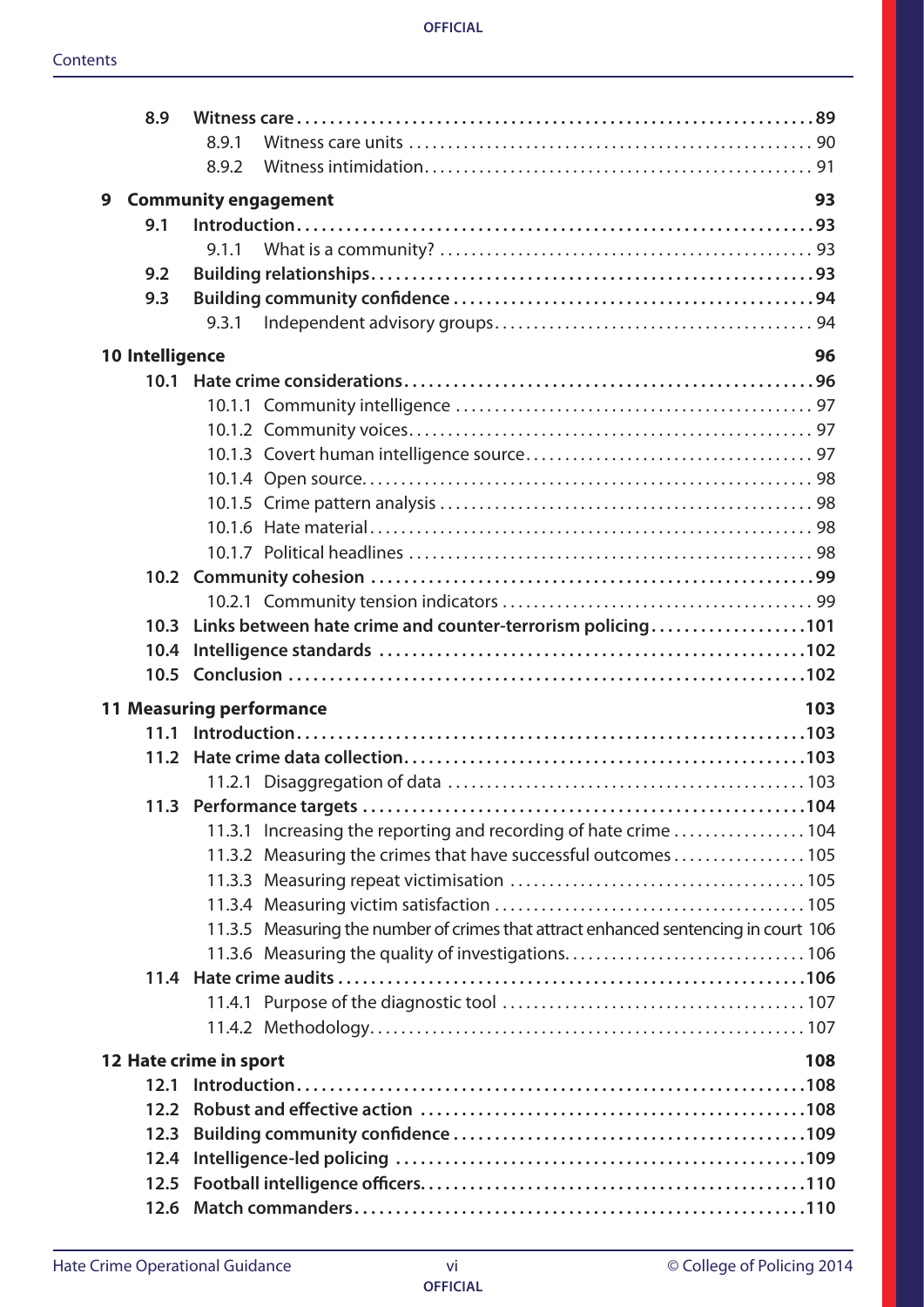| 13 Inciting hatred<br>111 |                                                                     |  |  |
|---------------------------|---------------------------------------------------------------------|--|--|
|                           |                                                                     |  |  |
| 13.2                      | Incitement to hatred on the grounds of religion 112                 |  |  |
| 13.3                      | Incitement to hatred based on sexual orientation113                 |  |  |
|                           | 13.4 Guidance on incitement to hatred offences113                   |  |  |
|                           | 13.5 Action in response to allegations of incitement to hatred 114  |  |  |
|                           | <b>14 Internet hate crime</b><br>115                                |  |  |
| 14.1                      |                                                                     |  |  |
|                           | 14.2 Offences and investigation of internet hate crime 116          |  |  |
|                           |                                                                     |  |  |
|                           |                                                                     |  |  |
|                           |                                                                     |  |  |
| 14.5                      |                                                                     |  |  |
| 14.6                      |                                                                     |  |  |
|                           |                                                                     |  |  |
|                           |                                                                     |  |  |
|                           |                                                                     |  |  |
|                           |                                                                     |  |  |
|                           | 15 Internal hate crime<br>123                                       |  |  |
|                           |                                                                     |  |  |
|                           |                                                                     |  |  |
|                           |                                                                     |  |  |
|                           |                                                                     |  |  |
|                           |                                                                     |  |  |
|                           | 15.3.1 Recording internal hate crime and non-crime incidents 125    |  |  |
| 15.4                      |                                                                     |  |  |
| 15.5                      | Legal duties to protect staff from harassment 125                   |  |  |
|                           |                                                                     |  |  |
|                           |                                                                     |  |  |
|                           |                                                                     |  |  |
|                           |                                                                     |  |  |
|                           |                                                                     |  |  |
|                           |                                                                     |  |  |
|                           |                                                                     |  |  |
|                           |                                                                     |  |  |
|                           |                                                                     |  |  |
| 15.7                      |                                                                     |  |  |
|                           |                                                                     |  |  |
| 15.8                      | Refusal by a member of the public to accept an allocated officer129 |  |  |
| 15.9                      |                                                                     |  |  |
| <b>Further reading</b>    | 132                                                                 |  |  |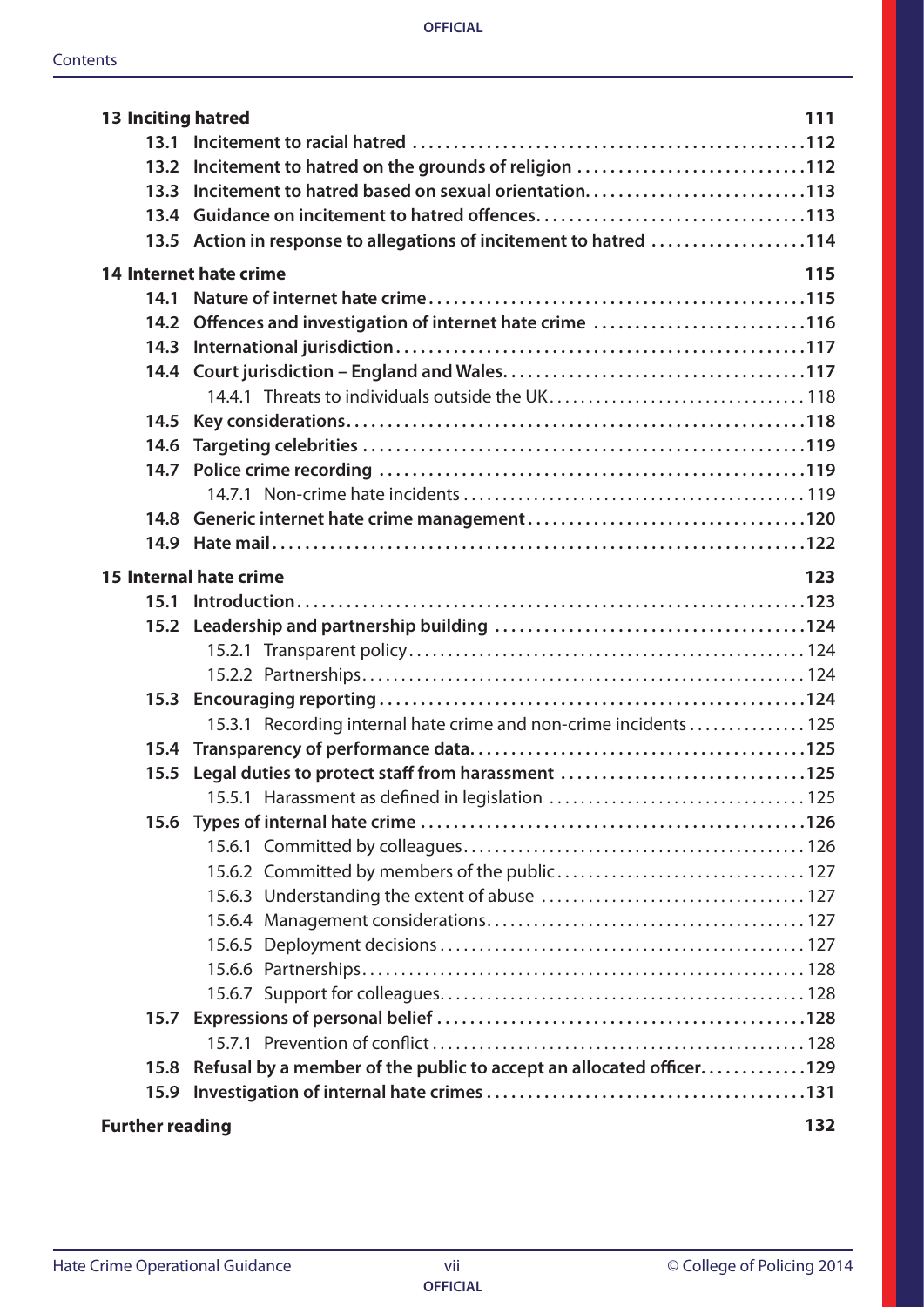# <span id="page-7-0"></span>Foreword by Dr Nathan Hall

The 2005 Hate Crime Manual has been revised to reflect developments in this crucial area of policing. It now documents how hate crime investigations have changed in an effort to better meet the needs of diverse communities. A significant legacy of Stephen Lawrence can be found in developments in policing relating to critical incident management, family liaison, community engagement and independent advice, third-party reporting, and changes in the way hate crime investigations are conducted, each of which are discussed in the various sections of this document.

Hate crimes are far more prevalent than official statistics suggest. Proportionately, they are more likely to be directed against the person than non-hate crimes, and they tend to be experienced repeatedly. Victims often expect their victimisation to continue, or are otherwise fearful of attacks in the future. Hate crimes can have a greater emotional impact on the victim than comparable non-hate crimes, and can cause increased levels of fear and anxiety that can also permeate through wider communities.

This is precisely why all victims should not be treated the same. Rather, they should receive a service from the police that is appropriate to their needs. The police service must:

…deliver a service which recognises the different experiences, perceptions and needs of a diverse society.

#### **The Stephen Lawrence Inquiry, February 1999**

There is also a real possibility that hate crimes will be, or will become, critical incidents. This is a crucial consideration, given the ministerial priority for all police services to increase trust and confidence in policing among minority communities. Regardless of how trivial an incident may appear initially, the actions or inactions of the police in response to that incident can have a significant impact on the way that the organisation is viewed by the community it serves.

As noted in the previous manual, how well the police service protects members of society and provides an effective and appropriate service to an increasingly diverse community is a mark of sophistication in the thinking and action of a contemporary police service. Furthermore, in a modern democratic and diverse society, protecting all the composite groups of that society in accordance with their needs is vital if the service is to continue to police by consent.

The police occupy an important position in protecting victims of hate crime, and have a valuable role to play in doing so. Above all, victims and communities need to have trust and confidence that the police will respond appropriately and effectively to their needs.

This document contains many examples of innovative police work being developed and delivered across the country, and provides practical advice and instruction on how service delivery to hate crime victims might be further improved. The policing of hate crime has improved in many respects since the Stephen Lawrence Inquiry, and that is testament to the dedication of many police officers of all ranks across the country, but there can be no room for complacency. There is still much to do.

Dr Nathan Hall is based at the Institute of Criminal Justice Studies at the University of Portsmouth. He is a member of the National Policing Hate Crime Portfolio Group and sits on the Independent Advisory Group to the Cross-Government Hate Crime Programme.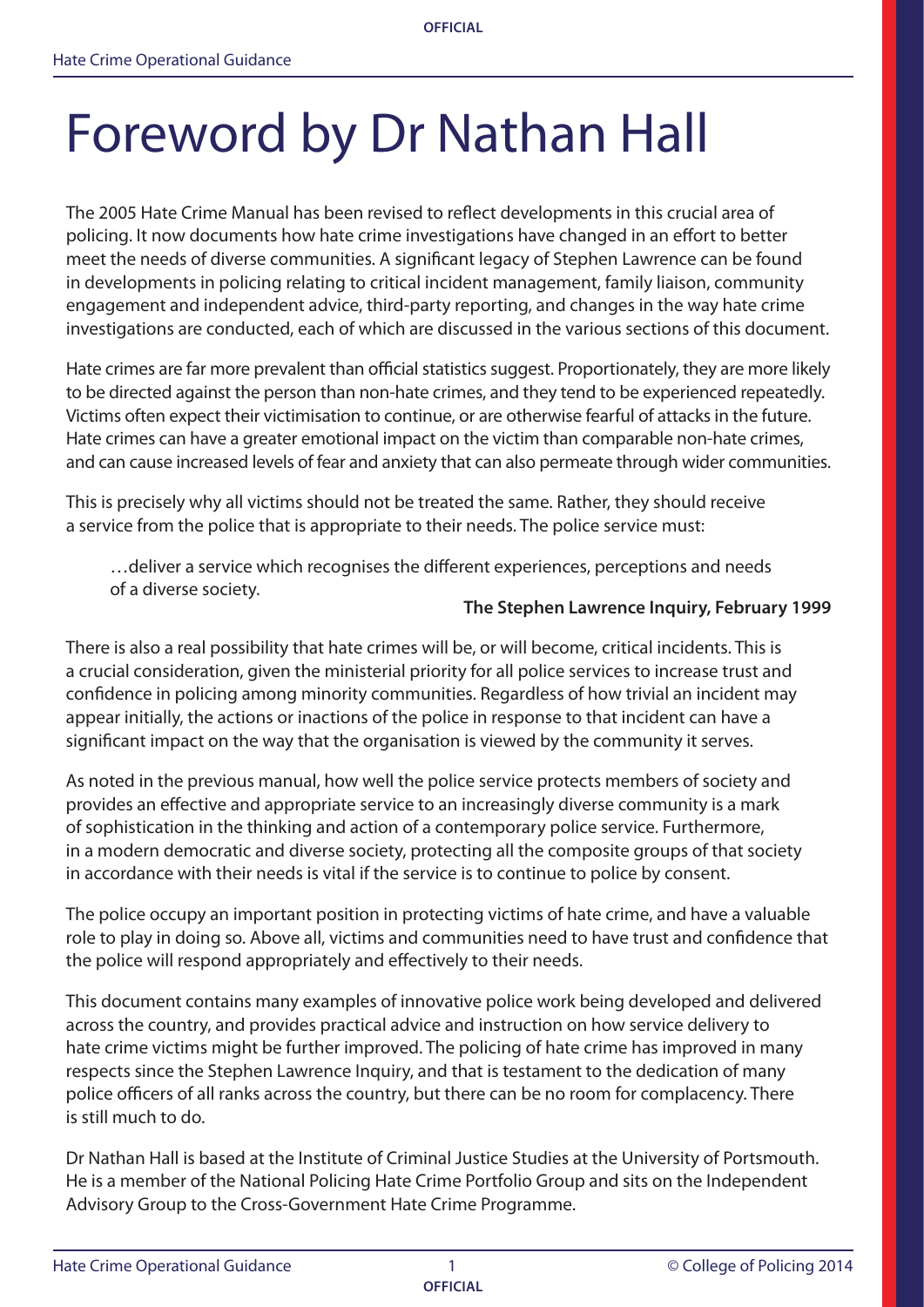# <span id="page-8-0"></span>1 Defining hate crime

The police service must provide an appropriate level of service to victims of hate crime. All officers and staff must have a clear understanding of what constitutes a hate incident and a hate crime. They must understand motivation and which strands of hate crime are monitored and which are not.

There are five monitored strands of hate crime:

- • disability
- race
- religion
- • sexual orientation
- transgender.

These are defined and explained in **[3 Strands of monitored hate crime](#page-23-0)**.

Although these strands are monitored areas, there are victims who are targeted as a result of other hate-related hostilities. For further information see **[1.3 Non-monitored hate crime](#page-13-1)**.

# <span id="page-8-1"></span>1.1 Collecting data

The police are responsible for collecting data on hate crimes and many hate incidents. Accurate data for hate crime is difficult to maintain as any hate crime fits into another crime category as well. This 'secondary' recording has led to inconsistency and contributed to the under-recording of hate crime, making the challenge of reducing under-reporting from victims more difficult. All criminal justice system (CJS) agencies share the common definition of monitored hate crime. A widespread understanding of this definition and compliance with crime recording rules helps to provide an accurate picture of the extent of hate crime and to deliver an intelligence-led response.

# <span id="page-8-2"></span>1.2 Agreed definitions

# <span id="page-8-3"></span>**1.2.1 Monitored hate crime**

There is no criminological consensus on the definition or even the validity of the concept of hate crime, but it is important that this policy has a framework. This section defines the areas for monitored hate crime.

The definitions are inclusive and apply to majority and minority groups. See **[2 Legislation](#page-17-0)**. They reflect the core belief that hate crime policy should support a basic human right to be free from crime fuelled by hostility because of an individual's personal characteristics.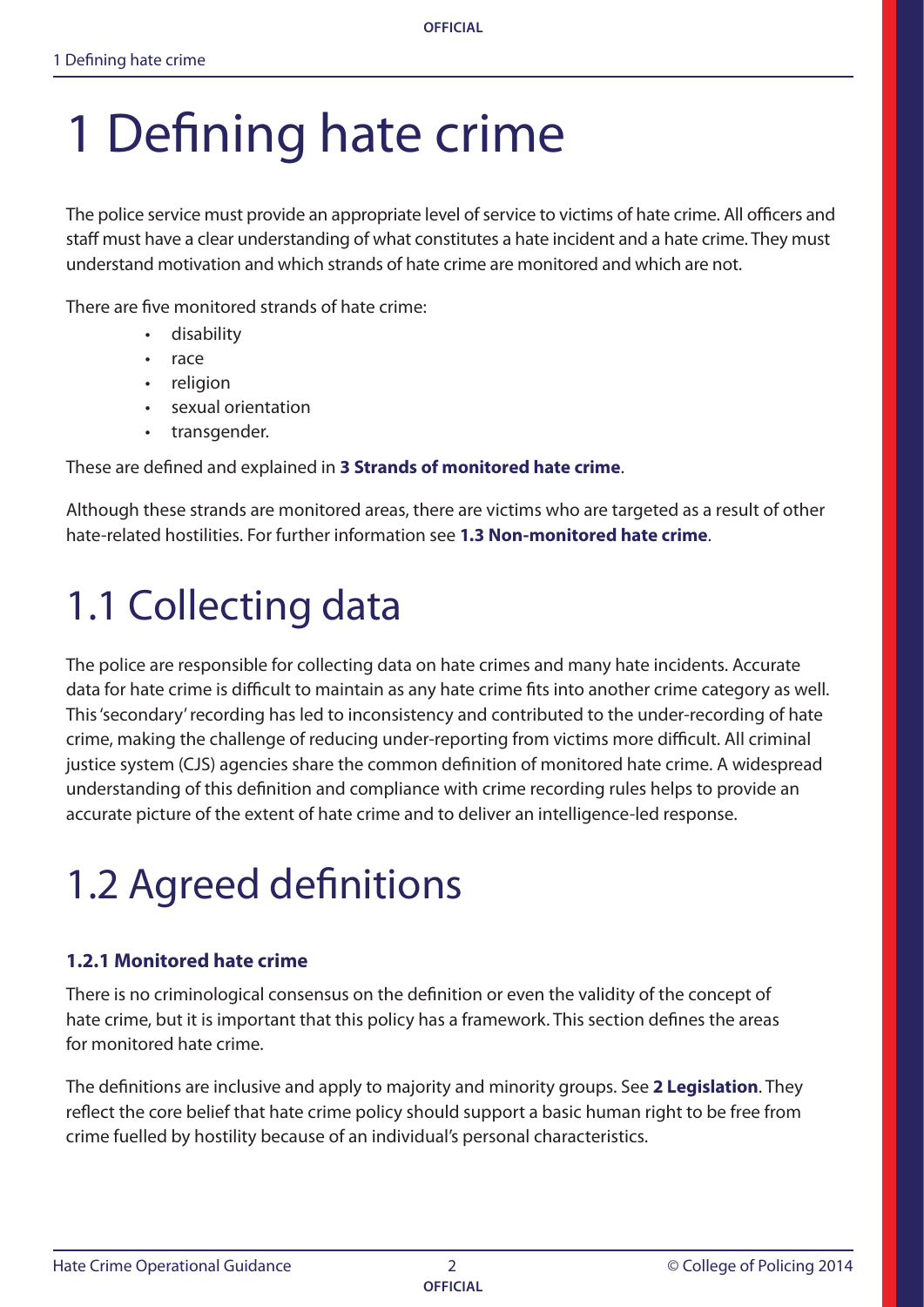| <b>Title</b>       | <b>Definition</b>                                                                                                                                                                                                  | <b>Included subjects</b>                                                                                                                                        |
|--------------------|--------------------------------------------------------------------------------------------------------------------------------------------------------------------------------------------------------------------|-----------------------------------------------------------------------------------------------------------------------------------------------------------------|
| Hate<br>motivation | Hate crimes and incidents are taken to<br>mean any crime or incident where the<br>perpetrator's hostility or prejudice against                                                                                     | This is a broad and inclusive<br>definition.                                                                                                                    |
|                    | an identifiable group of people is a factor<br>in determining who is victimised.                                                                                                                                   | A victim does not have to be<br>a member of the group. In<br>fact, anyone could be a victim<br>of a hate crime.                                                 |
| Hate incident      | Any non-crime incident which is perceived,<br>by the victim or any other person, to be<br>motivated by a hostility or prejudice based<br>on a person's race or perceived race,<br>or                               | Any racial group or ethnic<br>background or national origin,<br>including countries within the<br>UK, and Gypsy and Traveller<br>groups.                        |
|                    | Any non-crime incident which is perceived,<br>by the victim or any other person, to be<br>motivated by a hostility or prejudice based<br>on a person's religion or perceived religion<br>or                        | Any religious group, including<br>those who have no faith.                                                                                                      |
|                    | Any non-crime incident which is perceived,<br>by the victim or any other person, to be<br>motivated by a hostility or prejudice<br>based on a person's sexual orientation<br>or perceived sexual orientation<br>or | Any person's sexual<br>orientation.                                                                                                                             |
|                    | Any non-crime incident which is perceived,<br>by the victim or any other person, to be<br>motivated by a hostility or prejudice<br>based on a person's disability or perceived<br>disability<br>or                 | Any disability including<br>physical disability, learning<br>disability and mental health.                                                                      |
|                    | Any non-crime incident which is perceived,<br>by the victim or any other person, to be<br>motivated by a hostility or prejudice<br>against a person who is transgender<br>or perceived to be transgender.          | People who are transsexual,<br>transgender, transvestite<br>and those who hold a gender<br>recognition certificate under<br>the Gender Recognition<br>Act 2004. |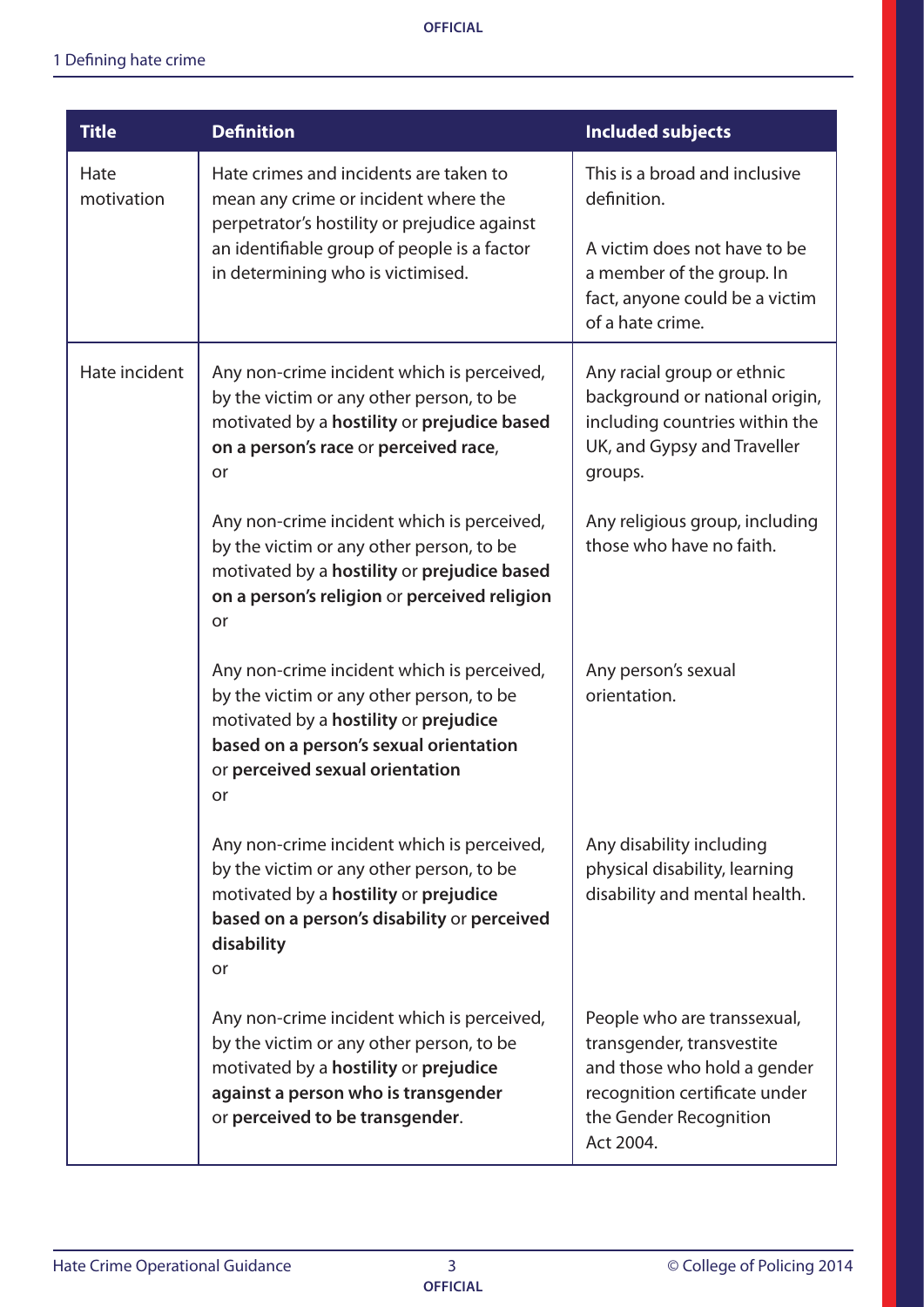| Hate crimes               | A hate crime is any criminal offence which is<br>perceived, by the victim or any other person,<br>to be motivated by a hostility or prejudice<br>based on a person's race or perceived race<br>or                                                            | Any racial group or ethnic<br>background or national origin,<br>including countries within the<br>UK, and Gypsy and Traveller<br>groups.                     |
|---------------------------|--------------------------------------------------------------------------------------------------------------------------------------------------------------------------------------------------------------------------------------------------------------|--------------------------------------------------------------------------------------------------------------------------------------------------------------|
|                           | Any criminal offence which is perceived, by the<br>victim or any other person, to be motivated by<br>a hostility or prejudice based on a person's<br>religion or perceived religion<br>or                                                                    | Any religious group, including<br>those who have no faith.                                                                                                   |
|                           | Any criminal offence which is perceived,<br>by the victim or any other person, to be<br>motivated by a hostility or prejudice based<br>on a person's sexual orientation or perceived<br>sexual orientation<br>or                                             | Any person's sexual orientation.                                                                                                                             |
|                           | Any criminal offence which is perceived, by the<br>victim or any other person, to be motivated by<br>a hostility or prejudice based on a person's<br>disability or perceived disability<br>or                                                                | Any disability, including physical<br>disability, learning disability and<br>mental health.                                                                  |
|                           | Any criminal offence which is perceived, by the<br>victim or any other person, to be motivated by<br>a hostility or prejudice against a person who<br>is transgender or perceived<br>to be transgender.                                                      | People who are transsexual,<br>transgender, transvestite and<br>those who hold a gender<br>recognition certificate under the<br>Gender Recognition Act 2004. |
| Hate crime<br>prosecution | A hate crime prosecution is any hate crime which has been charged in the<br>aggravated form or where the prosecutor has assessed that there is sufficient<br>evidence of the hostility element to be put before the court when the offender<br>is sentenced. |                                                                                                                                                              |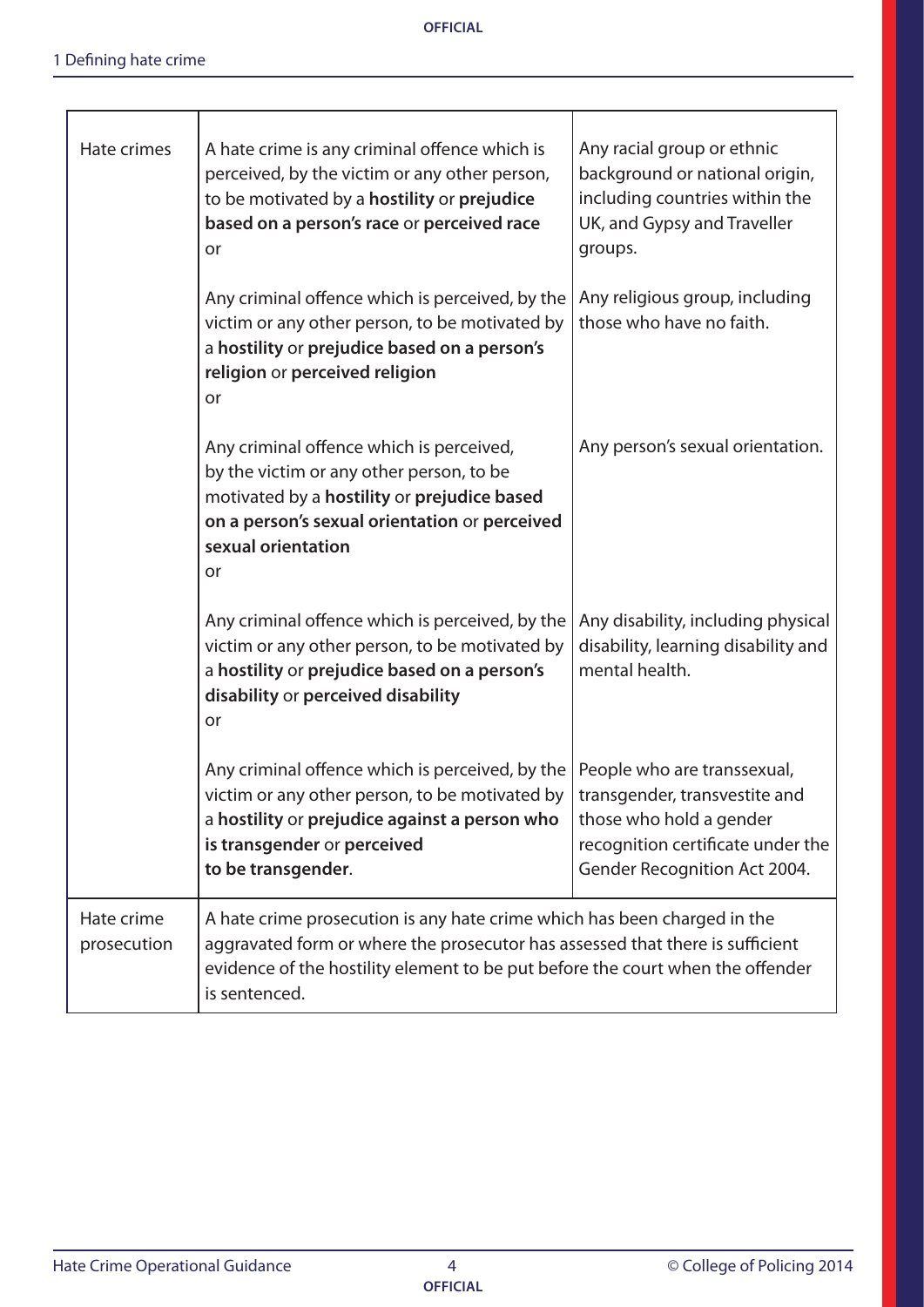## <span id="page-11-0"></span>**1.2.2 Hostility**

Understanding hostility is important to understanding the extent of hate crime. The term hate implies a high degree of animosity, whereas the definition and the legislation it reflects require that the crime must be demonstrated or motivated (wholly or partially) by hostility or prejudice. Given that the term hate crime is used nationally and internationally, it is retained as a collective term but it is essential that the police service understands what is meant by it.

The [Crown Prosecution Service \(CPS\)](http://www.cps.gov.uk/legal/d_to_g/disability_hate_crime/index.html#a26) gives the following guidance to prosecutors:

In the absence of a precise legal definition of hostility, consideration should be given to ordinary dictionary definitions, which include ill-will, ill-feeling, spite, contempt, prejudice, unfriendliness, antagonism, resentment, and dislike.

## <span id="page-11-1"></span>**1.2.3 Perception-based recording of hate crime**

For recording purposes, the perception of the victim, or any other person (see **[1.2.4 Other person](#page-12-0)**), is the defining factor in determining whether an incident is a hate incident, or in recognising the hostility element of a hate crime. The victim does not have to justify or provide evidence of their belief, and police officers or staff should not directly challenge this perception. Evidence of the hostility is not required for an incident or crime to be recorded as a hate crime or hate incident.

Crimes and incidents must be correctly recorded if the police are to meet the objective of reducing under-reporting and improve understanding of the nature of hate crime. The alleged actions of the perpetrator must amount to a crime under normal crime recording rules. If this is the case, the perception of the victim, or any other person, will decide whether the crime is recorded as a hate crime. If the facts do not identify any recordable crime but the victim perceived it to be a hate crime, the circumstances should be recorded as a non-crime hate incident and not a hate crime.

It is necessary to provide sufficient evidence for the prosecution to prove hostility to the court for a conviction to receive enhanced sentencing, however, this is not required for recording purposes.

### **Examples of perception-based recording**

### **Example A**

Jon reports circumstances which amount to an offence under section 4 of the Public Order Act 1986. He was sworn at and threatened that he would be punched in the face by an attacker who moved toward him in an aggressive manner. Nothing was said about his sexual orientation but he perceives that he was targeted as he is openly gay and there was no other reason why he was chosen. He reports this to the police who should correctly record this as a hate crime based on sexual orientation.

#### **Example B**

The circumstances in Example B are the same as in Example A, but this time the incident happens at a party in a private residence. The public order offence is not applicable as the incident took place in a dwelling. Despite Jon's belief that this is a hate crime, it should be recorded as a hate incident.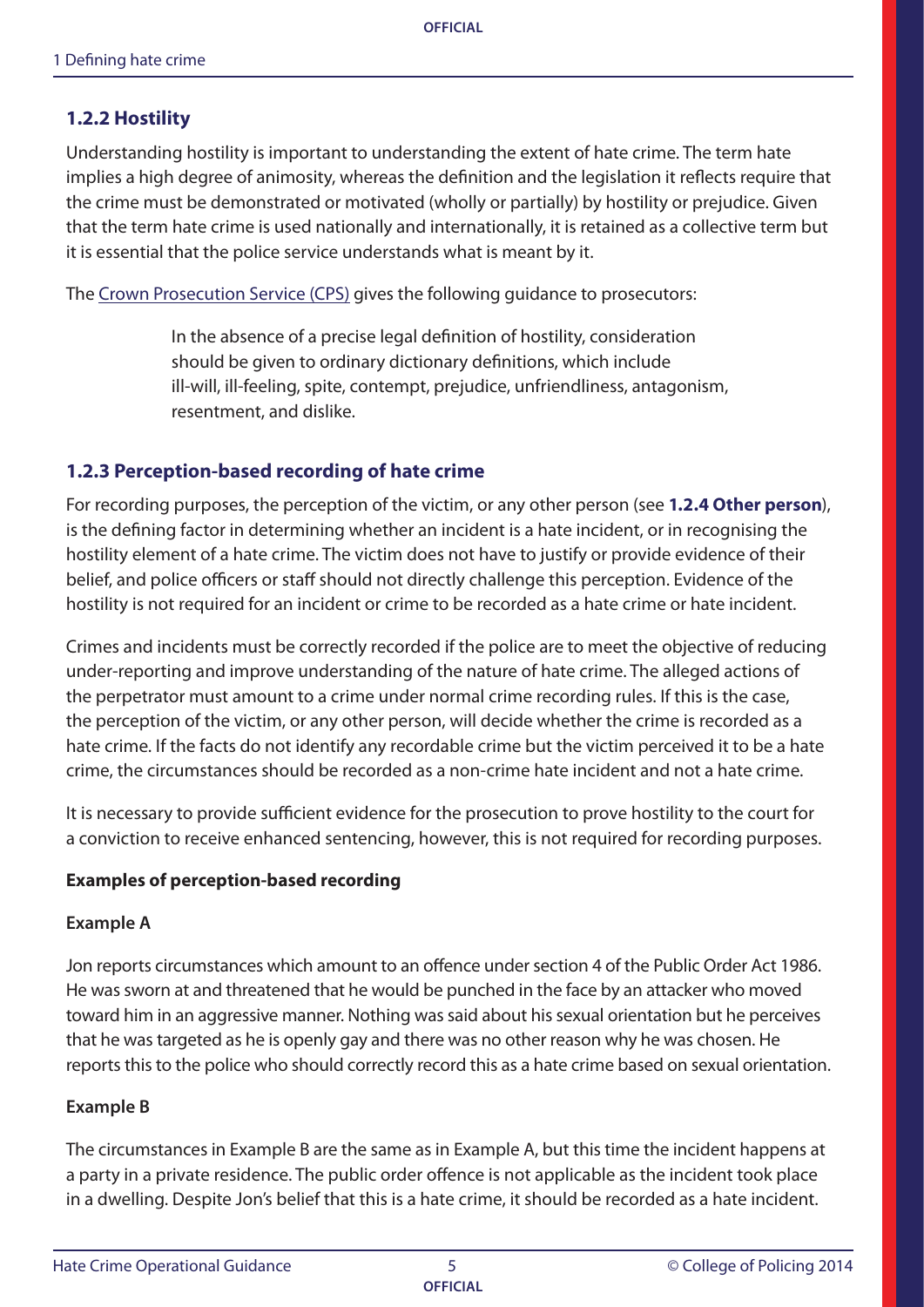The reasons for this should be explained to Jon. His perception relates to the motive and not the interpretation of the law. When choosing this method of recording, it is important to make the right decision and advice should be sought from a crime registrar if necessary.

#### **Example C**

Mary visits her friend at a local site occupied by Irish Travellers. As she is leaving, a youth throws a stone at her car causing damage to the bodywork. Mary is not a Traveller herself and did not know the offender. She reports the crime of criminal damage. On hearing of the incident, a Traveller resident approaches the police to say that he perceived the crime to be motivated by hostility towards the Traveller residents as there is local protest to their presence and residents have suffered other attacks which have not been reported. In this case the crime should be recorded as a race hate crime.

#### **Example D**

Janice is a physically disabled teacher and is supervising a class of teenagers. She is required to exercise discipline to control misbehaviour and sends a pupil from the class. The pupil says to the Janice, 'Why don't you leave me alone, cripple?' Janice perceives this to be motivated by prejudice relating to her disability. However, as there is insufficient evidence to substantiate a criminal offence this should be recorded as a hate incident. It would be more appropriate for the incident to be recorded by the school authorities, who also have a legal duty to respond. See **[6 Responses to hate incidents](#page-66-0)**.

#### **Example E**

Following on from Example D, the father of the teenager, who is a member of a right-wing extremist group which believes that disabled people are a drain on society and should be eradicated, waits outside the school the following day and sets upon Janice as she is leaving. He causes injuries amounting to actual bodily harm. During the incident he uses abusive language, 'You cripple, you're not fit to breathe air'. This should be recorded and investigated as a disability hate crime.

#### <span id="page-12-0"></span>**1.2.4 Other person**

Perception-based recording refers to the perception of the victim, or any other person.

It would not be appropriate to record a crime or incident as a hate crime or hate incident if it was based on the perception of a person or group who had no knowledge of the victim, crime or the area, and who may be responding to media or internet stories or who are reporting for a political or similar motive.

The other person could, however, be one of a number of people, including:

- police officers or staff
- witnesses
- family members
- civil society organisations who know details of the victim, the crime or hate crimes in the locality, such as a third-party reporting charity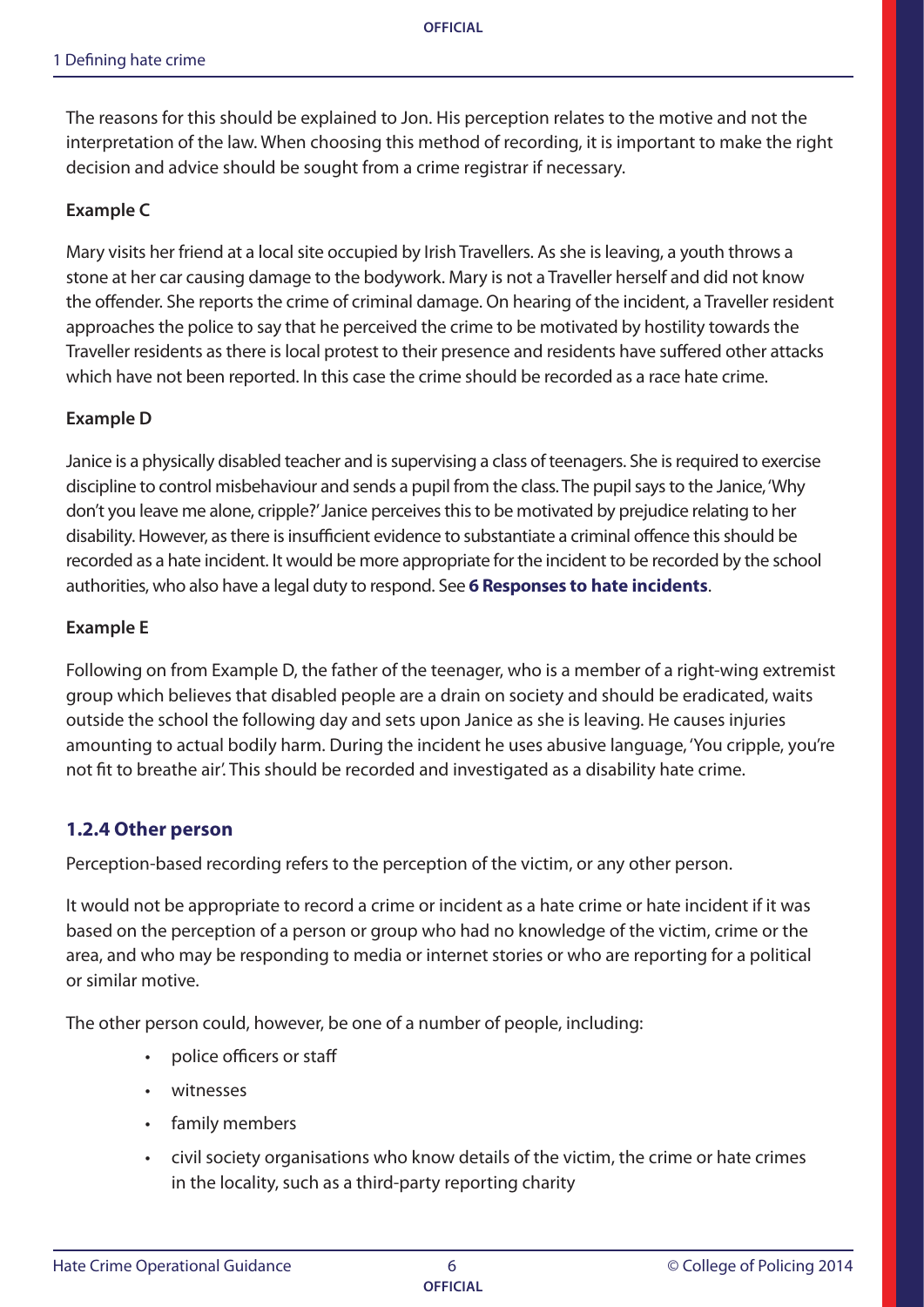- • a carer or other professional who supports the victim
- someone who has knowledge of hate crime in the area this could include many professionals and experts such as the manager of an education centre used by people with learning disabilities who regularly receives reports of abuse from students
- a person from within the group targeted with the hostility, eg, a Traveller who witnessed racist damage in a local park.

A victim of a hate crime or incident does not have to be a member of a minority group or someone who is generally considered to be vulnerable. For example, a heterosexual man who is verbally abused leaving a gay bar may well perceive that the abuse is motivated by hostility based on sexual orientation, although he himself is not gay. Anyone can be the victim of a hate incident or crime, including people working inside the police service.

# <span id="page-13-0"></span>**1.2.5 Malicious complaints**

Some people, particularly celebrities and political figures, have been subjected to malicious complaints from hostile individuals, often with a grudge against the person, their politics or their lifestyle. This, on occasions, can even be part of a stalking process. Sometimes these complainants will allege that the activity was based on hostility towards them because of their protected characteristics.

Police officers should not exacerbate the harm caused to a genuine victim when dealing with such incidents. It is also important not to falsely accuse an innocent person and harm their reputation, particularly where the allegation is made against a public figure.

In order not to harm an innocent party, the matter should be dealt with as swiftly and sensitively as is possible. In such circumstances investigating officers should seek support from senior colleagues and the CPS hate crime coordinator.

# <span id="page-13-1"></span>1.3 Non-monitored hate crime

 The five strands of monitored hate crime are the minimum categories that police officers and staff are expected to record. There are, however, many other groups in society who have been targeted with hostility and crime. During consultation to agree the monitored strands, a further 21 different groups were identified for consideration. It is essential that the focus on the monitored strands is not used to deny the existence of other hate crimes. Additional strands that were considered, but not included, range from sexual abuse to football violence.

Agencies and partnerships are free to extend their own policy response to include the hostilities that they believe are prevalent in their area or that are causing the greatest concern to the community. Telling a victim that a crime is not a hate crime could be deeply offensive to them. This is particularly the case when the circumstances fit the first part of the common definition: 'Any crime or incident where the perpetrator's hostility or prejudice against an identifiable group of people is a factor in determining who is victimised'.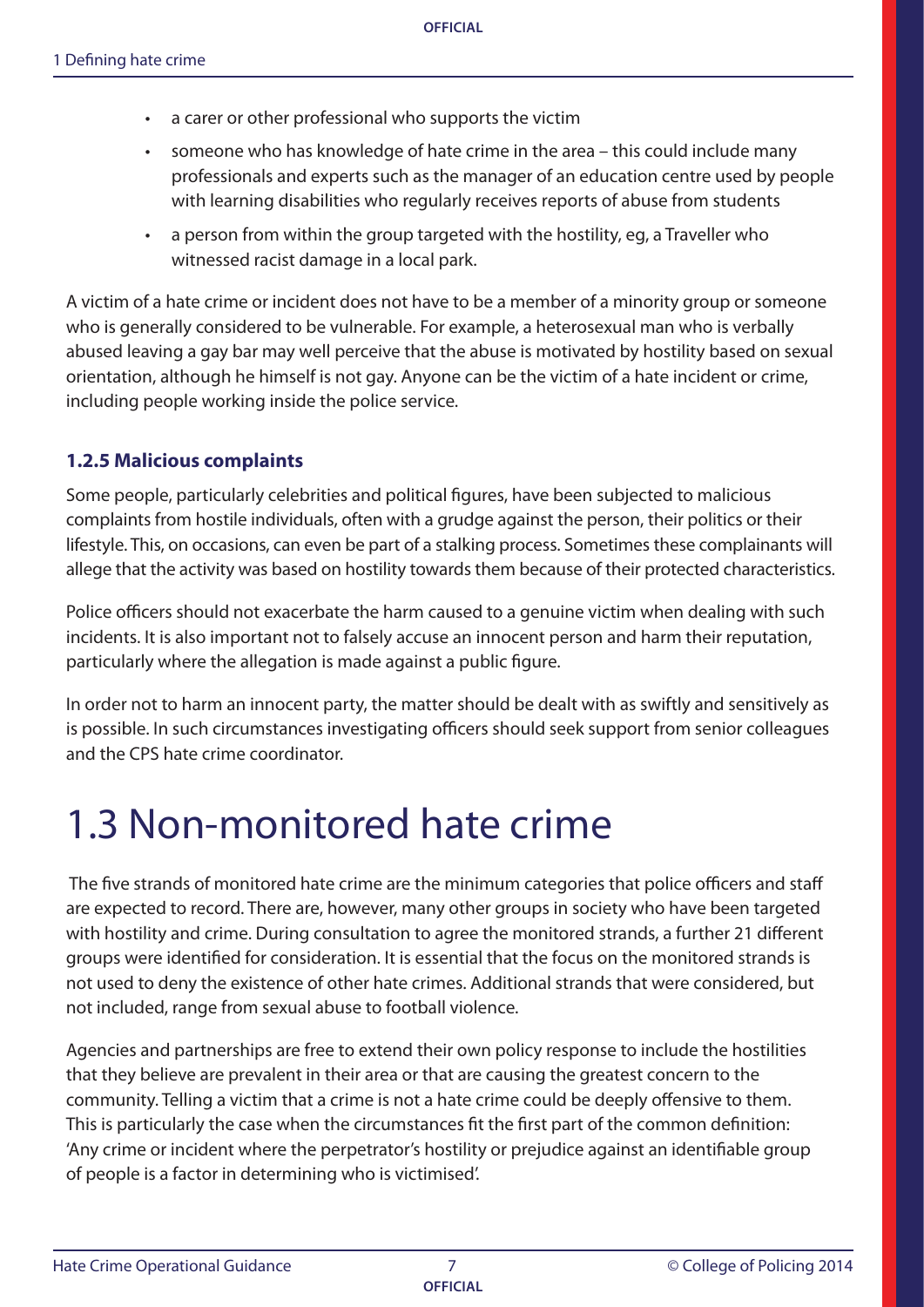## <span id="page-14-0"></span>**1.3.1 Case study – the murder of Sophie Lancaster**

A high-profile example of a hate crime which falls outside the monitored areas was the murder of Sophie Lancaster who was attacked in August 2007. She and her boyfriend Robert Maltby were attacked without provocation by a group of teenage boys. Both suffered serious head injuries during a violent and sustained attack. Sophie's injuries were so severe that she died 13 days after the attack.

The motivation cited for this attack was one of hate or hostility, but not related to one of the monitored strands. This hate was motivated by the fact that Sophie and Robert looked and dressed differently from their attackers. They were described as Goths, and were part of an 'alternative' subculture. As such, they wore distinctive clothing and make-up associated with their lifestyle. To their attackers they were known as 'Moshers' and, therefore, a target.

In sentencing the perpetrators, the judge said that he was convinced that the murder was a hate crime. The law did not provide for a dedicated enhanced sentencing provision, but the court was able to take into account the hostility when calculating the seriousness of the offence for sentencing purposes.

Examination of Sophie's murder produces many similarities to other high-profile hate crimes in terms of the devastation to families, and in the adverse impact on the victims' peers, and others in the community who fear the prevailing hostility will lead to repeated violence.

In response to the murder and campaigning by Sylvia Lancaster, Sophie's mother, some local partnerships have included crimes motivated by hostility to alternative cultures in their local hate crime policy. The most notable example was Greater Manchester Police in 2013. Their new policy generated significant public debate and was well received by the communities affected. Recognising such hostility existed was not only valuable for building confidence in the police, it also enabled the local partnerships to benefit from the work of the [Sophie Lancaster Foundation,](http://www.sophielancasterfoundation.com) which has produced resources for young people to divert them from bigotry and promote positive relationships.

This practice shows a partnership which is responding to local concerns and prevalent hostilities, and includes a response that meets the needs of the community and helps to prevent all forms of hostility in the future.

### <span id="page-14-1"></span>**1.3.2 Caste crimes**

Some communities have a historical culture of caste definition where some sections of communities are considered to be less worthy than others. This can lead to isolation of subgroups within broader communities and discrimination in relation to employment and relationships but can, on occasions, lead to hostility and crime. It is possible to envisage where this could be considered to be a race or religious hate crime, but also where it does not fit any of the monitored strands.

If a crime is reported and the victim, or any other person, perceives it to be a race or religious hate crime, it should be recorded as such. If an offender is identified, the full facts should be referred to the CPS to allow them to make charging decisions and to ascertain whether enhanced sentencing may apply.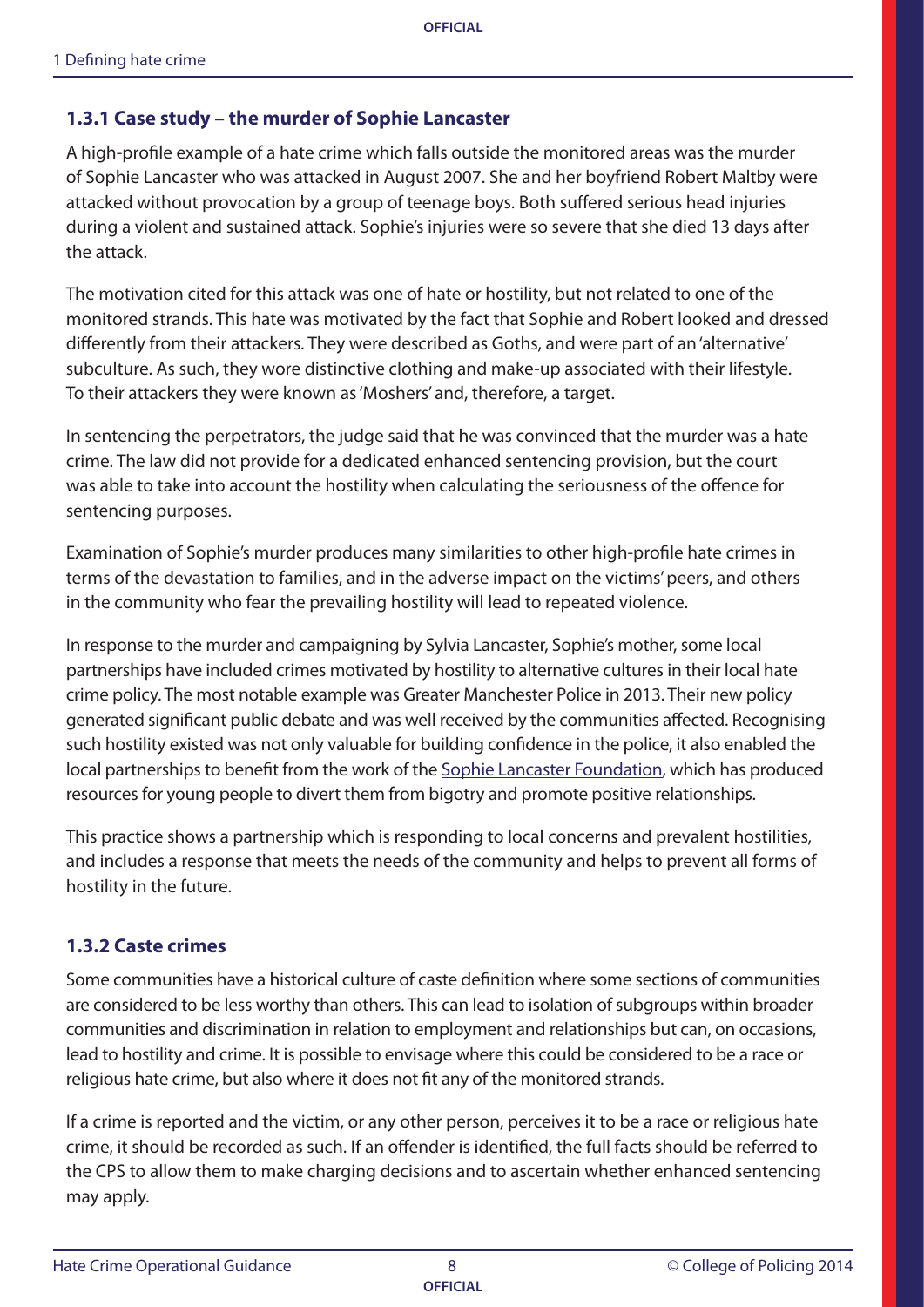Key considerations for the police response to a crime motivated by hostility based on caste are likely to include community engagement, problem solving and victim support.

### <span id="page-15-0"></span>**1.3.3 Trends in non-monitored hate crime**

If a partnership detects a trend, or a community reports concerns about a non-monitored hate crime, this should be considered and appropriate action taken such as:

- including it in local policy and applying the same type of response as to other hate crimes
- seeking more information on the extent of the hostility
- • community engagement activity
- • media strategies
- problem solving approaches with education services or other stakeholders
- including it in the threat assessment process within the National Intelligence Model (NIM).

## <span id="page-15-1"></span>**1.3.4 Case study – attacks on street sex workers**

Merseyside Police and partners recognised that there was a significant problem of violent attacks on street sex workers and that there were similarities with other types of hate crime. Some partners believed the attacks were fuelled by gender hostility, and were able to show a significant problem of under-reporting.

Merseyside Police introduced crimes against sex workers into the locally monitored strands to demonstrate their commitment to addressing these issues. Merseyside's SIGMA (hate crime investigation unit) played a key role in working with other agencies to provide a more victim-focused response.

A major element of the force's approach is partnership work with the Armistead Sex Work Support Project (run by Liverpool Community Health). The project has an Ugly Mugs scheme, which is integrated into police intelligence systems. It also has a specialist independent sexual violence adviser for sex workers. Since 2006, the result of these interventions has included:

- a 400% increase (between 2005 and 2009) in the number of sex workers reporting to the Ugly Mugs scheme and giving consent to share full details with the police
- • 98% of sex workers reporting sexual offences accessing a sexual assault referral centre (SARC) for a full forensic medical examination
- • 25 offenders have been prosecuted
- an increased conviction rate of 75% for rape and/or sexual violence cases going to court where the victim is a sex worker
- • 32 known victims to have received justice.

Research carried out by Durham University reports a change in attitude among police officers in Merseyside. Officers demonstrate greater respect towards sex workers, have an increased understanding of the crimes committed against them, take such reports more seriously and deal with them sensitively in a victim-centred manner.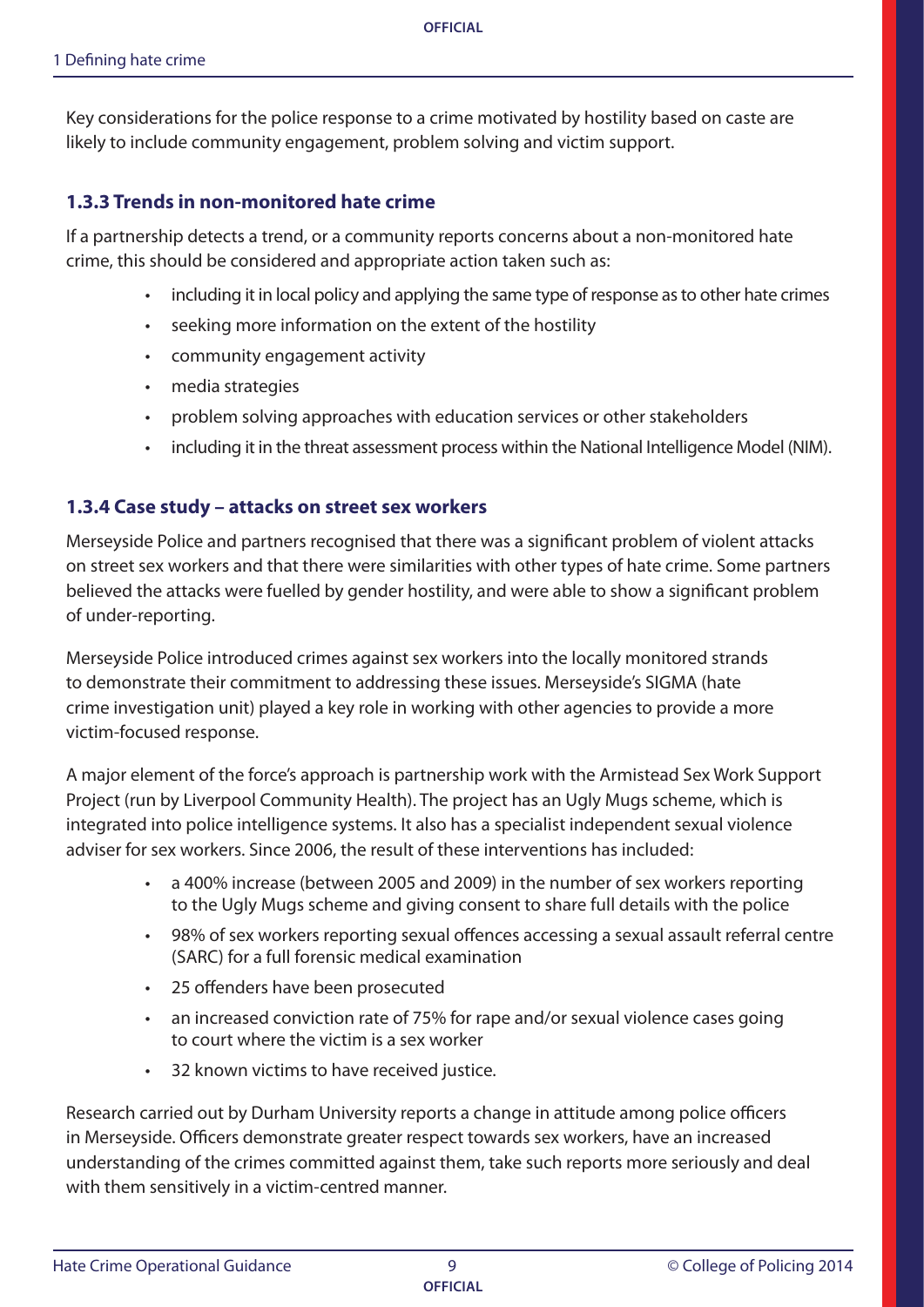# <span id="page-16-0"></span>1.4 Repeat victimisation

The ACPO definition of repeat victimisation is:

where a victim of a reported hate crime was also the victim of another reported hate crime in the previous 12 months.

Matters can escalate where repeat victimisation occurs and it is not properly recorded or acknowledged by the police. Critical incident have arisen where the police failed to recognise the repeated nature of crimes and incidents.

All forces must have procedures to identify repeat victimisation so that an adequate response can be put in place to address the escalating risk. In some cases, the repeated nature of the hate crimes could be based on the location rather than the victim, for example, incidents of numerous assaults against multiple victims which are focused on a specific venue such as a community centre, a fast food outlet, a day centre for people with learning disabilities or a licensed venue frequented by the lesbian, gay, bisexual, transgender (LGBT) community.

# <span id="page-16-1"></span>1.5 Secondary victimisation

This is a term used to describe situations where a victim suffers further harm because of insensitive or abusive treatment from those who should be supporting them, for example, feeling they have experienced indifference or rejection from the police when reporting a crime or incident. In these cases far from helping victims to overcome the harm caused by a crime, the poor service can add to the distress caused by the original crime.

Secondary victimisation is based on victim perception, rather than what actually happens. It is immaterial whether it is reasonable or not for the victim to feel that way.

The police are responsible for managing the interaction to ensure that the victim has no residual feelings of secondary victimisation which can result in a loss of confidence in the police service and a reluctance to report incidents in the future. For further information see **[8.7 Support for victims and witnesses](#page-88-1)**.

# <span id="page-16-2"></span>1.6 Critical incidents

The ACPO definition of a critical incident is:

any incident where the effectiveness of the police response is likely to have a significant impact on the confidence of the victim, their family and/or the community.

For further information see APP on [Critical incident management](http://www.app.college.police.uk/app-content/critical-incident-management/?s=).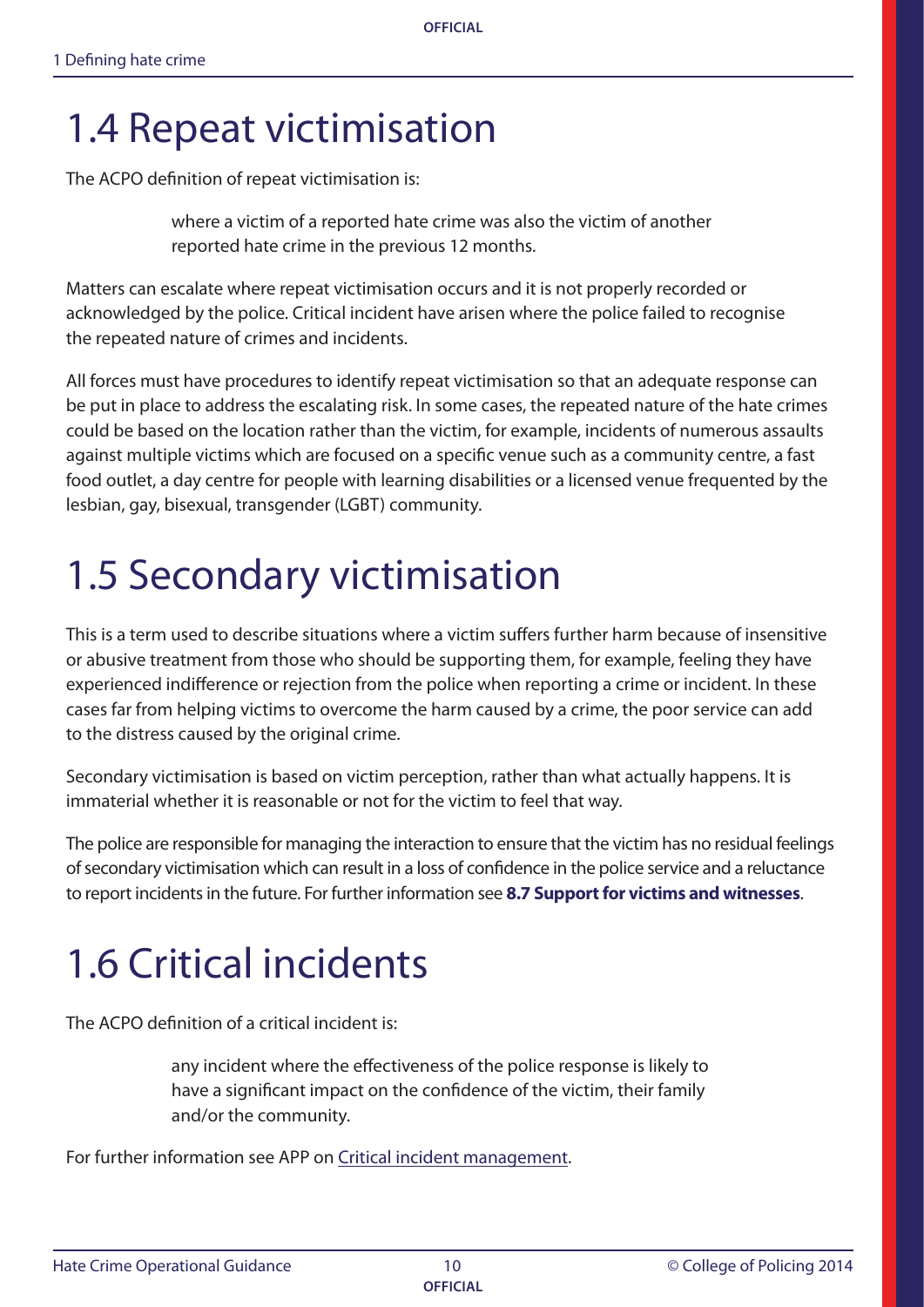# <span id="page-17-0"></span>2 Legislation

Legislation has provided three specific options to assist in combating hate crime. These are:

- racially or religiously aggravated offences
- • specific offences that will always be classified as a hate crime
- • enhanced sentencing legislation for any offence.

**Note:** where a piece of legislation in this section is not applicable to Northern Ireland this is stated. In addition, see **[2.3.5 The Criminal Justice \(No. 2\) \(Northern Ireland\) Order 2004](#page-21-2)** for legislation which applies in Northern Ireland only.

# <span id="page-17-1"></span>2.1 Racially or religiously aggravated offences

The Crime and Disorder Act 1998 (the 1998 Act) introduced racially aggravated offences. The Anti-terrorism, Crime and Security Act 2001 amended the 1998 Act to also include religiously aggravated offences.

Sections 29-32 of the 1998 Act identify a number of offences which, if motivated by hostility or where the offender demonstrates hostility, can be treated as racially or religiously aggravated. These offences can be the preferred charge where there is evidence of racial or religious aggravation when committing the offence.

The 1998 Act creates the following racially or religiously aggravated offences:

- assaults (section 29)
- • criminal damage (section 30)
- • public order offences (section 31)
- harassment (section 32).

For any other offence where there is evidence that it was motivated by hate, or for any other strand of hate crime, the CPS can request enhanced sentencing. For further information see **[2.3.4 Enhanced sentencing for other crimes motivated by hostility](#page-21-1)**.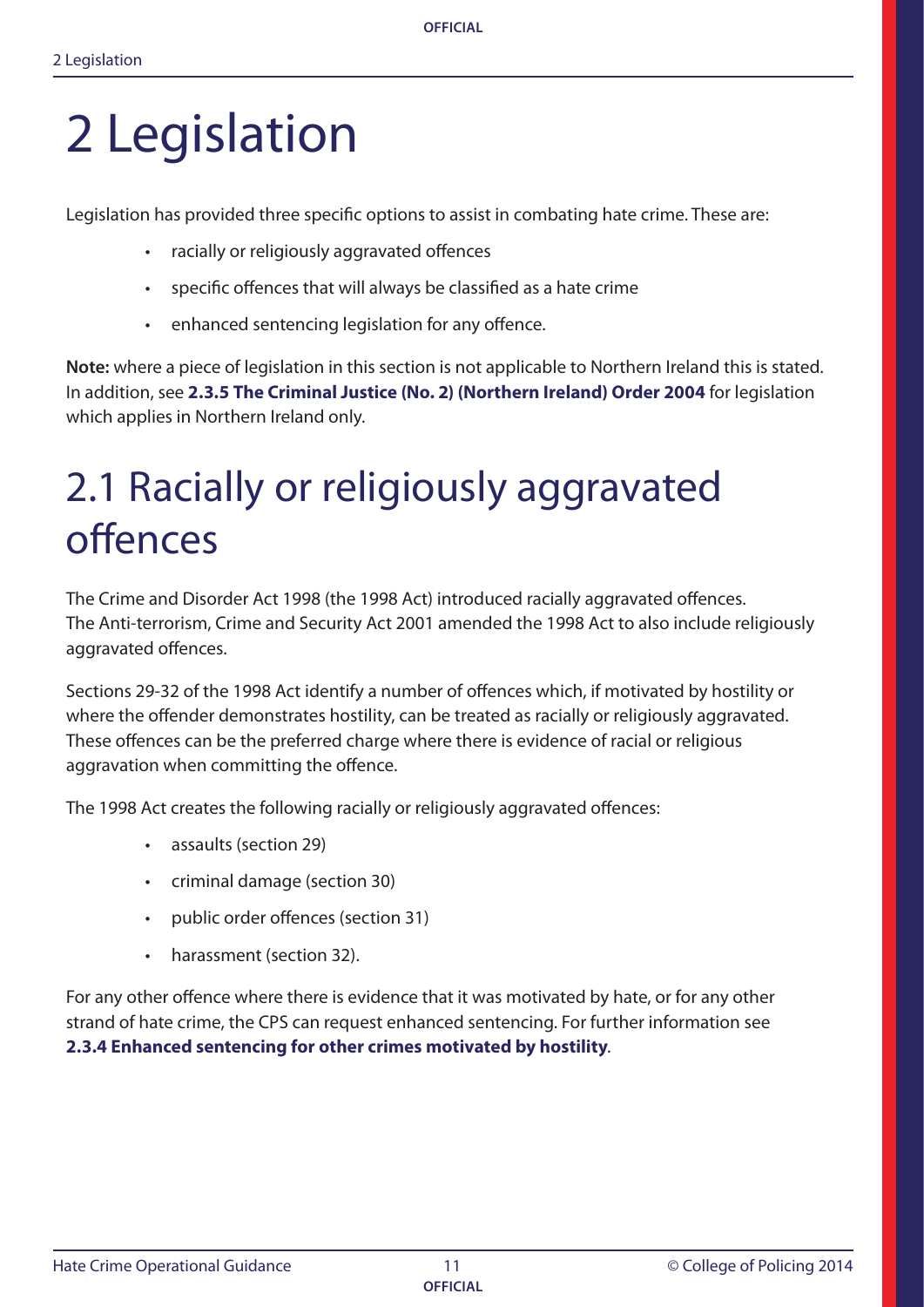# <span id="page-18-0"></span>**2.1.1 Definitions for racially or religiously aggravated offences**

Section 28 of the 1998 Act defines the terms racially aggravated and religiously aggravated.

An offence is racially aggravated if:

- at the time of committing the offence, or immediately before or after doing so, the offender demonstrates towards the victim of the offence hostility based on the victim's membership (or presumed membership) of a racial group, or
- the offence is motivated (wholly or partly) by hostility towards members of a racial group based on their membership of that group.

An offence is religiously aggravated if:

- at the time of committing the offence, or immediately before or after doing so, the offender demonstrates towards the victim of the offence hostility based on the victim's membership (or presumed membership) of a religious group, or
- the offence is motivated (wholly or partly) by hostility towards members of a religious group based on their membership of that group.

A racial group means any group of people defined by reference to their race, colour, nationality (including citizenship), ethnic or national origins (see  $R$  v Rogers [\[2007\] 2 AC 62](http://www.publications.parliament.uk/pa/ld200607/ldjudgmt/jd070228/rogers.htm) for further explanation of the term racial group). See also **[1.2.1 Monitored hate crime](#page-8-3)**.

A religious group means any group of people defined by reference to religious belief or lack of religious belief.

# <span id="page-18-1"></span>**2.1.2 Use of the term hostility**

For the purpose of both racially and religiously aggravated offences, the term hostility is not defined in the legislation. However, [Guidance on Disability Hate Crime](http://www.cps.gov.uk/legal/d_to_g/disability_hate_crime) states that:

> In the absence of a precise legal definition of hostility, consideration should be given to ordinary dictionary definitions, which include ill-will, ill-feeling, spite, contempt, prejudice, unfriendliness, antagonism, resentment and dislike.

# <span id="page-18-2"></span>2.2 Specific hate crime offences

A number of specific offences have been created by legislation which, when the relevant points have been proved, will always be considered as hate crime. They include incitement offences which are covered in **[13 Inciting hatred](#page-116-2)**.

Specific hate crime offences should always be recorded as hate crimes and may be considered by the CPS when making charging decisions.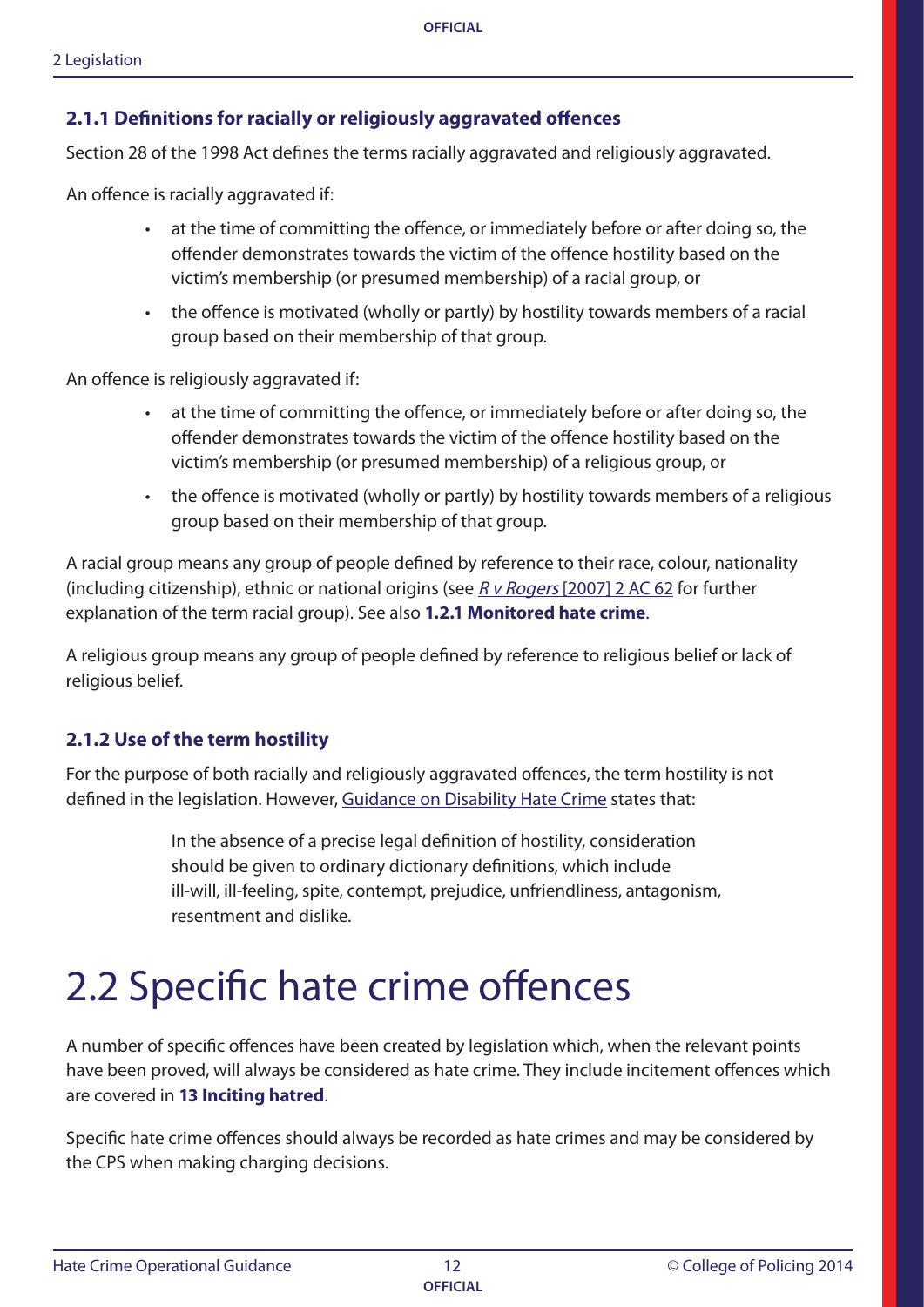### <span id="page-19-0"></span>**2.2.1 Incitement to racial hatred**

Section 18 of the Public Order Act 1986 makes it an offence for a person to use threatening, abusive or insulting words or behaviour, or to display any written material which is threatening, abusive or insulting, intending to stir up racial hatred, or where having regard to all the circumstances racial hatred is likely to be stirred up.

## <span id="page-19-1"></span>**2.2.2 Incitement to hatred on the grounds of religion**

Section 29B of the Public Order Act 1986 makes it an offence for a person to use threatening words or behaviour, or display any written material which is threatening, with the intention to stir up religious hatred.

### <span id="page-19-2"></span>**2.2.3 Incitement to hatred based on sexual orientation**

Section 29B of the Public Order Act 1986 makes it an offence for a person to use threatening words or behaviour, or display any written material which is threatening, with the intention to stir up hatred on the grounds of sexual orientation.

Incitement offences contained in the Public Order Act 1986 also include offences of distribution, broadcasting, performance, public display and possession of inflammatory material. For further information and guidance on how to the use incitement legislation, see **[13 Inciting hatred](#page-116-2)**.

# <span id="page-19-3"></span>**2.2.4 Racialist chanting**

Section 3 of the Football (Offences) Act 1991 makes it an offence to engage or take part in chanting of an indecent or racialist nature at a designated football match.

Chanting means the repeated uttering of any words or sounds, whether alone or in concert with one or more others.

Of a racialist nature means consisting of, or including, matter which is threatening, abusive or insulting to a person by reason of their colour, race, nationality (including citizenship), ethnic or national origins.

# <span id="page-19-4"></span>2.3 Sentencing for hate crime

Sections 145 and 146 of the Criminal Justice Act 2003 instruct the courts to enhance a sentence against an offender, and to declare in court that they are doing so.

# <span id="page-19-5"></span>**2.3.1 Section 145 Criminal Justice Act 2003**

This section requires the courts to consider racial or religious hostility as an aggravating factor when deciding on the sentence for any offence which has not been identified as a racially or religiously aggravated offence under the 1998 Act.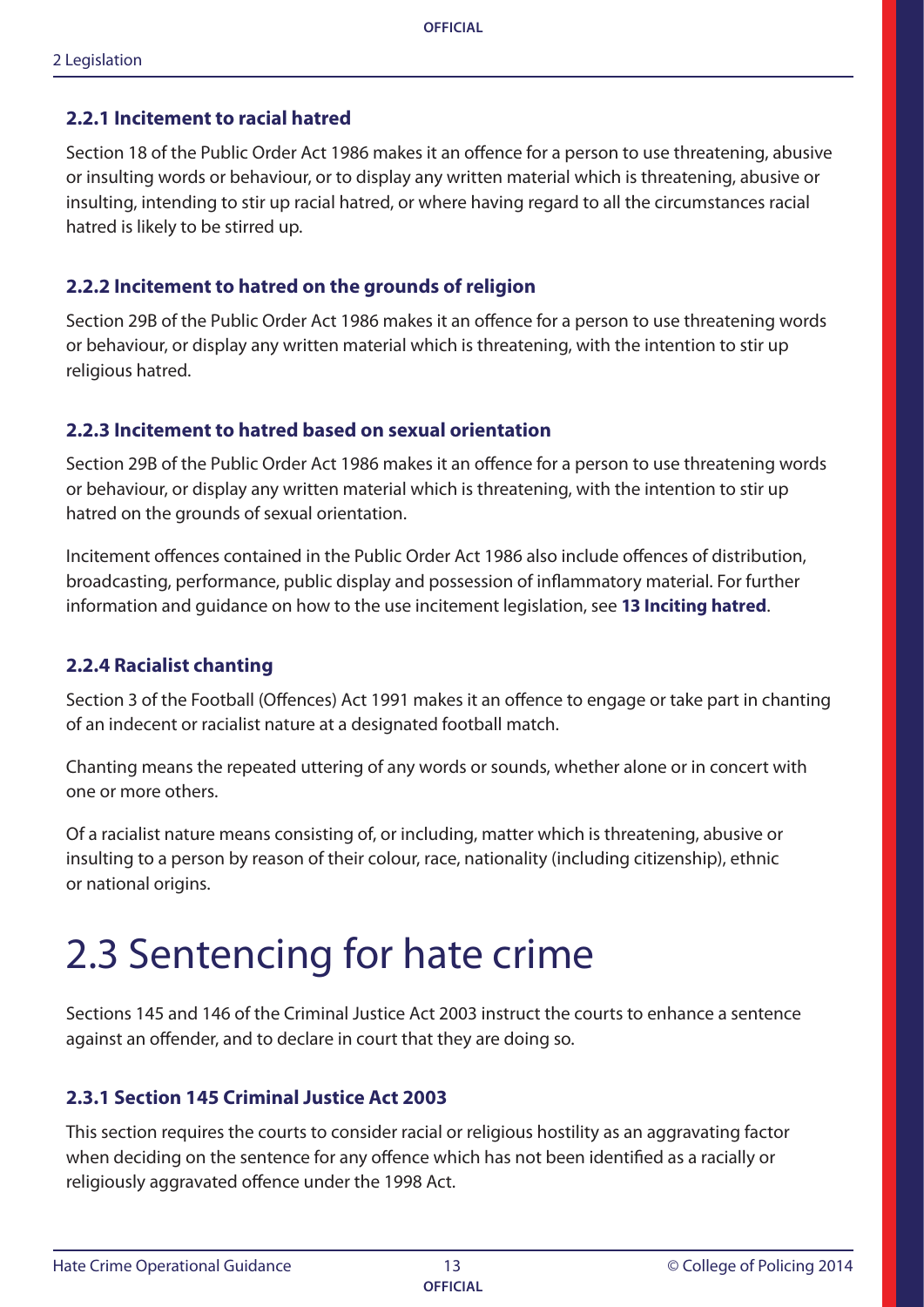Section 145 – increase in sentences for racial or religious aggravation

- (1) This section applies where a court is considering the seriousness of an offence other than one under sections 29 to 32 of the Crime and Disorder Act 1998 (c. 37) (racially or religiously aggravated assaults, criminal damage, public order offences and harassment etc).
- (2) If the offence was racially or religiously aggravated, the court
	- (a) must treat that fact as an aggravating factor, and
	- (b) must state in open court that the offence was so aggravated.
- (3) Section 28 of the Crime and Disorder Act 1998 (meaning of racially or religiously aggravated) applies for the purposes of this section in the same way as it applies for the purposes of sections 29 to 32 of that Act.

# <span id="page-20-0"></span>**2.3.2 Section 146 Criminal Justice Act 2003**

Section 146 addresses increased sentences for aggravation related to sexual orientation, disability or transgender identity.

- (1) This section applies where the court is considering the seriousness of an offence committed in any of the circumstances mentioned in subsection (2).
- (2) Those circumstances are
	- (a) that, at the time of committing the offence, or immediately before or after doing so, the offender demonstrated towards the victim of the offence hostility based on –
		- (i) the sexual orientation (or presumed sexual orientation) of the victim, or
		- (ii) a disability (or presumed disability) of the victim, or
		- (iii) the victim being (or presumed to be) transgender.
	- (b) that the offence is motivated (wholly or partly)
		- (i) by hostility towards persons who are of a particular sexual orientation, or
		- (ii) by hostility towards persons who have a disability or a particular disability, or
		- (iii) by hostility towards persons who are transgender.
- (3) The court
	- (a) must treat the fact that the offence was committed in any of those circumstances as an aggravating factor, and
	- (b) must state in open court that the offence was committed in such circumstances.
- (4) It is immaterial for the purposes of paragraph (a) or (b) of subsection (2) whether or not the offender's hostility is also based, to any extent, on any other factor not mentioned in that paragraph.
- (5) In this section disability means any physical or mental impairment.
- (6) In this section references to being transgender include references to being transsexual, or undergoing, proposing to undergo or having undergone a process or part of a process of gender reassignment.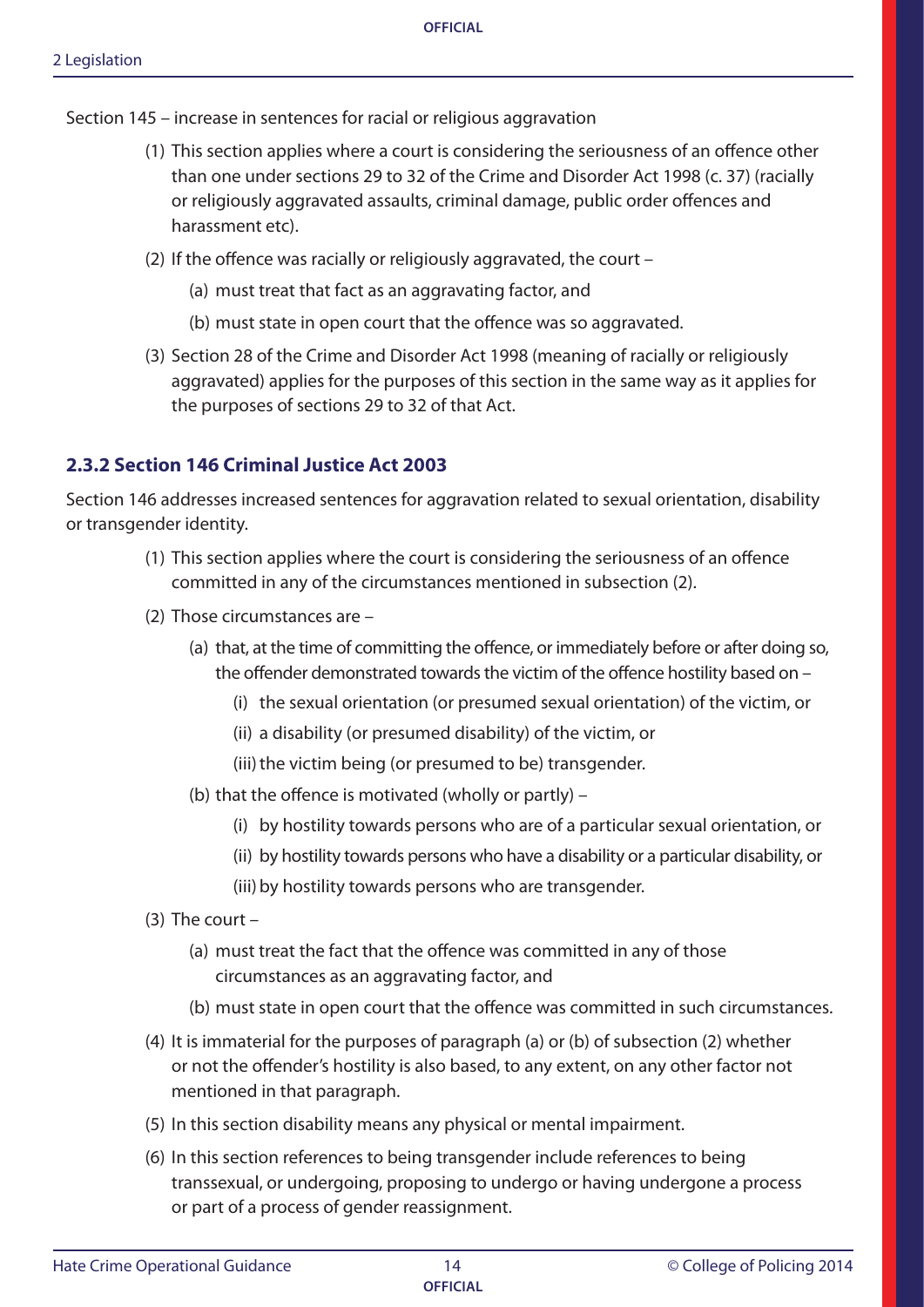### <span id="page-21-0"></span>**2.3.3 Definitions for sections 145 and 146**

For the definition of hostility, see **[2.1.2 Use of the term hostility](#page-18-1)**.

#### <span id="page-21-1"></span>**2.3.4 Enhanced sentencing for other crimes motivated by hostility**

For cases where the hostility is directed towards a characteristic not covered by section 145 or 146, eg, age, gender or lifestyle choice, the courts may consider the targeted nature of the crime when calculating the seriousness of the offence under section 143 of the Criminal Justice Act 2003. The Sentencing Guidelines Council specifically includes the following among the 'factors indicating higher culpability' when calculating the seriousness of an offence:

- offence motivated by hostility towards a minority group, or a member or members of it
- deliberate targeting of vulnerable victim(s).

For further information see [Sentencing guidelines](http://www.sentencing-guidelines.gov.uk/docs/Seriousness_guideline.pdf ).

## <span id="page-21-2"></span>**2.3.5 The Criminal Justice (No.2) (Northern Ireland) Order 2004**

This Order does not create any new offences based on a hate-related motivation. It instructs the courts to increase a sentence against an offender, and to declare in court that they are doing so, when it is found that an offender demonstrated, or was motivated by, hostility based on religion, race, sexual orientation or disability.

Article 3 extends the provisions of Article 8 of the Public Order (Northern Ireland) Order 1987, which defines fear and hatred, to include sexual orientation or disability.

Under Article 8 of the Public Order (NI) Order 1987, fear and hatred is defined as follows:

- fear means the fear of a group of people defined by references to religious belief, sexual orientation, disability, colour, race, nationality (including citizenship) or ethnic or national origins
- hatred means the hatred against a group of people defined by references to religious belief, sexual orientation, disability, colour, race, nationality (including citizenship) or ethnic or national origins.

# <span id="page-21-3"></span>2.4 Officer discretion

It may not always be appropriate or proportionate to impose a criminal sanction where hate is a motivating factor and a crime has been committed, especially where the victim does not support a prosecution but wants the crime to stop. There should be no discretion about recording reported hate crimes, but there are occasions where alternative remedies or sanctions to prevent reoffending, or to work with partners and communities to change offender behaviour through re-education may be proportionate.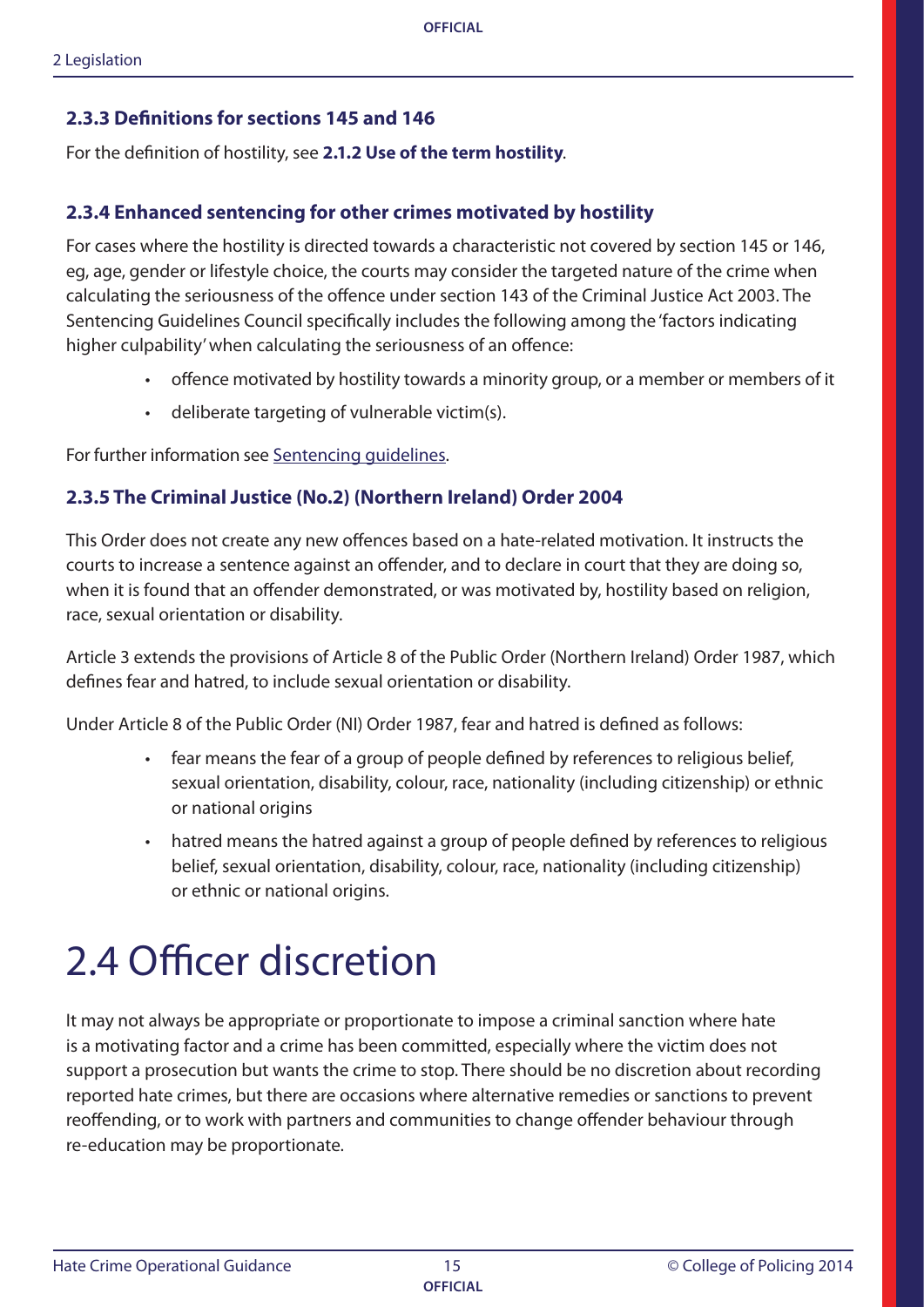[Where a crime has been committed and it is recorded as a hate crime, charging decisions should](#page-2-0)  always be made in accordance with [The Director's Guidance on Charging,](https://www.cps.gov.uk/publications/directors_guidance/dpp_guidance_5.html) even if circumstances would indicate that the case is suitable for non-court proceedings. These provisions are intended to reduce the risk of escalation of seriousness that has been retrospectively identified in high-profile crimes.

Alternative or additional remedies or sanctions may include:

- Local authority remedies, eg, repossession of local authority properties under the Housing Act 1985, 1988 and 1996. This may be appropriate where the tenant of local authority housing is causing a nuisance or annoyance to a person residing, visiting or otherwise engaged in lawful activity in the locality of the property.
- Remedies under the Crime and Disorder Act 1998, for example, anti-social behaviour [orders](https://www.gov.uk/asbo), [parenting orders](https://www.gov.uk/if-my-child-gets-in-trouble-with-police) or c[hild safety orders](https://www.gov.uk/child-under-10-breaks-law). These may help to prevent reoffending or re-educate children, their parents or guardians, so that children do not become involved in antisocial behaviour.

To consider the full range of alternative remedies or sanctions available, officers should consult their local hate crime unit, community safety partnerships (CSPs) or CPS hate crime coordinator.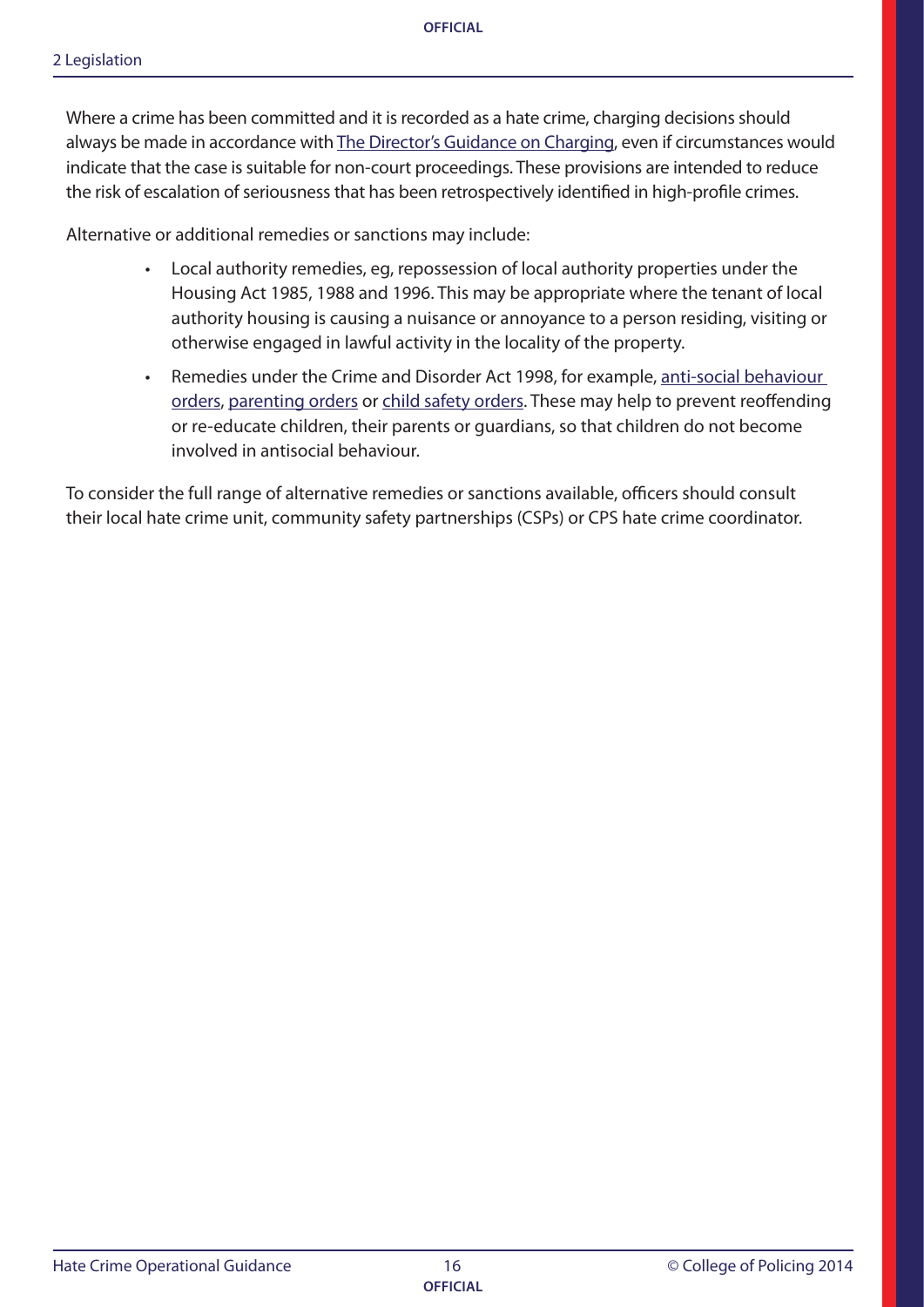# <span id="page-23-0"></span>3 Strands of monitored hate crime

# <span id="page-23-1"></span>3.1 Disability hate crime

Disability includes physical disability, learning disability and mental ill health.

Where crimes are motivated by hostility to a person because of their disability, the need to enforce the disabled person's rights is one of the most pressing challenges. Disabled people have endured hostility, abuse and victimisation for many years.

The extent of disability hate crime is a symptom of, and adds fuel to, the widespread social stigma that currently exists towards disabled people. By working with the CPS to ensure enhanced sentencing options are used where relevant, the police service has a key role to play in tackling the problem of disability hate crime and sending a clear message that hostility towards disabled people is unacceptable.

- The [Office for Disability Issues](http://odi.dwp.gov.uk/docs/res/factsheets/disability-prevalence.pdf) estimates a prevalence of 11.6 million people with disabilities in Great Britain in 2011/12, and they are represented in all sections of society, communities and cultures.
- In 2004 the Institute for Health Research estimated that there were 985,000 people with learning disabilities in England. This accounted for around 2% of the population and is likely to be similar in Wales and Northern Ireland.
- In 2006 the National Autistic Society estimated that there were over 500,000 people in the UK with Autism Spectrum Syndrome.
- In 2001 the Office for National Statistics (2001) Psychiatric Morbidity Report found that one in four people experience a mental ill health problem during their lifetime.

The [British Crime Survey \(2010/11\)](https://www.gov.uk/government/publications/crime-in-england-and-wales-2010-to-2011) suggested that 57% of people with a long-standing illness or disability are confident that the Criminal Justice System (CJS) is fair, and 38% are confident that it is effective. This compares unfavourably with 63% of those with no long-standing illness who reported feeling confident that the CJS is fair, and 44% being confident that the CJS is effective.

In 2011 the Equality and Human Rights Commission (EHRC) reported on their inquiry into the harassment of disabled people. [Hidden in plain sight](http://www.equalityhumanrights.com/uploaded_files/dhfi_main_report_finalweb.pdf) examined 10 high-profile murders and incidents of serious abuse and took evidence from agencies, experts and disabled people. They found that there were many common problems with the response of authorities, leading them to conclude that: '...this amounts to systemic institutional failure to protect disabled people and their families from harassment'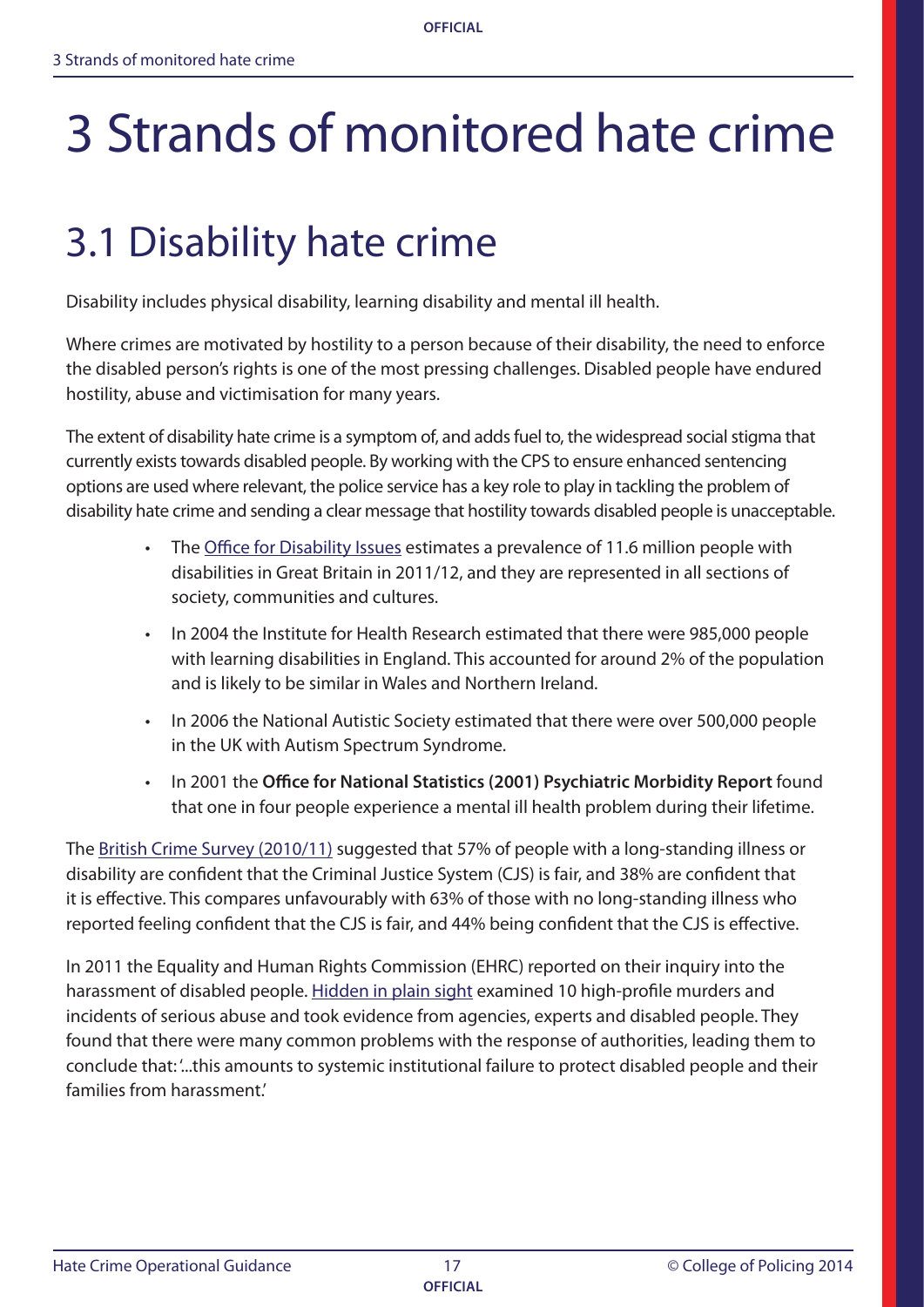In 2010, speaking at the University of Sussex, the Director of Public Prosecutions said:

The right of victims to an effective investigation and appropriate prosecution is now well established under the Human Rights Act 1988 and the support available by way of special measures underscores the growing realisation that victims and witnesses have 'rights' and 'interests' that have to be protected in the criminal justice process not just, as was often understood to be the case in the past, a 'duty' to attend to give evidence.

But despite these developments, I think we are still in the foothills when it comes to disability hate crime and supporting victims and witnesses with disabilities. Our position is, I hope, clear. Safety and security, and the right to live free from fear and harassment, are fundamental human rights. Disability hate crime strikes at all disabled people by undermining their sense of safety and security in the community. For this reason disability hate crime should be regarded as particularly serious. Such crimes are based on ignorance, prejudice, discrimination and hate and they have no place in an open and democratic society.

National Policing shares these concerns. However, it is clear that while many of the more serious and tragic crimes have been skilfully investigated, the hostility which fuelled them is all too often not recognised by the police and other criminal justice professionals.

It is also apparent that most tragedies are preceded by escalating criminality, suffered by the victim and perpetrated by the offender. This is the most compelling reason why the police must take a more positive and proactive response to receiving, recording and responding to low-level criminal acts, particularly where there is a repeat victim or perpetrator. Only by building the confidence of disabled people in policing services and providing accessible methods of communication can the police hope to find out about these crimes and offer the service that is their moral and legal responsibility.

Although the British Crime Survey demonstrates that the police still have much to do to improve services, there have been notable improvements in the way the police respond to racist hate crime, and similar improvements need to be made in relation to disability hate crime.

# <span id="page-24-0"></span>**3.1.1 The nature of disability hate crime**

This section highlights the particular issues affecting disabled people and is intended to assist the police to improve the service it provides to them.

The mental health charity Mind published research in 2007 entitled [Another Assault.](http://www.mind.org.uk/media/273466/another-assault.pdf) Although the survey size and the response rate were relatively low, many disabled people's organisations said it was a true reflection of the experiences of disabled people. The survey indicated that in the previous two years of those who responded:

> 71% of people with mental ill health had been victimised in circumstances that they perceived to be related to their mental ill health (this rose to 90% for those in local authority housing)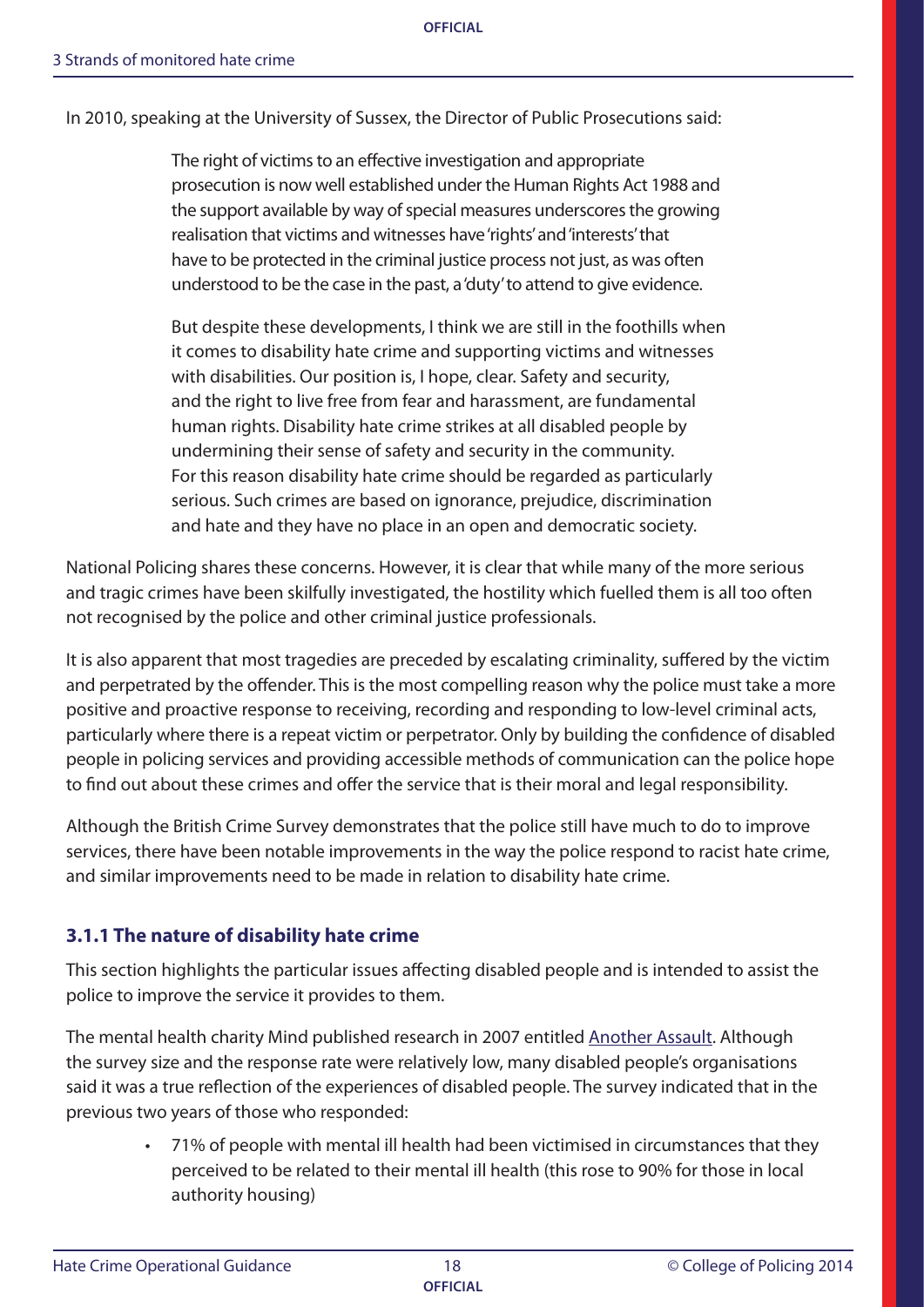- • 27% had been sexually assaulted
- • 22% had been physically assaulted
- • 30% of respondents did not tell anyone what had happened
- • 60% of those who reported a crime felt that authorities did not take the incident seriously
- only 9% of people were completely satisfied with the outcome of their cases.

In 2009 the EHRC investigated the extent of hostility towards disabled people. The report, EHRC (2009) Promoting the safety and security of disabled people concluded that disabled people are at greater risk of experiencing violence or hostility than the wider population. This includes disability hate crime.

[Hidden in plain sight](http://www.equalityhumanrights.com/uploaded_files/dhfi_main_report_finalweb.pdf) concluded that 19% of disabled adults in England and Wales had been victims of crime in the previous 12 months. They also found that disabled children, young people and women, particularly those with learning disabilities and mental ill health, are particularly at risk.

The 2011-2013 analysis of the [Crime Survey of England and Wales](http://www.ons.gov.uk/ons/rel/crime-stats/crime-statistics/period-ending-september-2013/stb-crime-in-england-and-wales--year-ending-sept-2013.html) showed that there were 62,000 disability hate crimes in England and Wales but only 1,841 were recorded by the police.

Since disability hate crime began to be nationally monitored in 2008, police managers have noted some distinct features in the types of hate crimes experienced by disabled people. Disabled people are believed to be more likely to know the perpetrator and to be subjected to continual and escalating abuse from the same offender or group of offenders. There are many cases where disabled people are randomly targeted for abuse or attack in the street or on public transport, but many others where they are subjected to systematic ill-treatment which often builds in intensity.

At the end of a prosecution, defendants are allocated a principal offence category by the CPS to indicate the type and seriousness of the charges brought. Offences against the person and public order offences were the most common, representing 54.1% of all disability hate crime prosecutions (41.6% and 12.5% respectively). There was a more significant range of other offence categories represented within disability hate crime prosecutions than for any other strand of hate crime, perhaps reflecting the exploitative nature of much disability hate crime.

One of the key challenges highlighted in **Hidden in plain sight** was the need to link activity between safeguarding procedures and hate crime investigations. These two areas are not exclusive – each should be a consideration of the other. Knowing how or when to intervene to ensure that victims are not in harmful situations, is a difficult area for all professionals. Guidance on appropriate interventions and the implications of the Mental Capacity Act 2005 is available in [Guidance on](http://library.college.police.uk/docs/acpo/Guidance-mental-ill-health-2010.pdf)  [Responding to People with Mental Ill Health or Learning Disabilities](http://library.college.police.uk/docs/acpo/Guidance-mental-ill-health-2010.pdf).

# <span id="page-25-0"></span>**3.1.2 Common factors in disability hate crime cases**

Case monitoring by policy leads in the police and the CPS has indicated that some of the factors that might be associated with disability hate crime are:

- there have often been previous incidents
- repeated targeting, either of the individual victim or of their family/friends, or of other disabled people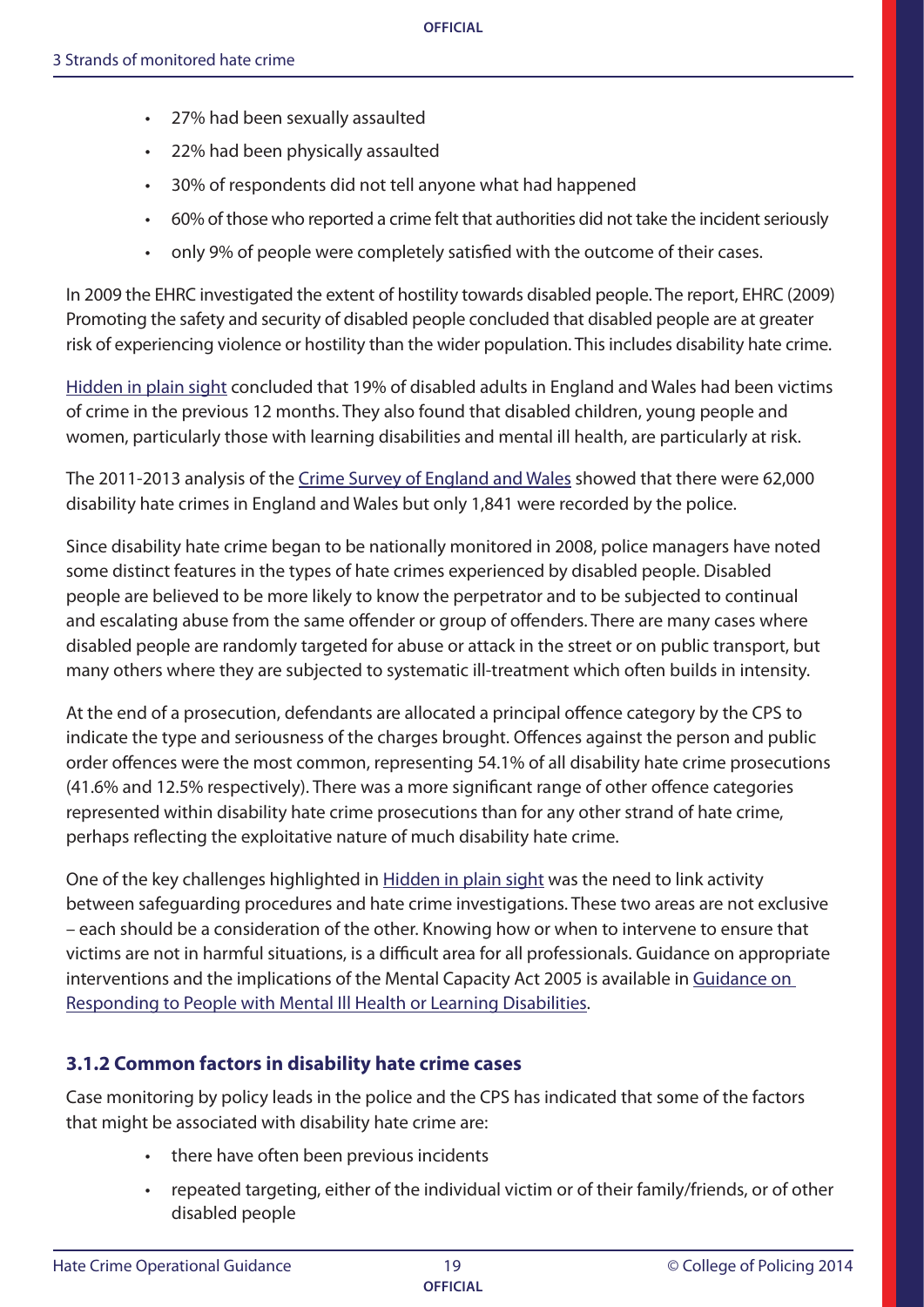- while there are many random attacks on disabled people from strangers, perpetrators are often 'friends', carers, acquaintances, or neighbours
- incidents escalate in severity and frequency
- absence of derogatory words (commonly heard as part of racist and other hate crimes) can make gathering evidence of hostility more difficult
- multiple perpetrators are involved in incidents condoning and encouraging the main offender(s) – often filming this on their mobile phones and sending pictures to friends and social networking sites
- false accusations of the victim being a paedophile or similar taunts
- sustained attacks and/or excessive violence
- barriers to, and negative experience of, reporting to criminal justice agencies which lead disabled people to feel that they are not being taken seriously
- • cruelty, humiliation, dehumanisation or degrading treatment, often related to the nature of the disability, for example, blindfolding someone who is profoundly deaf or destroying mobility aids
- disabled people have a tendency to report incidents to a third party rather than to the police.

### <span id="page-26-0"></span>**3.1.3 Common incorrect assumptions in disability hate crime cases**

It is often incorrectly assumed that a crime cannot be a disability hate crime because the:

- • offender is the victim's carer, friend or family member
- • victim does not have an impairment that is easily identifiable
- • offender is also disabled
- matter has been treated as a safeguarding issue
- victim gave consent or returned to the abusers following earlier incidents
- • offender has targeted other people and they were not disabled
- • victim was just in the wrong place at the wrong time
- • offender was motivated by drink and/or anger.

The emphasis in the above circumstances is on another aspect of the offence, for example, this was all about theft, fraud, mindless violence, when in fact the crime was motivated in part by hostility.

<span id="page-26-1"></span>None of these factors rules out a disability hate crime. Incorrect assumptions can lead to investigations overlooking or misinterpreting the information or evidence that is available to them or failing to look for that evidence, which could mean the difference between a successful or unsuccessful outcome.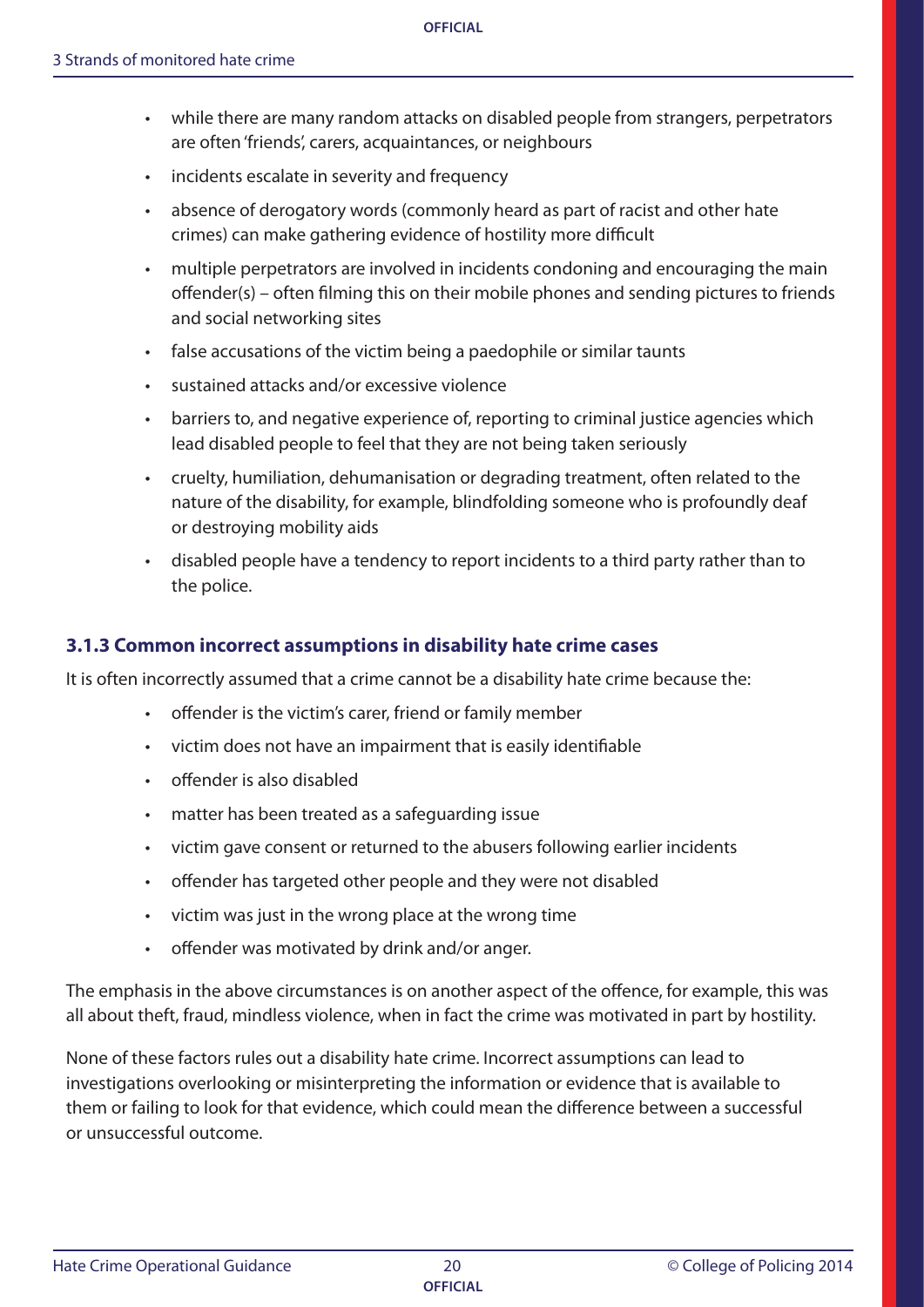# **3.1.4 What is a disability?**

Section 146 of the Criminal Justice Act 2003 defines disability as meaning 'any physical or mental impairment'. See **[2.3.3 Definitions for sections 145 and 146](#page-21-0)**.The [EHRC](http://www.equalityhumanrights.com) notes that:

> A physical impairment is a condition affecting the body, perhaps through sight or hearing loss, a mobility difficulty or a health condition. A mental impairment is a condition affecting 'mental functioning', for example a learning disability or mental health condition such as manic depression.

The CJS defines a disability hate crime as:

Any criminal offence, which is perceived, by the victim or any other person, to be motivated by a hostility or prejudice based on a person's disability or perceived disability.

The CPS and courts will decide if there is sufficient evidence to seek enhanced sentencing after conviction, but it is important that the police obtain and provide all available evidence to allow a decision to be made, whether that comes from thorough evidence gathering or skilful interviewing.

There is little legal precedent to assist in making decisions about which conditions are considered as disability for enhanced sentencing under section 146, but for recording the disability hate element of a crime the views of the victim are paramount. Some conditions are subject to debate about whether they should be considered as a disability. However, if the victim perceives their condition to be so then it should be recorded as such. In addition, sometimes the victim may not self-identify as disabled. For example, many people with mental ill health or sensory impairment do not regard themselves as disabled and may be unwilling to disclose their mental illness because of the anticipated stigma associated with this. Mental ill health is, however, clearly included in the definition and it is possible for a crime to be recorded as a hate crime even when victims do not consider themselves to be disabled. If in doubt, officers should have the confidence to ask whether a person is disabled and if they perceive that this was the reason they were targeted.

There is also limited precedent on what would be considered to be hostility in cases of disability hate crime. Although the CPS will need to assess the quality of any evidence before asking the court to consider sentence enhancements, this is not the case when recording a hate crime. Positive recording allows the police to focus on the issues at appropriate decision points, and the views of the victim or 'any other person' should be respected, even if they appear to be incorrect.

Whenever a suspect is identified, the circumstances of the case should be passed to the CPS for them to decide whether to ask the court to consider an application for enhanced sentencing.

# <span id="page-27-0"></span>**3.1.5 Language**

Using the correct language and terms that are appropriate to disability is important in building trust and confidence between those with disabilities and the police.

It is essential that policies and practices are developed in partnership with disabled people. For many disabled people, the principle referred to in **Fulfilling potential**, 'nothing about us, without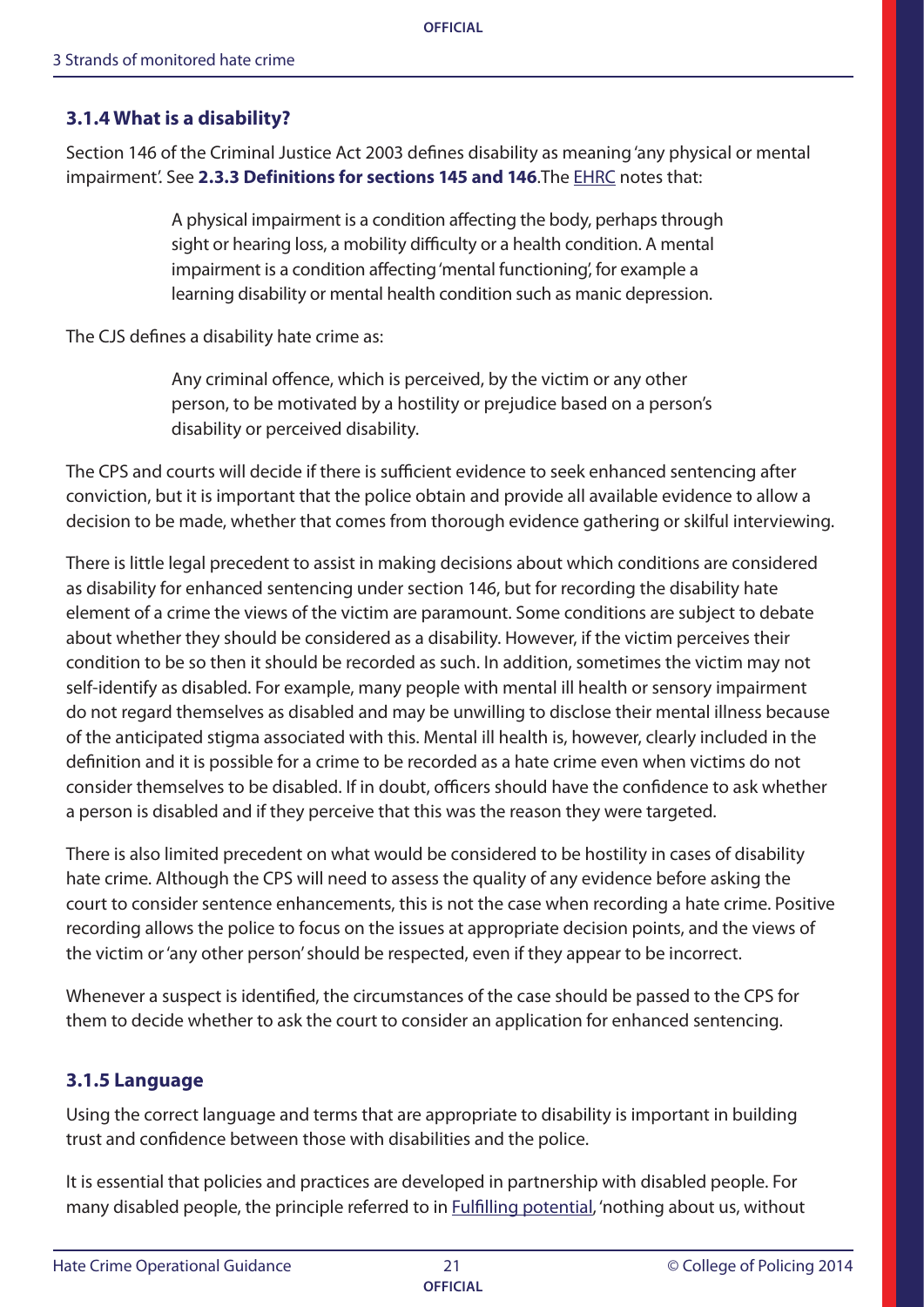us' is fundamental, and the government has made a clear commitment to this. The police have also made a commitment to this, recognising that it applies to the language and terms they use as much as to any other element of police work. By actively engaging disabled people, the police can start to build confidence and avoid those occasions where confidence is undermined by inappropriate language or by people feeling decisions are being made in relation to their welfare without their involvement.

The following terms should be broadly acceptable, but this is not an exhaustive list.

### **Generic terminology**

There is agreement that 'disabled people' is acceptable as a collective term. It is understood that some agencies have previously favoured 'people with disabilities', feeling that this puts the person before the disability. Consultation for this guidance shows that where a term must be used, then disabled person or disabled people is preferable. As with any group, it is essential to respond on the basis of individual need as disabled people are individuals and have different needs. Furthermore, some people may not regard themselves as disabled, although they would come under the disability hate crime definition.

With the exception of the term disabled person, people should not be defined by their impairment. Phrases such as 'the victim is a cerebral palsy sufferer' are likely to cause offence as they imply that the impairment is the defining factor of a person's identity.

### **Learning disability**

There is no consensus about the appropriateness of the term learning disability and some groups prefer to use the term learning difficulty. The terms are not exclusive and there are some who differentiate between both terms but recognise that there are areas of overlap. Learning disability is used in most government documents and was the preferred vocabulary during the consultation for this document. More detailed references to the terms can be found in Guidance on Responding to [People with Mental Ill Health or Learning Disabilities](http://library.college.police.uk/docs/acpo/Guidance-mental-ill-health-2010.pdf).

In referring to those who have a learning disability, the preferred term is people with learning disabilities rather than learning disabled person.

### **Mental ill health**

There is a range of terms used to describe the broad spectrum of mental health impairments, but the term mental ill health is commonly used as a generic term. Mental ill health takes many forms, but some of the most commonly diagnosed conditions include: anxiety, depression, obsessive-compulsive disorder, phobias, schizophrenia, bipolar disorder (manic depression), and panic attacks. More details of the terms can be found in [Guidance on Responding to People](http://library.college.police.uk/docs/acpo/Guidance-mental-ill-health-2010.pdf)  [with Mental Ill Health or Learning Disabilities](http://library.college.police.uk/docs/acpo/Guidance-mental-ill-health-2010.pdf).

### **Deaf People**

Many Deaf People do not identify themselves as being disabled but are more comfortable with the term Deaf People (hence capitalised).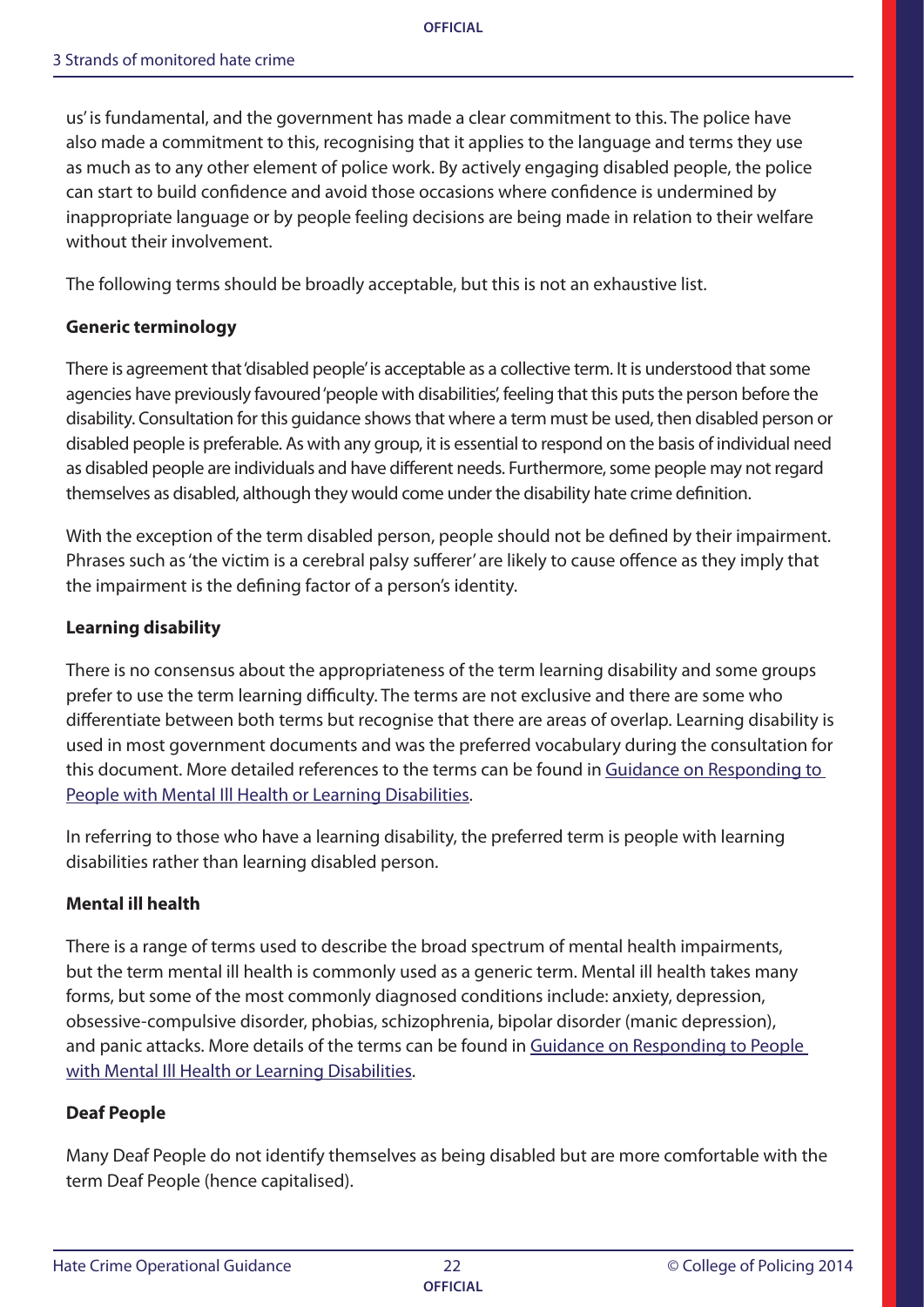#### **Vulnerability**

The term vulnerable has many meanings in different policing situations. It also has some legal definitions, for example, section 16 of the Youth Justice and Criminal Evidence Act 1999 sets out when a witness may be eligible for assistance on the grounds of age or capacity.

Disabled people often feel that when the term vulnerable is used to describe them, it signifies that they are seen as the problem rather than being the object of a perpetrator's prejudice. Policy and actions should show that police officers and staff understand this difference, but any situational vulnerability that exists also has to be addressed.

Sometimes the nature of a person's disability makes it easier for the offender to commit a particular offence. This is sometimes referred to as the victim being vulnerable or an easy target and no further thought is given to the issue of hostility. This approach is wrong – a person's vulnerability is not by reason of their disability alone. It is the particular situation in which they may find themselves and which is then exploited that makes them susceptible to be targeted for some types of criminal offences.

For example, being a wheelchair user does not make a person more susceptible to internet fraud. It may, however, make them an easier option for someone looking to steal a handbag in the street. In other words the vulnerable situation within which a disabled person may find themselves does not cause the victimisation, but it can provide the opportunity for an offender to demonstrate their hostility based on disability.

The offender who targets the disabled person to exploit this situation may be motivated wholly or partially by hostility and so is all the more culpable for it, and the courts can sentence accordingly.

Obviously, not all crimes against disabled people are based on hostility towards their disability. In some cases the existence of a disability may be completely unrelated to the commission of the offence, for example, when the offender is unaware of the victim's disability.

In other cases the existence of disability may appear to be merely coincidental, when in reality disability hostility is a contributing factor, for example, a wheelchair user's cleaner steals from her handbag. In cases such as this and any where a person is targeted to be the victim of an offence because of their disability, the force should consider the issue of hostility and, where appropriate, seek advice from the CPS.

An inappropriate focus on vulnerability risks furthering a potentially negative image of disabled people as inherently weak, easy targets and dependent, and requiring society's protection. It also means that appropriate enhanced sentencing options available under section 146 of the Criminal Justice Act 2003 may not be considered. Instead, the focus ought to be on enforcing the victim's right to justice and scrutinising the offender's behaviour, prejudices and hostility so that the case is properly investigated and prosecuted. For further information see [Guidance on Prosecuting Cases](http://www.cps.gov.uk/legal/d_to_g/disability_hate_crime/)  [of Disability Hate Crime.](http://www.cps.gov.uk/legal/d_to_g/disability_hate_crime/)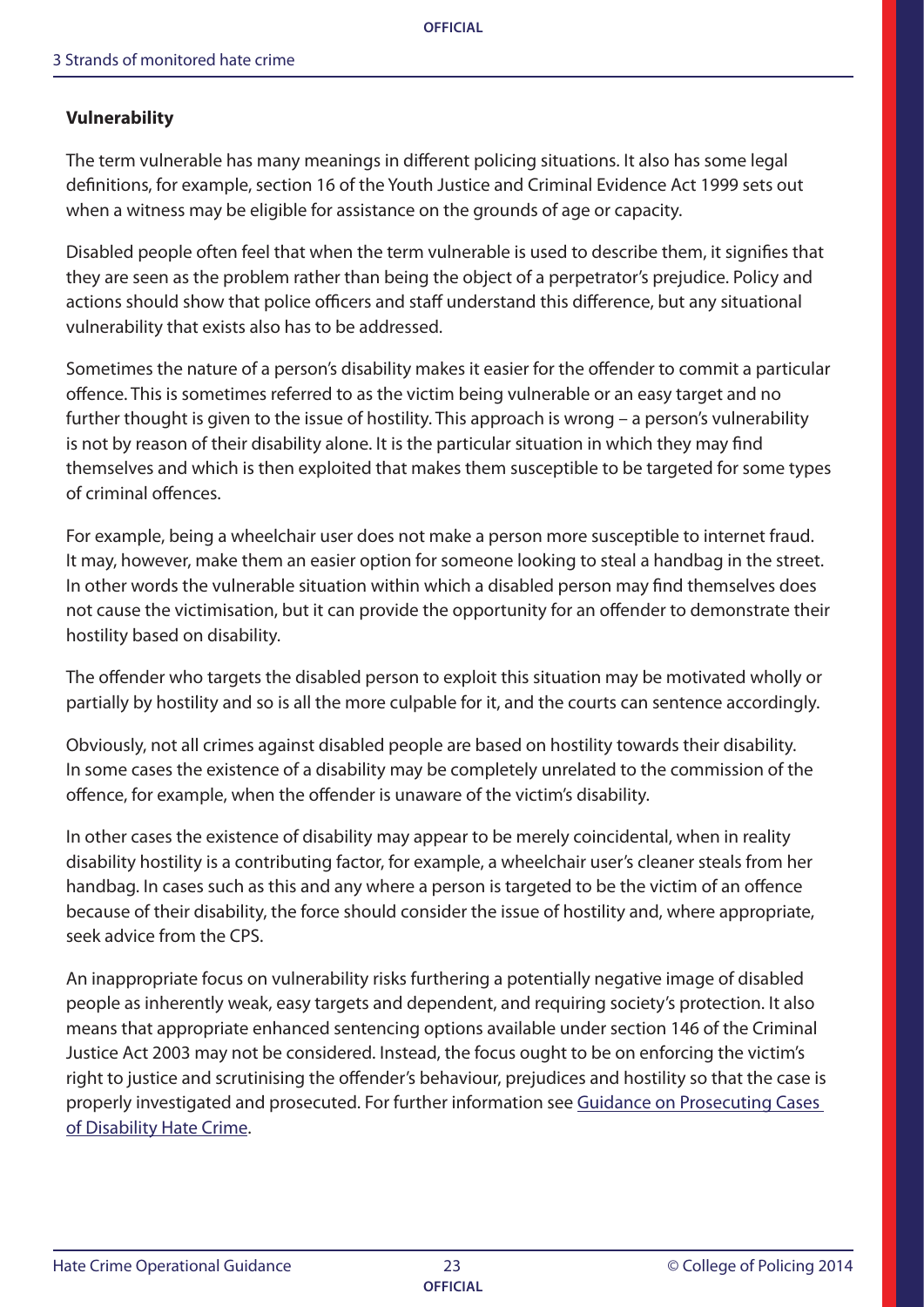#### **Hostility and vulnerability**

The two factors of hostility and vulnerability are not mutually exclusive and, where both exist, this should be drawn to the attention of the court.

Targeting a particular person to be the victim of an offence because they are black or gay or disabled is often a clear indication of hostility (eg, unfriendliness, ill will) based on race, sexual orientation or disability. Seeing the particular disabled person as an easy target for a particular criminal offence does not alter this. The victim is still being targeted specifically because of their disability.

Victims of crime often happen to be the easiest target available to the offender at the time. Offenders assess the risk to themselves of being caught or injured and select the person who poses the least risk.

The key factor in whether a targeted crime should be recorded as a hate crime is the perception of the victim or other person, and if that perception exists it should be treated as a hate crime. Whether a prosecution can proceed to consider enhanced sentencing is a matter for later consideration by the CPS. Investigations must, therefore, explore fully the context of an offence committed against a disabled person, so that its true nature can be put to the reviewing lawyer for consideration.

#### **Harassment**

This has some specific meanings within particular legislation, such as the Protection from Harassment Act 1997, but it is also used as a generic term to cover a broad spectrum of criminal and sub-criminal activity. Additionally, harassment has a specific reference in equalities legislation. Section 149 of the Equality Act 2010 sets out the 'General Public Sector Equality duty' which outlines the requirements on organisations like the police, and states:

A public authority must, in the exercise of its functions, have due regard to the need to:

- eliminate discrimination, harassment, victimisation and any other conduct that is prohibited by or under this Act
- foster good relations between persons who share a relevant protected characteristic and persons who do not share it
- advance equality of opportunity between persons who share a relevant protected characteristic and persons who do not share it.

#### **Social and medical models of disability**

There are the two recognised models of service to disabled people. Disabled people prefer the social model and this is the model adopted by government departments.

The medical model is criticised as it focuses on the impairment and involves officials deciding what is needed by a disabled person. The social model focuses on the barriers faced by disabled people and concentrates on working with the person to respect their rights and the need to communicate with them to offer a service that removes the factors preventing them from sharing the same freedom as others.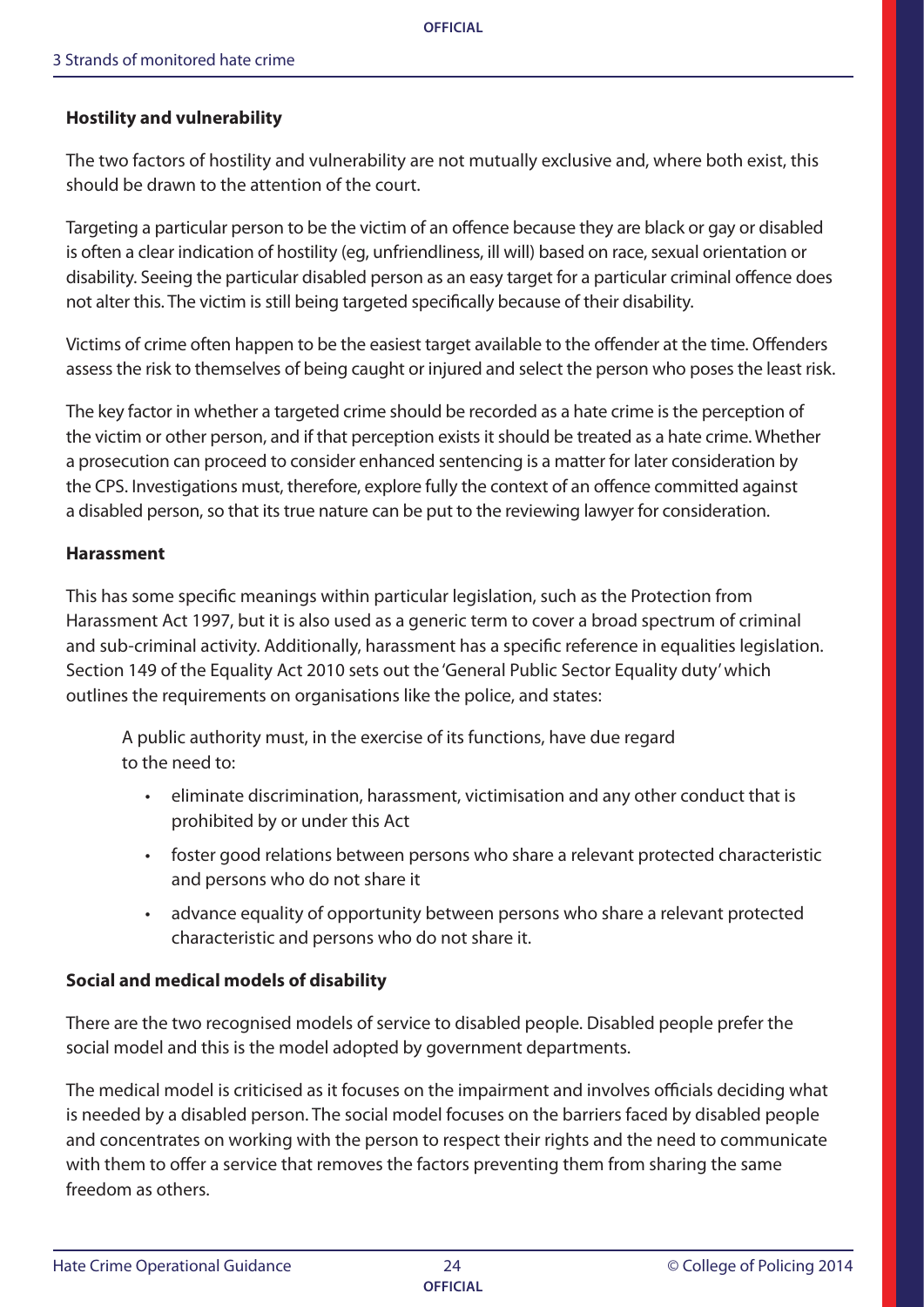The social model of disability distinguishes between impairment and disability. It recognises impairment as certain individual appearances or certain functional limitations of the mind, body or senses. Disability is argued to be the disadvantage or restriction of activity caused by a society which takes little or no account of people who have impairments, and thus excludes them from mainstream activity.

The implication is that the removal of attitudinal, physical and institutional barriers will improve the lives of disabled people, giving them the same opportunities as others on an equitable basis.

#### **Mate crime**

This is a term used by some people to describe the persistent problem of disabled victims who are harmed in abusive relationships by offenders who either set out to, or take the opportunity offered by the relationship to abuse the victim. Abuse can be financial or violent and often has an escalating nature. Although a category of mate crime is not recorded nationally, police officers need to understand the term if a victim uses it, and that such a report is likely to be a disability hate crime or incident.

#### **Other terminology**

Phrases such as, 'He had a mental age of 5' should be avoided. They cause offence to disabled people and are seen as a barrier to fair service delivery.

### <span id="page-31-0"></span>**3.1.6 Access to services**

For disabled people to access police services, and to comply with legal obligations under the Equality Act 2010, it is important to ensure that fundamental issues such as access to police premises are addressed. For further information on reasonable adjustments, see the [Equality and](http://www.equalityhumanrights.com)  [Human Rights Commission.](http://www.equalityhumanrights.com)

The police service has a responsibility to provide an accessible service to victims, witnesses and defendants. This can be met by:

- ensuring that station reception areas are accessible and providing suitable facilities such as ramp access and automatic doors
- • using registered intermediaries to support witnesses to give evidence
- having access to British Sign Language and other interpreters, videophones, type talk and text messaging services
- providing self-reporting crime packs through community organisations
- providing such self-reporting resources in ways which meet the need of the intended audience, such as those provided by the True Vision scheme
- providing for assisted reporting at third-party sites, particularly disabled people's voluntary and community organisations
- publicising reporting methods to disabled people and their organisations.

The best way to make services accessible is to understand the needs of local disabled people and to seek their views.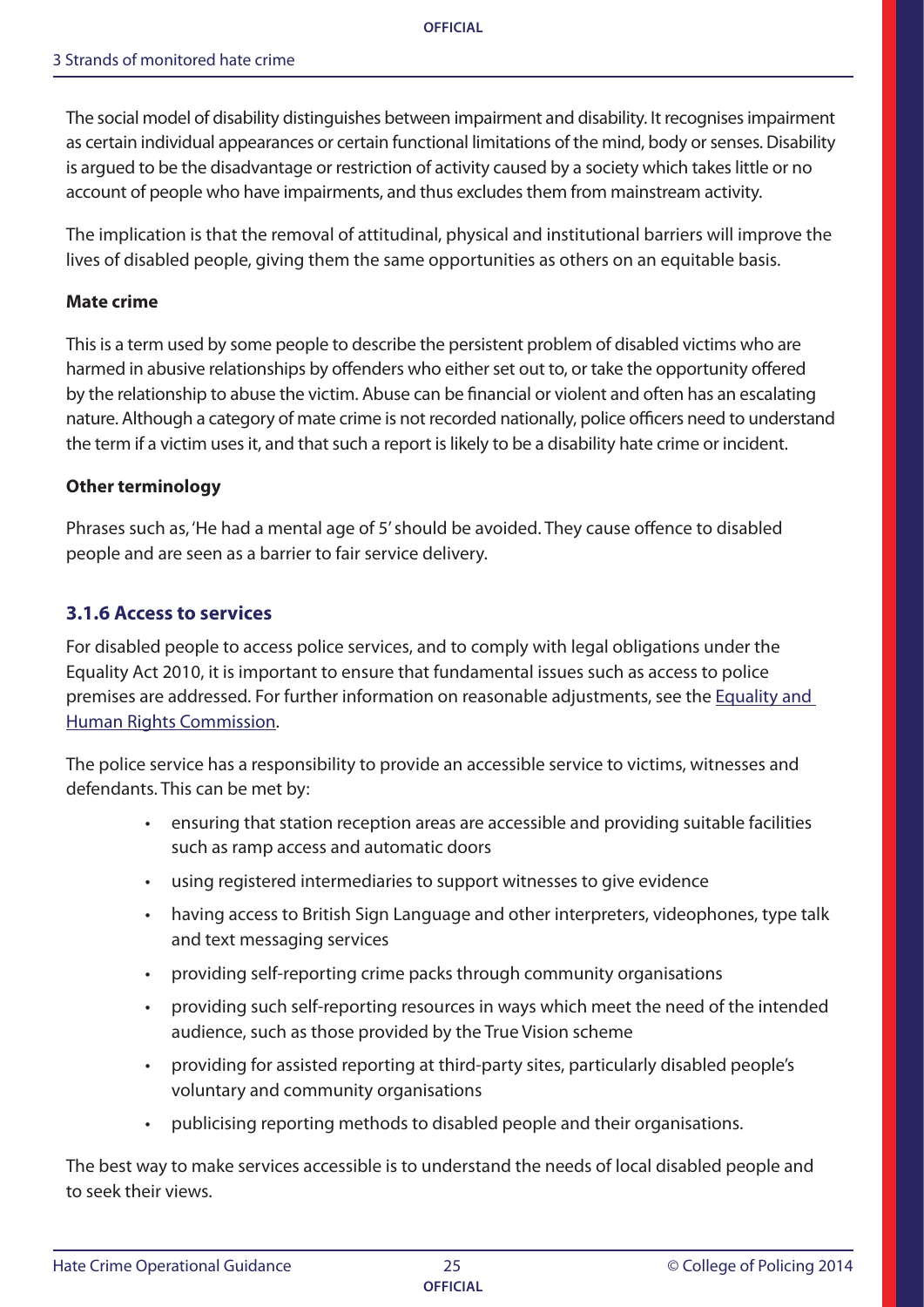## <span id="page-32-0"></span>**3.1.7 Investigative techniques**

Obtaining evidence may present challenges to conventional investigative practices because of the nature of the victim's disability. Innovative approaches may be needed to secure evidence and support a successful prosecution. However, the police and CPS prosecutors should never make assumptions about the competence, capacity or credibility of a disabled person, or any support needs they may have. It is good practice to ask the person about any support they require to give their best evidence.

Early identification of the measures required to allow victims and witnesses to give the best possible evidence is essential to successful investigations.

In addition to making traditional enquiries for witnesses and obtaining forensic evidence, it is important to research whether there have been previous incidents involving the same victim or suspects, as there is a likelihood of victims suffering escalating abuse, and previous incidents may have gone unreported. This could include liaising with partner agencies which may have dealt with other incidents without informing the police.

Using registered intermediaries may assist the victim give their best evidence. A registered intermediary is a trained and accredited expert whose role is to assist victims to give their best evidence in initial interviews through to any court proceedings. For further advice contact the National Crime Agency Specialist Operations Centre.

Investigators should ensure that, where appropriate, the victim is properly supported by a family member, friend or professionally trained individual when a detailed interview is being conducted and a statement is being taken. Such a victim-centred approach not only contributes to the welfare of the victim but also safeguards the integrity of the investigation.

Steps should be taken to minimise distress or anxiety arising from a mental health condition, the experience of recalling the crime or being in an interview setting. This includes making sure that rooms have natural light, allowing people to take regular comfort breaks, encouraging people to get up and walk around if they wish, explaining why there are CCTV cameras in an interview room, or switching them off, and dressing informally.

Video interviewing, where appropriate, particularly for those who have a learning disability or mental ill health, is the primary method of achieving best evidence.

Where video interviewing is not practicable because of a lack of accommodation, facilities or trained interviewers, alternative methods of capturing evidence must be pursued and the decision-making process documented.

Using a qualified interpreter to assist with communication must be considered, for example, a British Sign Language interpreter or Deaf-Blind Language interpreter.

To assist with the investigative process, officers should draw on the expertise of disabled people's organisations and organisations within strategic and local partnerships with particular knowledge of specific disabilities.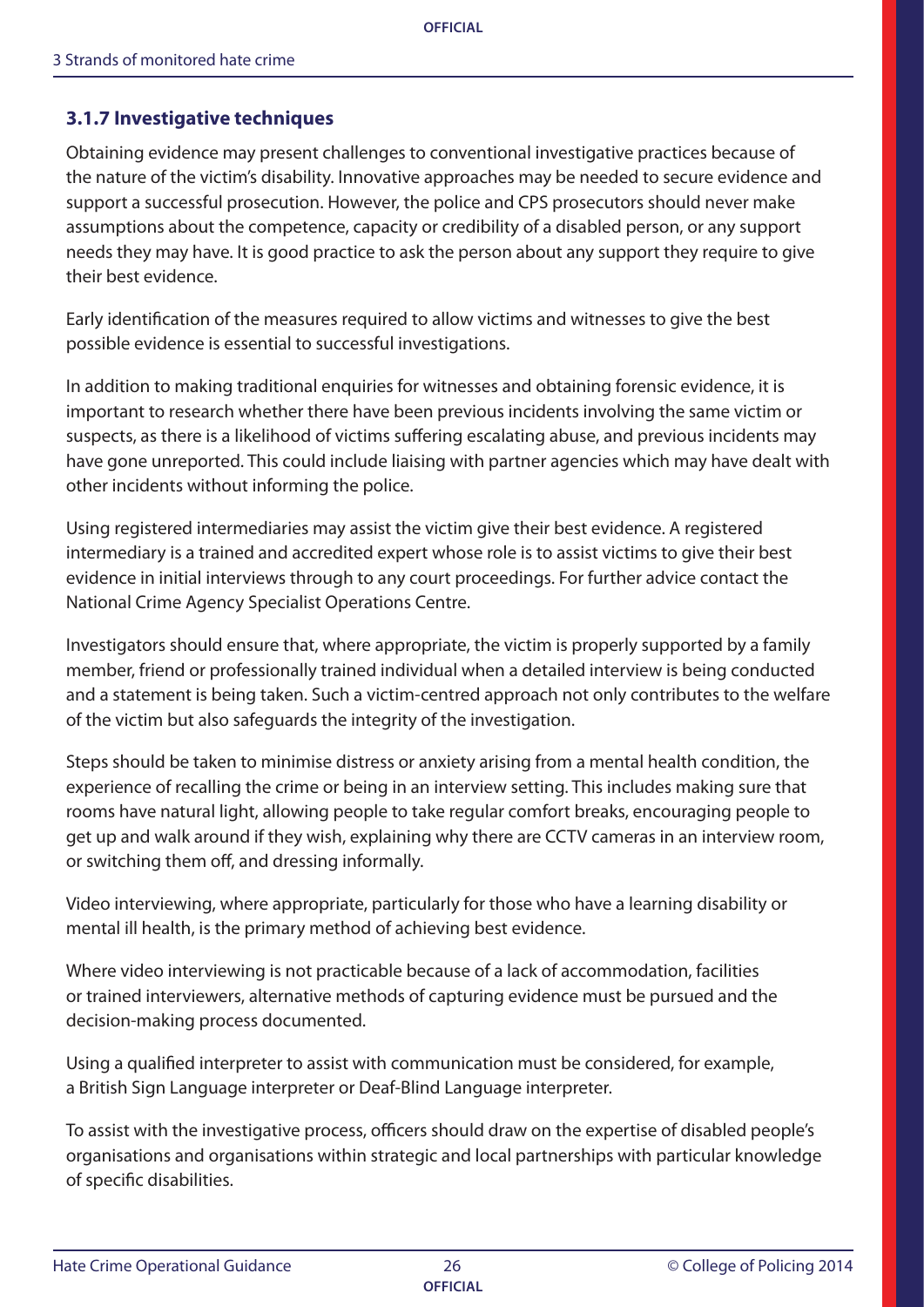Staff within the force may also be able to assist. For example, the Metropolitan Police Service (MPS) has developed its Cultural and Communities Resource Unit which provides a database of life skills possessed by individual staff members. This includes lifestyle, specialist community knowledge, languages and hobbies.

The CPS has appointed hate crime lead prosecutors who have received specific training and guidance on the best ways of supporting victims to provide the strongest evidence. They can also discuss the range of special measures available to assist victims and witnesses in giving their evidence.

Guidance on the application of special measures can be found in Achieving Best Evidence in [Criminal Proceedings: Guidance on interviewing victims and witnesses, and guidance on using](http://www.justice.gov.uk/downloads/victims-and-witnesses/vulnerable-witnesses/achieving-best-evidence-criminal-proceedings.pdf)  [special measures](http://www.justice.gov.uk/downloads/victims-and-witnesses/vulnerable-witnesses/achieving-best-evidence-criminal-proceedings.pdf). Early identification of the need for special measures and ensuring that this information is passed on to the CPS will help to ensure that witnesses are able to give the best possible evidence. For further information see **[8.5.3 Evidence to support enhanced sentencing](#page-82-1)**.

#### **Case study**

Operation Eager was the Greater Manchester Police investigation into the brutal murder of a 42-year-old man who had Asperger syndrome and epilepsy. He was living independently in the community in housing association accommodation. His disorder required the support of the learning disabilities team who regularly attended his home. There was a history of complaints made by the victim about antisocial behaviour from other residents. He himself had suffered varying degrees of harassment from different people. His murder was declared a critical incident by the force.

Enquiries revealed that another tenant was responsible for the murder. The senior investigating officer (SIO) identified that the murder could be perceived as a hate crime. Three days after the murder, the SIO held an extended briefing and made a decision to invite members of the Local Authority Adult Services Team (LAAST) to the briefing and include them in the process. This was to ensure that strong partnership links were formed from the outset. A confidentiality agreement was drawn up and signed by LAAST. The investigation then benefited from direct links to agencies which could obtain information about the victim quickly and efficiently. It also assisted the BCU commander at gold meetings with the independent advisory group where input from Adult Services added to the group's confidence in the police action.

Adult Services commented at the final debrief, 'Adult Services attendance at the major incident briefings had been useful and connected Adult Services to the investigation'.

The SIO also invited the divisional neighbourhood chief inspector and a detective sergeant from the force diversity unit to the extended briefings so that everyone was fully aware of what a hate crime is and the effect the actions of the investigation team had on the local community. The team were then able to effectively review the evidence they obtained with the full knowledge that this may be a hate crime.

No evidence ever materialised that identified this investigation as being motivated by hostility. Other agencies, however, continually questioned this, and the SIO attended all the gold meetings and updated members on this area specifically.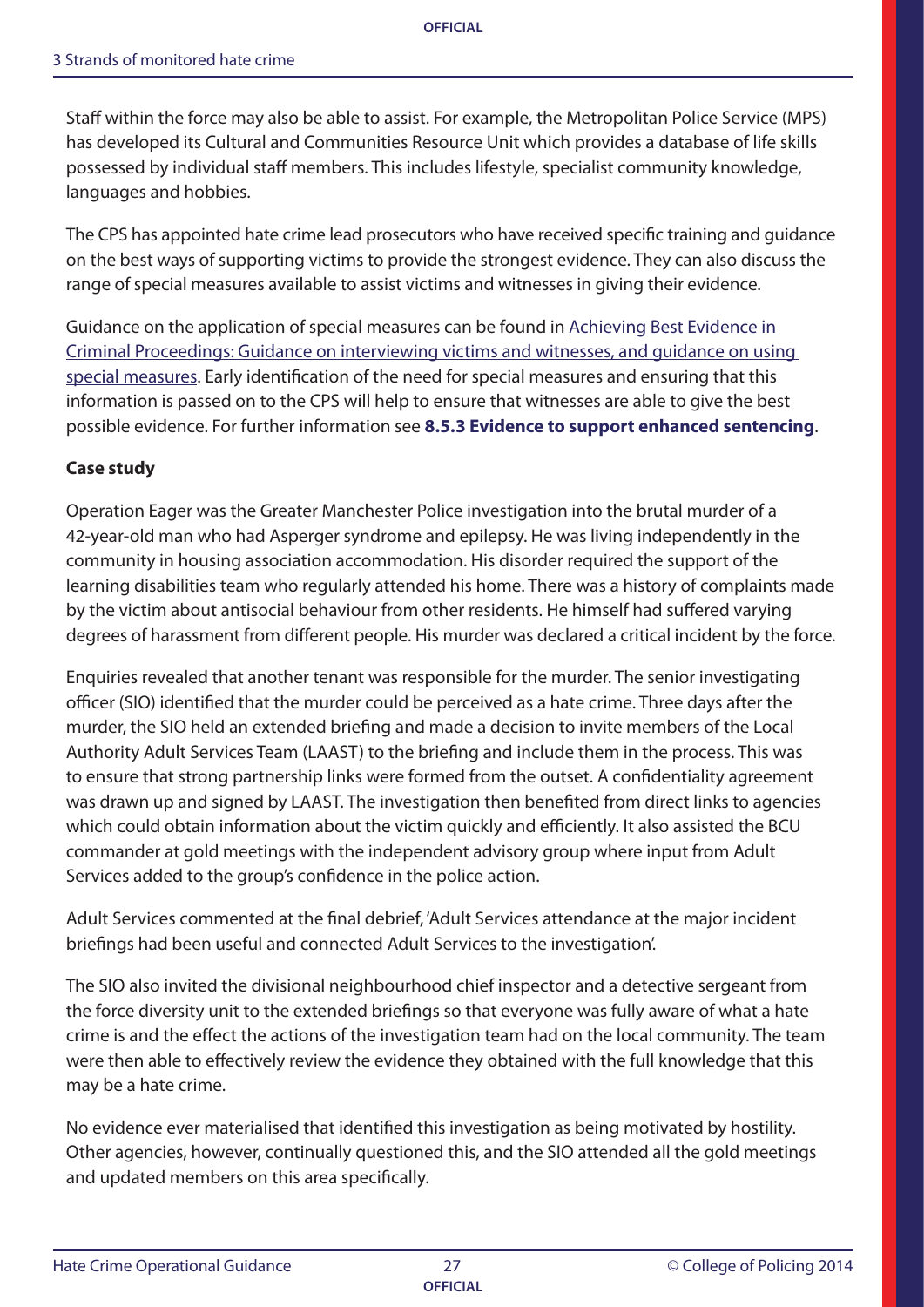At the final meeting the chair of the Disabled Advisory Council commented that he appreciated the honesty and openness during this investigation and it had been very well received. He felt the meetings held had been excellent and issues raised had been listened to and addressed.

The force review unit identified the partnership working by the SIO as good practice, and the way the investigation was conducted has been included in a number of continuous professional development events for SIO and senior leadership teams.

### <span id="page-34-0"></span>**3.1.8 Victim support**

Victims are individuals with individual needs. The best person to advise on these needs is the victim, and it is good practice to include them when agreeing victim and witness support plans. There may be other professionals who can assist in the provision of support services, but this should not be presumed without the involvement of the victim.

#### **Communication**

The need to maintain communication with the victim remains paramount throughout the investigative process. Difficulty in maintaining communication by conventional means is not an excuse for failure to do so. Alternative methods are available and should be employed. These include:

- involving disability organisations to ensure that police communications are available in a suitable format, such as easy read and large print
- • Braille and audiotape
- specialists such as a registered intermediary or a British Sign Language (BSL) interpreter.

# <span id="page-34-1"></span>**3.1.9 Partnerships**

#### **The criminal justice process**

Most people see the criminal justice system as a single end-to-end process from police response to a conviction in court. Failure during the latter stages of the process, which may be outside the immediate control of the police service, can damage confidence. Early identification of potential barriers in the criminal justice process is important, and should include issues such as the logistics for attendance at court. The police service must play its part in overcoming these barriers.

#### **Partnerships and independent advice**

It is unrealistic to expect every operational officer to have detailed knowledge of the range of impairments and disabilities. The police service must, therefore, seize the opportunity to establish and nurture professional relationships with those organisations and individuals who have comprehensive knowledge and expertise concerning specific aspects of disability.

Setting up disability independent advisory groups at force level, or having disability representation on independent advisory groups at BCU or borough level should be considered. Local disabled people's user-led organisations or voluntary sector groups offer expertise and links should be established with them.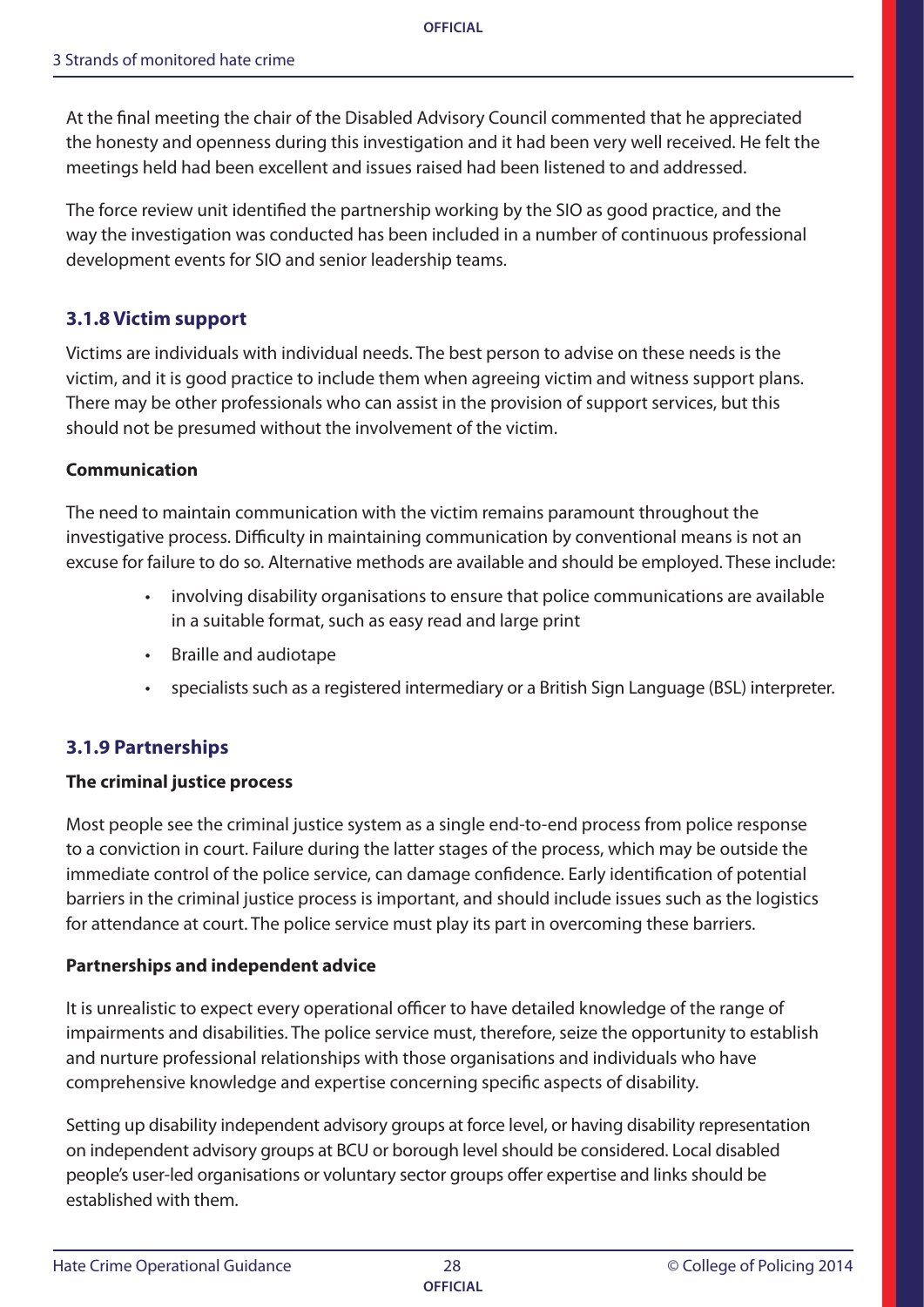### <span id="page-35-0"></span>**3.1.10 Training issues**

Lack of awareness of the specific challenges faced by disabled people produces the greatest barriers to delivering an effective and quality service to disabled victims of hate crime.

Awareness training at all operational and policy levels gives officers the confidence necessary to communicate with disabled people and will deter them from using inappropriate language and terminology. A trained investigator will be better equipped to identify issues likely to undermine the confidence of victims and witnesses.

Regular supervision and monitoring of victim satisfaction will enable managers to identify training requirements.

The College of Policing has developed national learning packages that focus on service delivery. They are available through the National Centre for Applied Learning Technologies [\(NCALT\)](http://www.ncalt.com/).

## <span id="page-35-1"></span>**3.1.11 Additional resources**

Further advice and guidance can be obtained from:

- The [Equality and Human Rights Commission](http://www.equalityhumanrights.com)
- [Hidden in Plain Sight: Inquiry into Disability Related Harassment](http://www.equalityhumanrights.com/legal-and-policy/inquiries-and-assessments/inquiry-into-disability-related-harassment/hidden-in-plain-sight-the-inquiry-final-report/)
- **Guidance on Responding to People with Mental III Health or Learning Disabilities**
- Achieving Best Evidence in Criminal Proceedings: Guidance on interviewing victims [and witnesses, and guidance on using special measures](http://www.justice.gov.uk/downloads/victims-and-witnesses/vulnerable-witnesses/achieving-best-evidence-criminal-proceedings.pdf)
- The [True Vision](http://www.report-it.org.uk) website, which has a range of contacts for groups who can assist criminal justice agencies and access to a broad range of tailored resources
- Office for Disability Issues, Language quide
- [Police and mental health how to get it right locally](http://www.mind.org.uk/media/618027/2013-12-03-Mind_police_final_web.pdf), published by Mind.

# <span id="page-35-2"></span>3.2 Race hate crime

Race hate crime can have devastating consequences for the victim and their families, but it also affects communities in terms of cohesion, tension and fear of crime. Responding to racist hate crime and taking action to prevent it will have a significant impact on the confidence that communities affected have in the police service. Failing to respond adequately to hate crime will damage relationships and make all policing services less effective.

A race hate crime is defined as:

…any criminal offence which is perceived, by the victim or any other person, to be motivated (wholly or partially) by a hostility or prejudice based on a person's race or perceived race.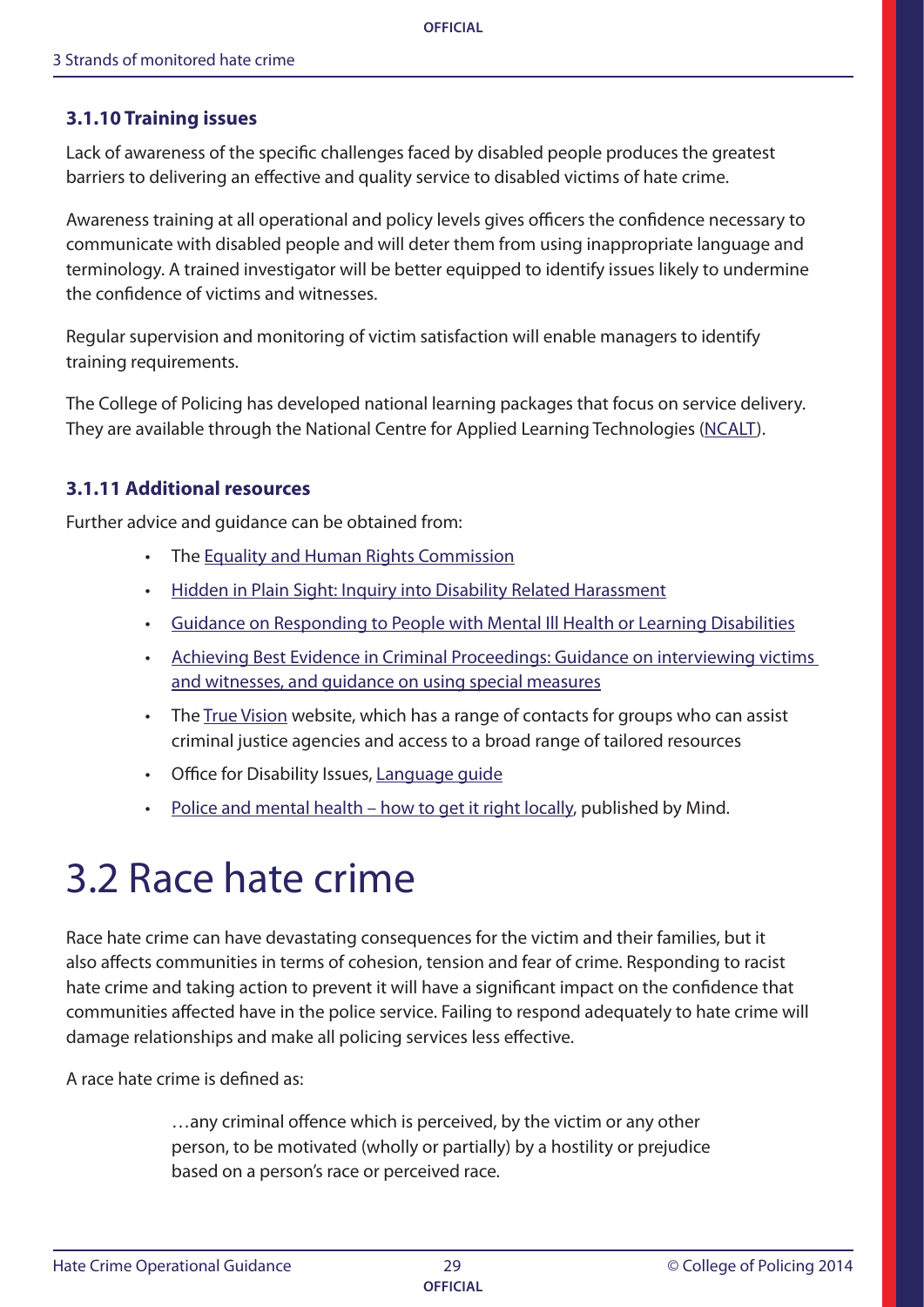Race means any group defined by race, colour, nationality or ethnic or national origin, including countries within the UK, and Gypsy or Irish Travellers. It automatically includes a person who is targeted because they are an asylum seeker or refugee as this is intrinsically linked to their ethnicity and origins. Policy and legislation takes a 'human rights' approach and covers majority as well as minority groups.

### **3.2.1 Gypsy, Traveller and Roma communities**

Gypsies of English, Welsh or Scottish origin, Irish Travellers and Roma have a long-standing travelling heritage in many parts of the UK and Europe. For much of their history, they have been subject to hate and marginalisation. Gypsies and Irish Travellers have full status as ethnic minority groups and, as such, are entitled to the full protection of equality legislation.

Gypsy people are also known as Romany Gypsies and are related by origin to the Roma. The name Gypsy came from the mistaken belief that they came from little Egypt or the Middle East, but it has been traced through language that the Gypsy people actually originated in India, the Romany language being derived from Sanskrit.

Roma arrived relatively recently in the UK because of unrest and racial discrimination across Eastern Europe. These communities were forced by authorities to alter their 'travelling lifestyle' over many generations. As a result, they tend to share housing as an extended family group and are often subject to racial harassment. Their isolation in many modern countries has led to significant violence, including coordinated attacks by other residents. As with any other community tensions, this can escalate to targeted crime and unrest unless it is understood and dealt with at an early stage. Hostility towards the Gypsy, Traveller and Roma communities is long-standing and widespread. Many were killed in Europe during the Holocaust of the 20th Century.

### **Conventions and definitions**

Decisions in the cases of the *Commission for Racial Equality (CRE) v Dutton* [1989] QB 783 and O'Leary v Allied Domecq (unreported) (Case No CL 950275–79) July 2000 Central London County Court have established Romany Gypsies and Irish Travellers (commonly referred to as Gypsies or Travellers) as specific ethnic groups. As such, they are entitled to the full protection of the provisions of the Equality Act 2010. Similar rulings have given the same statue to Scottish Travellers. Their status should be acknowledged by capitalising the words Gypsy and Travellers in all documents.

Irish Travellers can find the term Gypsy offensive. The appropriate terminology is, therefore, Travellers or Irish Travellers. Officers should remember that Gypsies and Travellers may be either visible or non-visible ethnic minorities.

Officers need to be aware that Gypsies and Travellers are not always either site-resident or permanently travelling. The lack of appropriate site provision has led to many people who would otherwise pursue a travelling lifestyle to move into settled housing. Nonetheless, the community retain their cultural values and their ethnic status as such does not alter. This may continue for several generations after taking up settled housing and it may be the intention of many to return to a travelling lifestyle. Residential status does not diminish the potential of a Gypsy or Traveller becoming a victim of hate crime based on ethnicity.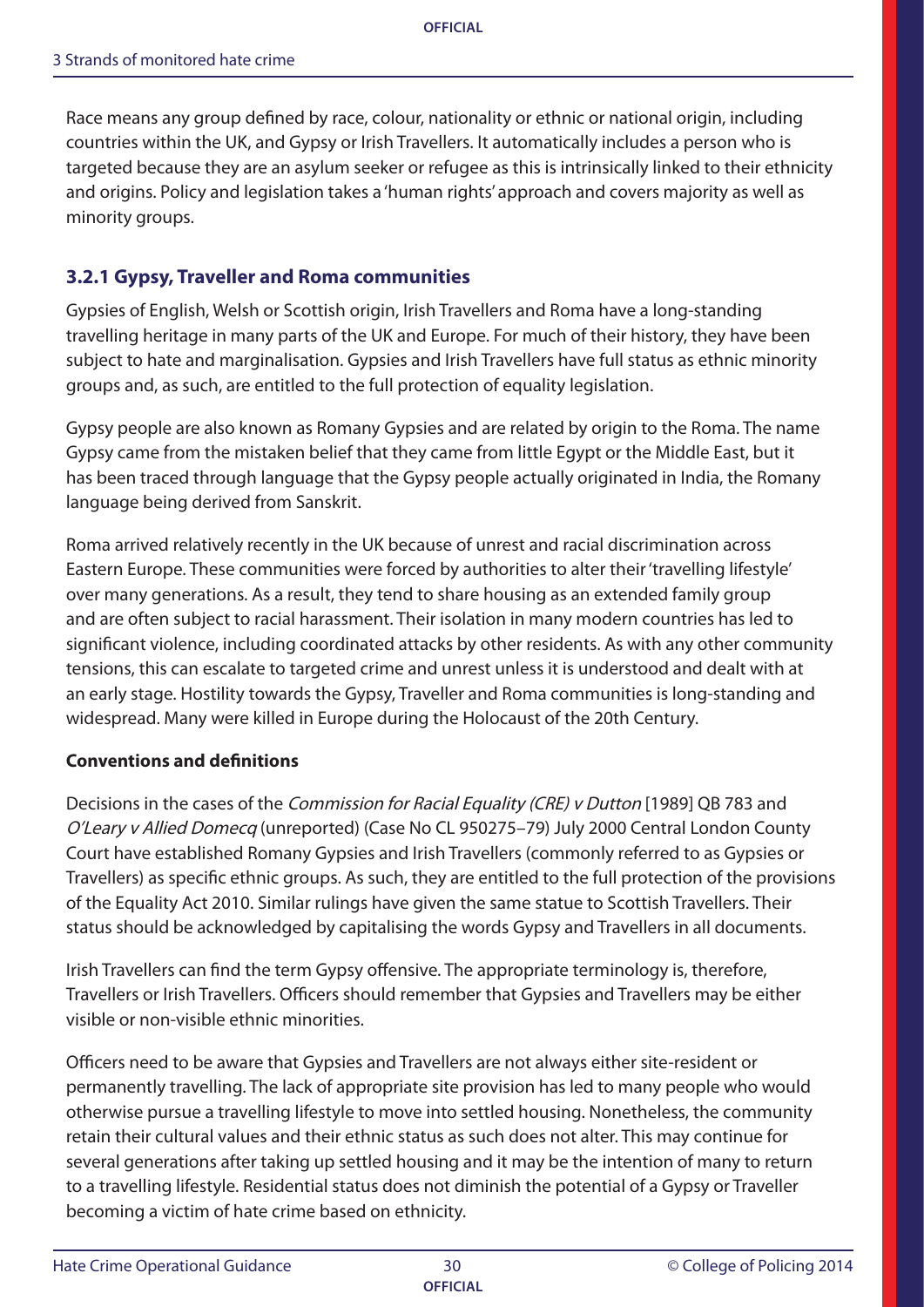### **Legislation**

There is no specific legislation to protect Gypsies or Travellers, but their status as an ethnic group means that they share the same protections under legislation, such as the Equality Act 2010.

Gypsies and Travellers are particularly subject to notices excluding them from many premises. In the past the police may have treated these notices as a matter for the Equality and Human Rights Commission (EHRC). In today's society, subject to individual circumstances, the owners of premises displaying such notices could be committing criminal offences or licensing breaches. Use of such notices should, therefore, be thoroughly investigated and action considered by the police or licensing authority, in addition to any referral to the EHRC.

### **Barriers to reporting hate crime**

Gypsies and Travellers can experience difficulties in reporting hate crime, contributing to significant levels of under-reporting. This can be attributed, in part, to a historically poor level of positive, cooperative engagement with the police. Inadequate or insensitive police responses when such a crime is reported may also be a factor.

Effective investigation of reported hate crimes, and ongoing and proactive community engagement will help to generate confidence in the police service among Gypsy and Traveller communities. This should then encourage improved levels of reporting.

More comprehensive knowledge of the actual level of hate crime will enable the police to develop an appropriate investigative and preventive response.

The following measures will help to improve levels of reporting:

- A range of engagement and education activities ensuring that Gypsies and Travellers groups are aware of what constitutes hate crime and how it can be reported.
- The police should not automatically assume lower levels of literacy among Gypsy and Traveller communities, although language and literacy issues may and often do arise.
- The police should consider a range of communication mediums to explain rights and methods of reporting, including leaflets, posters, video and audio.
- Partnership working with representative organisations and the Traveller Education Service is also essential to ensure an increased awareness of issues affecting Gypsies and Travellers.

Access to facilities for reporting crime should be made as easy as possible. This includes:

- setting up third-party or assisted reporting schemes which use neutral venues or organisations that are familiar to the community
- having dedicated [True Vision](http://www.report-it.org.uk) materials and an online reporting facility
- a willingness to record allegations of hate crime or hate incidents that may have occurred in another force area and to transfer them to the appropriate force for further investigation. This is particularly important to families and individuals who travel.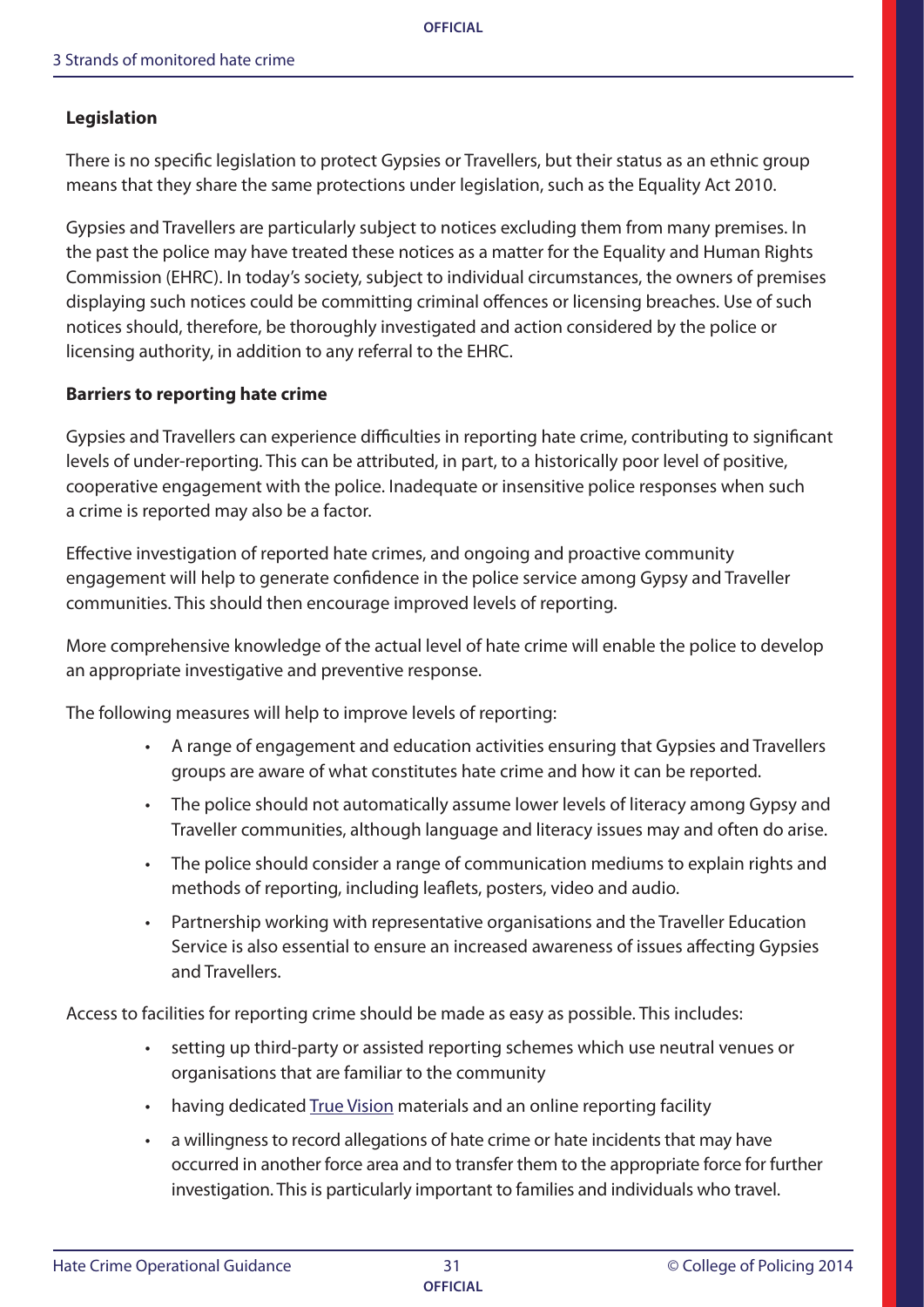### **Tasking and coordination**

All reports of hate crime made by Gypsies and Travellers should be flagged on command and control and intelligence systems so that trends can be identified easily and the performance of police service delivery assessed.

### **Additional information**

- **[Friends, Families and Travellers](http://www.gypsy-traveller.org/)**
- [The National Federation of Gypsy Liaison Groups](http://www.nationalgypsytravellerfederation.org/)
- **[The Traveller Movement](http://www.irishtraveller.org.uk)**
- [The Equality and Human Rights Commission.](http://www.equalityhumanrights.com)

### **3.2.2 Asylum, refugee and migrant communities**

Policing asylum seeker, refugee and migrant communities presents particular challenges, especially in terms of the reporting, recording and investigation of hate crime targeted against them. Crimes which target someone because of hostility towards their immigration status constitutes a recordable race hate crime.

People travel from many parts of the world, particularly within Europe, for travel and employment. In addition, many people flee conflict in areas such as the Balkans, Africa and the Middle East, to seek asylum in the UK and other states which have an international commitment to offer asylum to those in genuine need.

Diverse communities bring many benefits to society but they present new challenges to police forces, requiring them to develop tailor-made approaches according to the individual policing needs of their communities.

The presence of new communities is not always universally supported. People object for a range of reasons, including political, point of principle and bigotry. There are many examples where extreme political groups, posts on social media and even the mainstream media and politicians have made statements which are likely to increase the hostility that exists towards new sections of the community. While most people express their opposition through legal and democratic means, others go on to commit hate crimes motivated by their hostility.

It is essential that the police are aware of the tensions that exist in society and that they work to prevent hostility escalating to crime. The police service has a duty to provide services in a way that meets the needs of victims and brings to justice those who perpetrate hate crime.

The hate behind verbal assaults and attacks on the person and property of asylum seekers and refugees can differ subtly from other hate crime. In addition to hostility directed towards a person because they are foreign or culturally different, there are often unfounded perceptions that preferential treatment is offered to them in terms of benefits, healthcare, housing and employment.

Asylum seekers, refugees and migrants may lack the basis for a unified community of their own as they are usually drawn from a number of different cultures, faiths and ethnic origins. This diversity leaves asylum seekers and refugees lacking the support normally derived from an established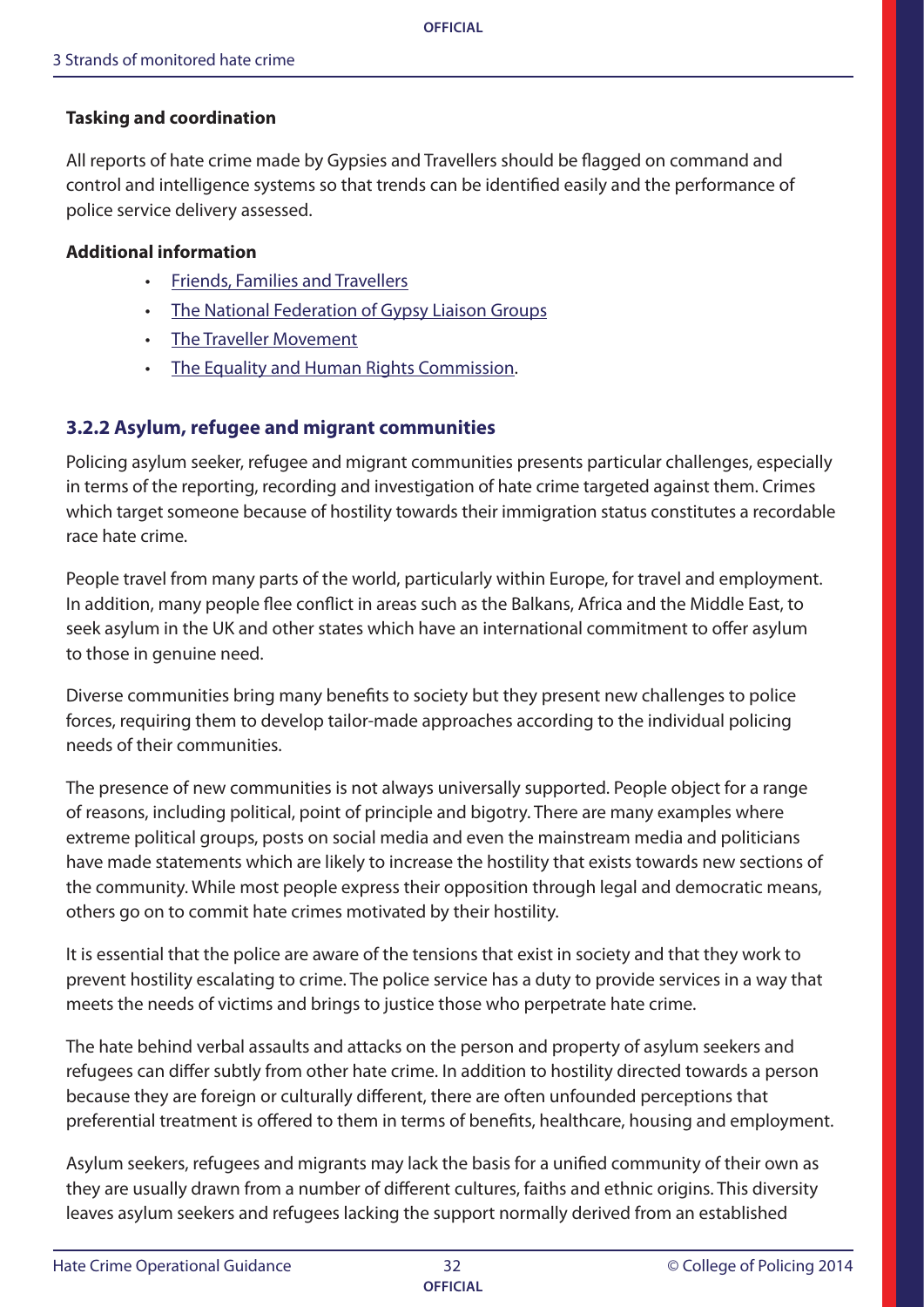community. Indeed, their diversity means that they frequently face hostility, especially where people from neighbouring countries who are involved in the same conflict live close by.

Individuals who have fled countries because of discrimination or persecution may also experience further discrimination and hostility from communities in the UK. For example, people who have fled countries because they are gay can often encounter the same hostile attitudes from their community in the UK.

### **Categories of 'new migrant' communities**

**Note:** the terms below are descriptive and not formal legal definitions. This list is not exhaustive. There are regular changes to potential immigration status and this is a complex area. Further information should, therefore, be sought from [UK Visas and Immigration](https://www.gov.uk/government/organisations/uk-visas-and-immigration).

Asylum seekers – people who have applied for asylum in this country and are supported while their application is assessed.

Failed asylum seekers – people who have failed to convince the government that their need for refugee status is genuine. Some failed asylum seekers are given state support in certain circumstances, such as where they originate from a country that is deemed to be unsafe for them to be deported to, but they have agreed to return voluntarily once it is deemed to be safe.

Refugees – people who have successfully applied for protection from the state and who, for a limited period of time, have most of the rights of indigenous citizens.

Migrant workers – people who have a legal right to enter, live and work in the UK such as those who originate from European Union states.

In addition to the above groups, there are a number of people in the UK who do not have a legal residency status either because they have entered illegally or have overstayed their period of entitlement. Regardless of a person's legal status, and even if they have no legal entitlement to reside, everyone has the protection of universal human rights and no one has the right to commit crime against an individual whatever their status. The duty of the police is to protect people, paying no regard to their immigration status and recognising that a new migrant may be more susceptible to hate crime but is far less likely to report the matter to the police.

### **Policing migrant and asylum communities**

These communities have the right to live a life free from crime, harassment and intimidation, and are entitled to the same level of service from the police as any other UK resident.

Successful policing outcomes depend on engaging with communities and individuals, and building their trust and confidence. Failure to do so can lead to conflict when trying to investigate hate crimes and provide support to victims. Those with no experience of UK police officers may be influenced by their experience of a potentially oppressive regime (which may include policing) in their country of origin. These factors can leave a lasting and potentially negative impression of policing. It is important that any community engagement activity acknowledges and addresses these issues and works to overcome them.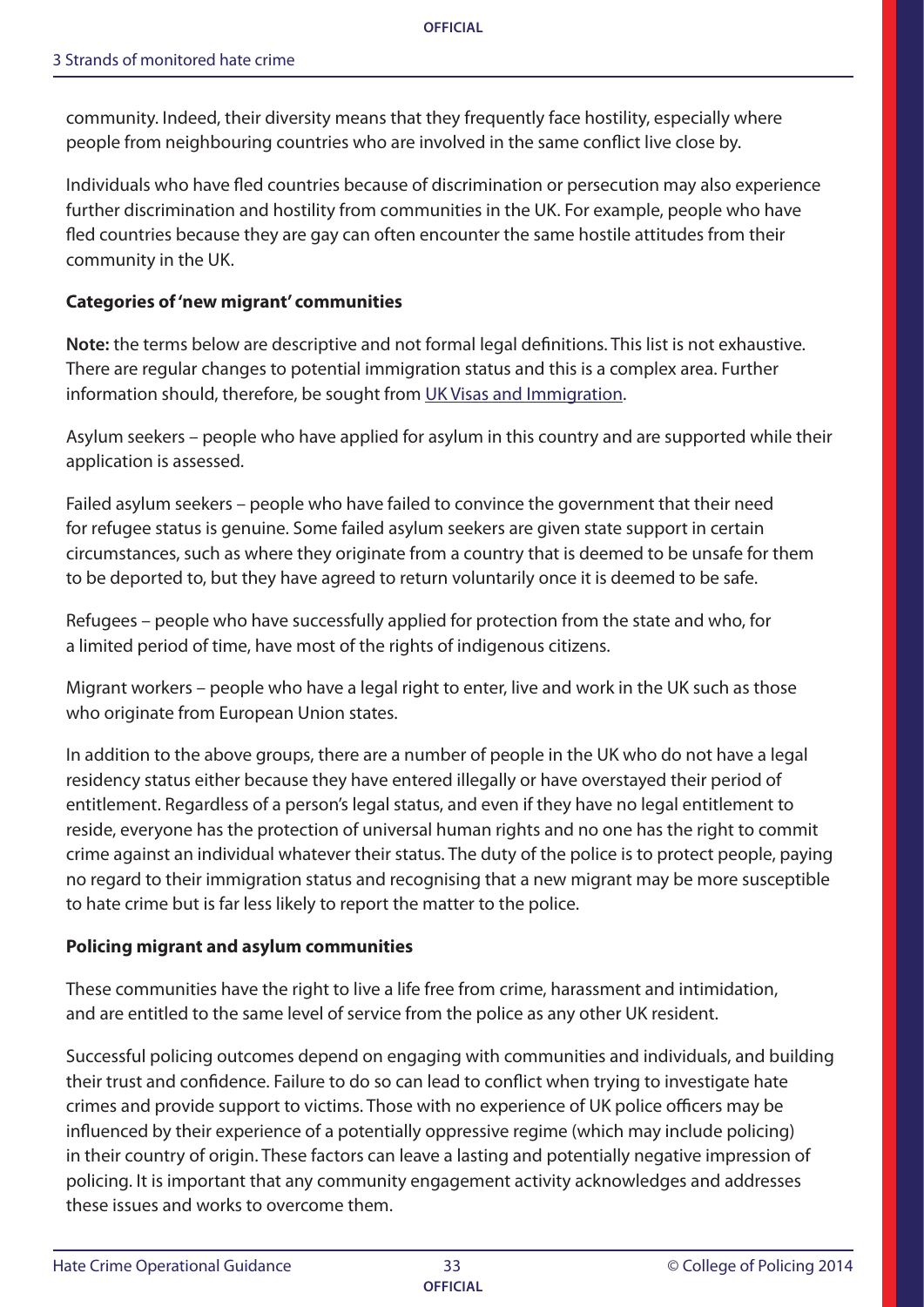Placing asylum seekers in unprepared communities can have detrimental consequences on community cohesion. The majority of those seeking asylum are law-abiding citizens who are looking for a better life for themselves and their families, in a safe environment free from persecution. Many individuals simply wish to use their skills to generate income, and this can have a beneficial effect on the local economy which often exceeds the initial support provided by the community to resettle individuals. The police, therefore, have a responsibility to protect them from hate crime and help them to live in an environment free from fear.

A full range of options is needed to meet the needs of asylum seekers and migrants, and the police must manage these complex issues in partnership with other key agencies.

[Policing Guide – Asylum Seekers and Refugees](http://www.southyorks.police.uk/node/2824) identifies good practice in relation to policing hate crime against asylum seekers and migrants. It recommends that:

> Forces develop their own recording mechanisms and systems to enable the capture and identification of hate crimes and incidents against asylum seekers and refugees. This should include the capacity to record and identify inter-ethnic crimes, eg, crimes between Kosovans and Serbians.

The guide also provides information to support the policing of asylum seeker and refugee communities.

In order to inform victims of their rights the police may wish to:

- develop and make available information and welcome packs in all relevant languages, or establish police surgeries within 'one stop' multi-agency arrangements
- • develop an effective communication strategy which should counter media inaccuracies, dispel myths, promote success stories where, for example, crime has reduced in an area that has a high proportion of asylum seekers and ensure clear communication exists between partnerships.

### **Good practice example**

Recognising that many of the hate crime victims in their force area were migrant workers, Devon and Cornwall Police allocated two 'migrant worker' PCSOs to work under a partnership structure. The purpose was to build relationships and reassure this section of the community.

### **Asylum support**

This service aims to provide an effective support system to asylum seekers. It provides:

- emergency accommodation
- • dispersal accommodation
- • financial support provided in cash
- • coordinated input from the voluntary sector and stakeholders
- • translations of information for asylum seekers.

Some case workers have received training in the management of hate crime. This means they can engage with asylum seekers with confidence and can assist the police in building relationships with these communities.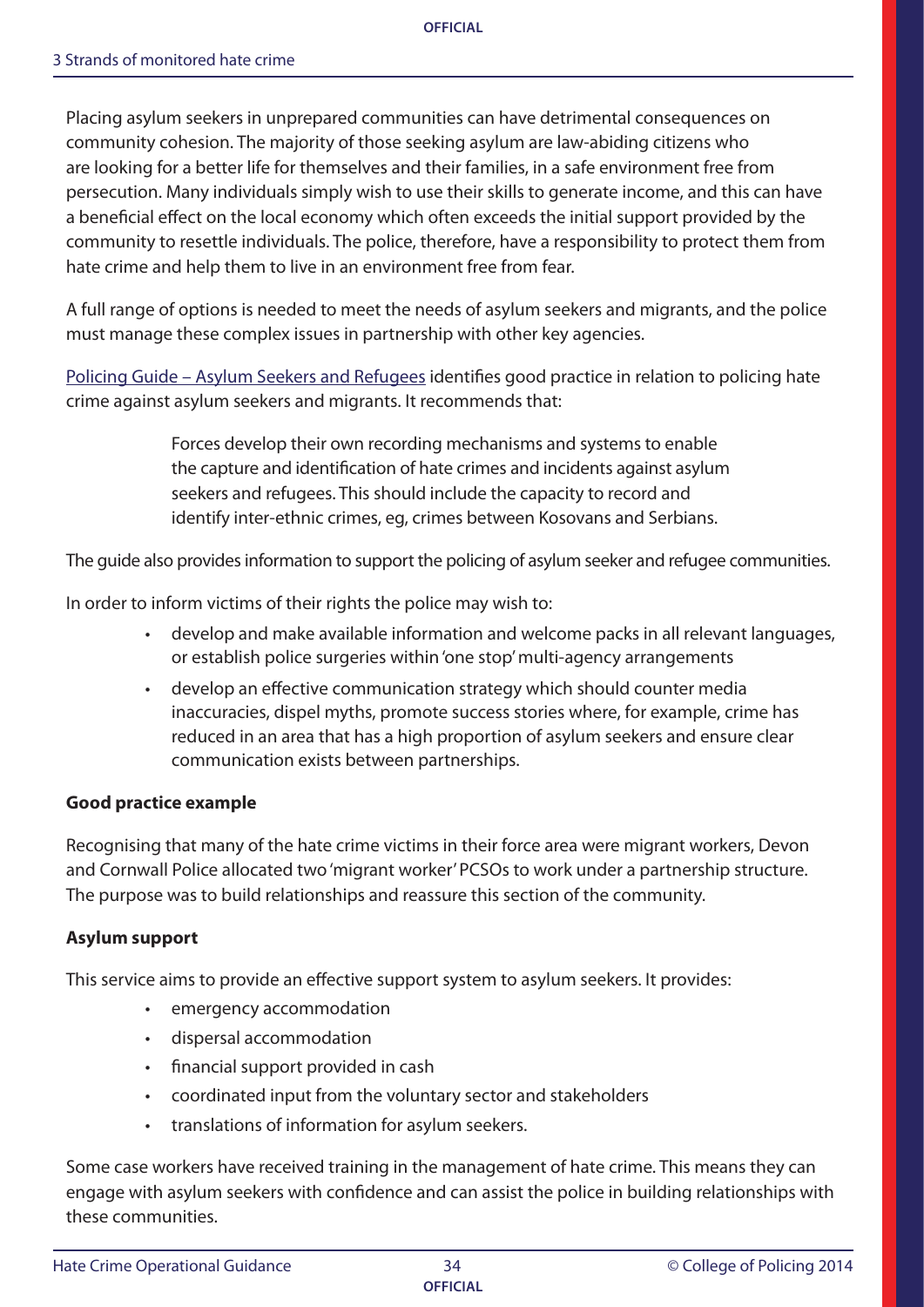### **Further information**

[True Vision](http://www.report-it.org.uk) has a library of resources, including hate crime reporting forms translated into many of the languages that new migrant communities speak, which may assist in local service delivery.

### **3.2.3 Antisemitism**

This is taken to be a combination of race hate crimes where the hostility is targeted towards Jewish people or communities and religious hate crime targeted towards Judaism.

Jewish people are accepted in UK courts to be an ethnic group. Victims may, therefore, perceive crimes targeting Jewish people to be either a religious hate crime or a racist crime, even when the victim is secular or does not have links with Israel. Antisemitic hate crime takes place where a recordable crime is committed and the victim perceives it is motivated (wholly or partially) by antisemitic hostility. Jewish people may report such crimes as racially or religiously motivated, even when the victim is secular or does not have links with Israel. This perception should be recognised.

As with all hate crimes, an offender only attracts enhanced sentencing in court if evidence is provided which satisfies the court of the offender's hostility. However, this evidence is not necessary for recording purposes. See **[1 Defining hate crime](#page-8-0)**.

### **Historical background**

Antisemitism is a historic and deeply rooted prejudice which continues to affect communities.

The murder of three Jewish children and their teacher in 2012 at a Jewish school in Toulouse, France, and the conviction in the same year of a married couple in Manchester for plotting to blow up local Jewish locations are reminders that the problem still exists.

The impact of the European Holocaust still significantly affects Jewish and other communities in the UK. The numbers of survivors are diminishing but there are still many UK citizens who lost relatives and are deeply affected by that attempt to eradicate their entire ethnic group.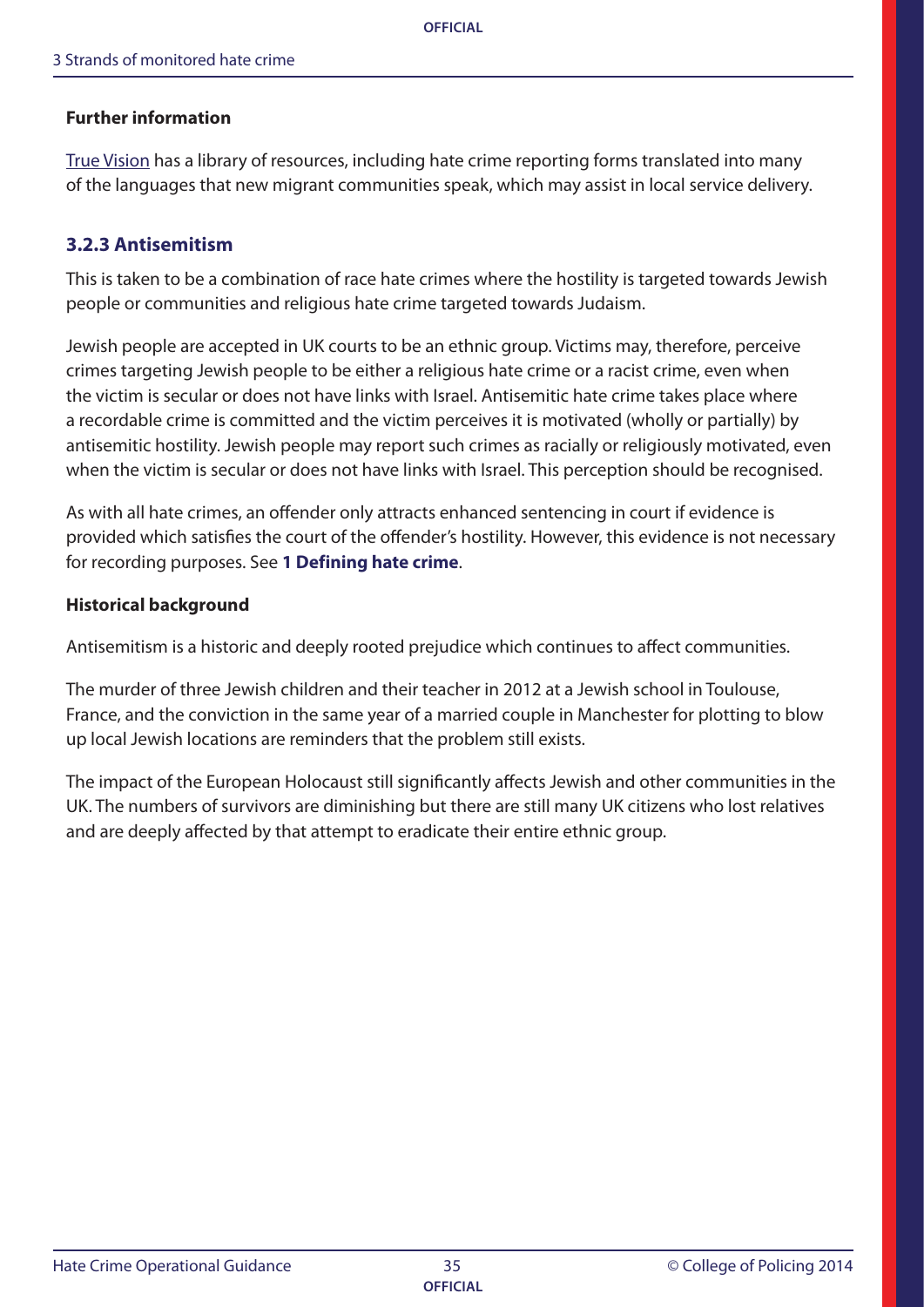The ongoing political conflict between Israel and Palestine has led to a new antisemitism, sometimes also referred to as anti-Zionism. This is expressed in a system of beliefs, convictions and political activities focused around the conflict in the Middle East. This form of hostility often blames Jews and/or Israelis for all of the tension in the region.

Legitimate criticism of Israeli government policy is acceptable in a modern, free society, but political views do not justify criminality. A crime motivated wholly or partially by such hostility should be recognised as a hate crime.

### **Community engagement**

The police need to understand the cultures and lifestyles within the community and how to address any challenges these may present to the police.

Some Jews live their life by strict religious codes. The clothing and practices of religious observance make them easily visible in a community and, therefore, more susceptible to being targeted. This also affects how they can access services. The best way to understand the community and to deliver accessible services is to meet local people to discuss their needs and concerns.

Guidance and advice on policing a Jewish community is available from a range of national police partners, most notably from [The Community Security Trust](http://www.thecst.org.uk) (CST) which is a dedicated community-funded charity that exists to protect Jewish people and property.

The CST works closely with the police nationally and locally, in areas with there is a sizeable Jewish community. They operate a third-party reporting structure and have trained volunteers who can offer physical protection to Jewish locations and people.

### **Good practice example**

Greater Manchester Police (GMP) has worked hard to build cooperative relationships with the sizable Jewish community in north Manchester. It has formed a strong operational link with the local CST office and set up a formal data-sharing agreement to help determine the true extent of local hate crime.

GMP discovered that many Jewish victims suffered crimes on their Sabbath or on festival days. This prevented them from reporting the crimes because many religious Jewish people will not use vehicles or communication devices on such days. In response to this and in consultation with community leaders, GMP regularly places a mobile police station in the local area. The service has been well received by the community and has contributed to a significant increase in the reporting and recording of antisemitic hate crime.

### **Definition of antisemitism**

The European Monitoring Centre on Racism and Xenophobia (EUMC), now the European Union Agency for Fundamental Rights (FRA), created a working definition of antisemitic to help professionals understand its nature. (This does not replace the definition of hate crime, see **[3.2 Race hate crime](#page-35-0)**.) The EUMC working definition helps to explain some of the characteristics that may be present in antisemitic hate crime. These include circumstances that amount to hate crimes and those that are likely to be non-crime hate incidents.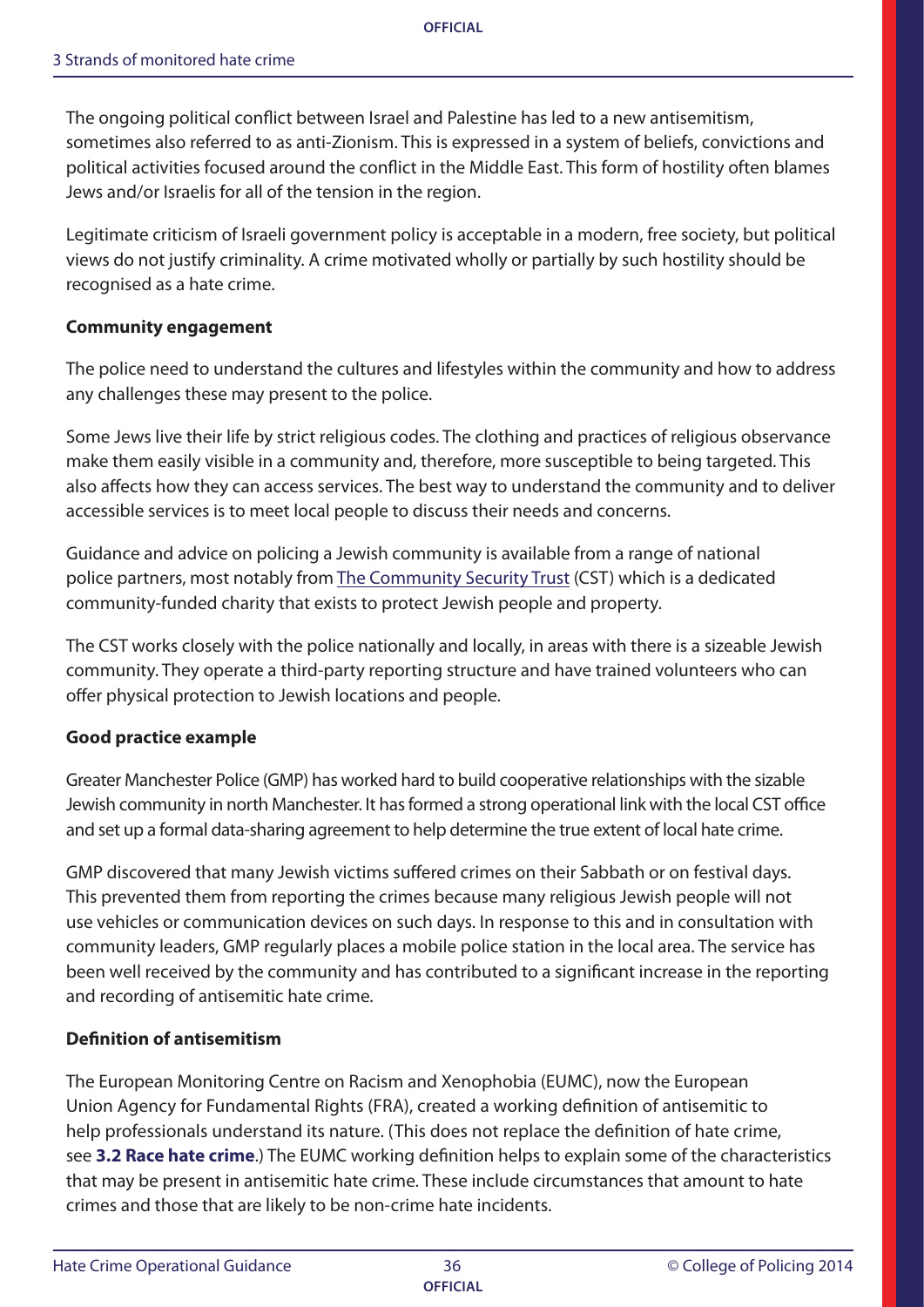The EUMC definition is:

Anti-Semitism [*sic*] is a certain perception of Jews, which may be expressed as hatred toward Jews. Rhetorical and physical manifestations of anti-Semitism [*sic*] are directed toward Jewish or non-Jewish individuals and/or their property, toward Jewish community institutions and religious facilities.

Such manifestations could also target the State of Israel, conceived as a Jewish collectivist. Antisemitic hostility frequently charges Jews with conspiring to harm humanity, and is often used to blame Jewish people for 'why things go wrong'. It is expressed in speech, writing, visual forms and action, and employs negative stereotypes and character traits.

Contemporary examples of antisemitism in public life, the media, schools, the workplace, and in the religious sphere could include, but are not limited to:

- calling for, aiding, or justifying the killing or harming of Jews in the name of a radical ideology or an extremist view of religion
- making mendacious, dehumanising, demonising, or stereotypical allegations about Jews as individuals or the power of Jews as a collective, including especially, but not exclusively, the myth about a world Jewish conspiracy or of Jews controlling the media, economy, government or other societal institutions
- accusing Jews as a people of being responsible for real or imagined wrongdoing committed by a single Jewish person or group, or even for acts committed by non-Jews
- denying the fact, scope, mechanisms (eg, gas chambers) or intentionality of the genocide of the Jewish people at the hands of National Socialist Germany and its supporters and accomplices during World War II (the Holocaust)
- accusing Jews as a race, or Israel as a State, of inventing or exaggerating the Holocaust
- • accusing Jewish citizens of being more loyal to Israel, or to the alleged priorities of Jews worldwide, than to the interests of their own nations.

Examples of the ways in which antisemitism manifests itself with regard to the State of Israel could include:

- denying the Jewish people their right to self-determination, eg, by claiming that the existence of a State of Israel is a racist endeavour
- applying double standards by requiring behaviour not expected or demanded of any other democratic nation
- using the symbols and images associated with classic antisemitism (eg, claims of Jews killing Jesus or blood libel) to characterise Israel or Israelis
- • drawing comparisons of contemporary Israeli policy to that of the Nazis
- holding Jews collectively responsible for actions of the State of Israel.

However, criticism of Israel similar to that levelled against any other country cannot be regarded as antisemitic.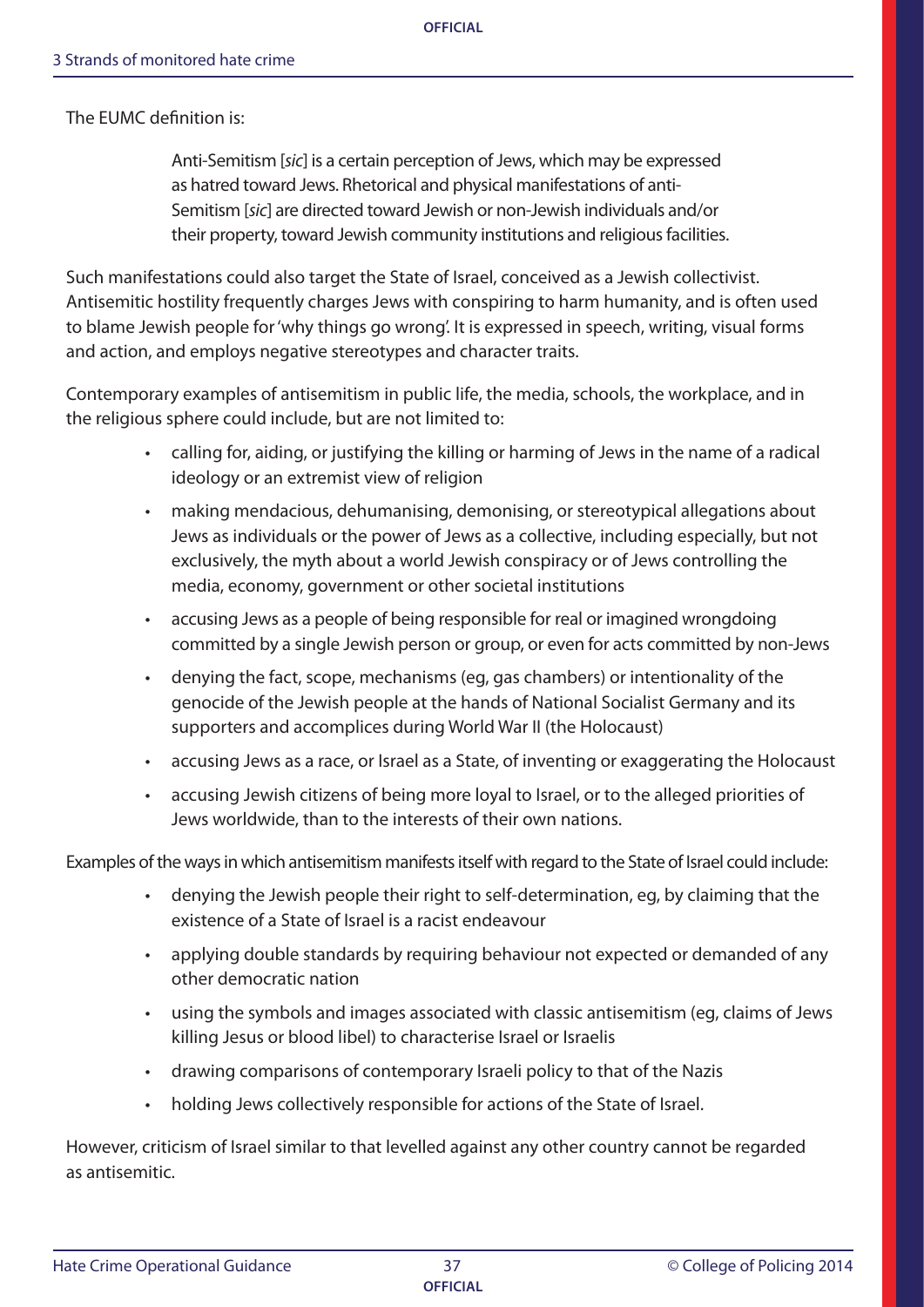Antisemitic acts are criminal when they are defined by law (for example, denial of the Holocaust or distribution of anti-semitic materials in some countries).

**Note:** Holocaust denial is not a specific offence in the UK, although it could be evidence of other offences.

Criminal acts are antisemitic when the targets of attacks, whether they are people or property, eg, buildings, schools, places of worship and cemeteries, are selected because they are, or are perceived to be, Jewish or linked to Jews.

Antisemitic discrimination is the denial to Jews of opportunities or services available to others and is illegal in many countries.

Further information on antisemitism can be found at:

- **[True Vision](http://www.report-it.org.uk)**
- [The Community Security Trust.](http://www.thecst.org.uk/)

### **3.2.4 Anti-Sikh hate crime**

This is taken to be a combination of race hate crimes, where the hostility targets Sikh people or communities and religious hate crimes that target Sikhism.

After the civil court case of *Mandla v Dowell-Lee* [1983] 2 AC 548, the House of Lords set out the factors needed to determine what constitutes an ethnic group, taking into account a number of characteristics. Sikh people are accepted to be an ethnic group. Anti-Sikh hate crime takes place where a recordable crime is committed and the victim perceives it is motivated (wholly or partially) by anti-Sikh hostility. Victims may, therefore, perceive crimes targeting them to be either a religious hate crime or a racist crime, even when the victim is secular or non-practising. This perception should be acknowledged.

As with all hate crimes, an offender only attracts enhanced sentencing in court if evidence is provided which satisfies the court of the offender's hostility. However, this evidence is not necessary for recording purposes. See **[1.2.3 Perception-based recording of hate crime](#page-11-0)**.

### **Historical background**

Many Sikhs have suffered hate crime in retribution for acts committed by other faiths. This occurred after the London bombings of 2005, where the offenders' ignorance meant that they conflated many religious groups into outsiders. Managers should consider how to protect Sikhs when national or world events may cause a backlash against innocent victims.

### **Community engagement**

The police need to understand the cultures and lifestyles within the community and how to address the challenges that these may present.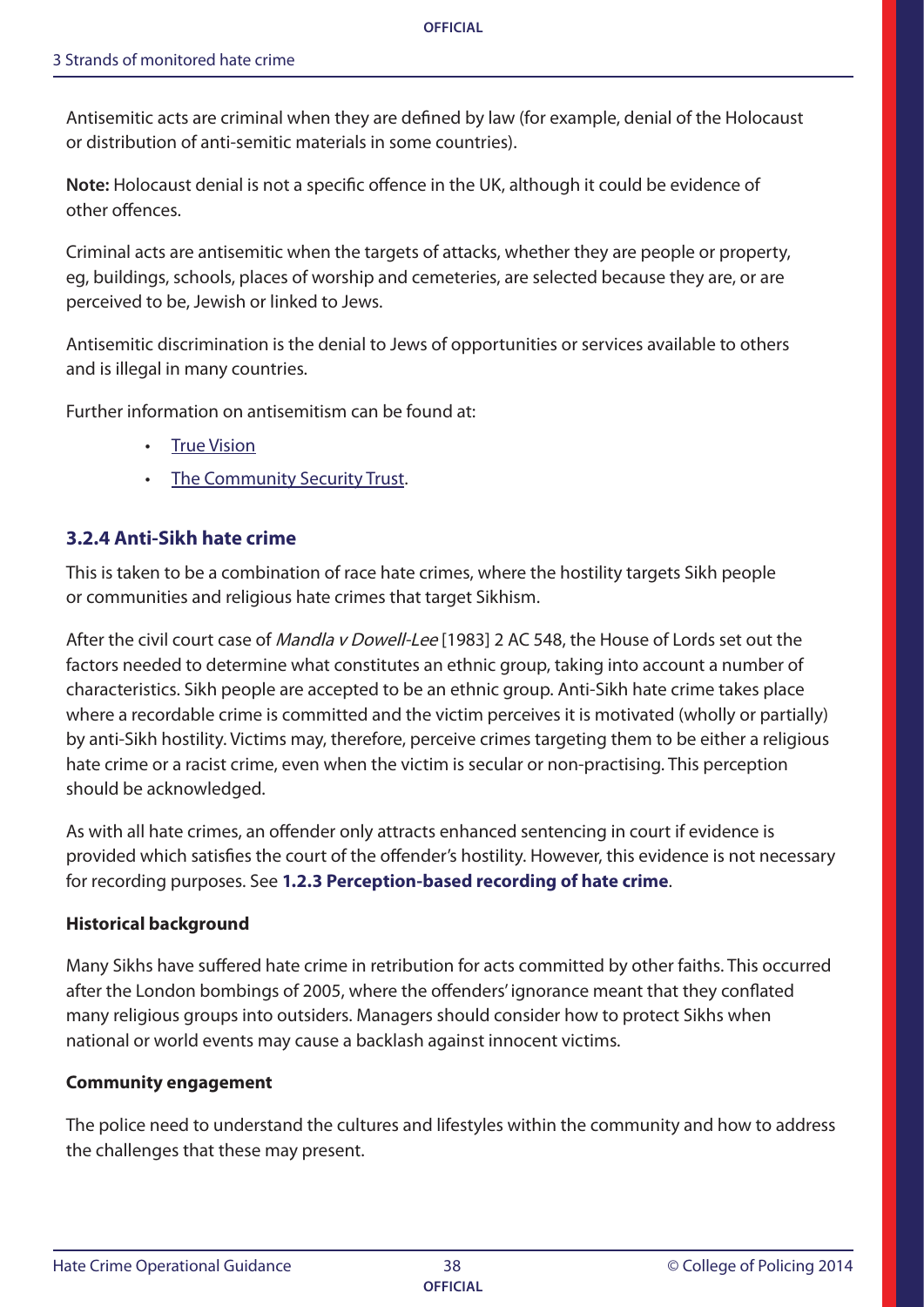Some Sikhs live their life by strict religious codes. The clothing and practices of religious observance make them easily visible in a community and, therefore, more susceptible to being targeted. This also affects how they can access services. The best way to understand the community and to deliver accessible services is to meet local people to discuss their needs and concerns.

## 3.3 Religious hate crime

Religious or faith-based hostility has existed for centuries. In the UK the freedom to hold religious beliefs is enshrined in Article 9 of the European Convention on Human Rights – the right to freedom of thought, conscience and religion.

The right to freedom of religious belief and practice does not justify carrying out the criminal acts and intra-religious or sectarian crimes which are included in this guidance.

Religious hate crime can have devastating consequences for the victim and their family, but it also has a wider impact on communities in terms of cohesion, tension and fear of crime. The police service will increase the confidence of affected communities by working to prevent and respond to religious hate crime. The consequences of failing to adequately respond will make all policing services in communities more difficult to deliver.

A religious hate crime is taken to mean:

Any criminal offence which is perceived, by the victim or any other person, to be motivated by a hostility or prejudice based on a person's religion or perceived religion.

For the purposes of this guidance this definition includes any religious group, including those who have no faith. See also **[1.2.1 Monitored hate crime](#page-8-1)**.

Religion is taken in a broad context and includes traditional and non-traditional beliefs. Hate crime policy has no hierarchy. A crime motivated by hostility to an atheist is a religious hate crime as are sectarian crimes within different sections of the same religion.

There are those who would claim that there are a limited number of real religions and any beliefs outside mainstream religions are cults. It is not the responsibility of the police service to decide on the validity of any belief. UK law protects an individual's right to hold and practise their beliefs, and does not defend any theology or ideology.

### **3.3.1 Anti-Muslim hate crime**

The emergence of the English Defence League and similar groups has highlighted the animosity towards Islam and Muslims that exists in the UK. The mass killings carried out by right-wing extremist Anders Breivik in 2011 in Norway were evidence of how such bigotry can escalate into violence if left unchecked. Breivik had many extremist views but foremost in his bigotry was his objection to Islam and Muslims.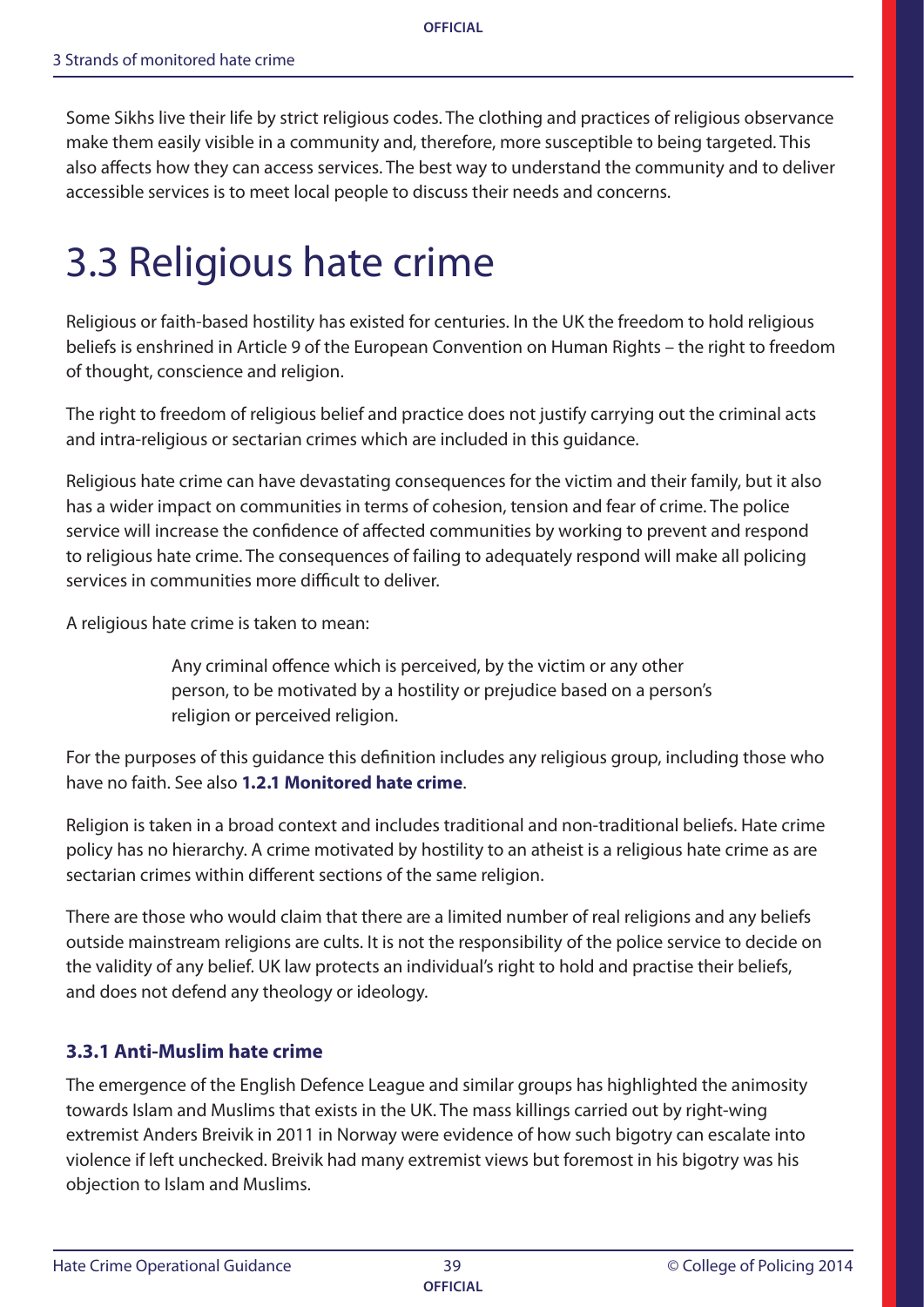### **Nature of anti-Muslim hate crime**

Anti-Muslim hate crime tends to be based on myths and misconceptions about what Muslims do or believe. Those who would commit violence or crime motivated by their hostility tend to be more influenced by these misconceptions. Attacks on Muslims, such as those following the terrorist attacks in London in 2005, ignore the fact that the majority of victims have no influence over, or support for, the actions that have occurred.

Research suggests that Muslim women are often targeted for hate crime and are particularly susceptible when they dress in clothing such as a niqab or burka. There is also a belief that crimes are more prevalent around mosques, particularly when large numbers gather to pray.

Police forces in England, Wales and Northern Ireland recorded 636 anti-Muslim hate crimes in 2011, from a total of 1,829 recorded religious hate crimes. This figure is indicative rather than actual as the target faith was not identified in 613 of the recorded crimes.

It is important to note that this figure does not provide an accurate reflection of the number of crimes that occurred. There are various reasons why this figure underestimates the true extent of such crime. These include under-reporting in general and the following, more specific, reasons:

- many victims will be targeted because of their Muslim clothing or their presence near to a mosque, however, the offender uses racist rather than anti-religious language which leads the victim to perceive the crime to be racist in nature
- some victims of anti-Muslim hate crime may not have English as their first language, and may not find it easy to access police services or have the confidence to tell an official what has happened to them
- many people do not report intra-religious or sectarian crime to the police as they may fear reprisals
- some victims of anti-Muslim hostility are not actually Muslims but are prejudged to be so by a perpetrator whose ignorance is a contributing factor to their hostility.

In contrast to other groups, Muslims are not recognised as an ethnic group under UK legislation. When making this decision, the UK courts considered a number of factors including a long tradition of shared origins, culture, language and history (see Mandla v Dowell-Lee [1983] 2 AC 548). These are not present in the UK Muslim community, which originates from many parts of the world and have little in common other than their theological beliefs and practices.

### **Responding to anti-Muslim hate crime**

The police need to understand the nature of the problems faced by communities and to build relationships with them which give victims the confidence to report crimes. It is also important that hate crime trends are recognised and shared locally. Measuring anti-Muslim hate crime in isolation, without considering other motivations such as race, will give only a limited picture of the risks to local communities and their needs.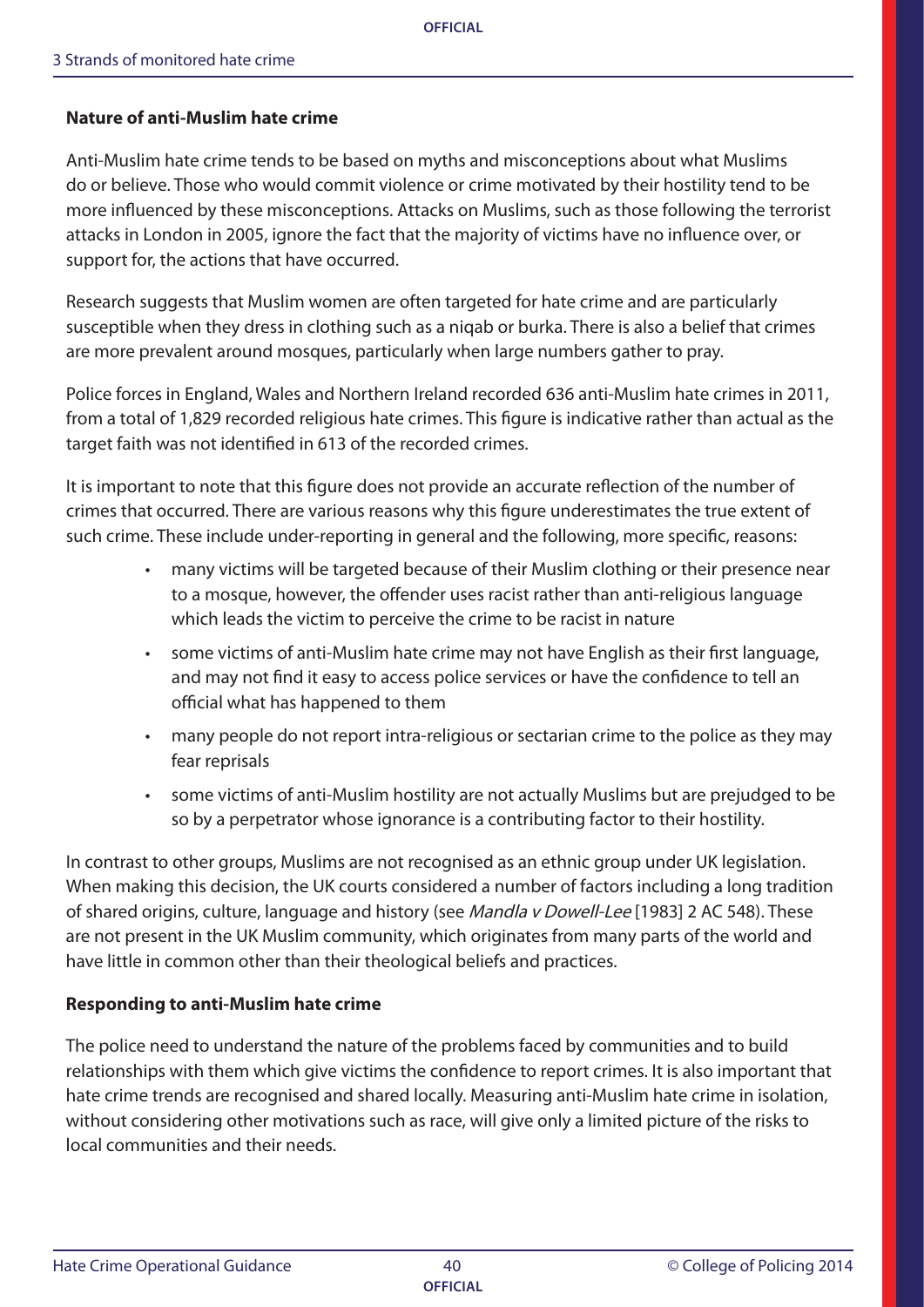### **Case study**

[TELL MAMA](http://tellmamauk.org) was established to provide a national referral mechanism for anti-Muslim hate crime. It has website and telephone facilities and provides a service to all sections of the Muslim community, including responding to sectarian and other hate crime suffered by Muslims.

TELL MAMA works with other religious groups to share experiences. It provides a focus to Muslim victims and can provide an effective partnership to areas that experience anti-Muslim hostility.

### **3.3.2 Other types of religious hate crime**

All religious congregations can suffer from targeted abuse both from followers of other religions and those opposed to theology or the practices of individuals who are linked to their belief. Given the diverse nature of the UK population, crimes can be directly linked to incidents in other parts of the world.

The police should build relationships with local communities so that they hear of, and respond to, concerns from individuals who fear that their safety is at risk through targeted abuse.

### **3.3.3 Sectarian crime**

Particular care needs to be exercised when dealing with sectarian crime, which can be seen as political crime in some circumstances but may be recorded as a religious hate crime in others. If a crime is motivated by hostility to a different faction of the same religion, this is a religious hate crime.

The Police Service of Northern Ireland has a separate policy for recording and dealing with sectarian crime. Experts from the force are able to offer advice to any force responding to sectararian crime, particularly intra-Christian.

### 3.4 Sexual orientation

 Those who are lesbian, gay or bisexual may experience a level of violence and hostility. People now choose to be open about their sexual orientation, and while society, in general, has become more accepting and knowledgeable about this, the increased visual presence has provided hate crime offenders with more opportunities to commit violent and other hate crimes.

Sexual orientation hate crime is defined as:

Any criminal offence which is perceived, by the victim or any other person, to be motivated (wholly or partially) by a hostility or prejudice based on a person's sexual orientation or perceived sexual orientation.

Sexual orientation refers to the person who is lesbian, gay, bisexual or heterosexual. It does not include sexual practice and, therefore, connections to sexual offences or sexual activity are not relevant. See also **[1.2.1 Monitored hate crime](#page-8-1)**.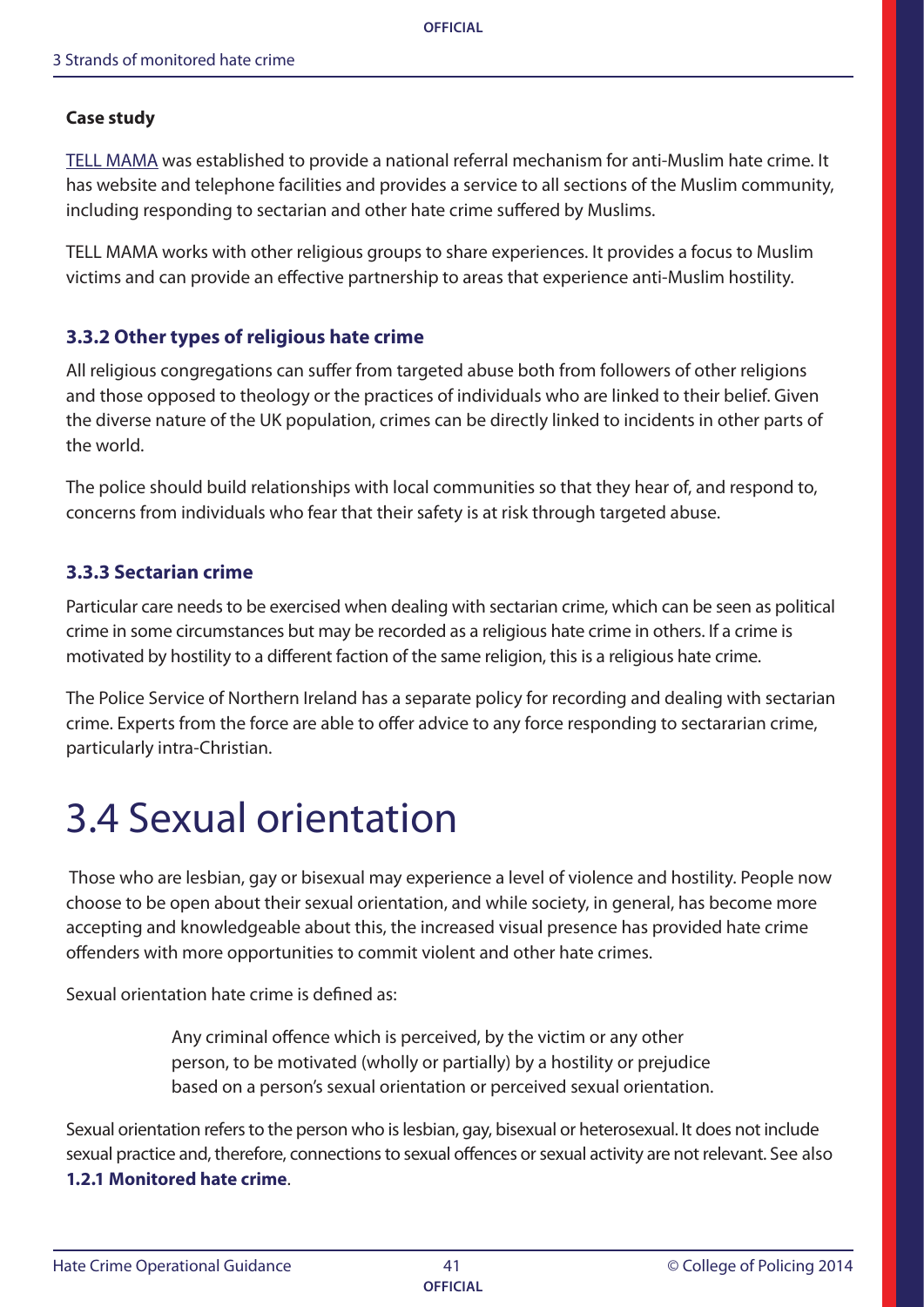As with other areas of legislation and policy related to a crime, the person targeted does not have to be of the sexual orientation at which the hostility is directed. This means that a person targeted because they are friends with gay men, or a woman mistaken for being a lesbian, could be subject to a sexual orientation hate crime. A gay man who assaults a victim and makes offensive comments about him being heterosexual is committing a sexual orientation hate crime.

### **3.4.1 The nature of lesbian, gay and bisexual hate crime**

Lesbian, gay and bisexual (LGB) hate crime is often referred to as homophobia. It can vary in its nature from violent, unprovoked murders through to subtle intimidation which, although apparently minor, can have highly damaging effects on victims.

Some offenders have targeted LGB victims for blackmail, threatening to 'out' them or spread rumours that they have HIV or Aids. Relatives of LGB individuals suffer sexual orientation hate crime too, even though it may not be motivated by their own sexual orientation.

There have been many occasions where LGB groups have been offended by 'hate music'. This type of material was considered by Parliament when it created the offence of incitement to hatred on the grounds of sexual orientation. See also **[14 Internet hate crime](#page-121-0)**.

### **Case study**

Ian Baynham was killed in Trafalgar Square, London in 2009. He was attacked and severely beaten by a group of young people, one of whom made repeated references to his sexual orientation. He later died as a result of his injuries. The crime had a profound impact on his friends and family but also undermined the perceived safety of gay people throughout the country.

Two of the offenders were found guilty of manslaughter. At the Old Bailey, the judge increased the sentence of one of the offenders from six to seven years, using the powers of section 146 of the Criminal Justice Act.

[Hate Crime, Cyber Security and the Experience of Crime Among Children: Findings from the 2010/11](https://www.gov.uk/government/uploads/system/uploads/attachment_data/file/116465/hosb0612snr.pdf)  [British Crime Survey](https://www.gov.uk/government/uploads/system/uploads/attachment_data/file/116465/hosb0612snr.pdf) suggests that there are around 50,000 sexual orientation hate crimes each year in England and Wales, yet in 2011 only 4,500 crimes were recorded, including Northern Ireland. This figure demonstrates the extent of under-reporting and is the reason why the government included closing this gap as a commitment in [The Coalition: Our programme for government](https://www.gov.uk/government/uploads/system/uploads/attachment_data/file/78977/coalition_programme_for_government.pdf)*.* 

In 2008 the government commissioned Stonewall to carry out a survey of LGB people to ascertain the impact hate crime had on them. [The Gay British Crime Survey](http://www.stonewall.org.uk/documents/homophobic_hate_crime__final_report.pdf) contains some valuable information for police forces. It found that:

- 20% of lesbian and gay people had experienced a homophobic hate crime or incident in the previous three years and one in eight had been a victim in the previous year.
- 75% of those experiencing hate crimes or incidents did not report them to the police. Only 6% reported them to third parties.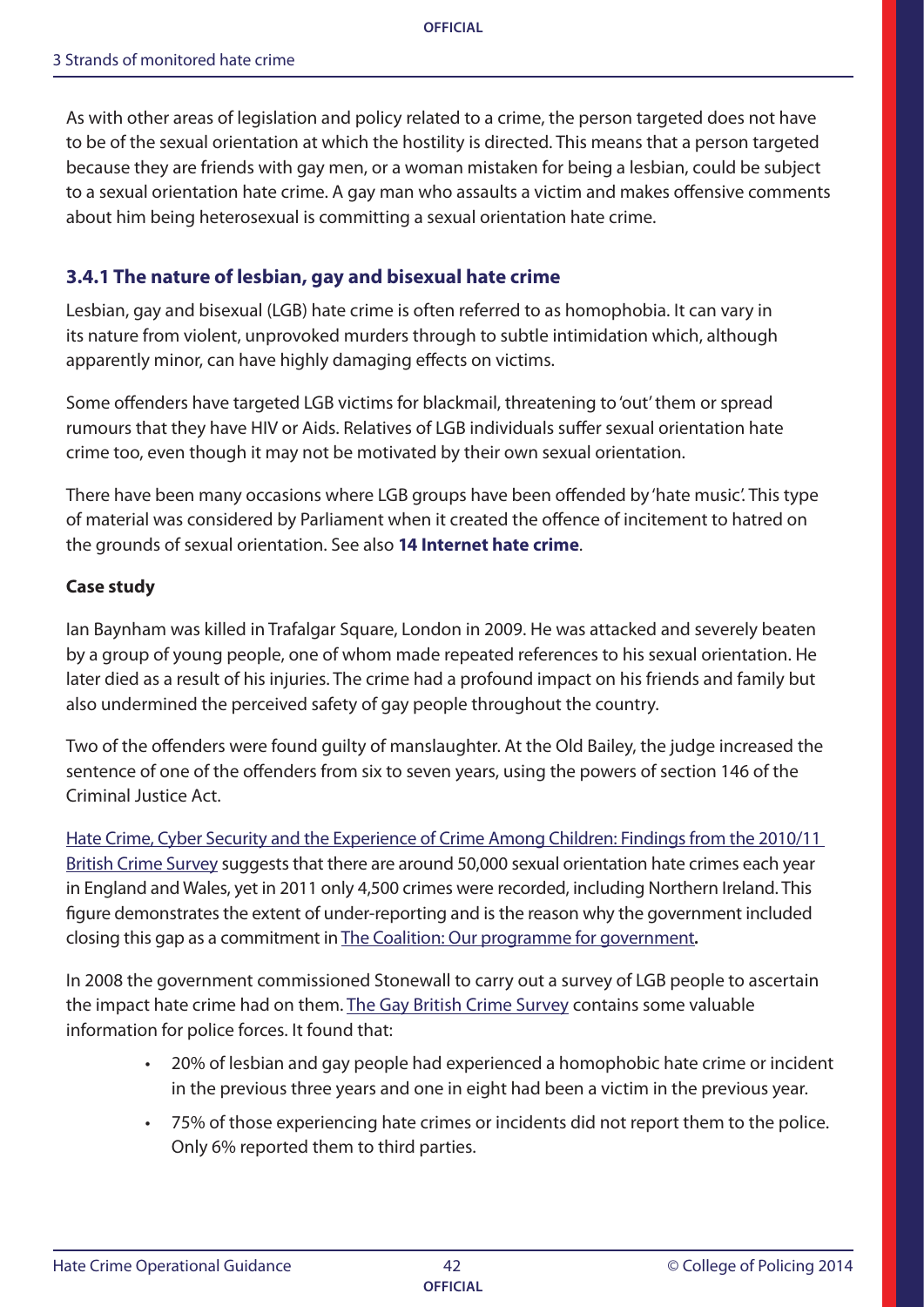- • 70% did not report hate crimes or incidents to anyone
	- 43% of victims of hate crimes and incidents did not report them because they did not think it was serious enough to report, 34% because they did not think the police would or could do anything about it and 27% did not think it would be taken seriously
	- 10% of victims did not report crimes and incidents because they feared homophobia and 7% did not want to out themselves.
- 17% of those who had experienced homophobic hate incidents in the previous three years experienced a physical assault.
- 8% of all black and minority ethnic lesbian and gay people had experienced a physical assault as a homophobic hate incident, compared with 4% of all lesbian and gay people.
- • 12.5% of lesbian and gay people experiencing homophobic hate incidents have experienced unwanted sexual contact as part of the incident.

### **3.4.2 Sensitive policing responses**

One of the challenges of dealing with sexual orientation hate crime is the issue of confidentiality. This is particularly important where the victim chooses not to make their sexual orientation public. They may be reluctant to report to the police if they fear insensitive or dismissive responses from officials.

They may have partners, colleagues or families who are not aware of their sexual orientation, so being outed or exposed through the criminal justice process could have a significant impact on their lives. By working with local LGB groups the police can assist individuals who are less likely to report because they have less support from family or neighbours.

Force reporting systems should have measures in place to ensure that confidentiality is considered in any communication with victims and witnesses.

# 3.5 Transgender hate crime

This is an umbrella term which includes any person who is transsexual, transgender or transvestite and anyone holding a gender recognition certificate. See [section 7](http://www.legislation.gov.uk/ukpga/2010/15/section/7) of the Equality Act 2010 for further detail.

Transgender or 'trans' are terms which cover a broad spectrum of people in different circumstances. It includes people who are open and extrovert about their gender identity, and others who may demand their right to anonymity and to live a private life without any public attention. It also includes those who hold a gender recognition certificate under the Gender Recognition Act 2004 (GRA), where their right to confidentiality is protected by law.

A crime should be recorded as a transgender hate crime if the victim, or any other person, perceives that it was motivated (wholly or partially) by hostility to a transgender person, or where such hostility was demonstrated before, during or after an offence was committed.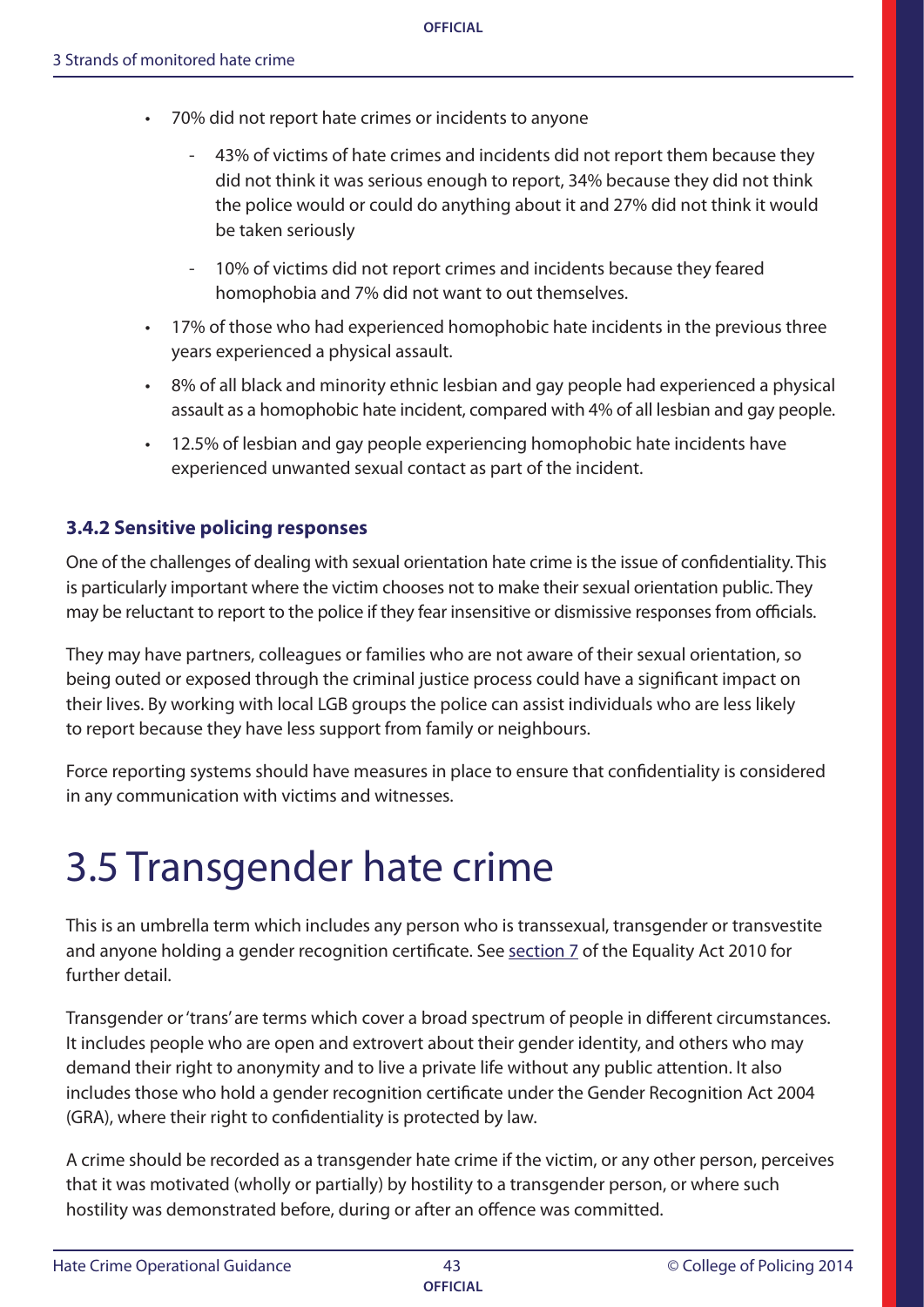The victim does not need to be transgender themselves and could, for example, be mis-identified as transgender or be a friend or relative of a transgender person. Sensitivity and confidentiality are likely to be key requirements of transgender victims, and care must be taken to respect their privacy.

Together with other criminal justice partners, National Policing believes that transgender hate crime is vastly under-reported. The key measures to improve this situation are building the trust of victims, offering a high-quality service and improving communications. The [True Vision](http://www.report-it.org.uk/home) website offers support, information and material for dissemination to communities, but local engagement is likely to be most valuable.

### **3.5.1 Understanding transgender people**

Transgender people can be at odds with the gender on their birth certificate. Some resolve this by undergoing reassignment surgery. Others live with the discomfort, and conform to the roles perceived to be expected of them by society.

Society has often incorrectly conflated transgender and sexual orientation. The issue is one of gender identity not sexual orientation. People have the right to expect police officers to respect their chosen gender identity. By doing so, police officers will gain the confidence of transgender people. If officers are unsure about a person's gender identity, they should ask the person how they would like to be treated.

The transgender community is not a single entity. A transgender person may be lesbian, gay, bisexual or heterosexual, of any race, religion or ethnicity and could be disabled.

Transgender groups consulted for this guidance provided some commonly used terms including:

- Transsexual someone who believes that they do not belong in the gender assigned to them at birth. They may suffer discomfort and wish to change, or are in the process of changing, to their chosen gender.
- Transgender a transsexual who lives as a member of the opposite gender without undergoing, or wishing to undergo, realignment surgery.
- Transvestite a person who sometimes dresses in clothing worn by people of the opposite gender. This may, in the majority of cases, be an effort to explore the opposite side of their personality.
- Inter-sex individuals born with anatomy or physiology which differs from contemporary ideals of what constitutes 'normal' male and female.
- Androgyne or poly-gender describes people who do not believe they conform strictly to either gender and may identify themselves with characteristics from both genders.

### **3.5.2 Gender recognition for transsexual people**

The Gender Recognition Act 2004 provides transsexual people with legal recognition for their acquired gender. In order to obtain a full gender recognition certificate and, therefore, legal recognition under [section 2 \(1\)](http://www.legislation.gov.uk/ukpga/2004/7/section/2) of the 2004 Act, an applicant, who must be 18 years of age, must satisfy the Gender Recognition Panel that they: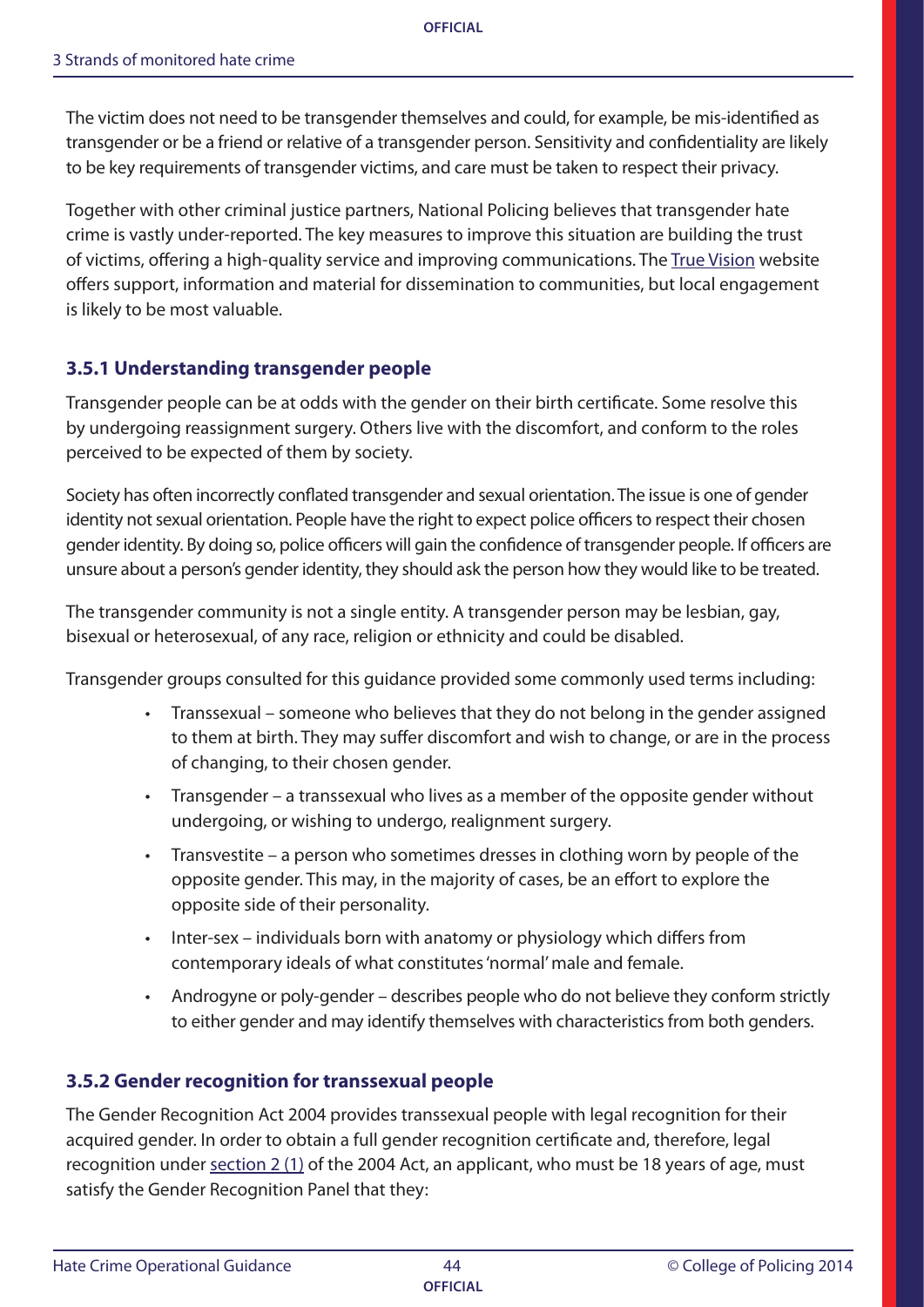- have, or have had, gender dysphoria
- have lived in the acquired gender throughout the preceding two years
- intend to continue to live in the acquired gender until death, and will comply with the requirements imposed on them under section 3 of the 2004 Act.

Legal recognition means, for example, that a male-to-female transsexual person will be legally recognised as a woman in English law. They will be entitled to obtain a new birth certificate reflecting their acquired gender and will be able to legally marry someone of the opposite gender to their acquired gender. The Act also describes particular consequences in terms of parenthood, benefits and pensions, discrimination, succession, gender-specific offences and foreign gender change.

The legislation affects policing services as it includes a prohibition on the disclosure of information relating to an individual's previous gender identity. The restriction on disclosure relates to any person, including police officers and staff, unless such a disclosure is required, for example, for the prevention and investigation of crime (GRA section 22(4)(f)).

### **Community engagement**

To engage with transgender people and to build their trust and confidence forces can:

- Build better relationships with statutory and third-sector partners. If there are trans groups locally this may be helpful, but it may also help to link with health and social care partners to use their contacts.
- Better understand the demographics of the transgender community by linking to research available through health and third-sector partners.
- Consider the use of specialist and traditional media to highlight commitment and services. Positive messages of reassurance when crimes take place or when perpetrators are brought to justice are particularly important.

### **Building positive relationships within the transgender community**

By treating transgender people with respect, and by recognising and acknowledging their right to be an individual, the police service can build the trust and confidence of the transgender community. This is particularly important as some transgender people may fear ridicule and victimisation from police officers. As a result, they may not feel confident enough to report hate crimes or incidents or present themselves as witnesses. A particular concern may be that they fear press intrusion into their private lives after giving evidence in court.

### **3.5.3 Providing a quality service**

A number of initiatives have been used in the LGB community which have proved to be effective. In some cases these may also be appropriate to use in the transgender community.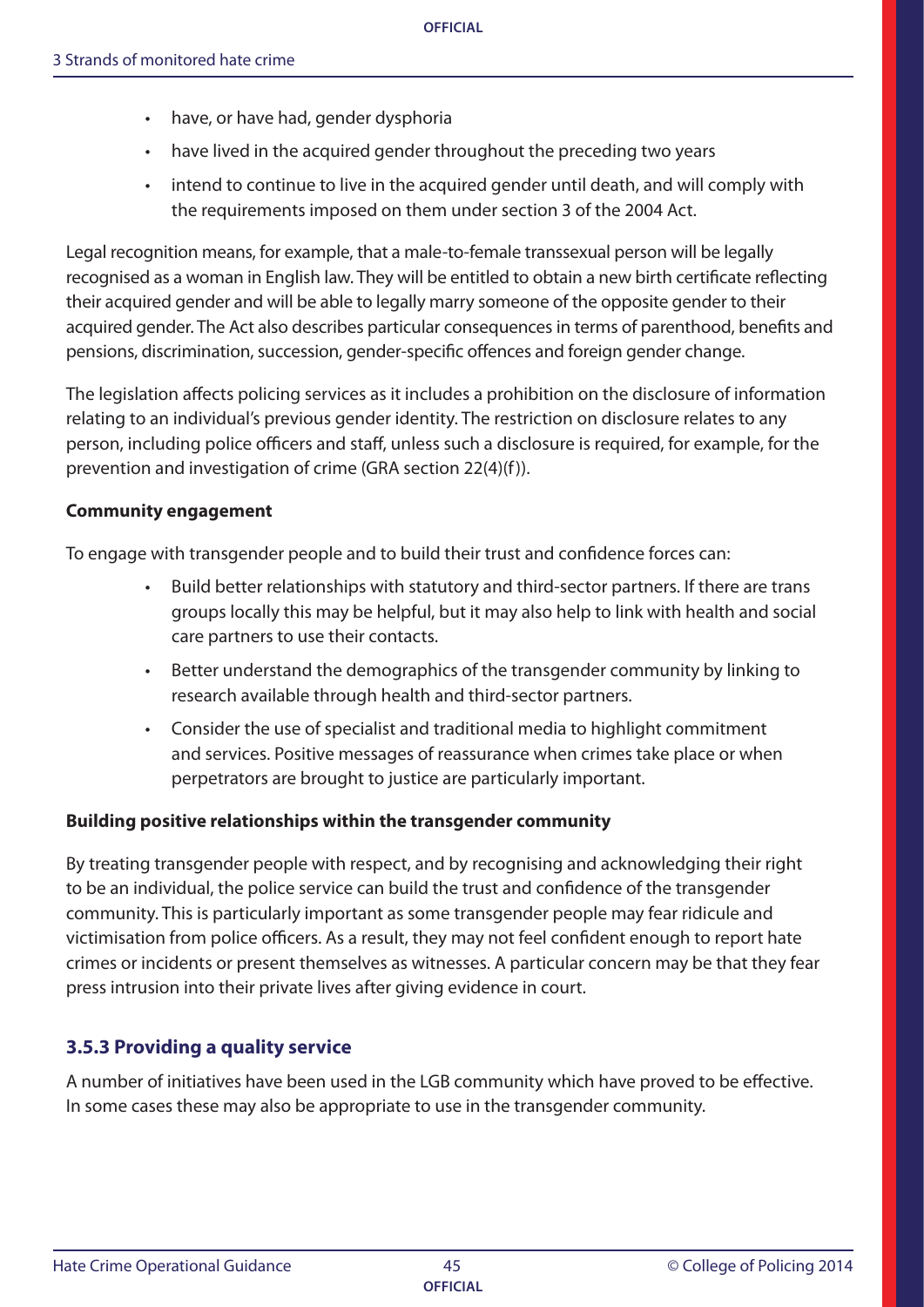### **Liaison officers**

Many police forces have introduced Lesbian, Gay, Bisexual, Transgender liaison officers with specific responsibility for building community links and providing support to victims and witnesses of transgender hate crime. For this role to be successful, forces must recognise the need for an ongoing investment in training and support. It is also essential that liaison officers are allocated the time to perform the role so that they can meet the needs of the community effectively. This liaison role helps build trust and confidence, increases accessibility to the police through an identified contact point and provides a specialist advice point for other officers.

### **Awareness training for staff**

Although liaison officers provide a specific support function, most interaction between the police and the transgender community is with other police officers and staff. It is essential that all contact with members of the transgender community is positive and professional. Such encounters are critical to ensuring that trust and confidence is developed and maintained. Introducing awareness training on transgender issues, as part of the wider diversity training, may help to increase confidence when dealing with crimes and incidents involving the transgender community. It may also be appropriate to draw on the active involvement of members of the transgender community to deliver such training.

### **Identifying transgender hate crimes and incidents on command and control systems**

Flagging transgender hate crimes or incidents separately from homophobic crimes or incidents on command and control systems has been beneficial in some forces. It has helped to identify specific policing issues affecting the transgender community, and to build up accurate crime and intelligence reports. This allows detailed research and analysis to be carried out and fed into tasking and coordination processes.

This approach enhances the ability to identify and respond to issues of repeat victimisation. Where this policy is implemented, it is important that staff are given clear guidelines so that flags are correctly applied.

### **Reviewing standard operating procedures on hate crime**

In addition to having effective technical systems to ensure that transgender hate crimes and incidents are identified, it is essential that staff at all levels appreciate how their role contributes to providing a policing service that meets the needs and builds the confidence of the transgender community. Independent advice on relevant force policies and procedures may help to improve their effectiveness. Such a review offers an opportunity to integrate good practice into:

- crime reporting
- • processing reports
- victim and witness family liaison
- • critical incident identification and management
- roles and responsibilities of independent advisers, transgender community liaison officers and staff support networks
- monitoring and compliance.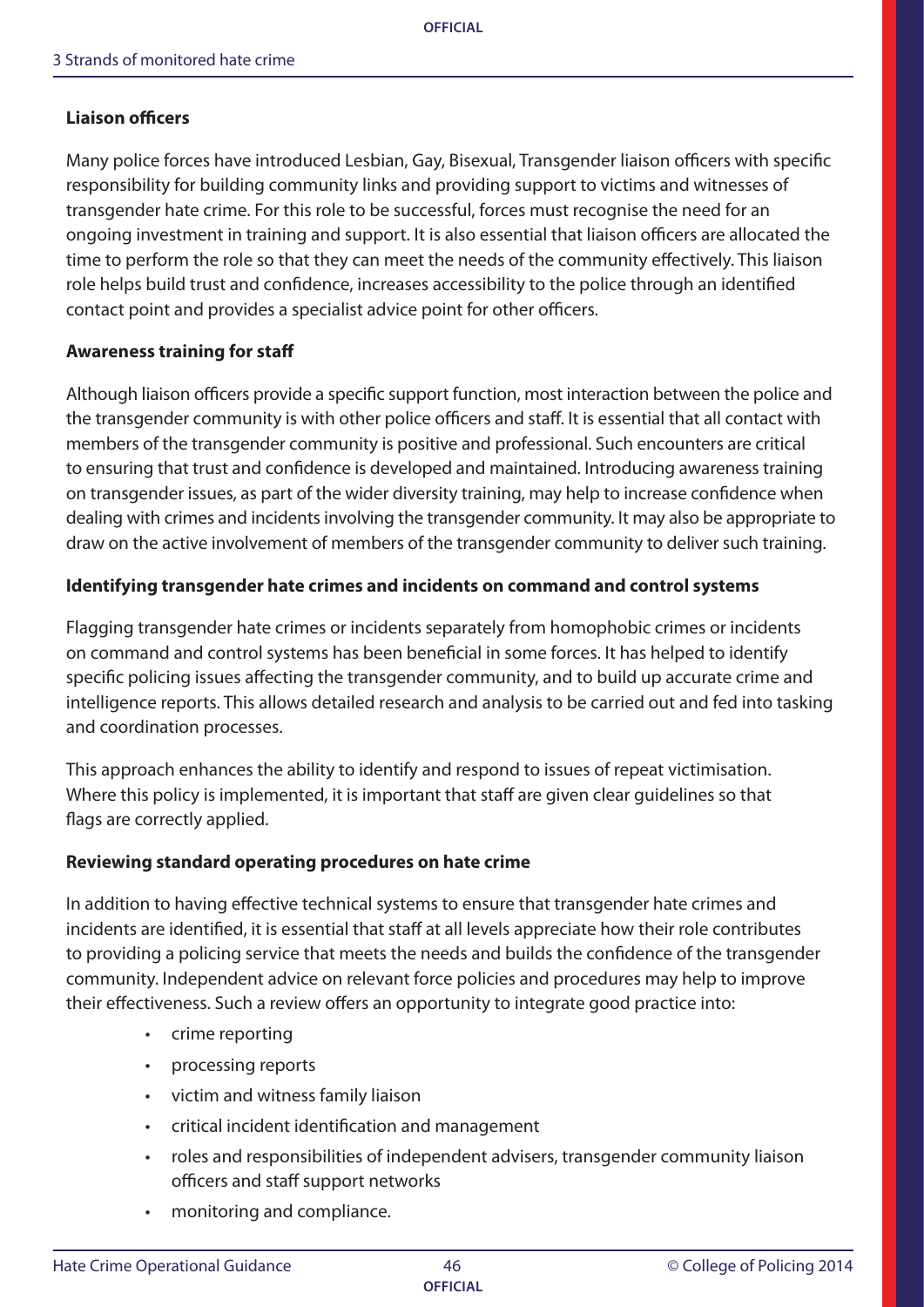### **Confidentiality**

This is an extremely important issue for many transgender people. Depending on an individual's particular situation, the release of information regarding their gender status could have a damaging, and in some cases catastrophic, impact on the individual, their partner, family, neighbours, and employers.

The individual may, as a result, suffer verbal and physical threats, violence or damage to their property as a result of such disclosures. They may also suffer the breakdown of personal and significant relationships.

**Note:** where an individual has full recognition under the Gender Recognition Act 2004, the act of disclosure may itself be a criminal offence. Full details of the prohibition on disclosure of information can be found in [section 22 of the Gender Recognition Act 2004.](http://www.legislation.gov.uk/ukpga/2004/7/section/22) These same principles should be applied to all victims and any disclosure should be discussed with the victim in advance.

### **Special measures**

The courts may offer a range of special measures to help to obtain evidence from victims and witnesses. Special measures are authorised by courts and can range from giving evidence behind screens to full media reporting restrictions. Where a case is to be considered by the CPS, investigating officers should discuss the court process with the victim and alert the reviewing lawyer (on the form MG3) of the individual considerations or requirements of the victim or witness.

Media reporting restrictions are likely to be a common consideration for victims, particularly a person who has a gender recognition certificate. Advice on the possible application for reporting restrictions can be sought from the hate crime lead at the CPS.

### **Good practice example**

Following a critical incident review in 2011, the Metropolitan Police LGBT Advisory Group produced an 'Advice for SIOs on Transgender Issues', which is available as a reference document for use where transgender hate crime is committed.

### **3.5.4 Further support**

Further information and advice may be obtained from local or national representatives of the National Trans Police Association or from a range of organisations listed on the resource section of the [True Vision](http://www.report-it.org.uk) website.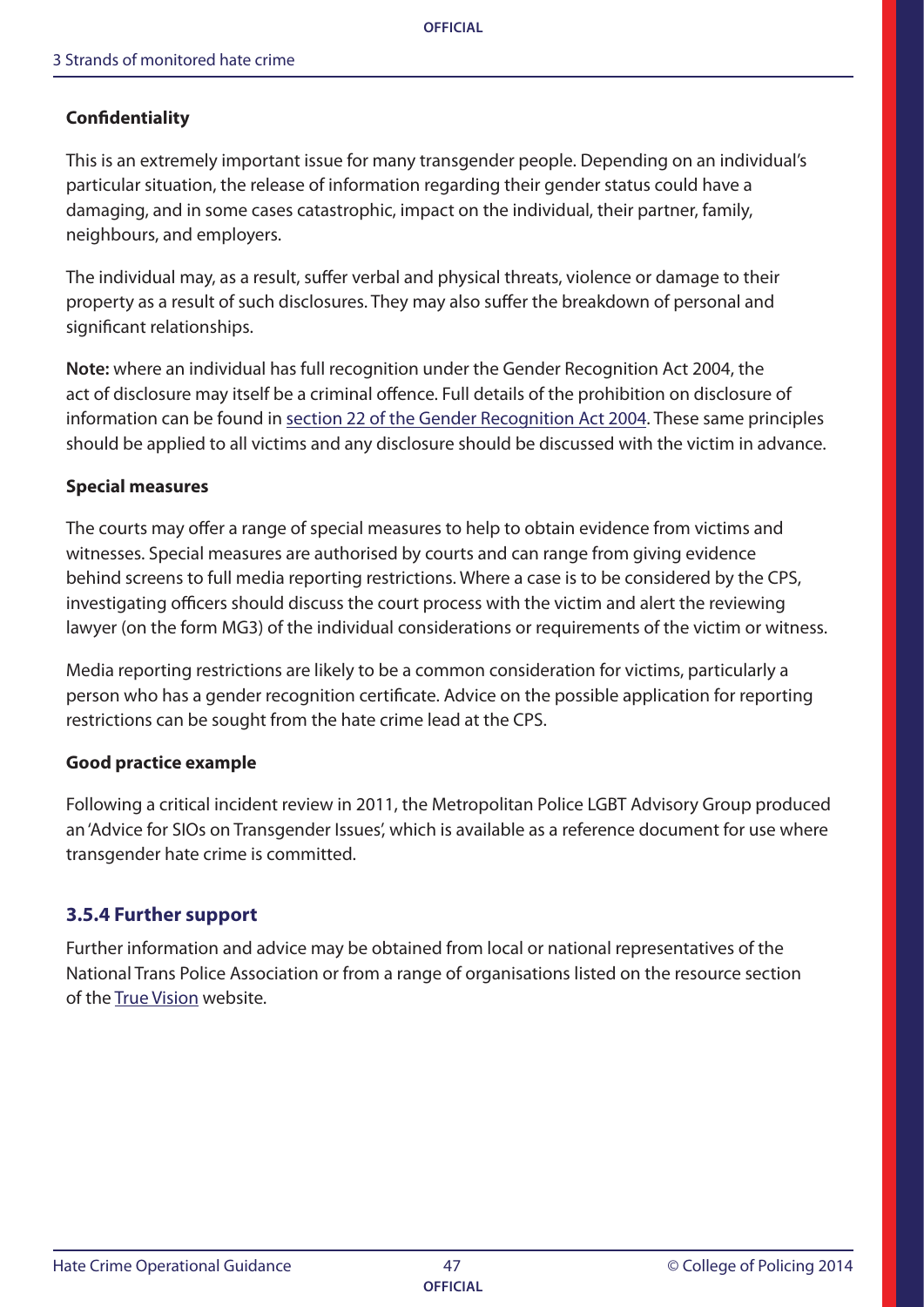# 4 Under-reporting of hate crimes

Many hate crimes go unreported to the police and many others are reported but not recorded as hate crime. The [Crime Survey of England and Wales](http://www.ons.gov.uk/ons/rel/crime-stats/crime-statistics/period-ending-september-2013/stb-crime-in-england-and-wales--year-ending-sept-2013.html) suggests that there are around 278,000 hate crimes each year in England and Wales, some 111,000 of which come to the attention of the police. Yet annual hate crime data shows that the police recorded only 43,927 such offences in 2012-13. The police, therefore, have two challenges: to improve recognition of those crimes that are reported and to close the gap of under-reporting. This is a key strand of the [National Policing Hate Crime Strategy](http://library.college.police.uk/docs/college-of-policing/National-Policing-Hate-Crime-strategy.pdf).

Many people, particularly those in isolated communities, are reluctant to report to the police directly, but some are more willing to report to a community resource. The need to provide facilities for victims to report to a third party was one of the key findings of the Stephen Lawrence Inquiry in 1999. This recommendation was accepted at the time and has had consistent support from successive governments and criminal justice agencies. It remains as a significant part of the broad police response.

Every effort should be made to increase reporting and recording of hate crimes. Increased reporting will help to identify serial offenders, bring more offenders to justice and improve community confidence in the police.

# 4.1 Third-party and assisted reporting

### **4.1.1 Background**

Third-party reporting sites aim to increase hate crime reporting and the flow of intelligence from a community by providing members of the public with alternative methods of contacting the police and reporting a crime.

In 1999 white supremacist David Copeland set off a series of nail bombs in London attacking the Asian, Black and LGB communities, killing three people and injuring many more. In response to the attack on the Admiral Duncan pub in Soho, a mobile police station was placed in the area and staffed by LGB police officers. This encouraged victims and witnesses to come forward, but it also gave victims of other crimes the confidence to report without fear of the adverse reaction from officers.

If the police are proactive and deliver services tailored to meet the needs of victims, they can be encouraged to come forward.

### **4.1.2 Review of third-party reporting**

Despite the commitment, and success, of some third-party reporting schemes, there are many examples of schemes that have failed to increase reporting. The National Policing Hate Crime Group has carried out a review of existing schemes and found that many failed to deliver tangible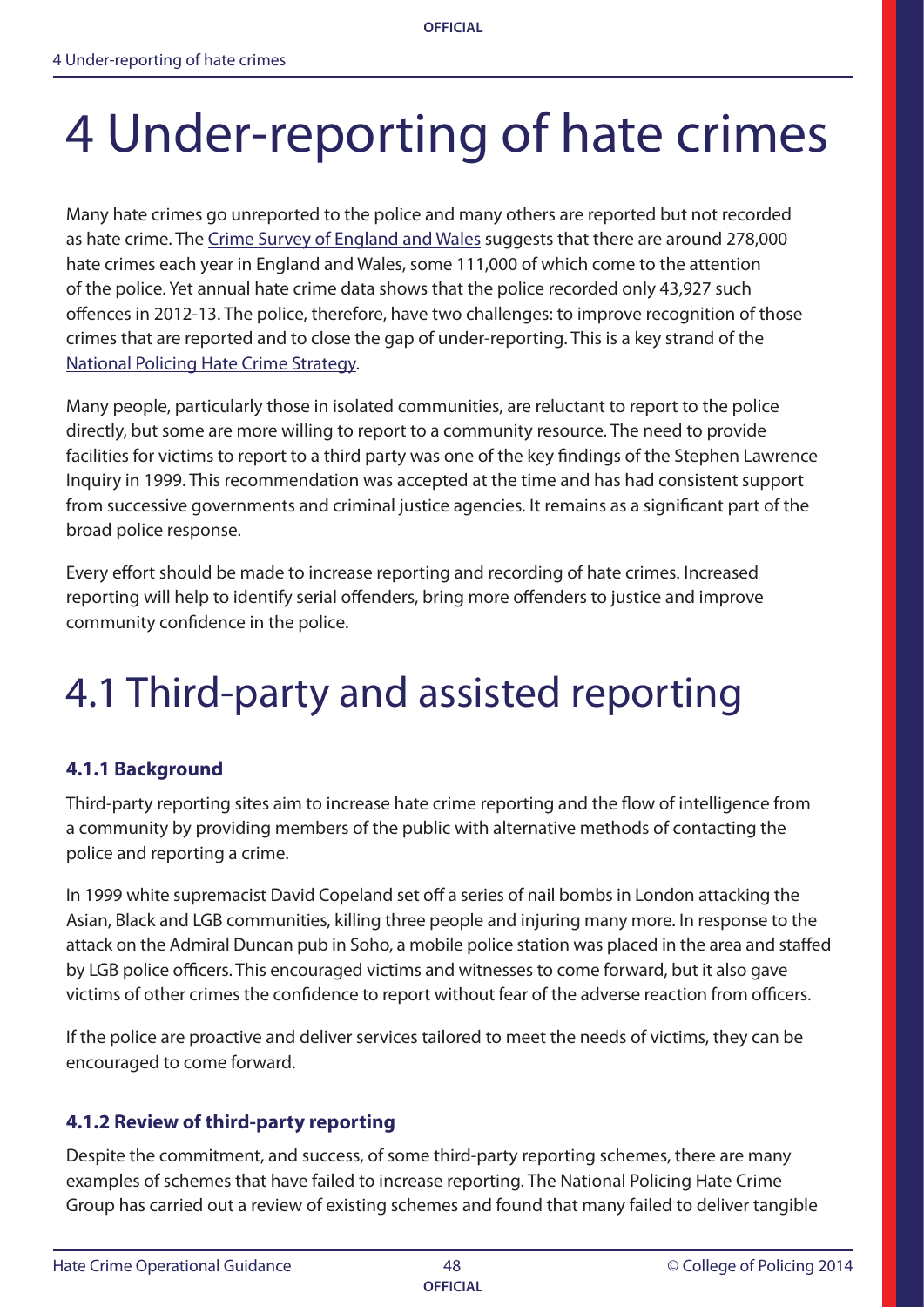results. Others suffered from short-term delivery which could undermine the value of all such schemes. Local partnerships need to provide services that are tailored to the particular needs of those most affected by hate crime.

The National Policing Hate Crime Group agreed to the following principles in response to the review of hate crime schemes:

- third-party and assisted reporting remains relevant while hate crime is still under-reported
- successful schemes will increase confidence in CJS agencies
- the National Policing Hate Crime Group takes on the ownership of True Vision and coordination of True Vision material
- the group takes on a role of developing tools for local use and disseminating good practice
- • guidance should encourage third-party reporting schemes to target sections of the community where the under-reporting of hate crime is most significant
- intelligence systems and community groups can inform the use of the following 5-stage model. This should assist the decision making by those managing third-party reporting schemes.

### **Recommended annual process for third-party reporting schemes**

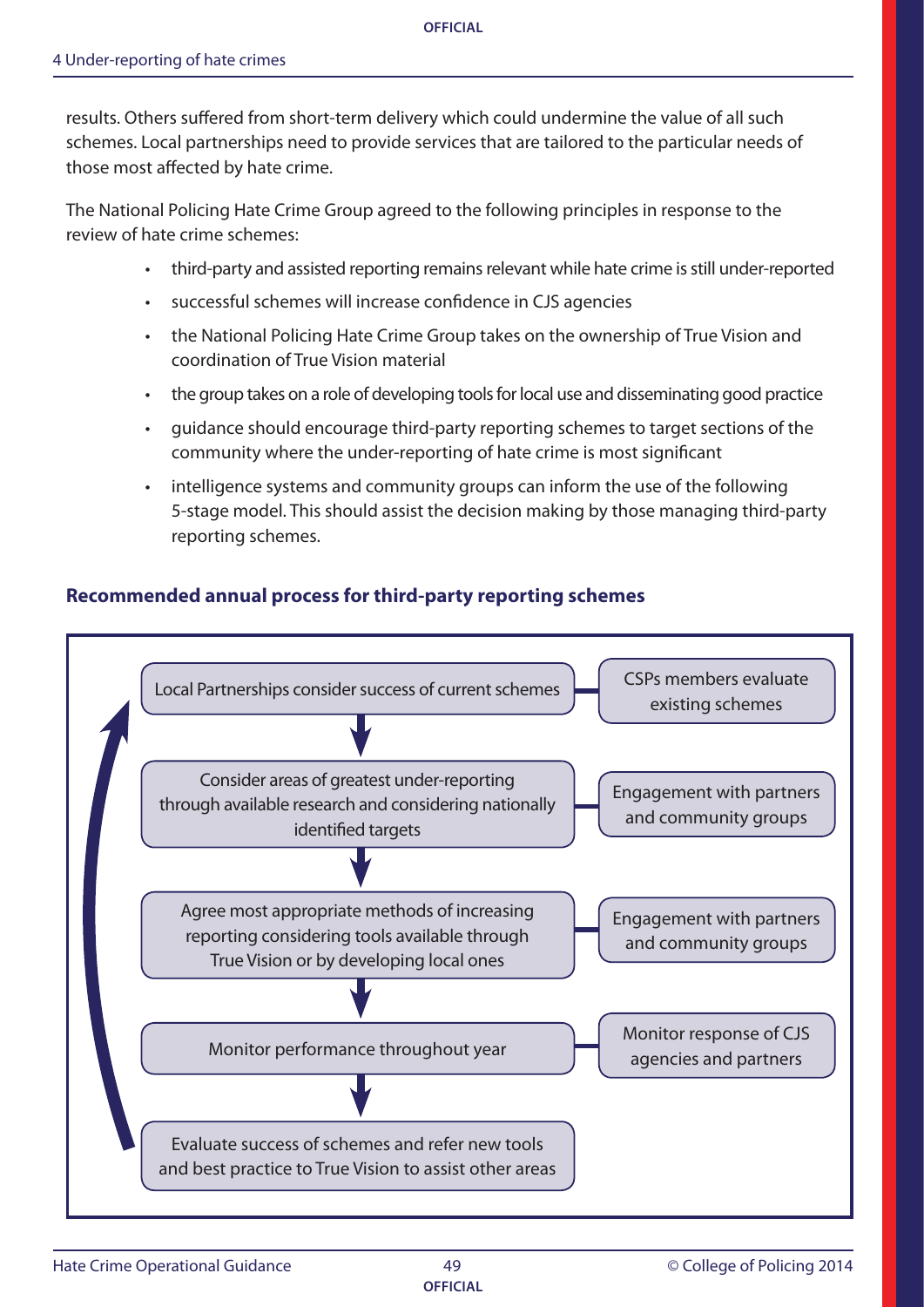#### **Stage 1 – Consideration of existing schemes**

The first stage is to ascertain the success and value of existing third-party reporting schemes. This cannot be achieved solely by counting the number of reports that are received through third-party reporting centres, because the best schemes will always encourage direct reporting to the police. Another less measurable value is how confidence builds in a community through seeing that the police and partners take seriously those crimes which the community may fear but have not necessarily suffered.

Are the communication structures and publicity materials appropriate to the audience? They should be available in locations that are accessible to the target group and in a format that they can understand.

#### **Stage 2 – Deciding on areas to target**

National Policing believes that the most valuable schemes are the ones that are targeted towards individuals or groups who face the highest risk of being victimised, and/or who are least likely to report crimes to the police.

The national cross-government Hate Crime Programme has considered the issue of under-reporting and has identified four groups which are more likely to suffer hate crime but less likely to seek support when they do. This may provide a good starting point but partnerships may need to consider others as additional or alternative target areas because of demographics or local prevalent hostilities. The four identified groups are:

- asylum, refugee and new migrant communities
- • disabled victims, particularly those with learning disability or mental ill health
- Gypsy, Traveller and Roma communities
- transgender victims.

Force analysts are likely to have experience of this type of assessment, as it has similarities to the Threat Assessment process from the National Intelligence Model. Most forces and partnerships will have little difficulty in analysing those hate crimes that the police have recorded, but it is of course more difficult to assess the nature of under-reported crime. Information may be available from:

- local community representatives from various sections of the community, including religious leaders
- key stakeholders from within the CSPs and health-related partnerships
- key individuals such as education outreach and traveller liaison officers
- civil society groups such as local support groups or refugee groups
- local surveys and community audits
- national surveys such as the
	- British Crime Survey (now [Crime Survey of England and Wales\)](http://www.ons.gov.uk/ons/rel/crime-stats/crime-statistics/period-ending-september-2013/stb-crime-in-england-and-wales--year-ending-sept-2013.html)
	- Citizenship surveys
- open-source information such as the media and social media.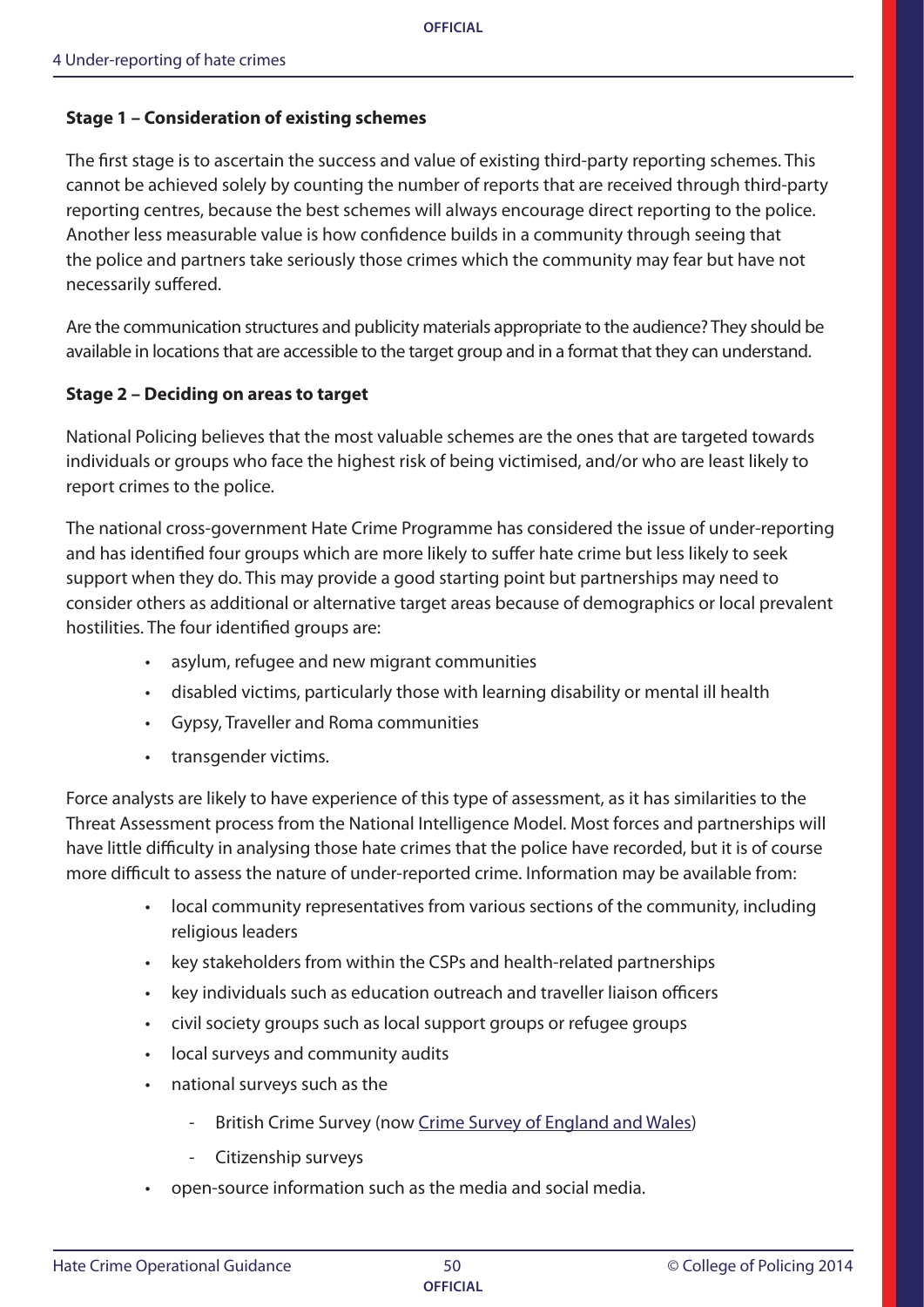Analysis of the above information allows partners to agree a list of groups or individuals who will be targeted for services and materials to address under-reporting. How many groups to include is a decision that must be made locally, taking into account resources and the extent of hate crime. It could be possible to add some short-term or seasonal objectives, such as the protection of migrant workers who may be in an area for part of the year only.

### **Stage 3 – Agree appropriate ways to encourage reporting**

Once the partners have agreed a target list for the forthcoming period, they should decide on available resources, who should take the lead and the most appropriate and effective way of promoting third-party or assisted reporting. Those with knowledge of the community and its challenges should decide on what is most effective. True Vision may have resources that can assist, such as easy read materials or translated reporting forms.

There may be occasions where the appropriate response may not follow the traditional approaches to third-party reporting. For example, an area identifies at stage 2 that the local Traveller community is being targeted for racist abuse, and the local partnership identifies this as one of the priority areas. Partners gather together a group of people who have knowledge of the community and they meet community representatives to discuss how best to address this situation.

It is assessed that local Traveller communities have a good relationship with local authority appointed liaison officers and education outreach, but they do not have the confidence to address reports directly to the police. In this instance, the most cost-effective and productive response could be to offer training to the liaison officers and education outreach staff so that they can advise the communities and provide them with culturally sensitive resources to assist.

With the communities' agreement, the liaison officers and education outreach could provide a third-party reporting structure by assisting victims to report to a nominated local officer, or by assisting victims to use the online reporting facility in True Vision.

### **Stage 4 – Monitoring performance**

When agreeing on the target areas in stage 3, partners should agree on the method and timescales for monitoring performance. At the nominated point, the success of schemes can be measured and, where appropriate, action taken to address any shortfalls identified. In addition to measuring the number of reports that are submitted to the police, it is also important to assess the impact on community confidence and the number of reports that are made through direct reporting to the police.

### **Stage 5 – Sharing good practice**

Where schemes are successful, other areas could benefit from that experience. In addition to sharing practice within the locality, good practice examples and the evidence that demonstrates the benefits should be forwarded to the managers of the True Vision Scheme nationally, so that lessons can be learnt and good practice shared.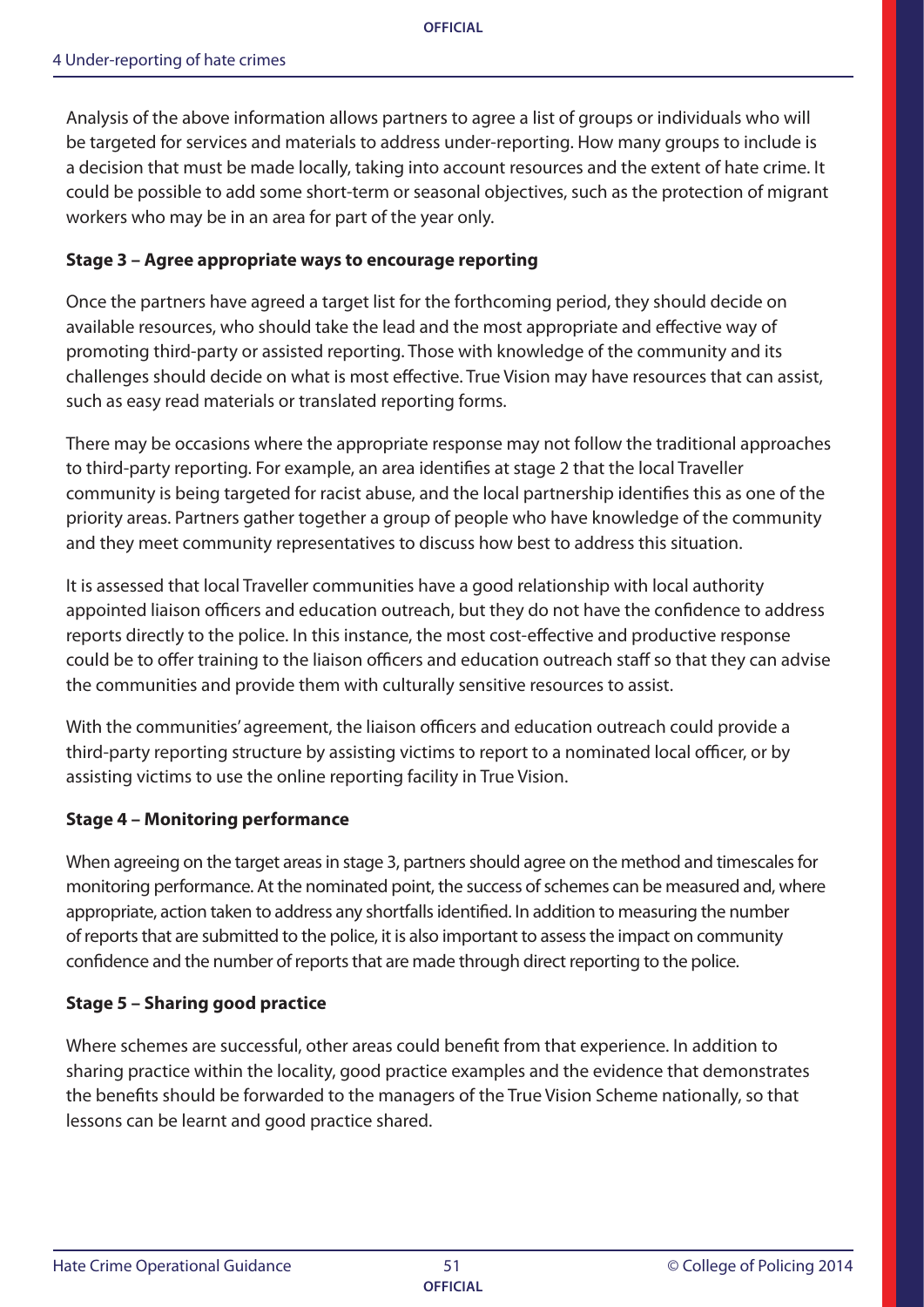### **Support**

The National Poilicing Hate Crime Group and the True Vision management team are available to offer advice and support to forces setting up third-party reporting schemes.

True Vision is committed to developing resources to assist local areas and prevent them duplicating effort and resources by developing materials that have already been created elsewhere. Where resources are needed locally and not available in the [True Vision](http://www.report-it.org.uk) resource library, there may be resources available to assist in creating them.

### **4.1.3 Data sharing with third-party reporting facilities**

If partnerships agree to a more formal third-party reporting approach, or the police are approached by a group who wish to provide third-party facilities, they must be able to comply with police high standards of service and confidentiality, particularly if they are receiving public money to support their service.

There have been occasions where groups which purport to support victims of hate crime from within a given group have failed to condemn, or have even condoned, hostility towards others. This is not acceptable to public authorities and, as a minimum, any partner organisation should be able to condemn all types of hate crime, regardless of the characteristics of the victim.

An information-sharing and data security protocol must be established between the third-party site and the police, so that those using the site are confident about what will happen to the information they provide and its security. There need to be clear policies on the information that can be shared and under what circumstances. It is also essential that agency responses take into account information from third-party reporting centre reports. This can only be done if reports are shared with the police. There should be an expectation that any partners or services provide the police with information on all reported crime, even if it is anonymised.

Specimen data-sharing agreements and other support material can be found at the [True Vision](http://www.report-it.org.uk) website facility.

### **4.1.4 External services**

### **24-hour telephone advice**

Some forces and partnerships have chosen to use external services to supplement their own facilities, including the provision of a 24-hour telephone advice service.

One such example is the charity Stop Hate UK. It operates the 'Stop Hate Line', which is a 24-hour hate crime reporting service. Since its launch in 2006, it has supported more than 3,000 callers and is now available to one in eight of the UK population.

It provides immediate support and information for victims and third-party callers, approximately 50% of whom have already reported elsewhere to the police or other agencies and are either not satisfied with the response, do not know what is going on, or need another type of support.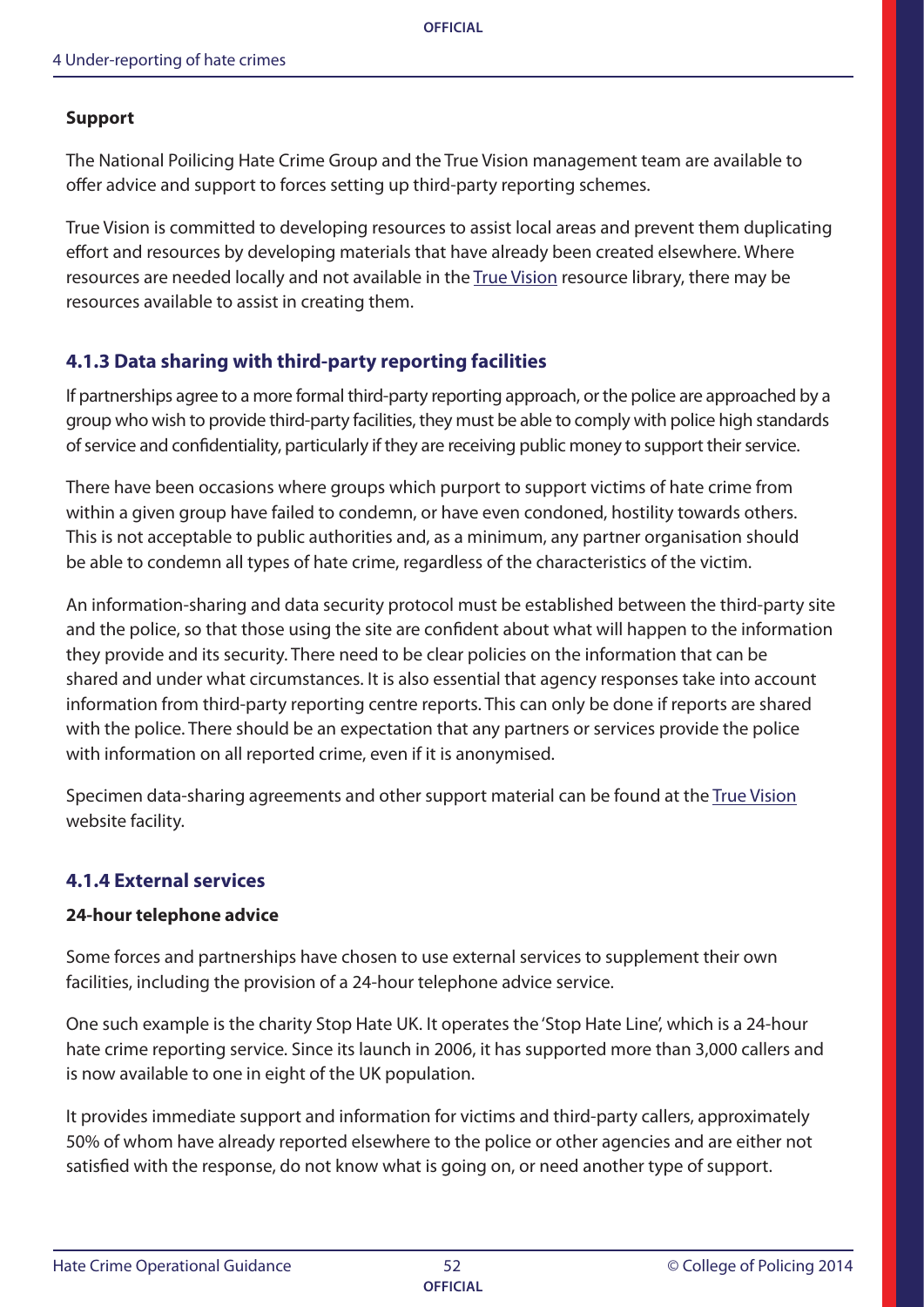[Stop Hate UK](http://www.stophateuk.org/wp-content/uploads/2010/07/Stop-Hate-UK-Product-Catalogue-Feb-20132.pdf) produces resources available in 40 languages including: Braille, large print, words into pictures/easy read, a British Sign Language DVD and audio recording, and has a number of specific materials on sexual orientation, mental health hate crime and young people.

### **4.1.5 Training**

The training needs of staff should be considered when establishing any third-party reporting structure. Partnerships may agree to provide such training and regular contact as part of the agreement to establish a scheme.

Information and guidance has been prepared centrally to assist groups who wish to establish [third-party reporting structures](http://www.report-it.org.uk/third-party_reporting_support).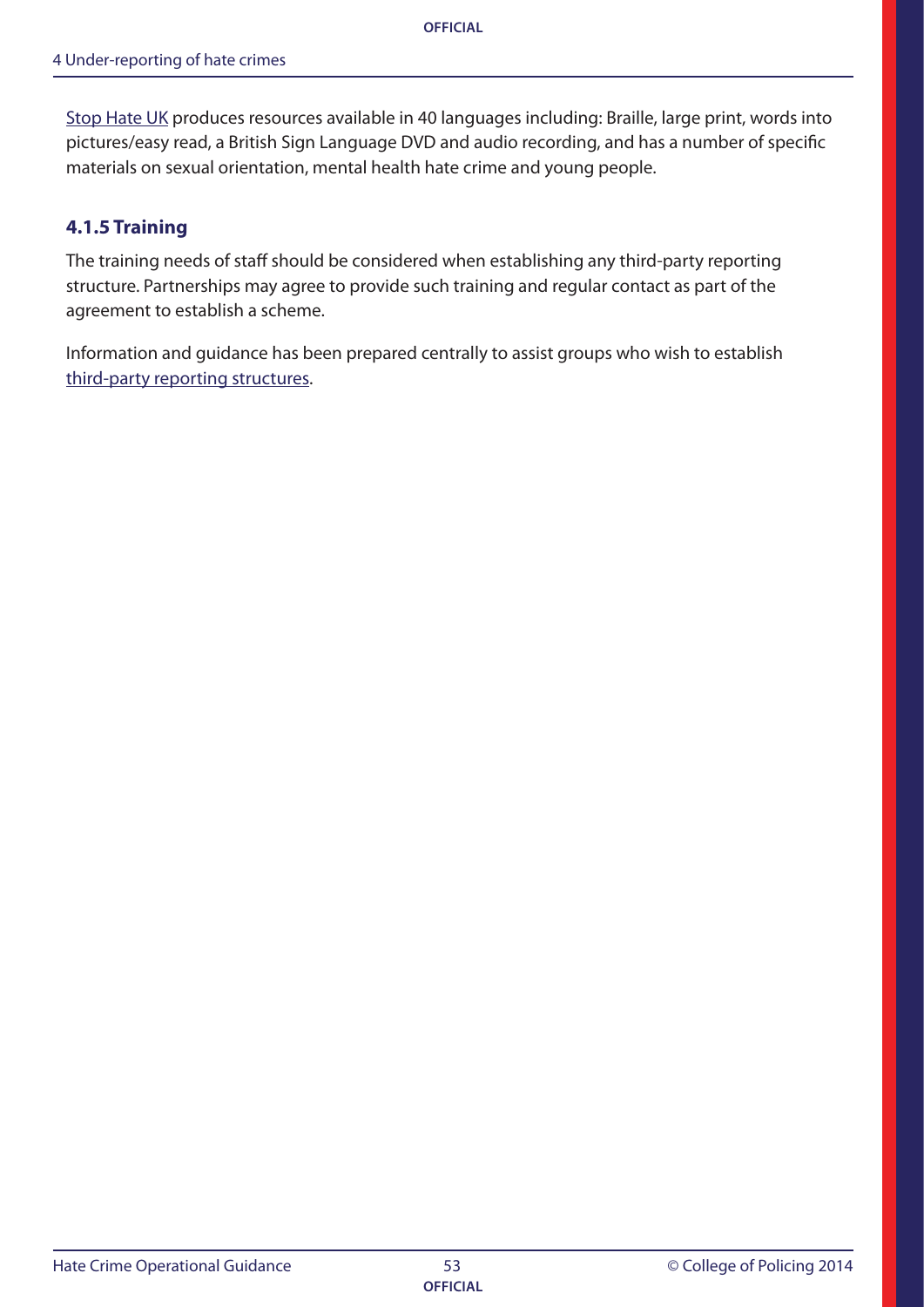# 5 Responses to hate crimes

Hate crime is largely based on ignorance and motivated by prejudice and hostility rather than by personal gain. All police personnel must be aware of the unique needs and vulnerability that result from being a victim of hate crime.

## 5.1 First contact

Victims of hate crime must be treated with sensitivity and according to their diverse needs. The victim's first contact with the police, for example, reporting their experience to a call taker or a member of front-desk staff, will influence their lasting impression of the police service.

Police staff should be aware of issues such as language, religion and cultural or lifestyle backgrounds which will need to be addressed, and should do their utmost to meet the diverse needs of each victim.

It is essential that all police staff are aware of the potential for hate crime to escalate into a critical incident. Failure to provide an appropriate and professional response to such reports could cause irreparable damage to future community confidence in the police service. See **[1.6 Critical incidents](#page-16-0)** and APP on [Critical incident management.](http://www.app.college.police.uk/app-content/critical-incident-management/?s=)

### **5.1.1 Initial actions**

When taking a report of a suspected incidence of hate crime either by telephone or in person, the complainant should be calmed, reassured and dealt with in a courteous manner that underpins the basic principles of support and sensitivity. Such sensitivity should extend to providing the complainant with privacy at a police station.

All police officers and staff receiving notification of a potential hate crime should in all cases:

- gather full information sensitively and reassuringly, recording an accurate first account
- assess the response required based on any identified risks to the victim, including any injuries and presence of the suspect at the scene
- instigate suitable interventions to remove or minimise any risks identified, eg, arranging for officers to attend the scene immediately or providing initial advice to the victim
- sensitively conduct immediate research into the background of the victim, the suspect and location on all available information databases (eg, intelligence and crime reporting systems) and pass information on to officers attending the scene. This information may include
	- previous history that may identify repeat victimisation
	- any description or possible location of the suspect(s)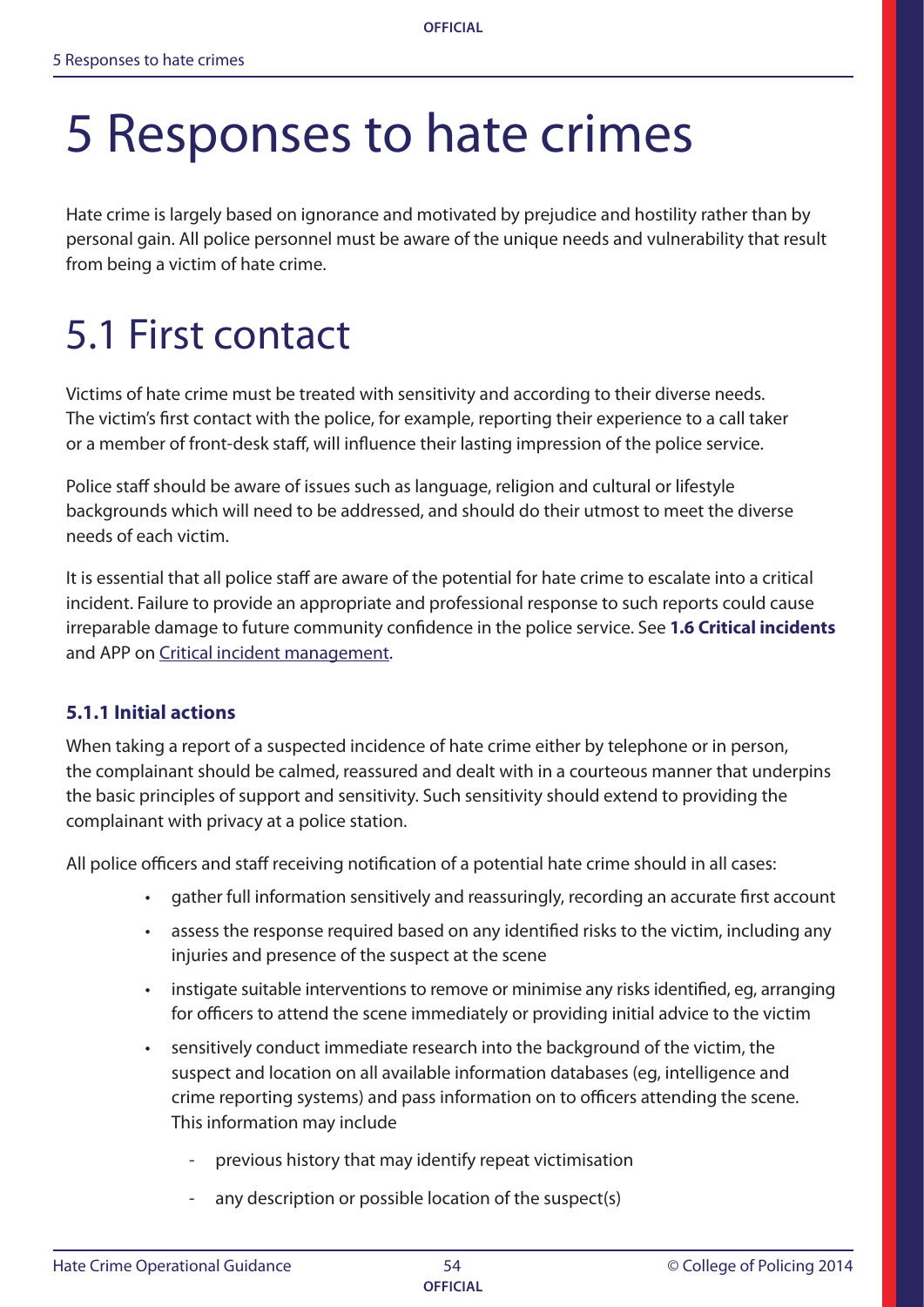- possible location of any witnesses
- any adverse impact the crime has had on the victim
- officer safety.

In all cases the police officer or staff member must:

- Explain to the victim how the police will respond and what will happen next. An officer should attend any reported hate crime to provide reassurance and immediate support to the victim. Most forces record hate crime as a priority response (unless it is immediate) and this is good practice and is encouraged. Where circumstances mean that a response within an hour is not appropriate (eg, the victim is travelling and has reported by phone) a supervisor should endorse the incident log to verify this.
- Where possible, good practice suggests that a hate crime report should not be taken over the phone, unless the victim clearly states that they wish to report it that way. In such circumstances, the person taking the call should complete the initial report unless the caller specifically requests to speak to a specialist investigator.
- A supervising officer of at least the rank of sergeant must be informed of a reported hate crime and should attend the scene, where possible.
- Any hate crime that has the potential to become a critical incident should be notified to an appropriately trained senior officer. For further information see APP on [Critical incident management](http://www.app.college.police.uk/app-content/critical-incident-management/?s=) to be consistent.

Command and control systems should, ideally, have the ability to monitor, retrieve and review information on all recorded hate crimes to identify trends and victims who are targeted repeatedly.

### **5.1.2 Specialist support**

Assistance from internal and external partners may be required to provide a service which meets the victim's needs. Some police officers and staff in force may have the skills, knowledge or experience to assist, for example, the MPS Cultural and Communities Resource Unit (CCRU) uses the skills and diverse backgrounds of its police officers and staff.

### **Good practice example – the Metropolitan Police Service Cultural & Communities Resource Unit (CCRU)**

The CCRU helps to support the MPS to resolve incidents more quickly and to the satisfaction of the communities it serves. It comprises a confidential internal database of the life skills of MPS officers and staff. These skills can be used to assist operationally with critical incidents and major crimes. Officers and staff provide details of their life skills, lifestyle and knowledge of a community, language or hobby on a voluntary basis. The database enables incident commanders or senior investigating officers to access appropriate staff when they need them, although a clear strategy needs to be established in their policy log before using the CCRU.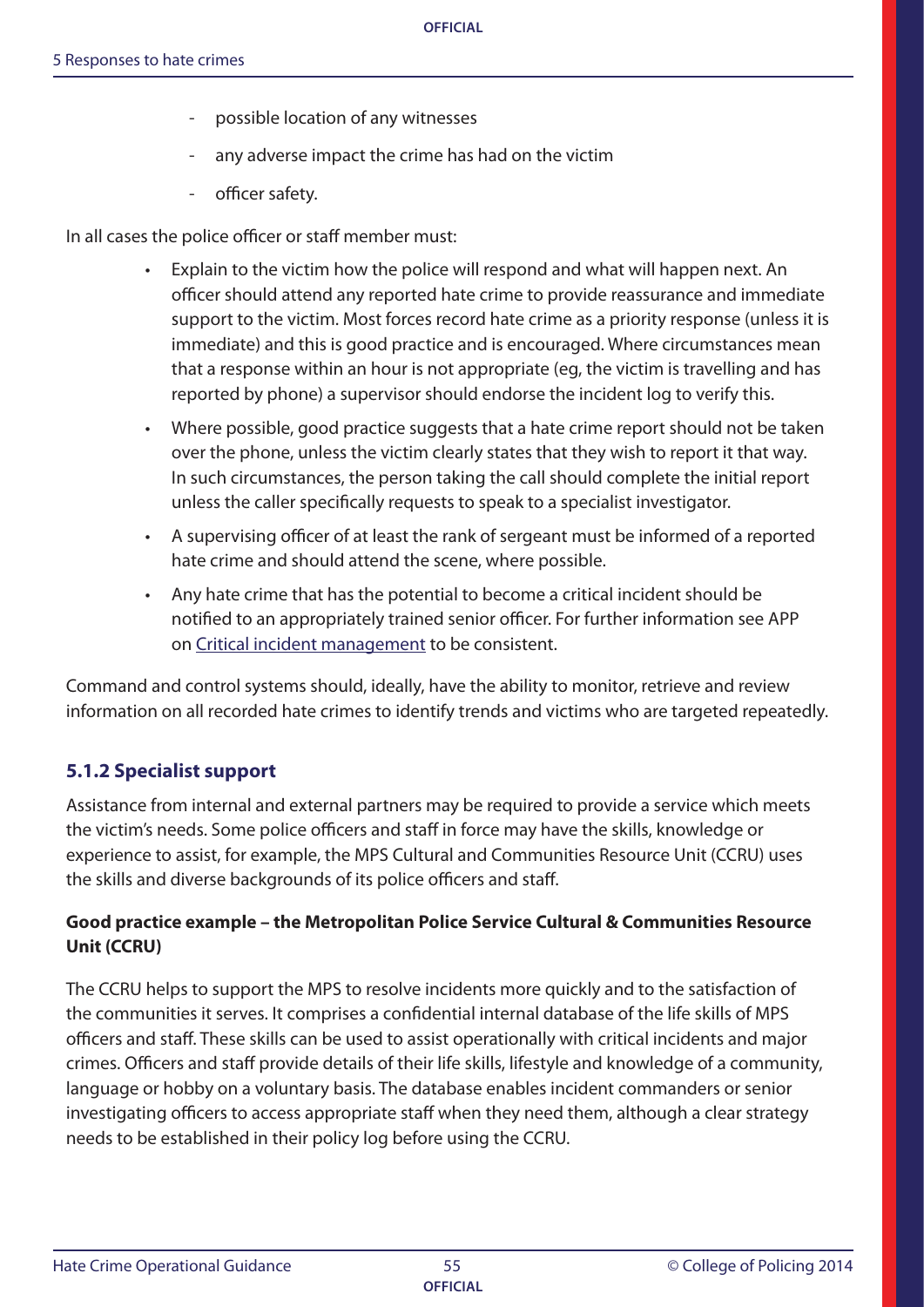Internal experts are not a substitute for community engagement. They may be able to report community viewpoints or facilitate contact with the broader community, but they are still likely to be seen, externally, as part of the organisation. Their sole use could leave a community feeling excluded from consultation.

CCRU staff may be able to:

- • Assist the family liaison officer (FLO) for a short period, in particular with respect to religious and cultural beliefs.
- Act as a single point of contact to arrange appointments for witnesses who do not speak English as a first language. This allows witnesses who would not otherwise come forward because of the language barrier to attend an interview, where an official interpreter is present.
- Call back members of the public who respond to appeals which are publicised using foreign language posters.
- Interact with members of the local community more effectively than the investigating team. For example, if investigators need to visit a temple or mosque, CCRU staff can advise on cultural differences that have to be respected and this may encourage the community to assist the enquiry.
- • View interviews with victims, witnesses or suspects while they are being video-recorded, and comment on subtle changes in body language or mannerisms which officers unfamiliar with the culture may not notice.
- Assist in officer safety issues, or in obtaining information overheard by witnesses/ suspects speaking in their native language.

### **5.1.3 Victims of sexual orientation/transgender hate crime**

Where a complainant has been the victim of sexual orientation or transgender hate crime, they should not be questioned about their sexual orientation or gender identity unless it is a key part of the evidence. If they choose to disclose this information this should be recorded in the report and it must be treated in the strictest confidence.

Police personnel involved in the investigation must not disclose information regarding the victim's or witness's sexual orientation or gender identity to their family or friends without their express permission. The victim or witness may not have told friends or family about their sexual orientation or gender identity and such a disclosure, even made inadvertently, could seriously undermine victim and community confidence in the police.

When contacting a victim's friends or family to notify them of a crime or incident, it is good practice to simply state that the individual was a victim of a crime, rather than a hate crime. Details which may indirectly 'out' someone, such as the incident taking place in a gay venue should be avoided.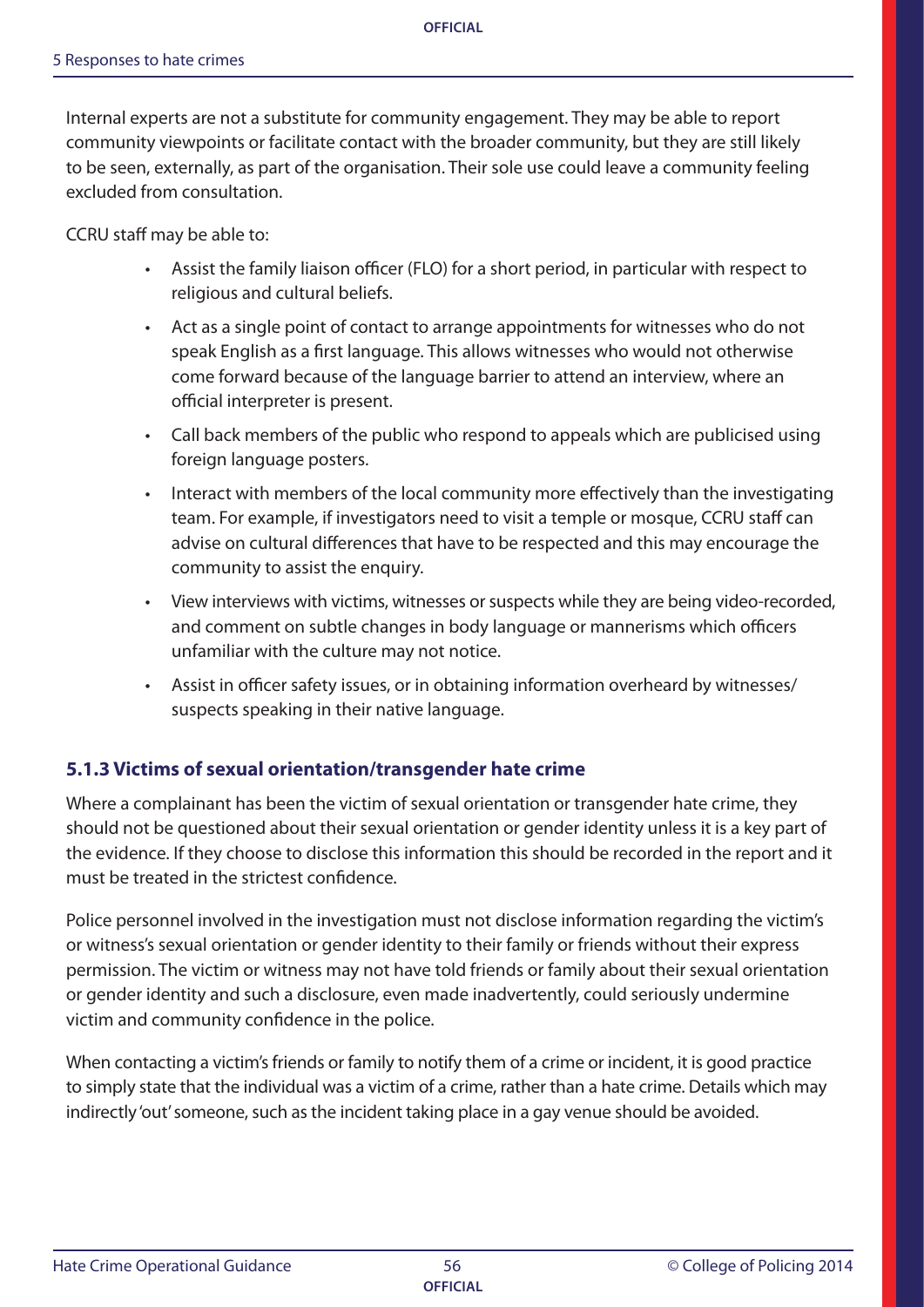## 5.2 Data recording

ACPO has published hate crime data following agreement on the common definition of hate crime across the criminal justice system in 2008. Since April 2011 all forces have been reporting hate crime as part of the formal annual data requirement.

In 2012/13 the police in England, Wales and Northern Ireland recorded 43,927 hate crimes, but the British Crime Survey suggested there were 278,000 such crimes actually committed in England and Wales alone. The survey also indicates that 40% of such crimes 'came to the attention of the police'. Even though the [Crime Survey of England and Wales](http://www.ons.gov.uk/ons/rel/crime-stats/crime-statistics/period-ending-september-2013/stb-crime-in-england-and-wales--year-ending-sept-2013.html) is retrospective and some victims may have formed their opinion that a crime was motivated by hostility after it was reported to the police, this does not explain the large number of hate crimes that were reported to the police but were not identified and recorded as such.

A key objective is to increase the reporting and recording of hate crime. Staff must be able to recognise and respond positively to signs or perceptions of hostility, and where they exist record the crime as a hate crime. Police managers need to have systems to monitor this recognition process and to ensure that staff have the knowledge and motivation to report such crimes accurately.

When carrying out audits of incident management and crime recording, managers should assess whether a crime has been recognised and that steps are being taken to address any identified shortfalls. This will highlight good practice and make comparisons of performance easier.

### **5.2.1 The national standard for incident recording**

The key aim of the national standard for incident recording (NSIR) is to ensure that the police record all incidents, whether crime or non-crime, in a consistent and accurate manner. This then allows the resulting data to be used at a local and national level and to meet the management and performance information needs of all stakeholders. It also allows the UK to meet its international commitments, which include transparency over the collection of hate crime data. The NSIR includes the national incident category list (NICL) and counting rules for the NSIR. The NSIR provides guidance for incidents where hate has been identified as a qualifying element.

For further information see [The National Standard for Incident Recording \(NSIR\): Counting Rules –](http://www.homeoffice.gov.uk/publications/science-research-statistics/research-statistics/crime-research/count-nsir11?view=Binary)  [Incorporating the National Incident Category List \(NICL\)](http://www.homeoffice.gov.uk/publications/science-research-statistics/research-statistics/crime-research/count-nsir11?view=Binary)*.*

### **5.2.2 Crimes**

The majority of hate crimes are both recordable and notifiable. This means that any incident that amounts to an allegation of hate crime should be treated as a crime-related incident in accordance with guidance in the NCRS, ie, it results in a recorded crime. Where this does not happen, good and appropriately detailed reasons must be provided. See the [NCRS](https://www.gov.uk/government/publications/the-national-crime-recording-standard-ncrs-what-you-need-to-know) and the [Home Office counting rules](https://www.gov.uk/government/publications/counting-rules-for-recorded-crime) for further information.

In addition to guidance provided by the Home Office, each police force is expected to have appointed a force crime registrar, who provides expert local guidance on interpretation of the rules.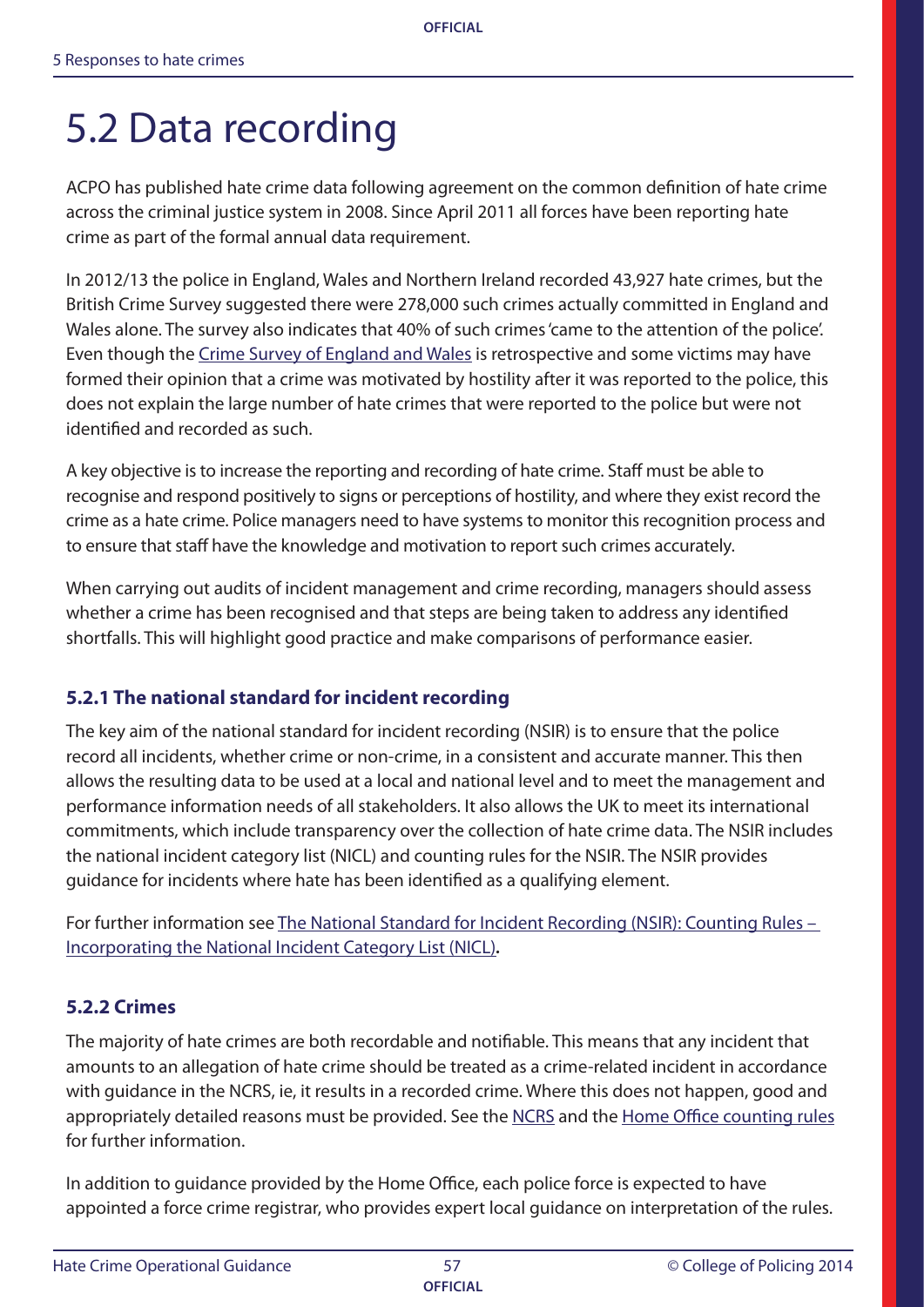Hate crime is not recorded as a single category of crime. Instead, it occurs as a feature of different types of crime. The counting rules include a number of crime types where the racially or religiously aggravated forms of hate crime might commonly be recorded. However, some forms of hate crime fall outside these specific categories. The 2007 counting rules included the following specific crimes where racially or religiously aggravated commonly occurs:

- 8D racially or religiously aggravated other wounding
- 8E racially or religiously aggravated harassment
- 58E racially or religiously aggravated criminal damage to a dwelling
- 58F racially or religiously aggravated to a building other than a dwelling
- • 58G racially or religiously aggravated criminal damage to a vehicle
- • 58H racially or religiously aggravated other criminal damage
- 105B racially or religiously aggravated common assault.

The Home Office has issued all police forces with a Crime Data Review Manual, which sets out self-inspection techniques for checking the quality of the recording of crime data. These checks are to ensure that forces comply with the NCRS.

# 5.3 Leadership and individual performance

Professionalism in all interactions is integral to achieving the strategic goals, as outlined in the [National Policing Hate Crime Strategy](http://library.college.police.uk/docs/college-of-policing/National-Policing-Hate-Crime-strategy.pdf). Managers need to be able to assess each level of the police response to determine the overall quality of service and make necessary improvements.

Chief officers can measure their organisation's response to hate crime by answering the following questions:

- is hate crime given sufficient priority?
- what is the quality of response to hate crime reports?
- are victims and affected communities satisfied with their local police response?
- • do performance measurement criteria support the key objectives of the National Policing Hate Crime Strategy?
- how strong are partnerships with key stakeholders and community groups?
- do such partnerships have adequate data and intelligence sharing capabilities?
- does the organisation know the extent of under-reporting of hate crime and are responses tailored to the needs of the most targeted victims?
- are auditing processes in place to ensure that hate crimes are accurately recorded and responded to appropriately?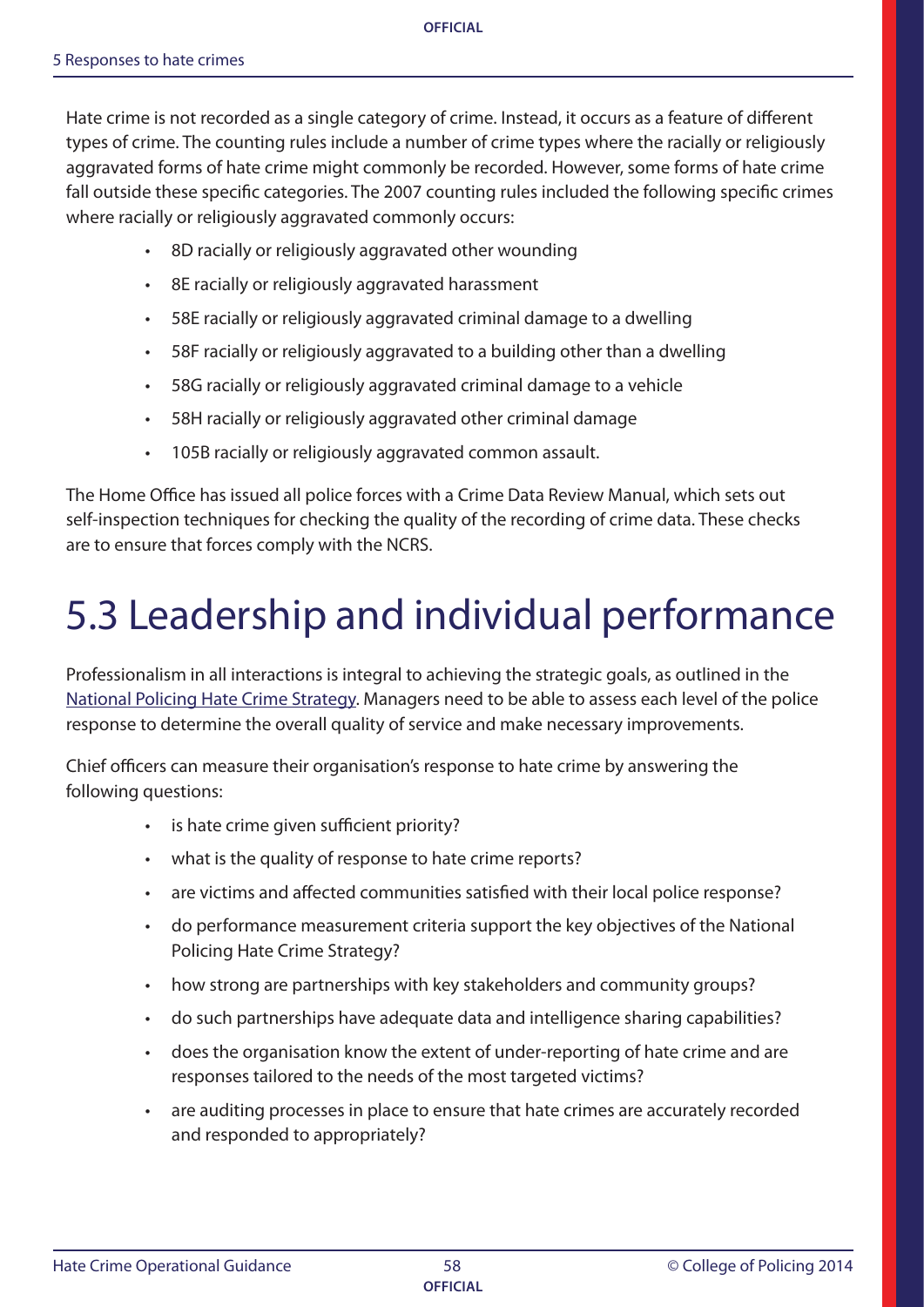Relevant performance indicators should be used to hold local commanders to account for hate crime performance. This should not be a narrow focus on levels of measurable success but, importantly, should include the level of satisfaction of victims, even where an investigation has failed to result in a successful prosecution. Hate crimes are personally invasive and when the police respond to such crimes, the way in which the investigation is conducted can be as important to victims and the wider community as securing a conviction.

Chief officers can achieve their performance goals only if response, investigative, and specialist staff perform their roles with the required sensitivity and professionalism. These are aspects of their duties that demand the specific and sustained attention, direction and support of managers and supervisors.

See **11 Measuring performance** for details of tools which can help managers to assess the quality of service provided. Others can be found on the [True Vision](http://www.report-it.org.uk/home) website.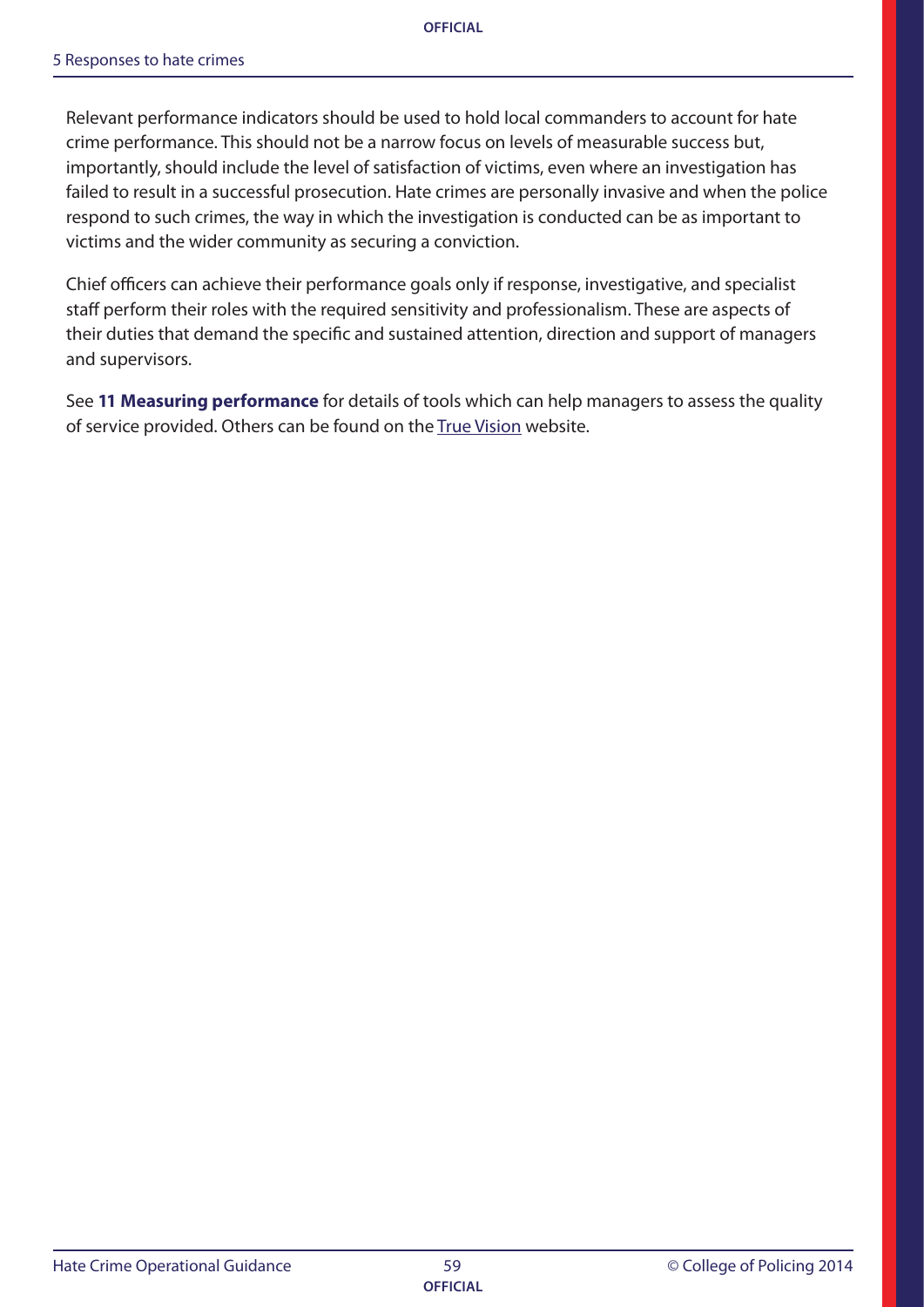# 6 Responses to hate incidents

Not every reported incident amounts to a crime. Where no recordable crime has been committed, the hate incident should be managed in a professional, consistent and proportionate manner. The police have limited powers in these circumstances, but should recognise that hate incidents can cause extreme distress to victims and communities and can be the precursor to more serious crimes.

# 6.1 Introduction

One of the fundamental findings of the Stephen Lawrence Inquiry was the need to respond to racist incidents as well as to crimes. Incidents can escalate to more serious actions if unchecked and the damage caused to victims is often as serious as if it were a crime.

A non-crime hate incident is defined as:

any non-crime incident which is perceived by the victim, or any other person, to be motivated (wholly or partially) by a hostility or prejudice.

If the hostility or prejudice is directed at one of the five monitored strands (race, religion, sexual orientation, disability and transgender) it should be recorded as a hate incident. See **[1.2 Agreed definitions](#page-8-2)**.

### **Background**

There are some actions that are criminal if committed in public but not if they occur in a dwelling. An example of this would be public order offences, some of which are criminal offences if they take place in public places. It is understandable that a victim is likely to suffer the same harm by the incident, regardless of the location.

Although the police have limited enforcement powers to deal with non-crime incidents, they do have a responsibility to prevent crime. The police service is subject to the public sector general equality duty under section 149 of the Equality Act 2010. See **[7 Partnership working](#page-70-0)**.

While the police service supported the findings concerning hate incidents set out in the recommendations of the Stephen Lawrence Inquiry, its response has often been inconsistent. It has also attracted criticism for under or overreaction to incidents. It is important that the police service acts in a proportionate way when such incidents are reported.

Most forces have a system for recording non-crime hate incidents and should be able to analyse non-crime incidents so that preventive activity can take place, and any tensions that exist in communities can be measured.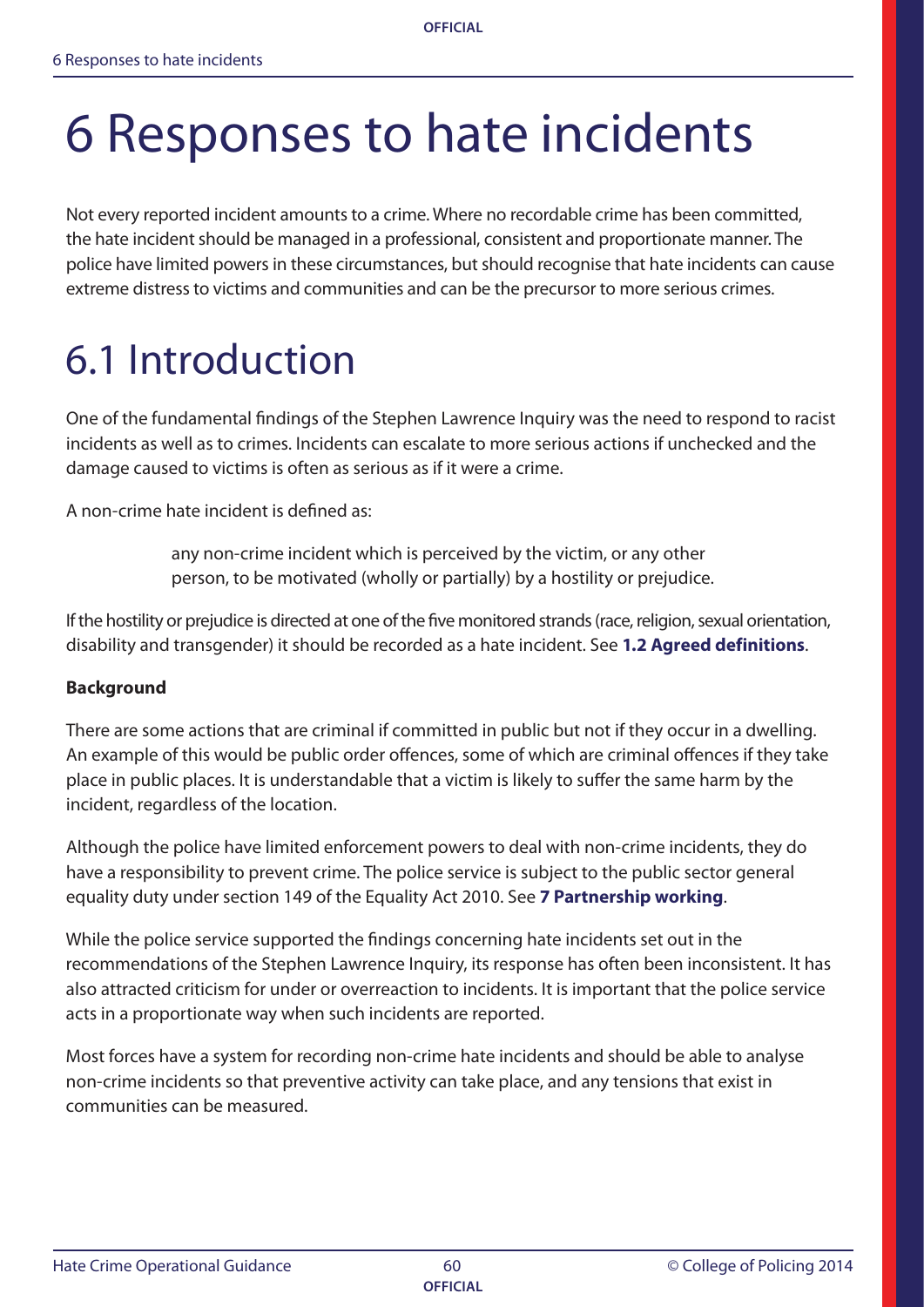# 6.2 Ownership

The police do not always have the primary responsibility for responding to non-crime hate incidents. In some cases this will fall to other statutory agencies. Although they may not have formal processes to respond to hate incidents, all statutory agencies have the same legal duties under the Equality Act 2010 (see **[7 Partnership working](#page-70-0)**) and it may be appropriate for the police to refer reported incidents to another agency.

Examples are provided of appropriate responses to non-crime hate incidents.

### **Example 1**

A victim, who is a wheelchair user, reports to the police that a man approached her in the street and threatened her (in circumstances that amounted to a crime under section 4 of the Public Order Act 1986). In doing so the man made derogatory comments about her disability. This incident would be a recordable crime and, given the demonstrated hostility, it should be recorded as a disability hate crime. The police have the primary responsibility for responding.

#### **Example 2**

The victim reports the same circumstances as in Example 1, but this time the incident takes place at a party in her home. Given that the potential offence is not enforceable in a dwelling, this should be recorded as a non-crime disability hate incident. The police have the primary responsibility to record and respond. An officer assesses the incident and the risks of escalation and decides that a proportionate response would be to record the incident, offer support to the victim by referring her to victim support services, and include the incident in the intelligence processes to measure community tension.

### **Example 3**

The victim reports that she was called derogatory names, referring to her disability without it breaching the law. This time the incident takes place during a lesson in her school and the perpetrator is another pupil. As there is no criminal offence in this circumstance, the incident would amount to a non-crime hate incident. The appropriate police response would be to refer it to the school management team, with the victim's agreement, and to offer them any advice they may need about available victim support. The school should assess the risk and decide on a proportionate response. The police would have a record of the incident, but there would be no need for them to formally record it as a non-crime hate incident.

## 6.3 Recording non-crime hate incidents

Where any person, including police personnel, reports a hate incident which would not be the primary responsibility of another agency, it must be recorded regardless of whether or not they are the victim, and irrespective of whether there is any evidence to identify the hate element.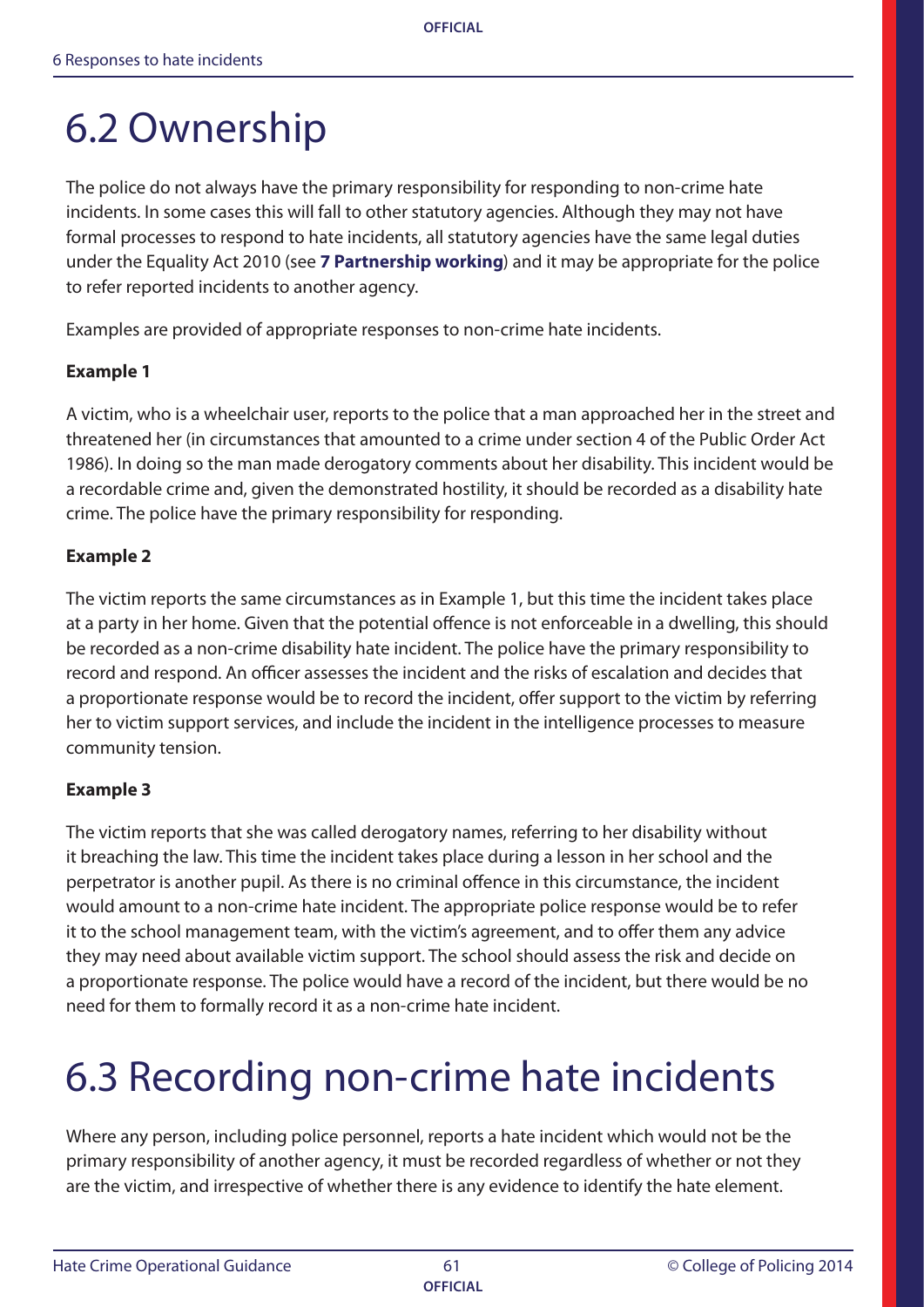The mechanism for local recording of non-crime hate incidents varies. Many forces record them on their crime recording system for ease of collection but assign them a code to separate them out from recordable crimes. Whichever system is used to record hate incidents, managers should have confidence that responses are appropriate and that crimes are not being recorded incorrectly as non-crime incidents.

Records must be factually accurate and easy to understand. At an early stage any risks to the victim, their family or the community as a whole must be assessed and identified.

The number of non-crime hate incidents is not collated or published nationally, but forces should be able to analyse this locally and be in a position to share the data with partners and communities.

Police officers may identify a hate incident, even when the victim or others do not. Where this occurs, the incident should be recorded in the appropriate manner. Victims may be reluctant to reveal that they think they are being targeted because of their ethnicity, religion or other protected characteristic (especially in the case of someone from the LGBT community) or they may not be aware that they are a victim of a hate incident, even though this is clear to others.

### **Example**

A heterosexual man walking through an area near a gay club is verbally abused in a way which is offensive but does not constitute a public order offence. He reports the incident but does not believe it to be homophobic, or want it recorded as such, because he is not gay. The officer taking the report is aware that several men have been attacked in that area over the last few weeks and the perpetrator appears to be hostile to gay men. The officer correctly reports this as a sexual orientation hate incident, recording the reasons in the report.

## 6.4 Opposition to police policy

The recording of, and response to, non-crime hate incidents does not have universal support in society. Some people use this as evidence to accuse the police of becoming 'the thought police', trying to control what citizens think or believe, rather than what they do. While the police reject this view, it is important that officers do not overreact to non-crime incidents. To do so would leave the police service vulnerable to civil legal action or criticism in the media and this could undermine community confidence in policing.

The circumstances of any incident dictate the correct response, but it must be compatible with section 6(1) of the Human Rights Act 1998. The Act states that it is unlawful for a public authority to act in a way which is incompatible with a right conferred by the European Convention on Human Rights. Some of these rights are absolute and can never be interfered with by the state, eg, the freedom from torture, inhuman or degrading treatment or punishment. Some, such as the right to liberty, are classed as limited rights and can be restricted in specific and finite circumstances. Others, such as the right to respect for private and family life, the right to manifest one's religion or beliefs, freedom of expression, and freedom of assembly and association are qualified and require a balance to be struck between the rights of the individual and those of the wider community.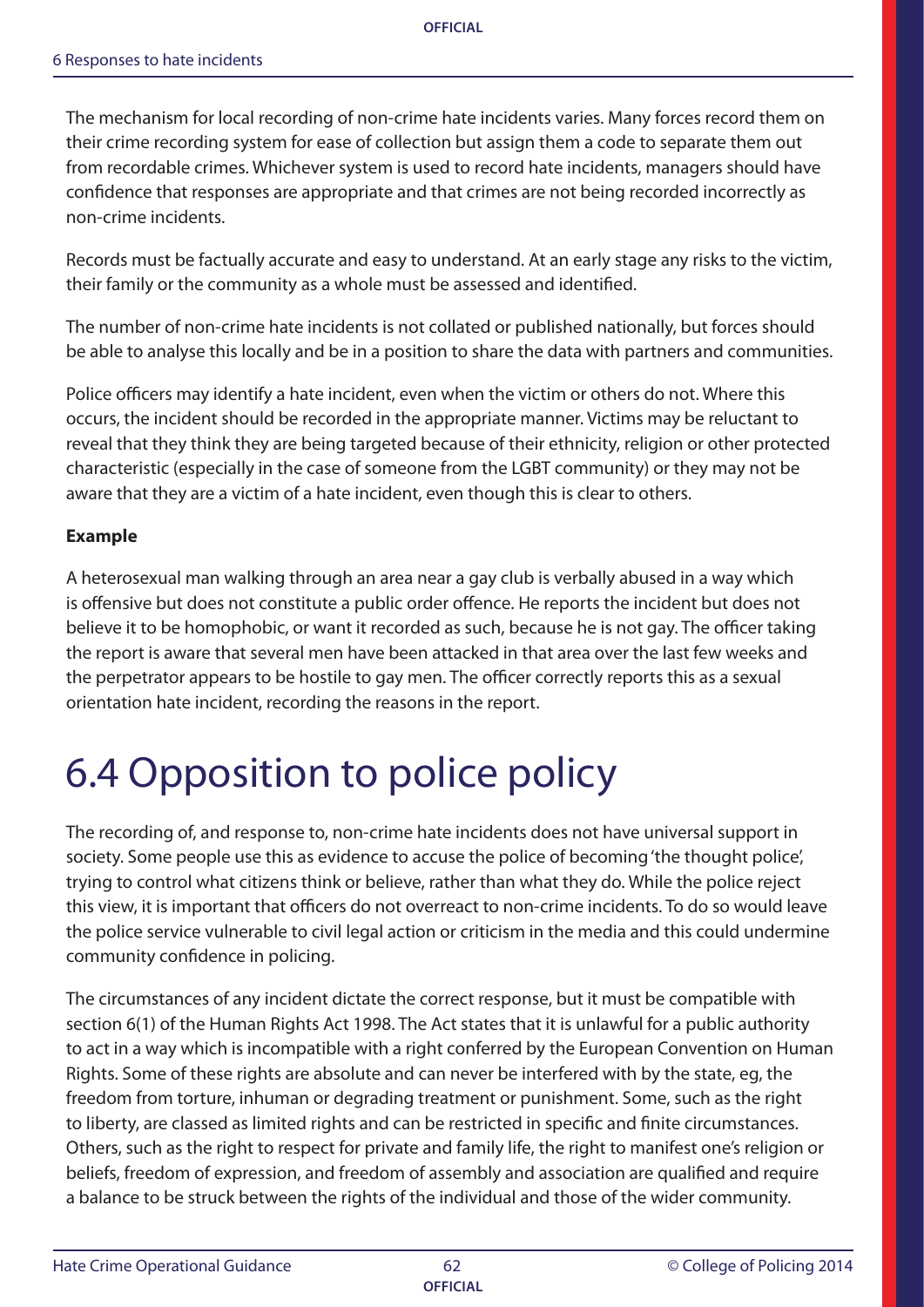Qualified rights are usually set out in two parts, the first part sets out the right or freedom, and the second part sets out the circumstances under which the right can be restricted.

Generally, interference with a qualified right is not permitted unless it is:

- • prescribed by or in accordance with the law
- • necessary in a democratic society
- in pursuit of one or more legitimate aims specified in the relevant Article
- proportionate.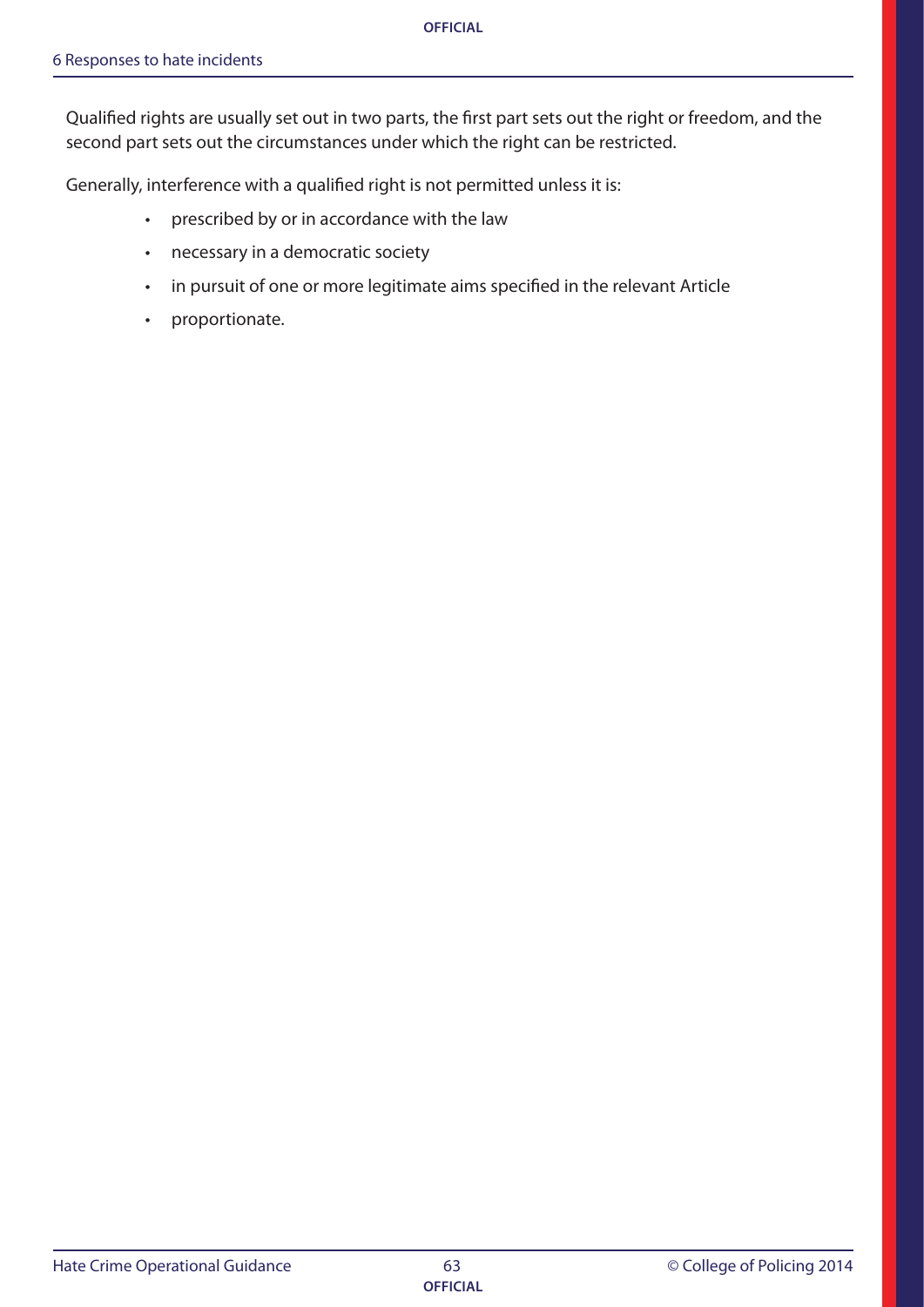# <span id="page-70-0"></span>7 Partnership working

This is an essential part of the police response to tackling hate crime. Partnerships rarely succeed without strong police contribution, as the expertise of staff and exposure to victims are key components of an effective partnership response.

Statutory partnerships are at the core of joint working. This is particularly so in respect of hate crime. These organisations all share the same legal duties under section 149 of the Equality Act 2010, which states that:

A public authority must, in the exercise of its functions, have due regard to the need to:

- eliminate discrimination, harassment, victimisation and any other conduct that is prohibited by or under this Act
- foster good relations between persons who share a relevant protected characteristic and persons who do not share it
- • advance equality of opportunity between persons who share a relevant protected characteristic and persons who do not share it.

## 7.1 Benefits

The benefits of statutory partnership activity to tackle hate crime are clear. They:

- facilitate information and intelligence sharing, helping to quantify the hate crime geographically or within a specific section of a local population
- • prompt agencies with community safety responsibilities to develop and deliver a coordinated safety package for actual and potential victims of hate crime
- prevent duplication of service delivery by different agencies
- produce a consolidated approach to accessing additional resources.

While active participation by statutory partnerships contributes substantially to service delivery, the extension of partnership activity into communities to encourage collaborative working beyond statutory limits has even greater potential. The key to success is imagination and innovation to secure a spread of partners. Involving groups and individuals that other agencies cannot reach will help to achieve:

- sustainable relationships between the police and minority communities to work together to address local hate crime problems, enhance trust and develop confidence in the ability and commitment of the police to deal with hate crime
- ongoing dialogue to increase community confidence and generate a flow of community intelligence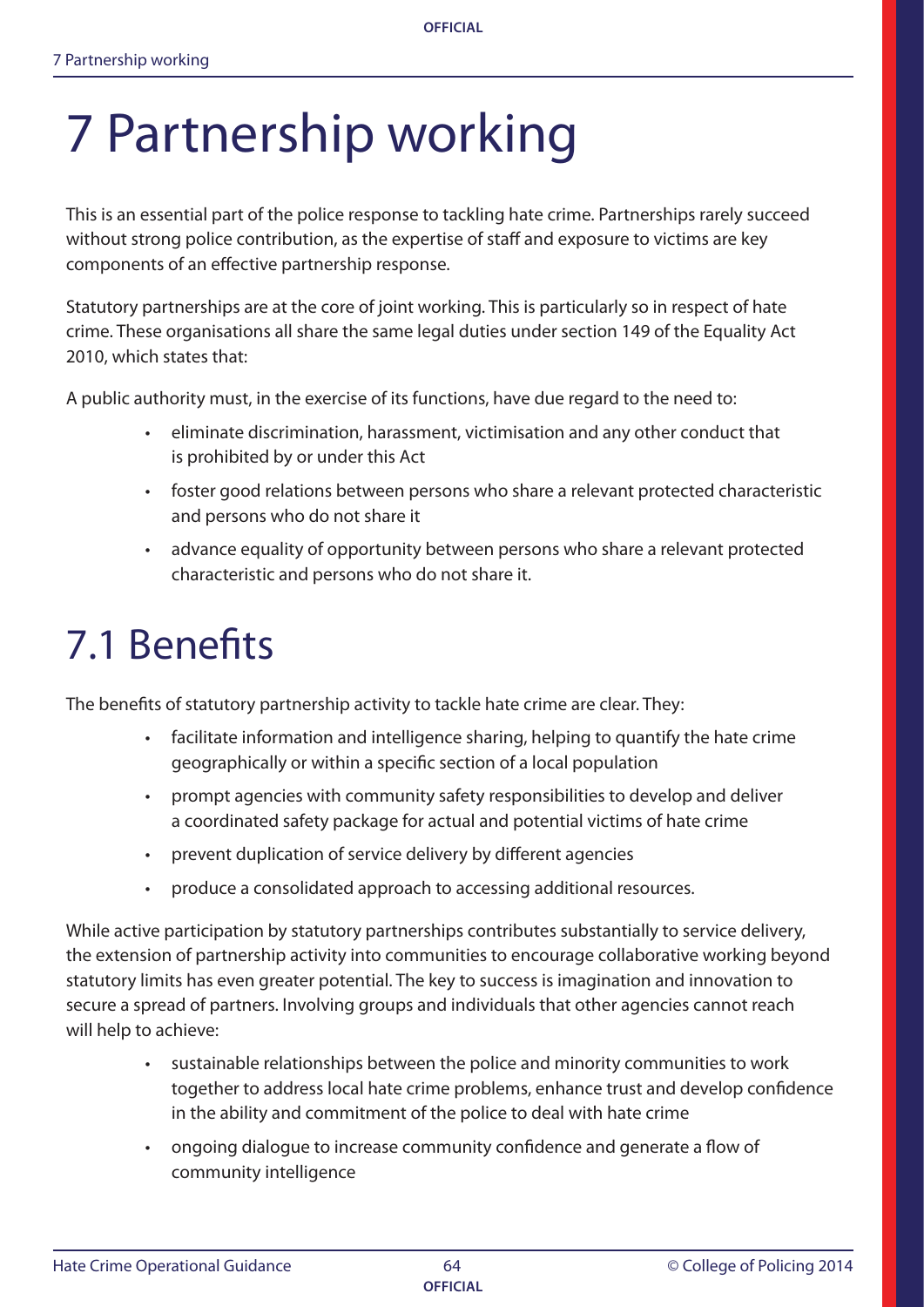- openness and transparency, which provides the police with a better understanding of the impact that hate crime has on the community and at the same time helps the community to better understand the constraints and legal requirements that can hamper police action and prevent successful prosecutions
- joint ownership of problems and solutions, which provides an opportunity for partners to share in the success of hate crime initiatives, promoting further collaborative effort.

Continual appraisal of the impact of hate crime on day-to-day quality of life will help to identify where adjustments to policing policy, priorities and operational practice are required.

Effective partnership working ensures that individual and collective needs generated by hate crime are not only captured but that, more importantly, positive action is taken. Its most tangible benefit is to produce an environment where individuals feel free to live, work and move around freely. Such an environment is less tolerant of hate crime and those who commit it.

Joint training and the provision of secondment opportunities can enhance understanding of all stakeholders and improve the effectiveness of the police response to hate crime. This type of approach may offset a lack of experience within some statutory partnerships such as CSPs, particularly in rural districts where partnership arrangements may not be well established and lack the flexibility that addressing hate crime demands.

The police service is ideally placed to assume a leadership role to expand and extend partnership networks and develop joint working protocols to enhance local service provision. This is particularly relevant to communities which may feel isolated and on the margins of society. Ultimately, the police need to invest effort to support partners to improve the service provided to victims.

# 7.2 True Vision

The [True Vision](http://www.report-it.org.uk) website has a range of downloadable tools (based on good practice developed across policing) that can assist in developing partnerships. The products include guidance on how non-statutory groups can establish effective responses.

# 7.3 Leadership

Chief officers must deliver a clear message that partnership working, particularly with individuals and groups who have real influence within communities, is key to the overall strategy of tackling hate crime.

Different approaches are required to meet geographical and demographic circumstances. The abilities of partners and the influence they have vary, but local policy should allow sufficient flexibility for good practice to be developed. The aim is that good practice emerging from such flexibility can ultimately benefit the force as a whole and, therefore, victims of hate crime and their communities.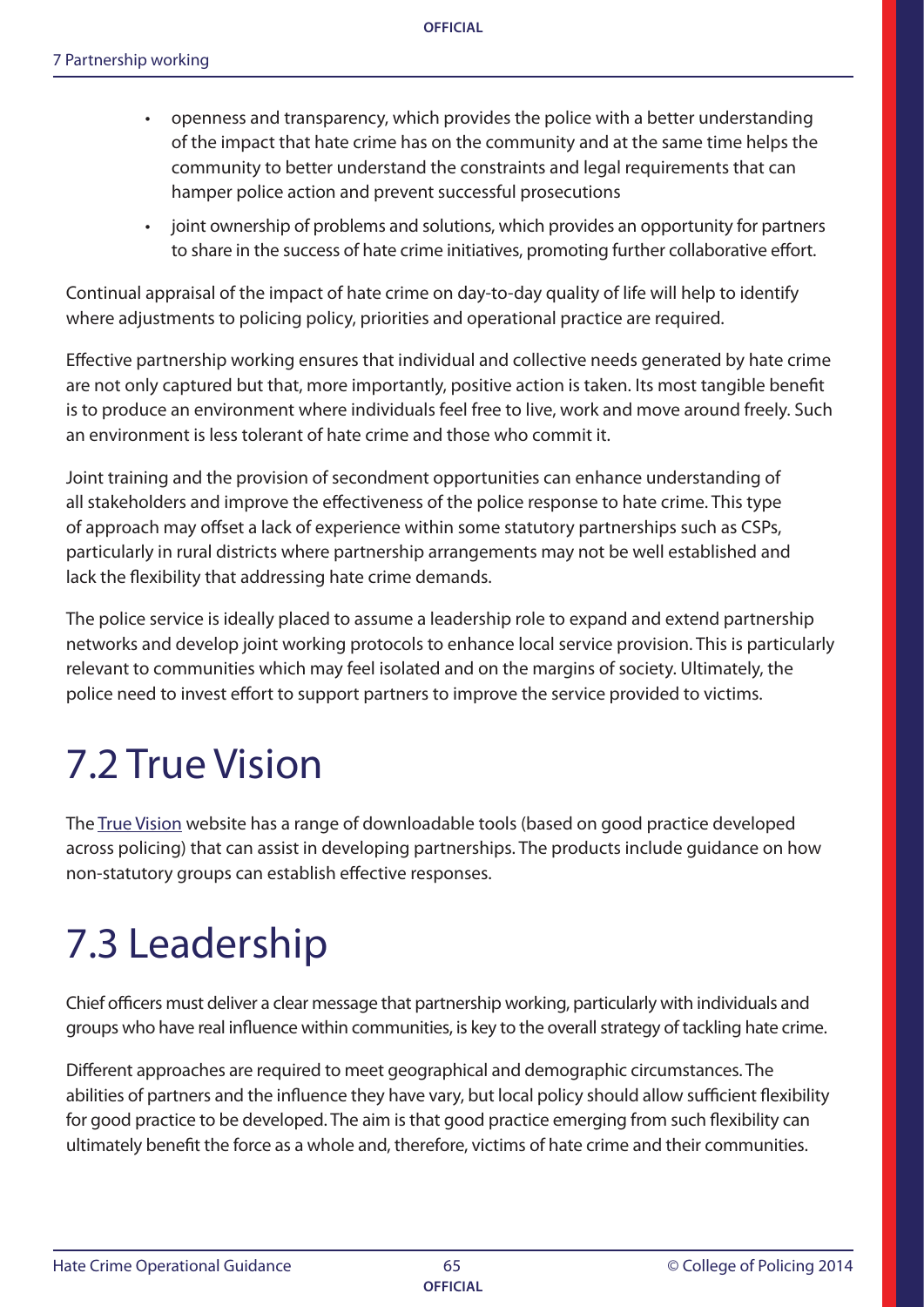Leadership at chief officer level must be reflected at area command, hate crime specialist, sector and individual beat officer levels. All can offer leadership in securing the expertise and enthusiastic commitment of partners. Experience has shown that, without police leadership, many partnership schemes lose focus, energy, direction and valuable opportunities whereby existing partners become disenchanted and prospective partners are discouraged.

## 7.4 Problem solving in partnerships

Enforcement alone cannot resolve hate crime. Indeed, in many cases, it may not be possible because of a host of evidential difficulties. A difficulty in securing a conviction does not mean that the problem has gone away. The police still have to tackle it using new and imaginative methods. Partnership approaches to the reduction of hate crime lend themselves to problem solving methods.

### **Scan analysis response assessment**

The scan analysis response assessment (SARA) approach has been used for some time for problem solving in the police service. Applying this helps to ensure that hate crime problems are effectively identified and tackled without wasting time and resources. Its use should be explained to partner agencies to help them use this method to work with the police to tackle local problems.

One practical example of the SARA approach is the third-party reporting model outlined in **[4.1.2 Review of third-party reporting](#page-54-0)**.

For further information see the [SARA model](http://www.college.police.uk/en/docs/What_works_Problem-oriented_policing.pdf) and [problem-orientated policing](http://www.college.police.uk/en/docs/What_works_Problem-oriented_policing.pdf).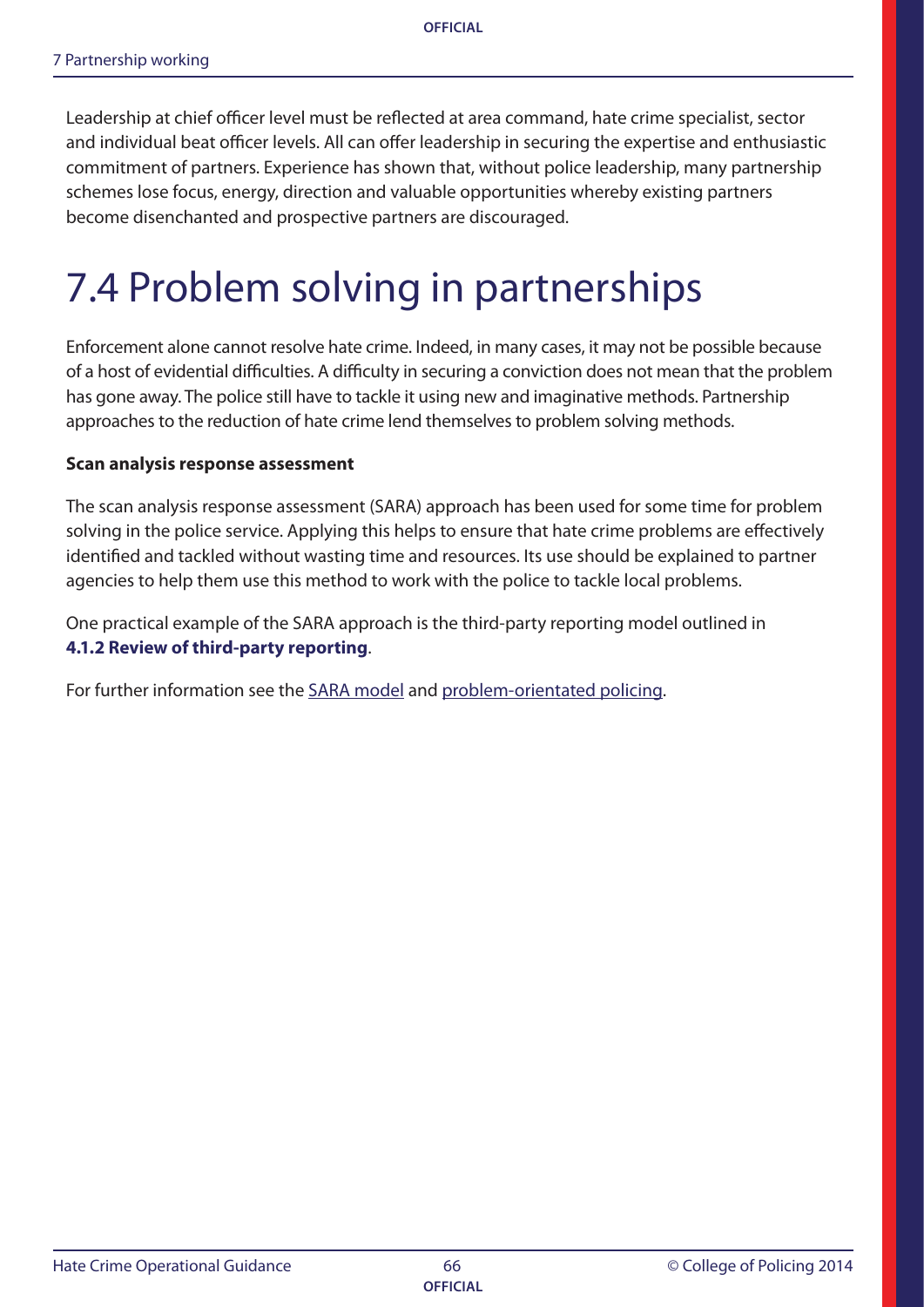# 8 Minimum standards for response, investigation and supervision of offences

A hate crime investigation has two aims. These are to:

- recognise the crime and undertake a quality investigation that supports an outcome which satisfies the victim and the community
- reduce repeat victimisation.

## 8.1 Introduction

[APP on Investigation](http://www.app.college.police.uk/app-content/investigations/?s=) sets out a model for investigation. There are, however, a number of factors which need to be highlighted as being of particular relevance in an investigation of hate crime.

Hate crimes by their very nature have significant potential to develop into critical incidents. There have been occasions where police forces have failed to recognise the risks associated with low-level hate crime and hate incidents until after it has escalated to a fatal or other serious crime. For further information see **[1.6 Critical incidents](#page-16-0)** and APP on [Critical incident management](http://www.app.college.police.uk/app-content/critical-incident-management/?s=).

While an investigation is ongoing there may be an opportunity to put in place additional resources and actions that help to reassure the victim and wider community. This could include rehousing victims or witnesses, revoking tenancy agreements of alleged offenders or using anti-social behaviour orders. Investigators should also recognise the benefits of a proactive media strategy, particularly at a local level, and the use of appropriate crime prevention measures.

To ensure that all personnel involved in hate crime investigation maintain the highest standards and are adequately skilled, supervisors must take an active interest in overseeing the investigative process. They must provide support and assistance and take steps to bridge any gaps in the investigation.

## <span id="page-73-0"></span>8.2 Call handling

The call handler is usually the first point of contact a victim has with the police. The tone set here can have a profound effect on public confidence and the likelihood of further reporting. It is also the first and often the most important opportunity to obtain vital information about the nature of the offence and the vulnerability of the victim. In addition, the victim can be given support and advice on the protection of the crime scene and forensic opportunities.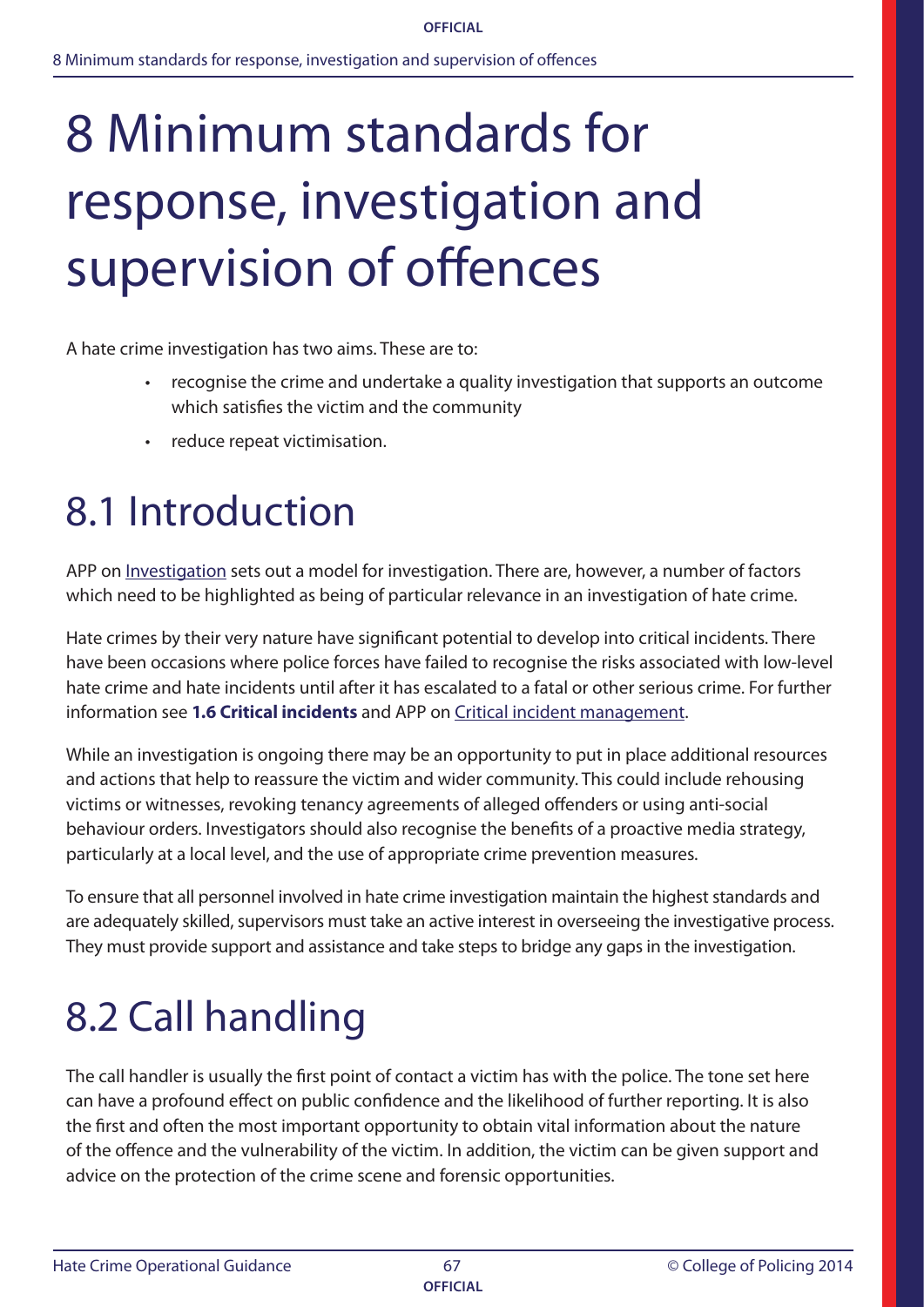## 8.3 Risk assessments

At all stages, from initial notification to the conclusion of an investigation, police officers and staff must be aware that there may be attendant risks to the safety and wellbeing of victims and witnesses. An important risk factor is the potential for further victimisation. Many victims are targeted because they are less likely to have the confidence to defend themselves, either physically or because they lack the confidence or ability to stand up to the offender.

Some of the most susceptible victims find it difficult to communicate the impact that a crime has had on them, particularly if they have a learning disability, are not fluent in English or have a distrust of the police or criminal justice process. In these instances it is essential that the call-handling process provides them with the opportunity to explain the harm that has been caused and the risks they face. Skilful call handlers are able to identify those who have been adversely affected by crime and can obtain the information needed to assess risks and assist the investigating officer.

Immediate steps should be taken to identify and record risks. Action should be taken to manage risks by using appropriate interventions. The perceptions of victims and witnesses of their own risk are necessary considerations. Risk assessment and management is a dynamic process subject to constant change. The level of risk should be reviewed regularly, along with any interventions put in place, to ensure that they remain appropriate to the situation, provide reassurance and reduce the likelihood of further victimisation. To ensure openness and accountability, a record of this risk assessment should be kept and regularly reviewed for quality assurance purposes and identifying trends.

Whichever method of risk assessment police forces use, every opportunity should be taken to obtain information during the course of the police response and criminal justice process. The following questions may help to elicit some of the information needed for effective risk assessment.

- Why do you think you have been targeted on this occasion? (without sounding like the victim is being blamed)
- Have you or your family been targeted before?
- Do you know of similar crimes in the area?
- Do you fear that the offender will repeat the behaviour?
- Do you know the offender?
- What impact has the behaviour had on you and your family?

### **Good practice example**

West Mercia Police, in conjunction with the National Policing Antisocial Behaviour Portfolio, have produced a scripted response for call handlers and a specific risk assessment process.

See also **[8.7 Support for victims and witnesses](#page-88-0)**, and **[8.9 Witness care](#page-95-0)**.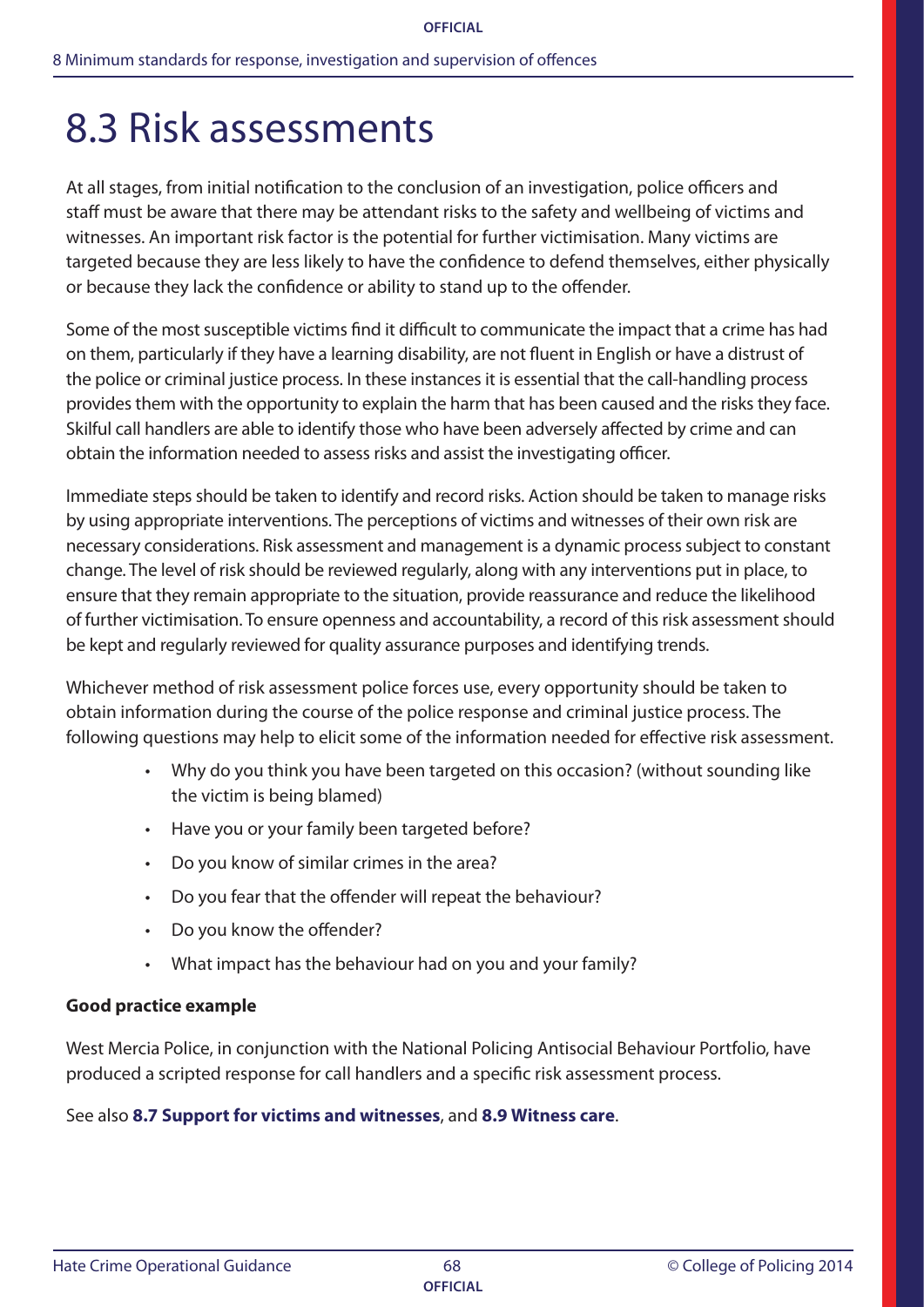## 8.4 Initial response

It is the responsibility of chief officers to ensure that every force has a coherent policy which sets out the minimum standards for the initial response to an allegation of hate crime.

## **8.4.1 Priority response**

The initial response to hate crime should be treated as a priority incident. An officer should attend the victim of an alleged hate crime within one hour of the offence being reported. It should not be resolved over the telephone.

A national audit carried out by ACPO in 2009–10 found that service tended to deteriorate when a crime report was deferred. There are occasions where attendance within the hour is not appropriate or possible, either because of incident workload or victim availability. Where there are such delays, a supervisory officer should endorse the reasons for them and set up a clear plan for how and when the incident will be responded to. The reasons for any delay should be communicated to the victim.

## **8.4.2 Initial actions**

Officers must remember that their initial actions at the scene can have a significant impact on the later success of an investigation. In some cases this can make the difference between conviction and acquittal. It is particularly important to:

- deal with the victim sensitively
- • preserve the scene if appropriate
- gather evidence (especially forensic evidence)
- • locate and speak to witnesses
- deal with any suspect(s), whether present at the scene or not
- • conduct an initial risk-assessment.

**Note:** it is the duty of the police to provide support for the victim and actively investigate the incident. **Positive action should be taken, not just a record made.**

## **8.4.3 Scene supervision**

Many forces have policies for the notification or attendance of supervisory officers or CID officers to a hate crime report. This is a matter for forces when deciding on their deployment policies, but service and broader problem-solving activity tends to be improved where there is supervisory oversight to hate crime investigation.

On arrival at the scene or victim's location following the report of an alleged hate crime, a number of fast-track actions need to be completed. Officers need to:

- • Address any immediate safety and medical needs, reassuring the victim and any witnesses.
- Consider removing them to a safe location if appropriate.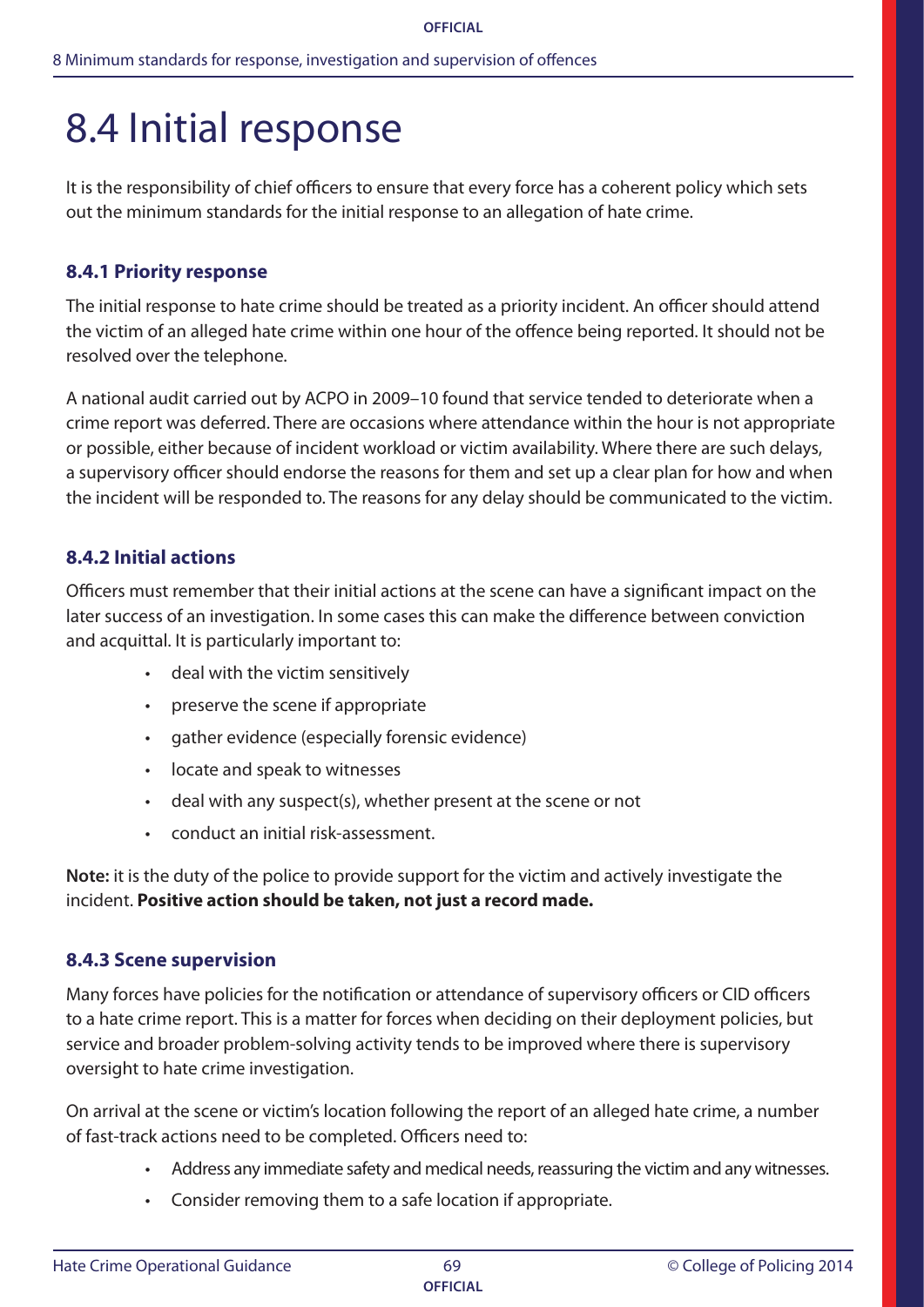- • Record any visible injuries in note format at the scene.
- If appropriate, cordon off the scene to prevent scene contamination, include any entry or exit routes the suspect(s) may have used, and establish a sterile corridor.
- Make enquiries about the suspect's whereabouts or direction of travel if they have left the scene prior to police arrival and obtain a first description to circulate to mobile patrols. Actively seek the suspect.
- Record the victim's emotional response to the incident, eq, is the victim suffering from shock?
- Identify any requirements that the victim has, eg, whether
	- they want to have a discussion in private
	- there are any confidentiality issues (eg, if they are gay but not 'out')
	- they need an interpreter.
- If so, arrange for these to be put in place where practical. Do not use children as interpreters.
- Identify forensic opportunities from the victim, suspect or location remembering that people can be scenes too.
- Ensure that any evidence gathered from the scene is processed appropriately.
- If necessary take photographs of injuries or damage at the scene, even if a specialist photographer is called to attend later.
- If appropriate, advise the victim that they may need to be photographed again at a later date (eg, when bruises are more visible). In addition, officers should
	- ask the victim for their consent to refer them to other agencies and provide them with the relevant hate crime investigation unit phone number and appropriate helpline numbers
	- if necessary, seek advice from a crime scene investigator and/or specialist hate crime investigators where available
- Ensure the relevant neighbourhood policing teams are notified and that they receive a copy of the crime report to assist in ongoing victim reassurance.
- For more serious incidents, consider deploying a family liaison officer.
- Carry out a risk assessment as the victim may be more forthcoming once they have confidence in the attending officer.

**Note:** keep in mind the difference between arrest conditions and charging standards. If necessary, consider using powers under section 24 of the Police and Criminal Evidence Act 1984 (PACE), the common law power of arrest and the power to intervene and/or detain by force in order to prevent any action likely to result in a breach of the peace.

For further information on the use of interpreters in the criminal justice process, see APP on P[rosecution and case management](http://www.app.college.police.uk/app-content/prosecution-and-case-management/?s=), and on [Working with victims and witnesses](http://www.app.college.police.uk/app-content/investigations/victims-and-witnesses/).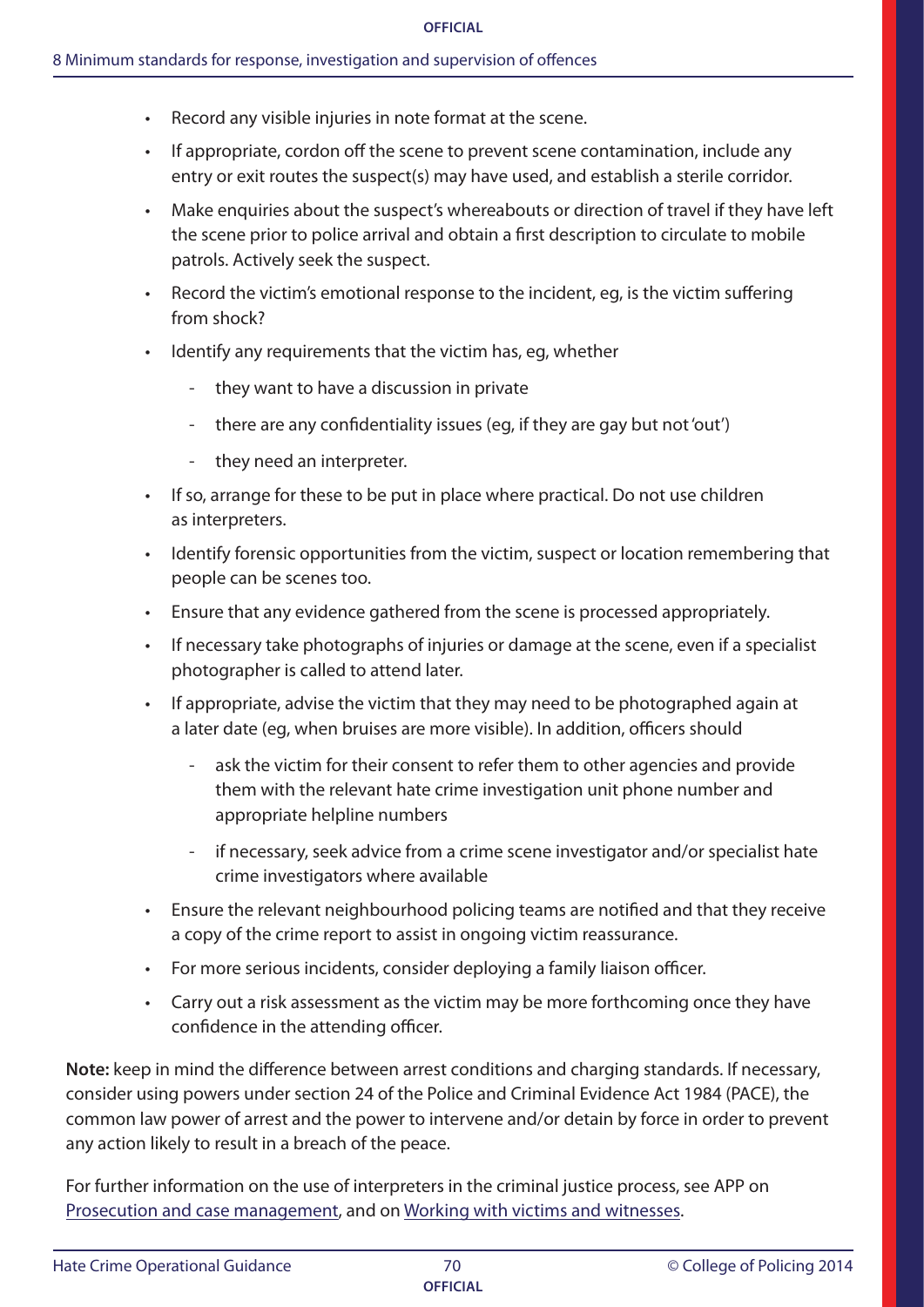#### **OFFICIAL**

### **8.4.4 Suspect considerations**

If the suspect is identifiable and can be located, and a power of arrest exists, an arrest should be effected at the earliest practical opportunity.

Positive action is preferable but the decision to arrest is always a matter for the officer, and should be based on the evidence available at the time. It should not be based on whether the victim wishes to proceed with a prosecution or not. The officer will, however, have to justify to their immediate supervisors why, if the opportunity existed, an arrest was not made at the time. The officer must record their reasons for not making an arrest in any subsequent report of the incident. The [National Decision Model](http://www.app.college.police.uk/app-content/national-decision-model/the-national-decision-model/) can assist officers to consider options and make a decision.

Where a victim is particularly at risk, a robust and positive arrest policy must be applied. This demonstrates the police service's commitment to protect the victim, witnesses, families and communities.

If the suspect is not present but can be identified, they should be actively sought. Circulation of the suspect's details on the PNC should be considered.

Following arrest, any unsolicited comments or significant statements made by the suspect must be recorded as soon as practicable in accordance with PACE 1984.

## **8.4.5 Gathering material**

The opportunity to secure a conviction will be influenced by the quality of the material gathered during an investigation. It is, therefore, important that every opportunity to gather material is exploited.

When taking an account of the incident from the victim, the exact words or phrases must be recorded. If appropriate, obtain a copy of any 999 conversation recorded. Where possible obtain an initial account or statement from the victim(s) at the scene. This should include:

- a brief outline of what happened
- details of the incident, including whether any weapons or threats were used
- • the nature of any injuries or damage caused
- the effect the incident may have had on those present, especially any children
- the identification of any known suspect or a description.

The detail should be sufficient to enable a second investigator to interview and possibly charge any identified suspect. A more detailed statement can be obtained at a later stage.

It is also important to be aware of the need to provide evidence of the offender's hostility if sentences are to be enhanced under section 145 or 146 of the Criminal Justice Act 2003. This can be obtained by skilful interviewing and from gathering evidence during scene and other searches. For example, neo-Nazi material or symbols displayed or worn by the offender may provide evidence of hostility that fuelled the hate crime. Seizing these items will allow interviewers to explore their evidential value.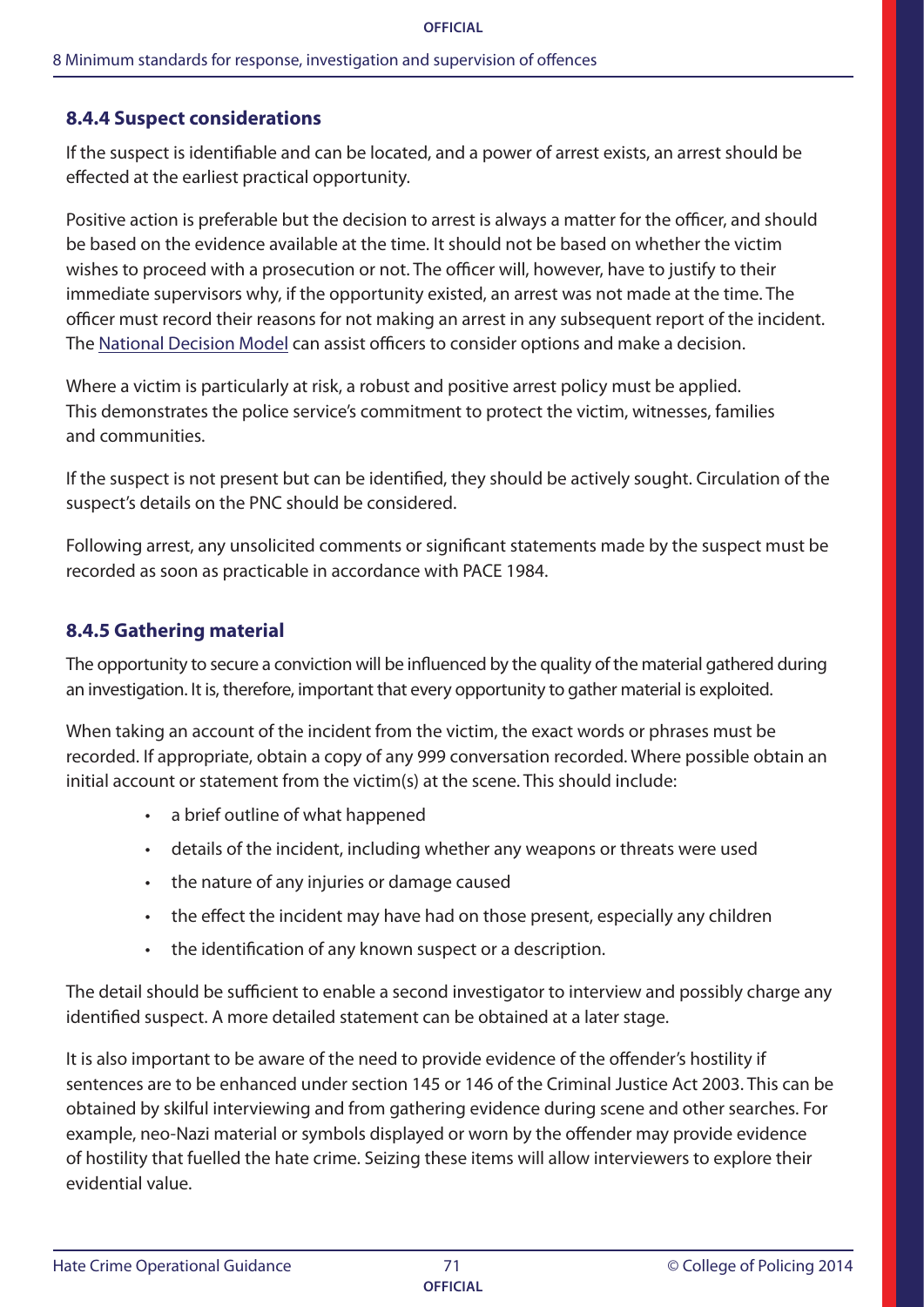Any CCTV footage overlooking the scene should be seized as soon as possible. Any other cameras in the area should also be mapped as these may help to identify the suspect entering or leaving the scene. For further information see APP on [CCTV](http://www.app.college.police.uk/app-content/investigations/investigative-strategies/passive-data-generators/#cctv).

At an early opportunity, steps should be taken to establish and record who is at the scene, eg, victim(s), suspect(s), witnesses and children. Accurate information is crucial to the investigation so it is important to establish whether there are multiple victims or suspects.

It may also be necessary to undertake additional enquiries to identify other potential witnesses who have already left the scene. These may include regular visitors to the scene, eg, people delivering milk or mail. Neighbourhood policing teams may be able to assist.

Officers should identify any particular needs of witnesses, such as interpreter requirements, and should also assess and record any potential risks associated with the witnesses, eg, proximity of the suspect to the witness's address, whether the suspect knows the witness's address, and the possibility of the suspect intimidating the witness.

## **8.4.6 Recording and reporting**

As soon as practicable, the officer in the case should complete a full crime report and record any intelligence and historical information in accordance with local practice. These records should include details of any previous reports concerning the same suspect, victim or location and the results of any PNC searches.

Some forces have adopted a hate crime form. Records should include any risk assessments carried out and any action taken to remove or reduce these risks. Local procedures will apply, but the incident should always be submitted to force intelligence systems.

Where an investigation has to be handed over, a comprehensive handover package should be prepared which provides all available information on the investigation so far, and should include photographs, statements, exhibits and a brief summary of events.

## **8.4.7 Role of the duty inspector**

The duty inspector should consider attending the scene to provide advice, assistance and leadership to other officers. This sends a clear message to the victim, witnesses and the community that the matter is being taken seriously. Repeated or serious attacks can lead to retribution, fear or even civil unrest and it is essential that the broader implications are considered early. Information from local contacts, community liaison officers (see **[10.2 Community cohesion](#page-105-0)**) and other intelligence sources should be taken into account when assessing community tension. Assessments should be documented and area commanders notified where increased risks are identified.

In addition the duty inspector should:

- review the log to ensure that the appropriate classification has been made and internal procedures have been adhered to
- consider whether the incident should be identified as a critical incident and, if so, attend the scene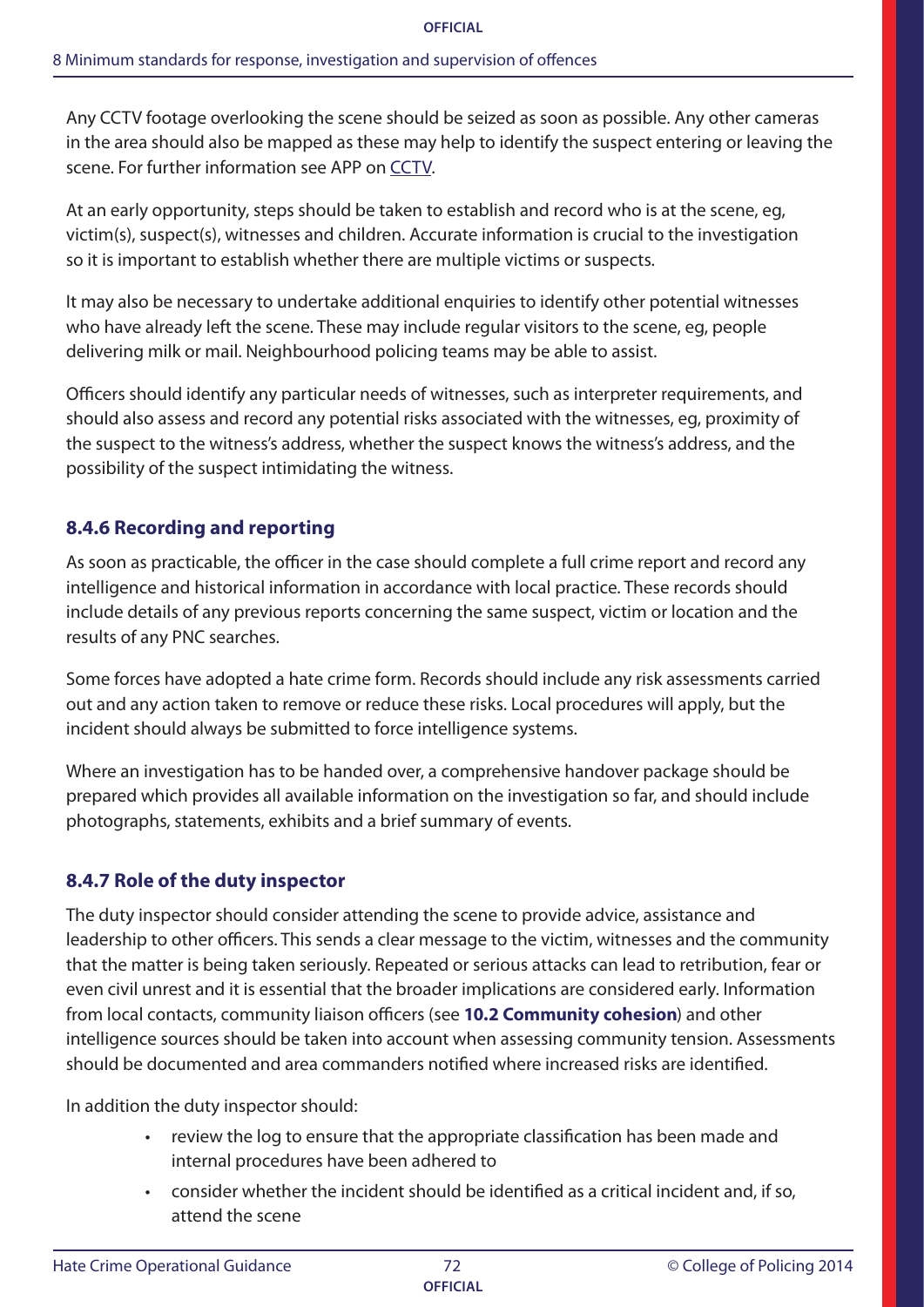**OFFICIAL**

- if a critical incident is identified, fully brief the area commander or on-call commander at the earliest opportunity
- ensure effective cordons are in place and cordon logs are properly maintained
- supervise any scene management logs
- consider opening a decision log to safeguard accountability
- • ensure any ongoing incident is handed over to incoming shift supervisors
- consult scenes of crime officers and the crime scene coordinator, where appropriate
- ensure specialist hate crime investigators or equality/diversity staff are consulted, where they are available
- • review any risk assessment of the victim
- • ensure that a community impact assessment is completed
- • consider deploying an FLO (see **[8.7.6 The role of the family liaison officer](#page-91-0)**)
- brief the local press or force press officer.

Some forces have adapted the structure of operational supervisor roles and may choose to allocate them responsibilities traditionally held by inspecting ranks.

### **Good practice example**

Staffordshire Police has adopted a seven-point plan to outline the standards expected of its staff when responding to hate crimes. The areas covered are:

- • investigation plan
- • victim strategy
- • victim safeguarding
- • witness strategy
- forensic strategy
- • communications strategy
- • suspect management.

The plan and the tasks that should be undertaken provide clear guidance to officers and have proved especially useful where officers deal with this type of crime on an occasional basis only. The plan is available in police stations and on the force intranet and can be accessed from investigating officers' mobile data terminals.

## **8.4.8 Dedicated hate crime investigation units**

Not all forces are able to support dedicated hate crime investigation units because of neighbourhood policing commitments, but in some of the larger or more urban areas it may be possible to form such units.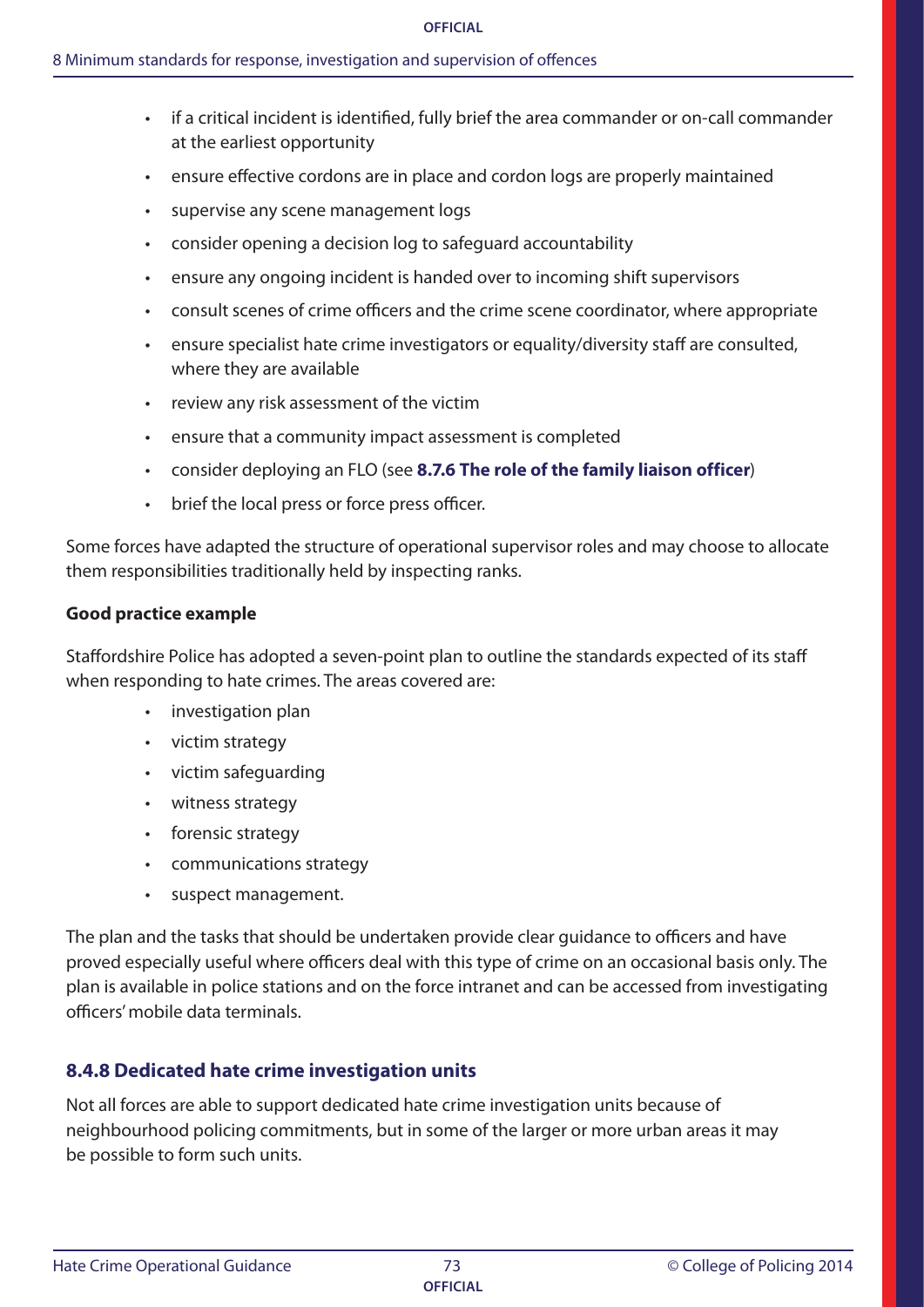Specialist hate crime investigators could be part of units dedicated exclusively to the investigation of hate crime or as part of a multi-disciplinary unit covering other broader public protection roles. As a dedicated resource, they can undertake more focused investigations, provide a quality service to victims and lead the partnerships with other agencies and community groups.

Dedicated hate crime units can provide a number of benefits for forces and victims. These include:

- promoting good news stories in the media which reinforce the message to the public that hate crimes will not be tolerated by the police
- assuming responsibility for investigating the majority of hate crime incidents, thereby freeing up other investigators
- • providing the expertise, enhanced training and experience of dedicated hate crime investigators which help to build victim confidence
- acquiring and sharing an expertise in the investigation of hate crimes
- bespoke training for dedicated hate crime investigators
- being better placed to ensure compliance with standards or standard operating procedures for investigating hate crime
- developing good practice and expertise to solve common problems from which all staff can benefit
- holding hate crime forums, which allow a beneficial exchange of ideas and information
- enhanced capturing and analysing of hate crime-related community intelligence
- having the credibility and ability to support multi-agency partnerships in a consistent way, which increases the range of options available for problem identification and resolution
- helping to identify hate crime offenders and providing intelligence on hate crime hot spots
- providing a single point of contact, particularly when repeat victimisation has occurred, thereby ensuring investigative focus and continuity in managing the previous history and ongoing victim care
- coordinating proactive and reactive operations to target known hate crime offenders
- training other stakeholders in the statutory and civil sector, which can increase long-term benefits.

Probationary constables and PCSOs could be given short attachments to hate crime units to help them improve their understanding of hate crime and their skills for dealing with these crimes where they may be the first responder.

## **8.4.9 Hate crime coordination units**

A less resource-intensive option than dedicated hate crime investigation units is hate crime management units. These units do not carry out investigations, but ensure that the local response is effective and consistent and that hate crime investigations are quality assured.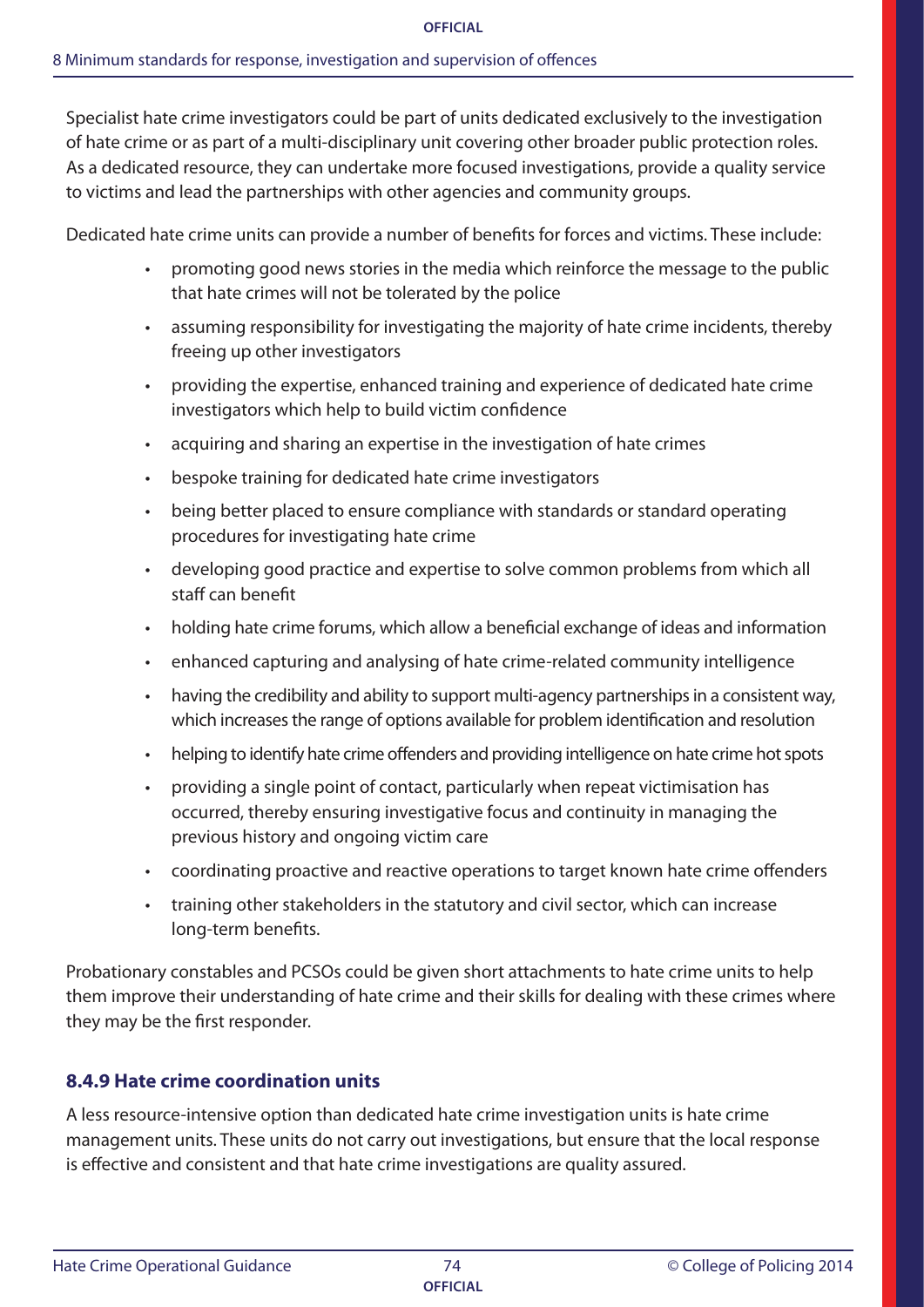This approach has a number of distinctive features:

- it minimises the disadvantage of not having dedicated units
- • uniform officers and investigators at local area level are the first line of response and they conduct initial and further investigations supported by advice and guidance from the coordination unit
- hate crime coordinators provide quality assurance of any investigation as an integral part of the process, thereby reducing any deviation from minimum standards
- hate crime coordinators focus on providing additional services to the victim through multi-agency partnerships
- uniform officers and investigators at local area level are afforded the opportunity to develop and enhance skills in hate crime investigation.

## 8.5 Hate crime investigation

Chief constables must establish a policy that clearly indicates where the ownership of hate crime investigation rests. All hate crimes must be treated as an investigative priority from the outset and be appropriately screened and allocated to ensure the best possible outcome.

Crime managers responsible for allocating hate crimes must ensure that the policy is fully understood and adhered to at all levels. This clearly establishes ownership throughout the investigation, which is required to avoid a negative impact on its outcome. A poor-quality investigation and a failure to take ownership may undermine the confidence of the victim, witnesses and the community, which could result in a critical incident. Some forces have improved the quality of investigation by allocating all hate crimes to supervisory officers, recognising that their teams will carry out most of the tasks, but ensuring that the supervisor has oversight of the quality of the investigation.

Finite police resources and increasing public expectation require that the ownership of any investigation is continually assessed. Factors that must be considered include the impact on the victim, the family or the community and the gravity of the offence. Weighting factors such as aggravation, motivation and repeat victimisation must also be taken into account.

## **8.5.1 Standards of investigation**

One of the key criticisms of police responses to hate crime, according to the Crime Survey of [England and Wales,](http://www.ons.gov.uk/ons/rel/crime-stats/crime-statistics/period-ending-september-2013/stb-crime-in-england-and-wales--year-ending-sept-2013.html) is the failure to keep victims updated with the progress of the enquiry and to communicate updates in an appropriate manner. This is true for all crime but especially so for hate crime, given the additional fear and emotional strain that victims suffer. Communication is an essential part of any investigation, particularly a hate crime.

A number of key principles must underpin any further investigation, irrespective of whether the police service appoints a specialist investigator or the initial investigator retains the investigation. These will help to reassure the victim that the police are treating the incident seriously.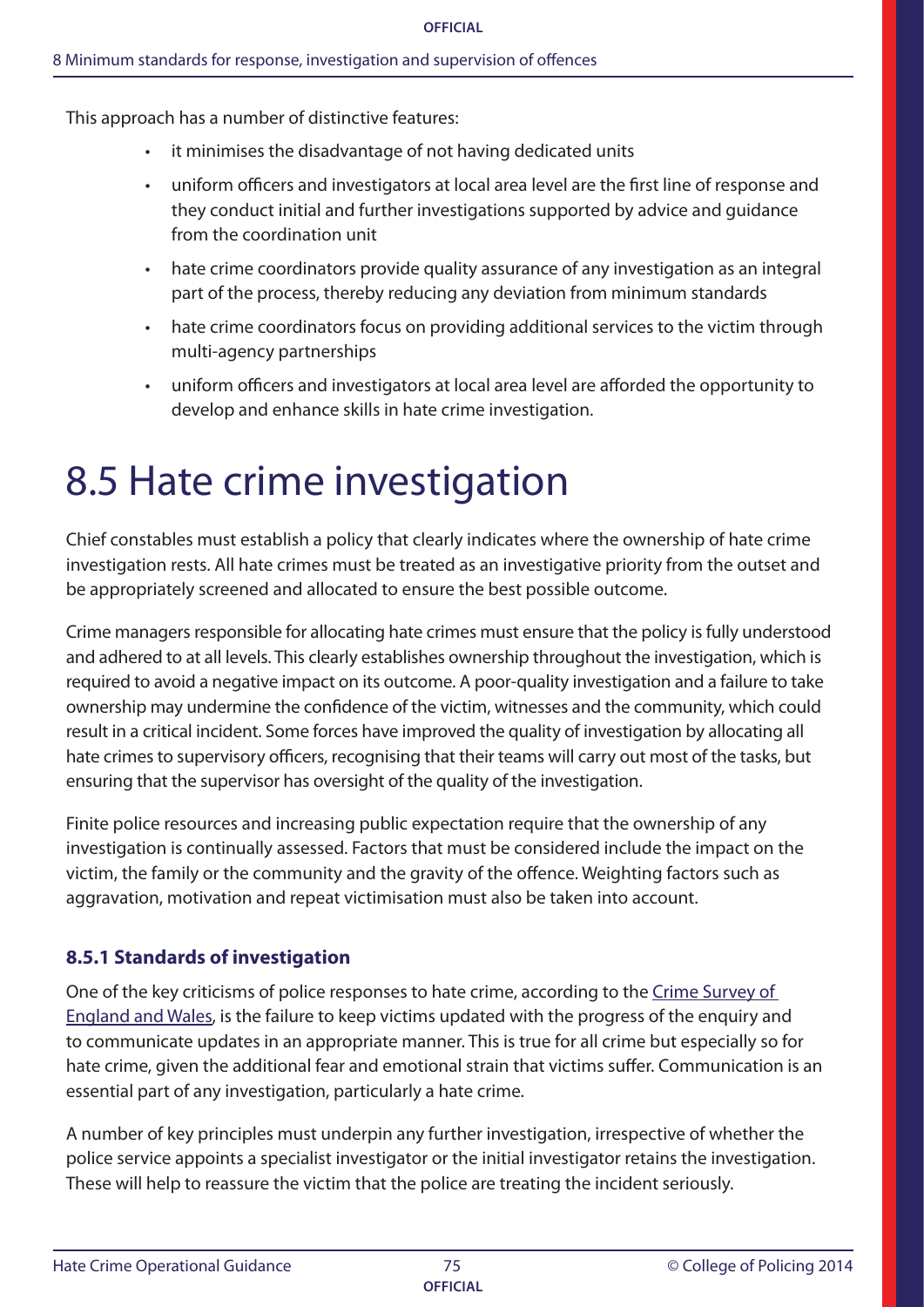- The victim should be contacted within 24 hours of the officer being assigned the investigation unless they specifically request otherwise. Ideally, this initial contact should be in person.
- The investigating officer should continue to monitor the level of risk to the victim and any witnesses throughout the investigation and put in place appropriate interventions to reduce or remove any real or anticipated risks.
- The victim and witnesses should be kept informed.
- The victim should be informed before a suspect is released from police custody and given reasons for the release.
- It is also important that the investigating officer tells the victim if a suspect has been charged and is later released on bail. The details of any bail conditions should also be explained. If the suspect breaks those conditions by, for example, making contact with the victim, they can be re-arrested and brought back before the court. Any evidence that bail conditions have been breached will strengthen the case for a remand in custody at a later court hearing.
- The investigating officer should arrange a single point of contact (SPOC) for the victim to avoid confusion and ensure consistency. Should the SPOC be unavailable for any significant length of time (such as annual leave) then a deputy should be appointed and introduced to the victim.
- The officer must be sensitive to the wishes and needs of the victim and any witnesses and balance this with the requirements of the investigation. For example, if a victim is not available to provide a statement on a particular day owing to religious observances, alternative arrangements have to be made.

## **8.5.2 Victim personal statements**

Victim personal statements (VPS) should be offered in all cases of personal crime. The timing of the VPS is important. It could be taken early if it is required for early court hearings that may set bail or other conditions, but this may not provide the opportunity for the victim to fully reflect the harm caused by the crime. Notably, it would miss the opportunity to include long-term impacts such as changes in lifestyle, eg, not leaving home after dark. The local CPS hate crime coordinator can advise on which approach is likely to be more valuable in any prosecution.

## **8.5.3 Evidence to support enhanced sentencing**

An offender who is convicted of a monitored hate crime will receive a harsher sentence in court where prosecutors can prove:

- that the offender was motivated, wholly or partially, by hostility (based on race, religion, disability, sexual orientation or transgender), or
- that the offender demonstrated such a hostility immediately before, during or after the crime was committed. See **[3 Strands of monitored hate crime](#page-23-0)**.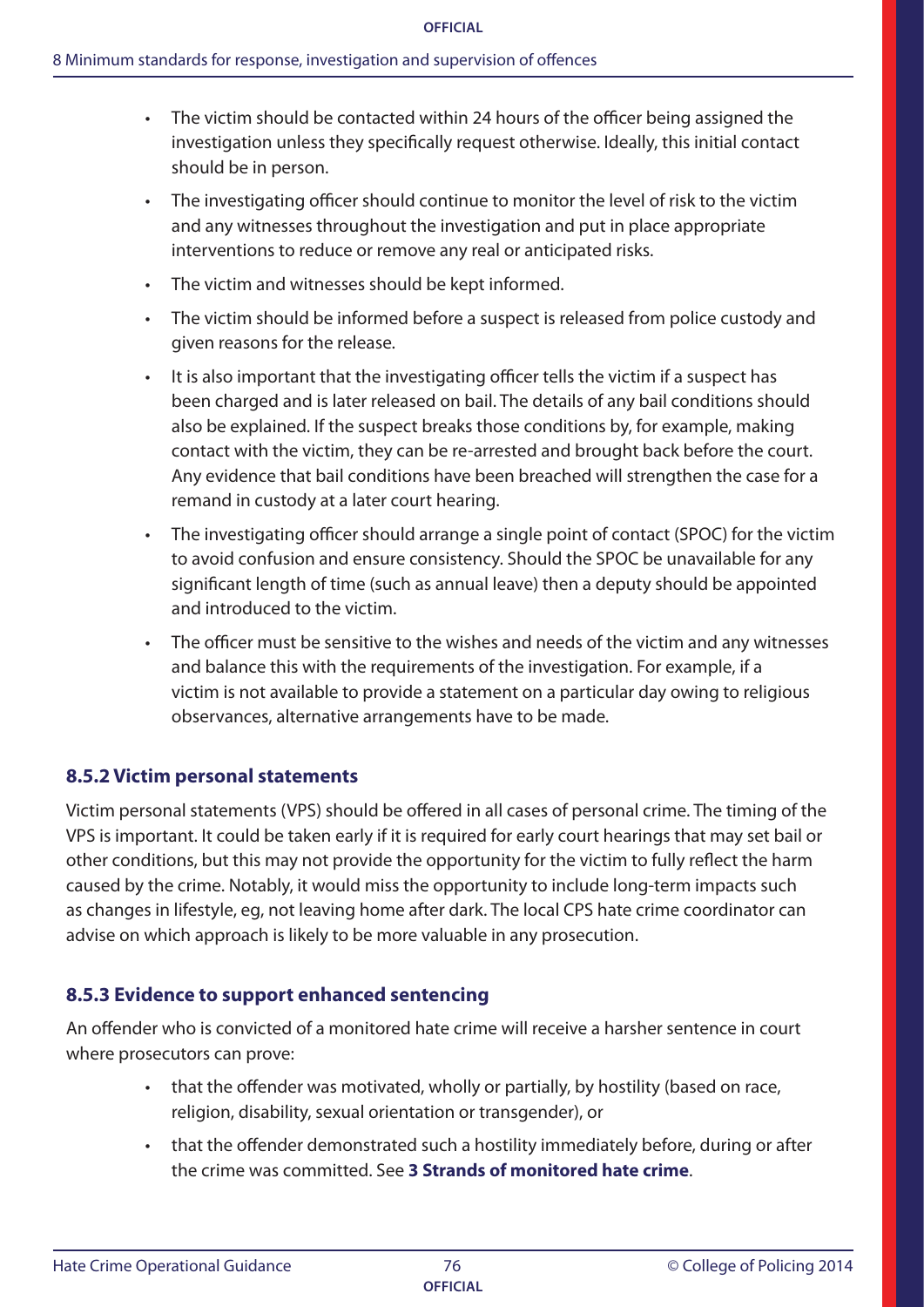The CPS is only able to provide to the court evidence that has been obtained during the investigation either from evidence gathering, witness statements or interviewing offenders. Officers need to understand what can demonstrate such hostility as they plan their investigation and interview.

Early contact should be made with CPS hate crime coordinators who will provide access to the latest prosecutor operational guidance and assist with investigation and interview planning. This is particularly helpful where it relates to the evidence needed to apply for enhanced sentencing under section 145 or 146 of the Criminal Justice Act 2003.

## **8.5.4 Role of supervisors in hate crime investigations**

A national audit of hate crime investigations carried out by ACPO and partners identified that dedicated supervisory oversight is beneficial. Three levels were identified:

- an individual or unit which has operational oversight of individual enquiries, whether that comes from dedicated hate crime officers or a single nominated supervisor who has oversight alongside other duties
- a member of the area command team who has overall responsibility for hate crime
- a member of the force executive who is responsible for the strategic direction, performance measurement and establishing strategic partnerships.

Results tended to be less effective where supervision was the responsibility of all line-supervisors, who may have oversight only occasionally of such enquiries and, therefore, less knowledge of force policy and effective investigation strategies.

Forces should adopt the most applicable model for supervising investigations of hate crime. Each force has different structures and some, particularly smaller rural forces, will find it difficult to dedicate full-time staff. However, it is still important that someone has oversight.

Investigation supervisors should in all cases:

- consider attending the scene to provide advice and assistance to officers this also sends a clear message to the victim, witnesses and the community that the matter is being taken seriously
- • ensure that the incident or crime is accurately recorded
- ensure that the initial investigating officer is taking positive action and is fully supporting the victim
- • confirm that all forensic opportunities have been exploited
- check the integrity and continuity of exhibits
- provide advice to the initial investigating officer(s) on evidence preservation, including evidence of offender hostility (see **[3 Strands of monitored hate crime](#page-23-0)**)
- • identify potential critical incidents and brief the duty officer
- open a critical incident or incident management log, where appropriate, if this has not already been done ( if information emerges during an investigation to indicate a critical incident, the duty inspector should be informed immediately)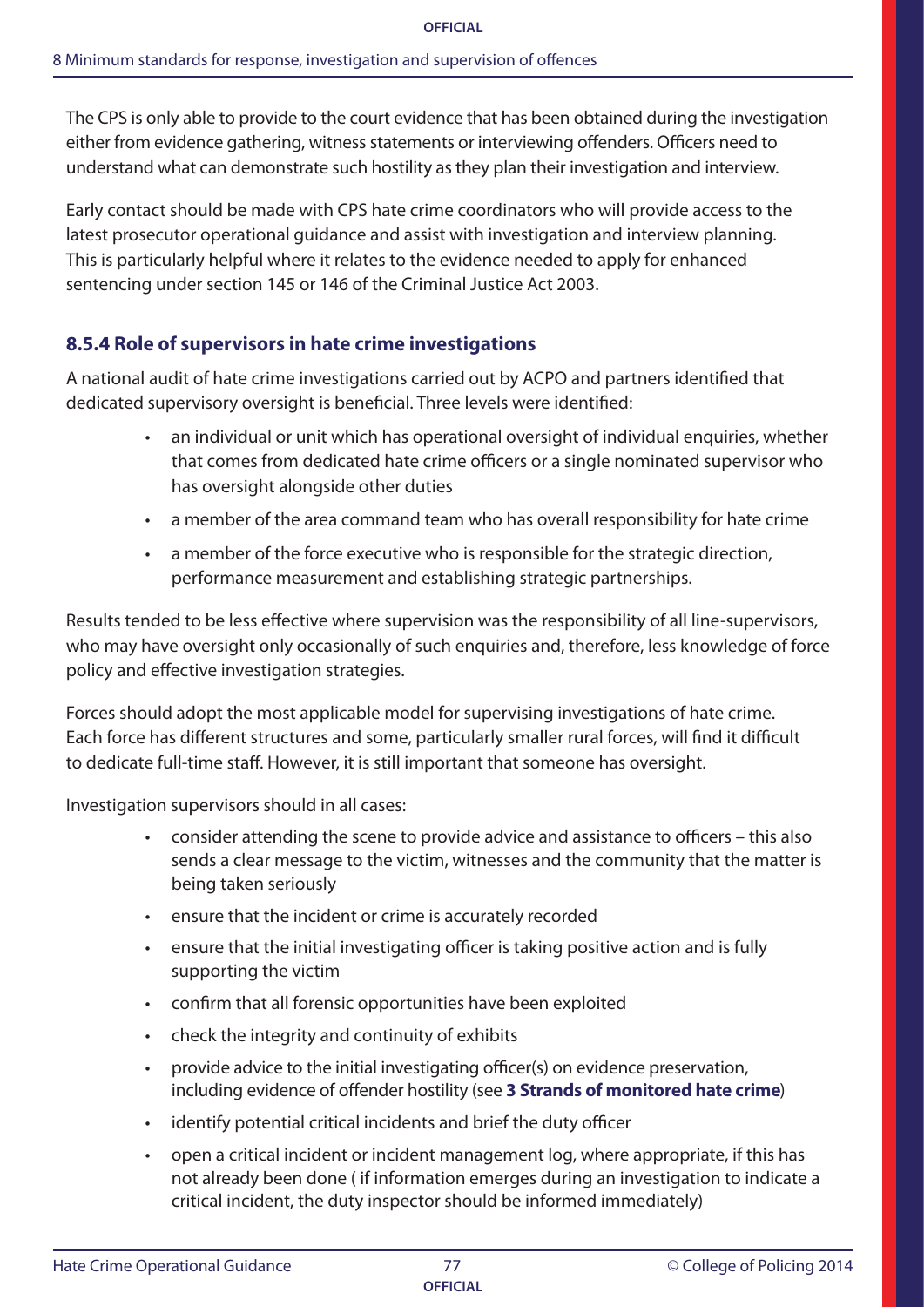**OFFICIAL**

- • ensure that an initial risk assessment has been conducted and recorded
- • ensure that a crime scene or incident log is accurate and fully completed
- • examine the initial crime report entry and identify any gaps in the investigation
- ensure that investigation plans are amended to include rectification of any omissions
- • ensure that intelligence is fed into the force systems
- • agree the best time to offer a victim the opportunity to make a VPS.

Supervisors should also ensure:

- there is liaison with specialist hate crime investigators or the hate crime coordinator, if available
- that any training needs of the team are identified and addressed
- that all officers are aware of force or police service initiatives regarding ASBOs and acceptable behaviour contracts (ABC).

## **8.5.5 Debriefs**

Debriefing is good practice after any incident. It provides an opportunity to receive feedback and support team members, and adds value to the investigation. The debrief should focus on:

- • capturing the learning experience and highlighting good practice
- identifying any gaps in policies and procedures for referral to senior management
- identifying the welfare needs of staff who have dealt with the incident
- individual or collective training needs.

See also APP on [Operations](http://www.app.college.police.uk/app-content/operations/?s=).

## **8.5.6 Command team oversight**

In addition to having clear lines of supervision of hate crime investigation, it has also proved valuable in some areas to have a nominated officer responsible at command team level. This role fits well with broader responsibilities such as community cohesion, crime management or community engagement, and allows a single person to have oversight of performance, investigative quality and community confidence issues.

This post holder is well placed to:

- • provide performance data to the force executive
- provide leadership to encourage high-quality investigations
- • ensure that neighbourhood teams take opportunities to build relationships with communities affected in their area
- provide transparent information to communities affected and stakeholders
- provide direction for partnership working and efforts to increase reporting
- increase community confidence by coordinating local media responses.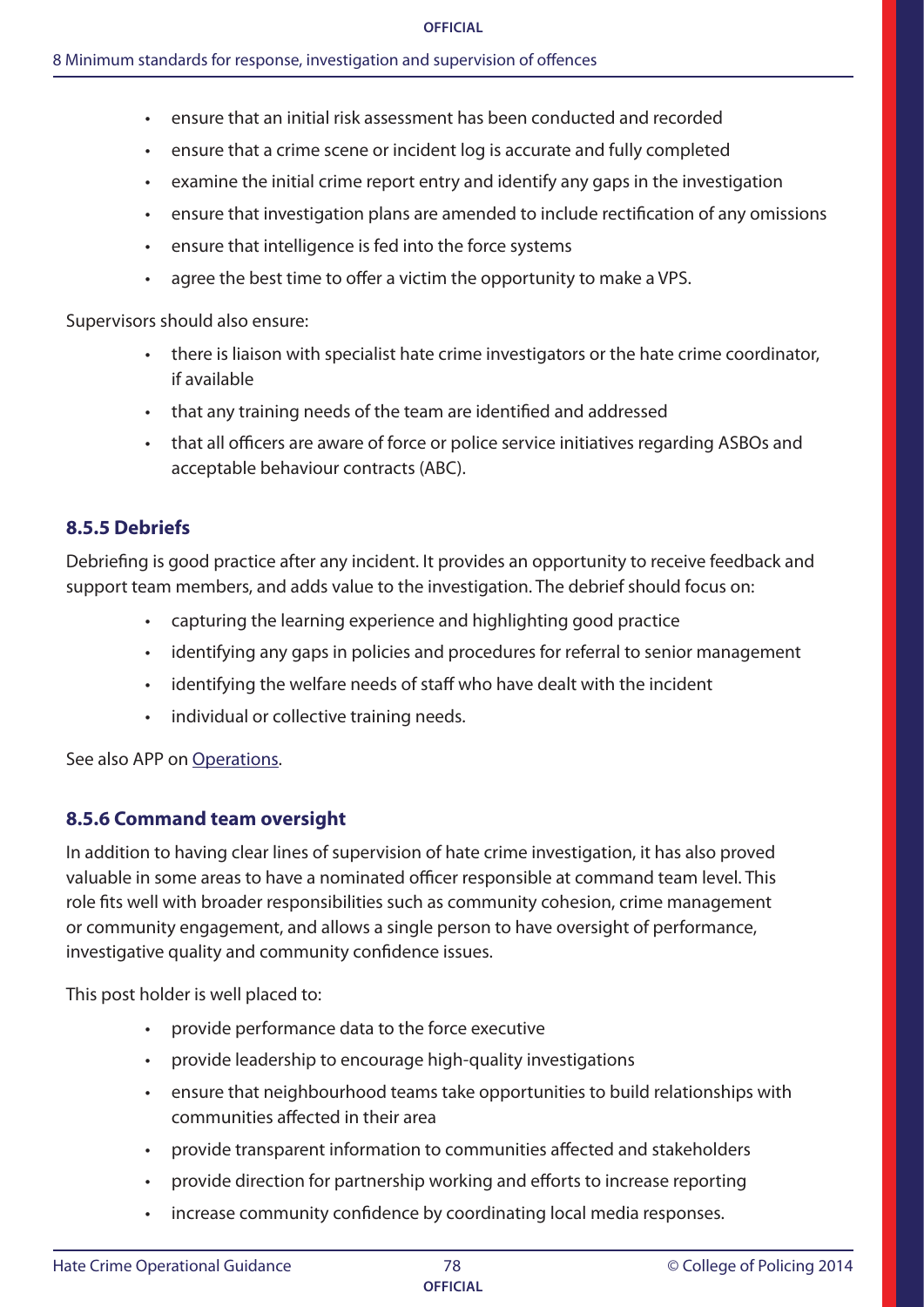### **8.5.7 Executive team strategic oversight**

Adopting a force lead at executive team level helps to set clear strategic direction, offering leadership to staff and partners alike. This role fits well with broader responsibilities such as community cohesion, equality and community engagement, and allows a single person to set the strategic direction.

This post holder is well placed to:

- provide performance data to strategic partners and elected post holders such as police and crime commissioners and Members of Parliament
- provide strategic direction by agreeing performance targets and measuring performance
- • provide transparent information to affected communities and stakeholders
- • provide support to strategic partnerships
- increase community confidence by coordinating local media responses.

## 8.6 Criminal justice process

## <span id="page-85-0"></span>**8.6.1 Statutory charging scheme**

Under the [The Director's Guidance on Charging,](https://www.cps.gov.uk/publications/directors_guidance/dpp_guidance_5.html) crown prosecutors are responsible for making all charging decisions on any offence recorded as a hate crime, whether admitted or not. To assist this process a record should be prepared on a form MG3 outlining:

- details of the incident, accurately reflecting potential offences
- that it has been recorded by the police as a hate crime
- • who perceived this offence as a hate crime
- any evidence of hostility being a motivation or being demonstrated
- any additional aggravating factors
- any victim personal statements
- any notable risks identified to victims or witnesses
- any risk of retribution or civil unrest
- any special measures that should be considered to help victims or witnesses.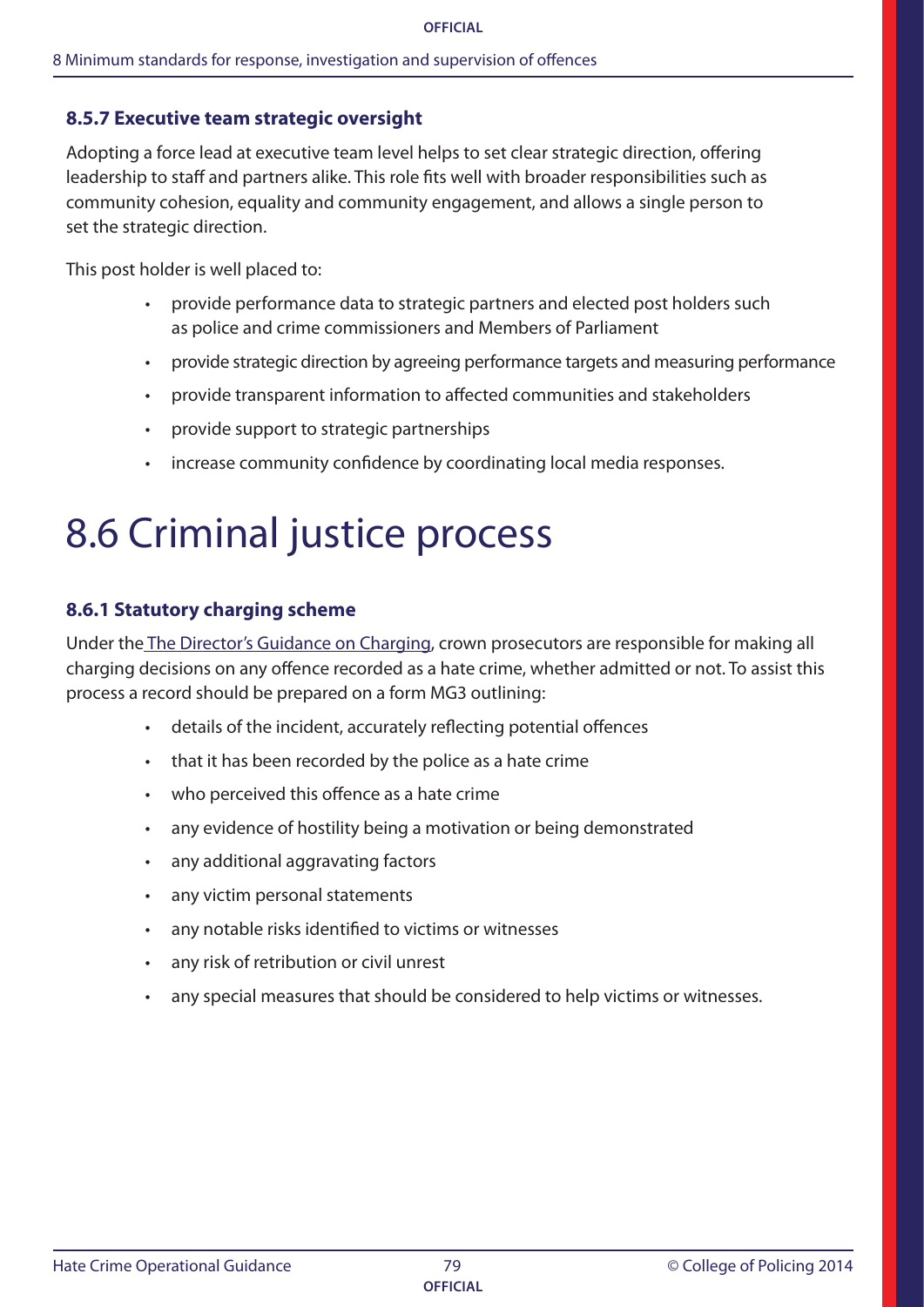The completed MG3 enables the prosecutor to understand the circumstances of the case without detailed reference to statements. It also assists in making the court aware that the charge relates directly to a hate crime. This is particularly important when dealing with charges where the legislation does not specifically reflect the hate nature of the crime.

Other material that assists the prosecution includes:

- • details of previous incidents against the victim
- • details of previous incidents involving the defendant
- the ability and/or willingness of the victim to give evidence
- the impact of the alleged offence on the wider community
- • the likelihood of recurrence
- views on the safety of the victim and their family
- information from other agencies, eg, social services or housing departments
- any other orders in existence, eg, ASBOs, civil injunctions
- whether the current incident breaches any existing order.

## **8.6.2 Insufficient evidence to charge**

Prior to submitting a case to the CPS, every effort should be made to ensure sufficient evidence is obtained to enable a charging decision to be made.

Supervisors and evidence review officers should assess the available evidence and the quality of the case file prior to its submission to the CPS.

## **8.6.3 Bail proceedings**

Victims of hate crime may be afraid of the possible repercussions for them once a defendant is charged. To protect victims and witnesses from threats, the risk of danger or repeat offences, the CPS may apply for a remand in custody or ask the court to attach bail conditions. The court can only remand a suspect in custody if the CPS can show that there are substantial grounds for not granting bail. It is, therefore, vital that the following information is provided to the CPS:

- details of the defendant's previous convictions
- • details of any previous incidents involving the defendant
- • details of any previous breaches of bail conditions
- the police view on victim and family safety
- • the likelihood of recurrence
- the existence of any other orders, eg, ASBOs, civil injunctions
- the victim personal statement
- any other relevant information.

Failure to provide such evidence can lead to the suspect being remanded on bail, putting the victim and witnesses in serious danger and reducing confidence in the criminal justice system.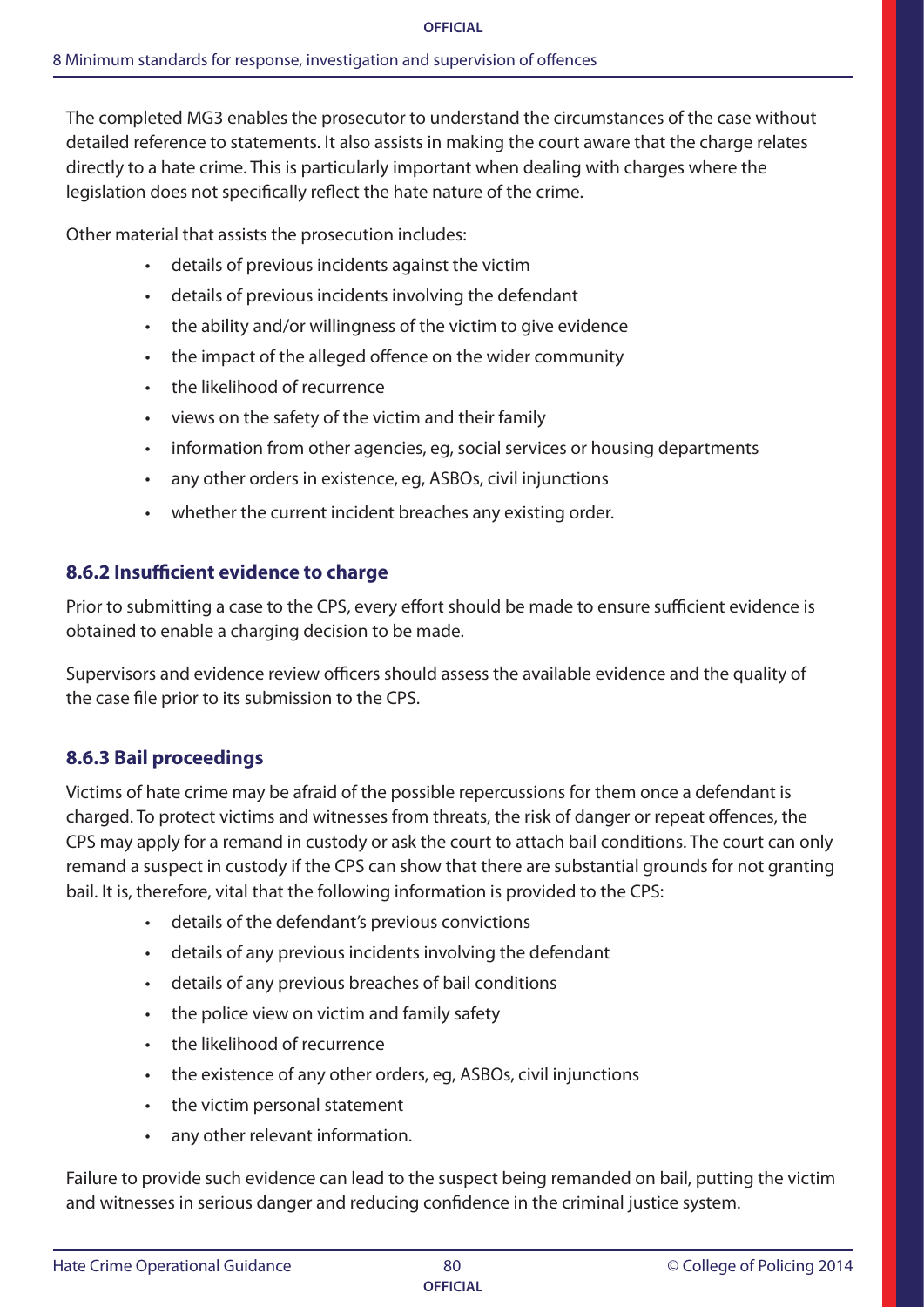The investigating officer should consider attending remand hearings to ensure that the prosecutor is fully briefed and that the needs of the victim can be properly presented to the court. The investigator should inform the victim immediately of the result of the hearing, including details of any bail conditions.

### **8.6.4 Alternative outcomes**

Many forces have developed effective resolutions to low-level crime that divert offenders away from the courts. Community resolutions and simple cautions have proved successful for many areas. However, hate crimes may involve complex underlying issues which mean that out-of-court disposals and, in particular, informal resolutions (including those using restorative justice) may be insufficient to effectively manage the longer-term criminality that only formal interventions (usually court proceedings) can better achieve.

The CPS national policy is that hate crime needs to be dealt with seriously (mostly by way of court proceedings) to ensure that victims have confidence in the CJS, and to address under-reporting and the lack of suitable rehabilitation programmes for offenders. Offenders who demonstrate motivation or hostility based on discrimination towards the victim are, therefore, more likely to be prosecuted.

Discussions on whether hate crime is suitable to be included in alternative resolutions have been started and advice should be sought from the local CPS policy lead before embarking on any scheme which would bypass the CPS referral for a charge decision.

## **8.6.5 At court**

Attending court and giving evidence can be particularly traumatic for the victims and witnesses of hate crime. The following steps should help to reduce this:

- contacting the court to obtain a separate waiting area for the victim, their friends or family
- arranging with the witness care unit for the victims and witnesses to attend court before the day of the trial so that they can view a courtroom and have court procedures explained to them
- early identification of special measures that need to be raised with the CPS for consideration and application to the court under section 46 of the Youth and Justice Criminal Evidence Act 1999 where appropriate
- the investigating officer should liaise with the witness care unit to ensure that, where appropriate, someone will meet and stay with the victims and witnesses
- • if it is not possible for someone to meet and stay with the victims and witnesses, the investigating officer should suggest that they are accompanied by a friend or family member who is not evidentially connected with the case.

Further advice and resources about court proceedings for victims and witnesses are available on the [Criminal Justice Service](http://www.cjsonline.gov.uk/witness/) website.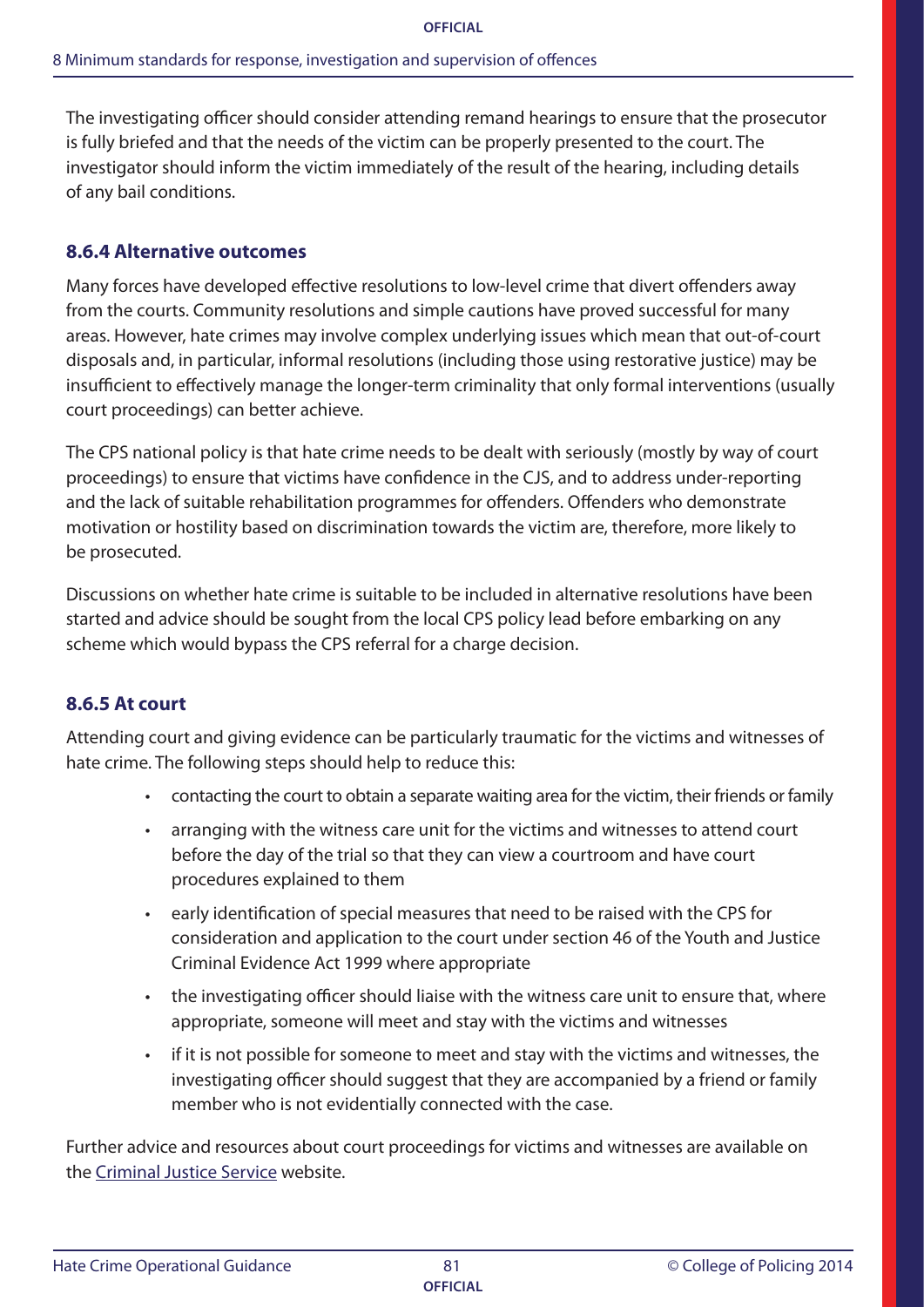## **8.6.6 Retraction of support for the prosecution**

Many victims of hate crime decide not to report incidents because they lack confidence in the criminal justice system. When they do report offences, their credibility should not be diminished because they previously failed to do so.

In cases where a victim or witness wishes to withdraw their support for the prosecution, a formal statement must be taken fully explaining their reasons for this. When submitting the withdrawal statement to the CPS, the officer must also attach a report with their views on:

- the reasons given by the victim
- how the victim might react to being compelled
- • future risks to the safety of the victim and their family
- the impact on the wider community.

The police service's responsibility to consider a victim's needs does not end because they feel unable to proceed in giving their evidence. This may be a particularly distressing time for the victim, and the retraction should trigger a review of any protective measures needed. Victim Support referrals should be discussed with the victim at this point.

## <span id="page-88-0"></span>8.7 Support for victims and witnesses

Victims and witnesses must be cared for in a manner which is thorough, sensitive and appropriate for them. A failure to do so can cause them further harm.

Hate crime victims are known to suffer more serious harm than a victim of a similar, non-targeted offence. A crime that might normally have a minor impact becomes, with the hate crime element, an intimate and harmful attack that can seriously undermine the victim's quality of life. The level of support offered to victims and witnesses must be appropriate to their needs.

## **8.7.1 Code of Practice for Victims of Crime**

The [Code of Practice for Victims of Crime](https://www.cps.gov.uk/publications/docs/victims_code_2013.pdf) defines a victim of hate crime as an intimidated victim. It places an obligation on the police service to identify all vulnerable and intimidated victims and to provide them with the enhanced level of service to which they are entitled during an investigation. This should include the victim being notified of specified developments in the investigation and criminal justice process within shorter timescales than other victims, and an explanation of special measures where the victim is likely to go to court as a witness.

## **8.7.2 Service delivery for the victims of hate crime**

Although every hate crime is different, there are a number of common aims which must be pursued in addition to an effective investigation and the detection of offences.

> Allaying the fears of the victim. It is important that police officers and staff, both individually and collectively, fully understand the impact of hate crimes.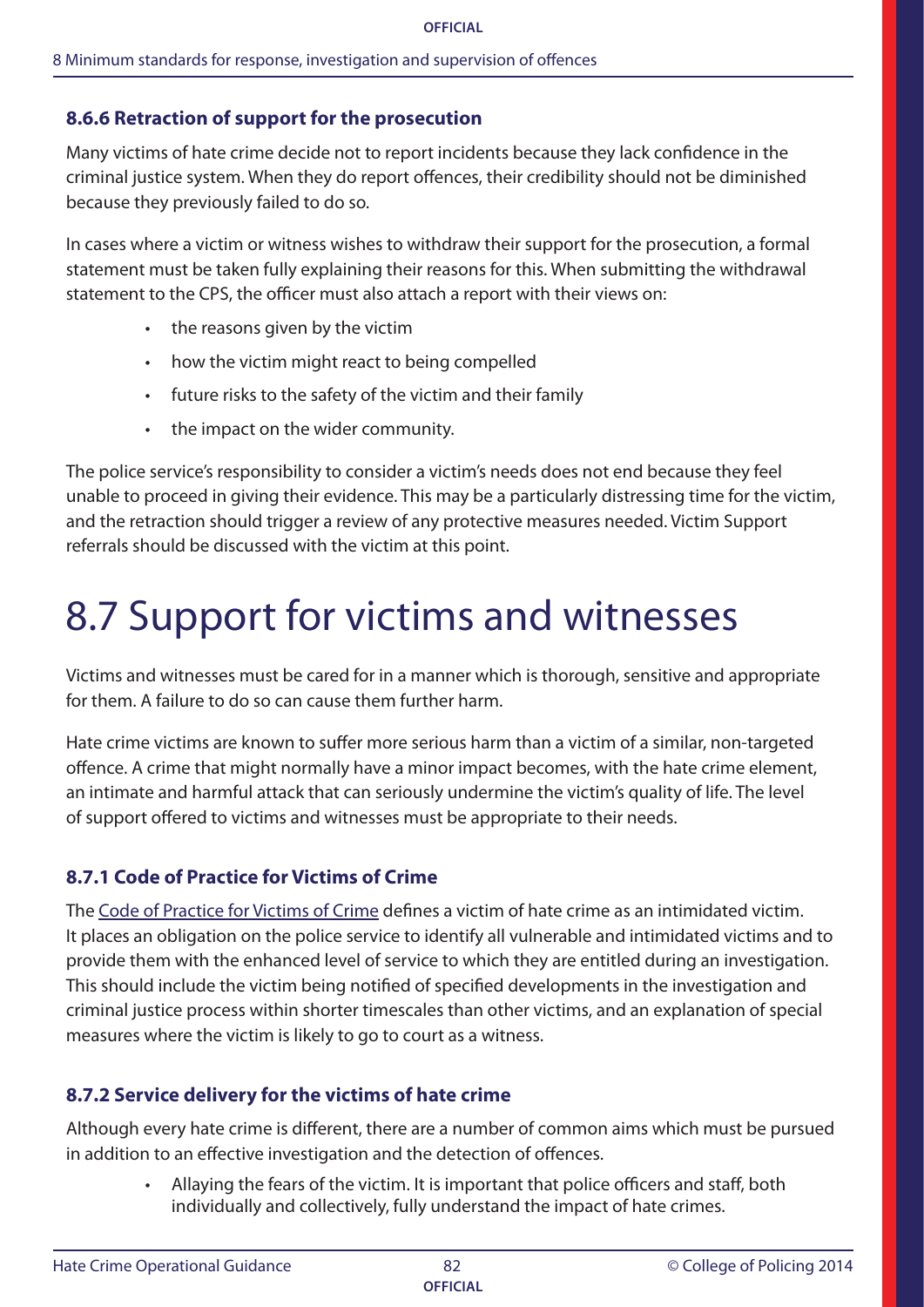- • Explaining to victims that details of the incident are likely to be shared with other agencies, but their personal information will not be shared without their consent. Any particular concerns or circumstances of the victim should be given due consideration by the investigating officer when sharing information with other agencies. Advice from supervisors should be sought in difficult or complex cases.
- Developing a supportive, professional relationship with individual victims and their families to help them feel confident to act as prosecution witnesses.
- • Remembering that a positive arrest and prosecution policy is the primary response for the successful resolution of hate crime, however, a wider range of alternative remedies is available to investigating officers, eg, ASBOs, restorative justice programmes or civil injunctions. See **[8.6.1 Statutory charging scheme](#page-85-0)**.
- Informing the CPS of particular victim and witness needs. Information flows between the police and the CPS must be maintained throughout the prosecution process.
- Liaising with appropriate statutory agencies and voluntary bodies to help support victims, prevent further crimes or incidents, or help those statutory agencies and voluntary bodies take suitable action against offenders.
- Update the victim on a regular basis. In particular, they should be notified of the dates and outcomes of remand and bail applications.

### **8.7.3 Practical approaches to victim care**

To ensure that every victim receives the standard of care they are entitled to and deserve, officers need to be mindful that:

- First impressions are lasting and important. Professionalism needs to be underpinned by understanding and respect. This will help to build and maintain a positive relationship from the beginning. Victim care should be subject to regular reviews. Alienating the victim is likely to jeopardise successful investigation, prosecution and conviction.
- • The victim's needs are paramount and immediate steps must be taken to meet them. This should start with prompt attendance and, if appropriate, first aid and scene preservation.
- Victims commonly experience anger, frustration and feelings of powerlessness. However, while empathy is important, sympathy is not always required or needed. Often a victim's initial need is to have someone to listen to them and to whom they can vent or express their feelings. Frequently, this falls to the first police officer attending the scene. The initial interaction is critical to the investigative process and is probably the best opportunity for securing a first account.
- • Where an officer is finding it difficult to get the confidence or cooperation of a victim or witness it may help, in appropriate cases, to consider the support of an officer who shares the same gender, ethnic group or other characteristic as the victim.
- Trust and confidence are reinforced by the seriousness and priority attributed to the investigation of a hate crime.
- • Listening to the views of the victim is essential. Where possible, these should be acted on, helping them to feel empowered, and to gain their trust and confidence.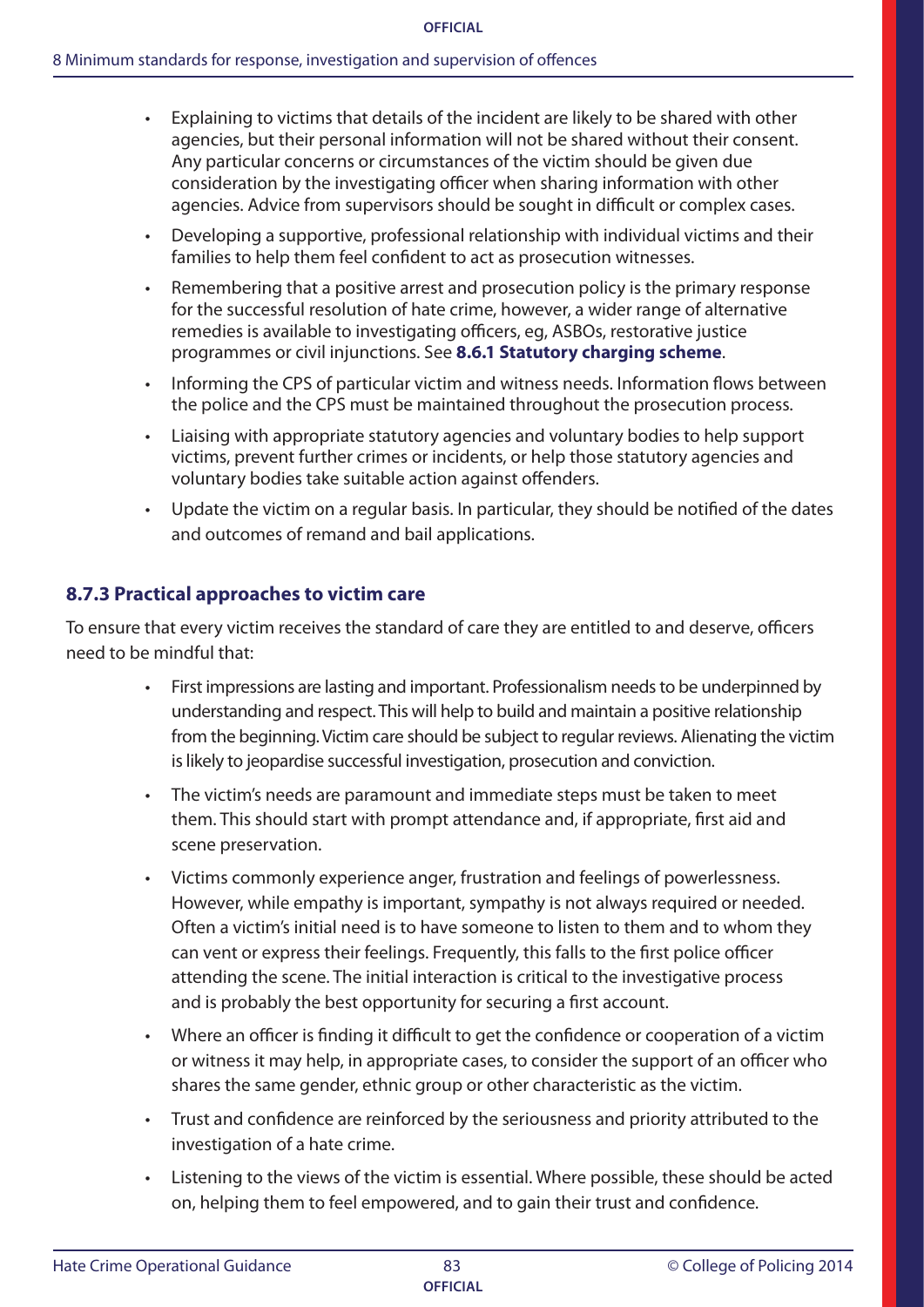- Investigating officers could consider using lay involvement or advice to support a victim of a hate crime and to assist the investigation. They should draw on the experience of supervisors and/or specialist investigators.
- Supporting a victim appropriately can make the difference between officers obtaining a full and detailed statement from victims, or not. Such statements provide comprehensive evidence for the courts, illustrating the impact the hate crime has had on the victim. Careful yet probing questions are essential to help to establish whether this is the first incident, and if there may have been other incidents or other victims.
- • The investigating officer must remember that the victim's needs may change as the investigation progresses.
- A multi-agency approach has the potential to deliver the best level of support and service to a victim of hate crime, eg, Victim Support, local statutory agencies and other community resources. The police can act as a central point of contact and coordination as part of the service to the victim. It is important to obtain consent from the victim, preferably in writing, before sharing information with other agencies during the investigation. This ensures that the victim's rights and confidentiality are not compromised.
- Victims of hate crime should be offered advice from a trained crime prevention officer. This is a simple but effective method to reduce repeat victimisation, show the victim that the police take the matter seriously and instil additional confidence in the minds of the victims and their families.
- Risk assessment should be undertaken for every reported hate crime. Risk identification and risk management are essential to providing a quality service to the victim of a hate crime.
- A risk assessment may lead the investigating officer to consider protective measures such as improved lighting, covert CCTV and/or high-visibility patrolling.
- **• It is important that the victim should have a consistent point of contact with the police, regardless of the scale of the investigation.** It is equally important that the victim is comfortable and confident with this point of contact.

For further information see [Achieving Best Evidence in Criminal Proceedings: Guidance on](http://www.justice.gov.uk/downloads/victims-and-witnesses/vulnerable-witnesses/achieving-best-evidence-criminal-proceedings.pdf)  [interviewing victims and witnesses, and guidance on using special measures](http://www.justice.gov.uk/downloads/victims-and-witnesses/vulnerable-witnesses/achieving-best-evidence-criminal-proceedings.pdf) and [Code of Practice](https://www.cps.gov.uk/publications/docs/victims_code_2013.pdf)  [for Victims of Crime.](https://www.cps.gov.uk/publications/docs/victims_code_2013.pdf)

## **8.7.4 Victim information packs**

Victim information packs, in an appropriate format for the individual, can be read after the officer has left. Suitable resources can be found on the [True Vision](http://www.report-it.org.uk) website which can be adapted to correspond with local policy and contacts. Such packs enable victims to access services related to matters they may have chosen not to disclose to officers.

Generic victim publications (eg, those that cover domestic violence, racist attacks and homophobic incidents in one leaflet) should be avoided as they might cause offence.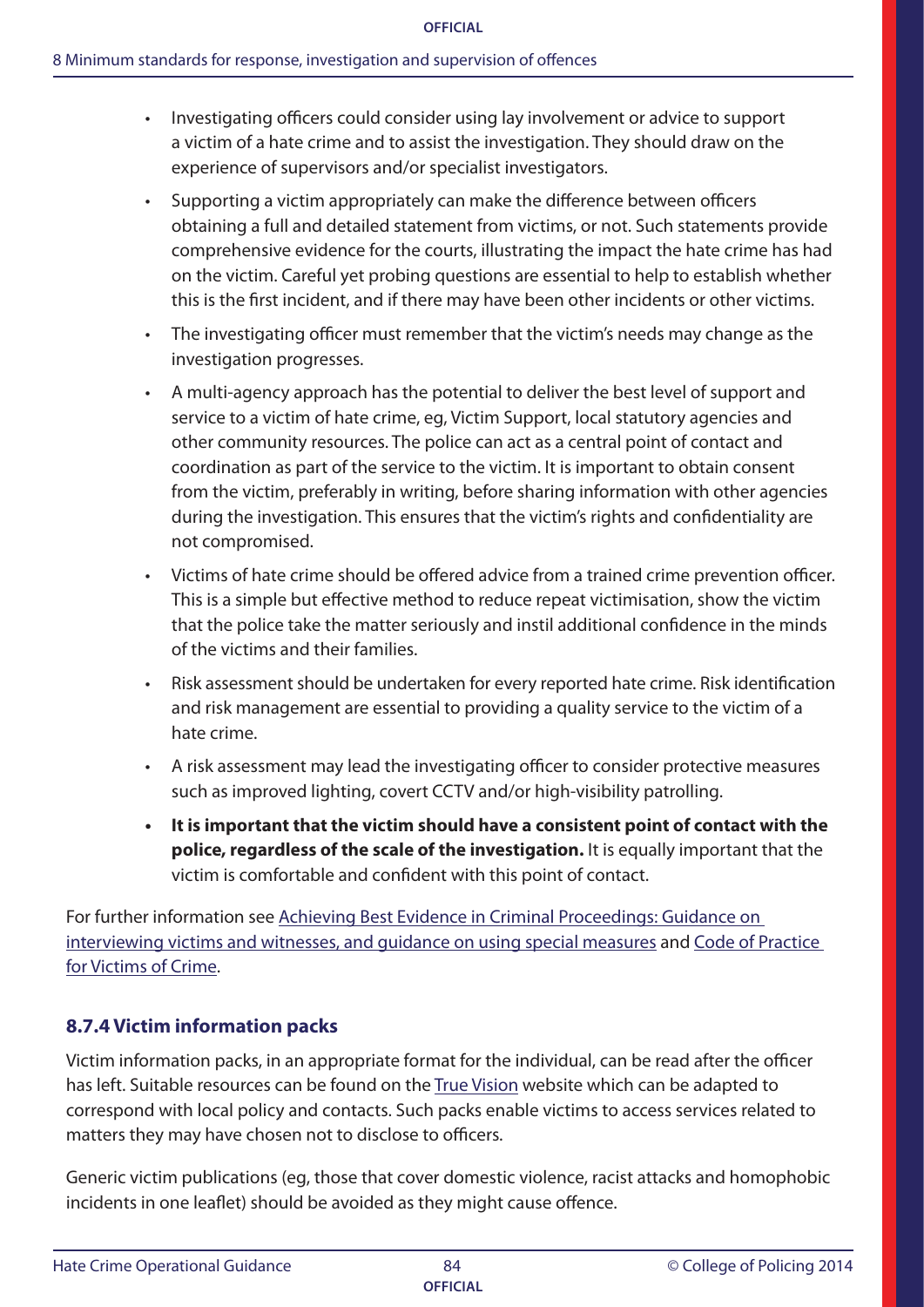#### **OFFICIAL**

## **8.7.5 Victim Supportline**

This is a national service run by [Victim Support,](http://www.victimsupport.org.uk) providing confidential emotional support and practical advice to victims.

Contact details: telephone 0845 30 30 900 TextDirect access number 18001 0845 30 30 90 minicom (or text telephone): 020 7896 3776.

## <span id="page-91-0"></span>**8.7.6 The role of the family liaison officer**

The deployment of a family liaison officer (FLO) is not restricted to cases of homicide. They can also play a crucial role in critical incidents.

A FLO must balance the needs of the family with the requirement to gather evidence and to preserve the integrity of the investigation. The family liaison task should be the overriding role of the selected officer. It may be necessary to appoint a deputy FLO to provide resilience in the role. In cases where the lifestyle, friends and associates of the victim may hold the key to identifying witnesses or suspects, the family liaison role is central to the success of the investigation.

For further information on the use of FLOs, see APP on [Working with victims and witnesses](http://www.app.college.police.uk/app-content/investigations/victims-and-witnesses/).

In complex investigations conducted amid heightened community tensions, the police response must be flexible and dynamic. The police may require assistance to build positive relationships with the family or community. This assistance can be sourced from various groups and individuals including:

- • Victim Support and other voluntary support groups
- elected representatives
- • local communities
- • religious leaders
- • local community forums
- individuals with informal influence and local credibility.

There is no standard formula. The optimum approach to meeting the needs of the victim and their family will be unique in each case. The family liaison strategy must be constantly reviewed to ensure that a trusting relationship is established and maintained. Reviews of the family liaison arrangements must documented and form an integral part of the investigative process.

For hate crime investigations it is important to select a FLO with the appropriate knowledge and experience, which reflects the diverse needs of the victim and their family. The FLO coordinator within each force should be consulted when considering the deployment of a FLO.

At times, the criminal justice system tends to view crimes as one-off events disconnected from the continuum of hate victimisation that the victim is experiencing. The FLO should always explain the limitations of the criminal justice process and, within this explanation, encourage realistic victim expectations.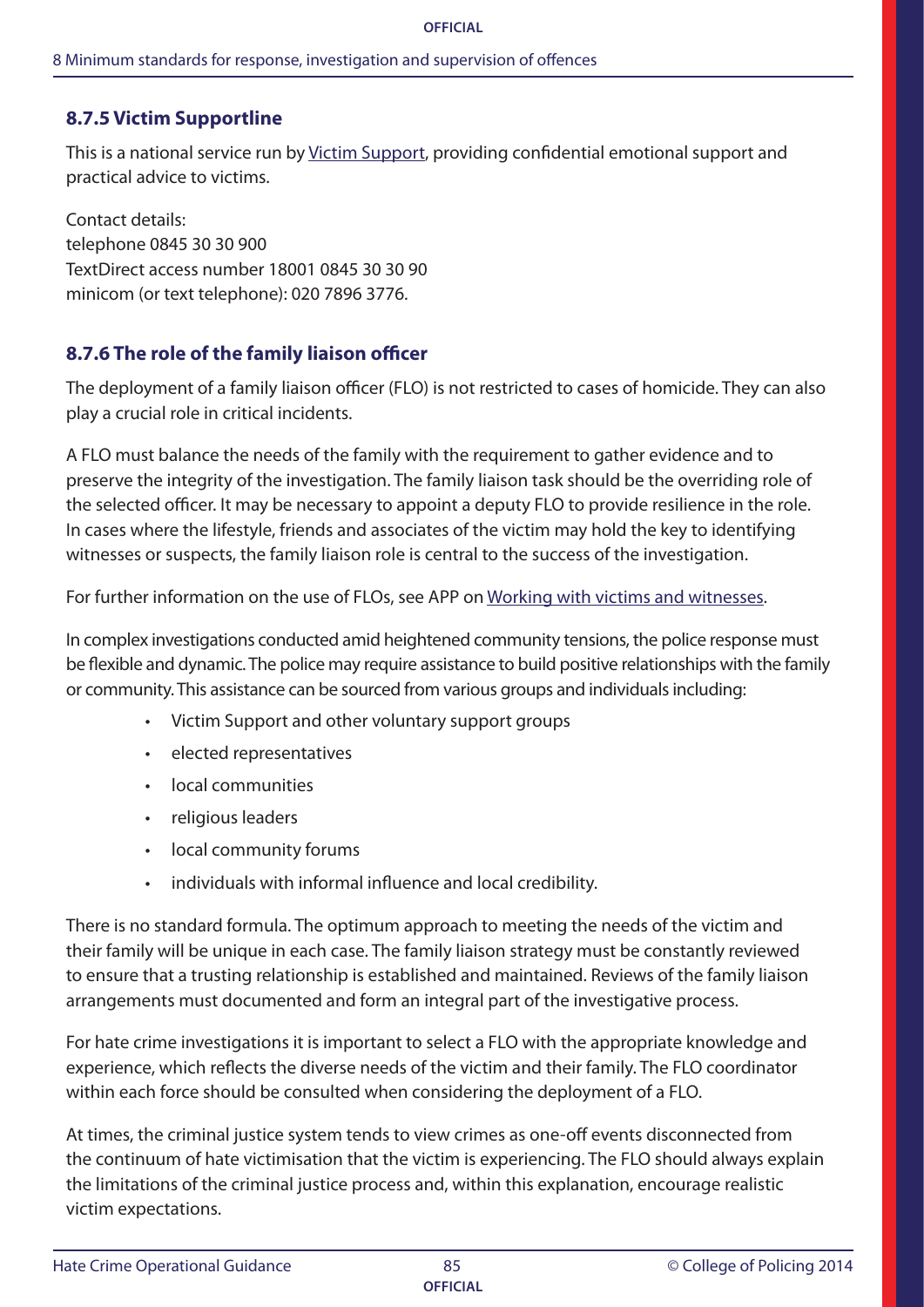#### **OFFICIAL**

## **8.7.7 Challenging cases**

There may be cases when, from the outset or at an early stage in the investigation, direct dialogue between the family and police cannot be established, or it breaks down. Some families have had previous negative experiences with the police, and this may be the cause. Lack of contact with the family can make it difficult, if not impossible, to protect and support them.

Families are the source of information that can make a positive contribution to the progress of an investigation. The police service looks to families to be partners in an effective investigation. Their knowledge, views and insight are important and may be vital to success. Anything short of direct dialogue with the family has the potential to impair intelligence flow and hence weaken the investigation.

The officer in charge of the investigation must make all possible and immediate attempts to overcome any barriers or difficulties. If they cannot be overcome directly, or constructive progress made, other intermediaries may be able to assist. If this approach is unsuccessful, it is essential to seek advice from supervisors as early as possible to ensure that dialogue continues.

The police must never view the victim's family as them and us. Professionalism is based on everyone working together towards a common goal.

Where there is no direct dialogue with the family, an intermediary usually acts on their behalf. These individuals may assume the role of lay adviser or trustee of the family's interest in their relationship with the police. This is a less than ideal situation. However, if the victim or their family will only communicate through a third party, the police must accede to their wishes and use it as a starting point to building a more positive relationship.

Every effort must be made to establish good relationships with third parties. Requests, ideas and exchanges of views and information that would normally be sought directly from the family members should continue through the third party without delay. Intermediaries should be seen as providing an opportunity to establish or maintain a meaningful dialogue with the family. This too is not an ideal situation, but should be fully exploited.

## 8.8 Repeat victimisation

The first time an incident comes to the notice of the police is not necessarily the first time an offence has been committed against that victim. Victims may be too frightened to report earlier offences or may not realise that the abuse they are suffering is, in fact, a crime. Victims of hate crime often suffer personal trauma from such incidents, which can have a devastating impact on their own lives and on the lives of their family, friends and the wider community. It is important that investigators appreciate the devastation that hate crime can cause. An effective, victim-focused investigation, followed by the prosecution of those responsible will help to increase confidence in the criminal justice system, and in the ability of the police to tackle this kind of crime.

Police awareness and response to repeat victimisation has improved. Most police forces have developed repeat victimisation strategies and introduced policies to improve service delivery.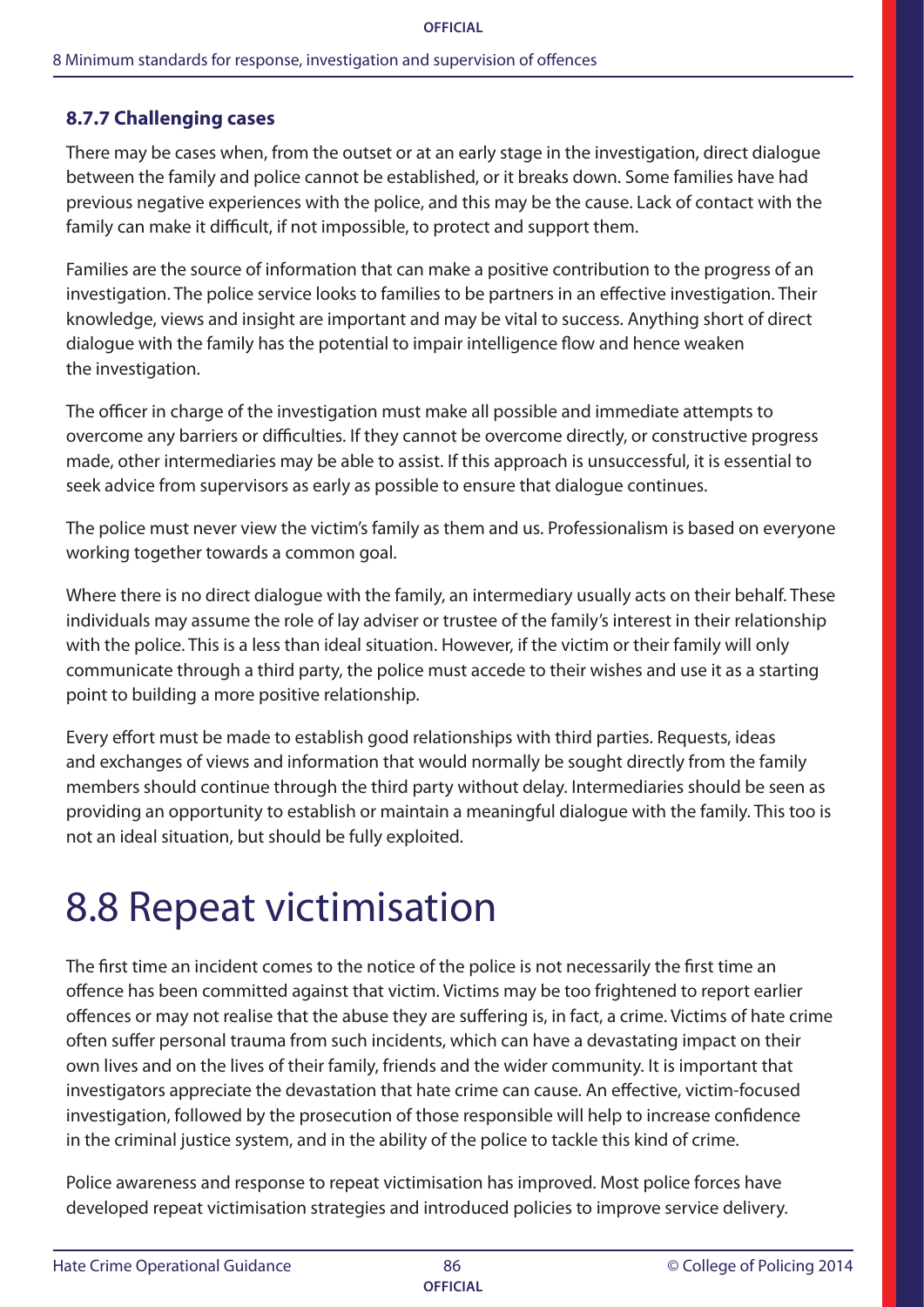Using the existing relationships with CSPs and local criminal justice boards is vital to ensuring the success of such strategies.

A clear corporate policy on repeat victimisation should not constrain initiative at local level. Consistent service delivery with the requisite, corporate accountability should be balanced against a local commander's freedom to provide innovative solutions to local problems.

## **8.8.1 Data collection**

A repeat victim is defined as:

a person or immediate family member who suffers more than one hate incident in a twelve month period following the date the first incident occurred.

### **Home Office Circular 19/2000 on domestic violence**

This definition, which is also used to identify repeat victimisation in domestic abuse crimes, when applied to hate crimes, standardises the capture of data across forces. This helps to accurately monitor performance in relation to repeat victimisation against local crime-reduction strategies. Some forces have chosen to exclude the timeframe to get a more complete picture of repeat victimisation.

Using a single definition brings consistency to monitoring and helps to identify trends across areas and forces. This information, in turn, through the use of NIM strategic and tactical assessments, allows tasking and coordination of resources to target repeat offenders, thereby reducing repeat victimisation and identifying victims who are likely to suffer the greatest harm.

## **8.8.2 Identification of risk and the police response**

There is strong correlation between repeat victimisation and harm. It is, therefore, clear that repeat victims of hate crime are likely to be some of the most vulnerable victims that police officers encounter.

Helping officers to identify the most affected victims more easily is an essential part of preventing further victimisation. Early identification of repeat victims helps forces to deploy appropriate resources to provide an effective response. Tactics to prevent further victimisation should always be employed at the earliest opportunity.

Tactical interventions will depend on the circumstances and the particular environment in which hate crime is occurring. They may include:

- • issue of personal attack alarms
- • issue of evidence capturing devices
- use of local CCTV
- issue of mobile telephones
- • introducing or maximising neighbourhood watch schemes
- • rehousing victims
- obtaining ASBOs against offenders.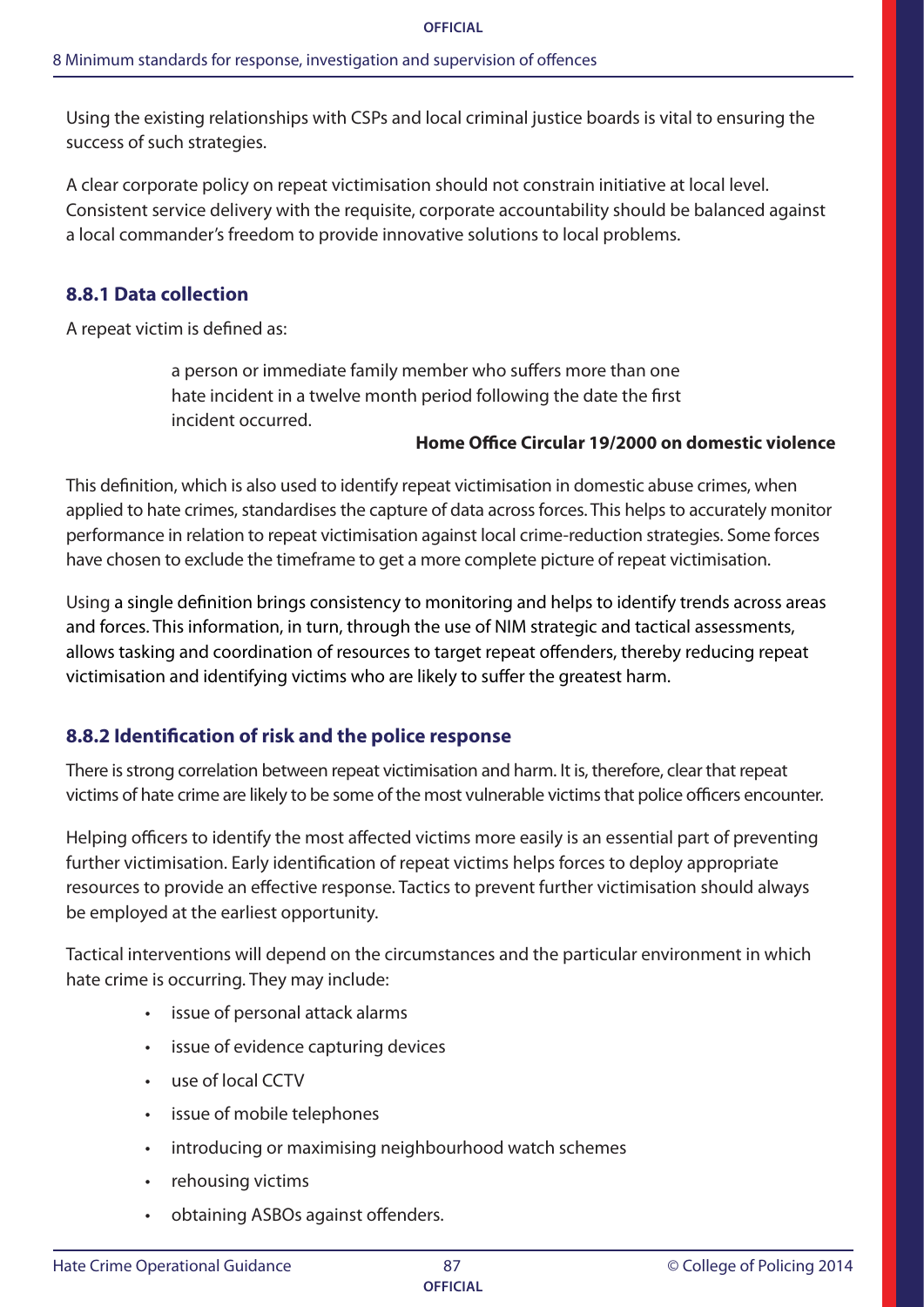The most effective tactical intervention for reducing repeat victimisation is likely to be identifying and arresting the offenders and bringing them to justice.

In addition to repeat victims, there may be other reoccurring factors in crime, such as repeated locations, eg, fast-food outlets. Early identification of trends and effective resolutions should prevent future victims from being targeted.

Risk assessment is a dynamic process which is subject to constant change. The level of risk should be monitored and have regular reviews and interventions that are appropriate to the prevailing situation, provide reassurance and reduce the likelihood of further victimisation. A record of this risk assessment should be kept to ensure openness and accountability. An appropriate risk intervention tool is the RARA model.

Remove the risk: by arresting the suspect and obtaining a remand in custody.

Avoid the risk: by rehousing the victim and/or significant witnesses or placing them in a refuge or shelter in a location unknown to suspect.

Reduce the risk: by joint intervention or victim safety planning, target hardening and use of protective legislation.

Manage the risk: by continued reference to the RARA model, continual multi-agency intervention planning, support and consent of the victim, and offender targeting within proactive assessment and tasking pro forma and multi-agency public protection panel format.

The police response should not only take account of the specific type of incident, but also the risk of repeat victimisation, and the needs of the individual victim. The response to the first reported incident may be the first opportunity for the police to respond, but may not be the first time a victim has suffered. An effective police response every time will help to prevent further harm.

Factors which influence an appropriate police response include whether:

- the victim lives alone
- they are particularly vulnerable, by virtue of age, disability, language or immigration status
- there are particular issues that leave them susceptible to intimidation.

**Note:** the objective is to treat the victim with respect, help them to feel safe and to provide a proportionate response based on an assessment of their individual needs.

The medium to long-term support of victims is best served by agencies other than the police. CSPs members can play an important role in bringing the key agencies together to identify and deliver the necessary services to support victims of crime. However, they need to work closely with other agencies such as housing, education and a range of non-statutory bodies, if services are to be effective.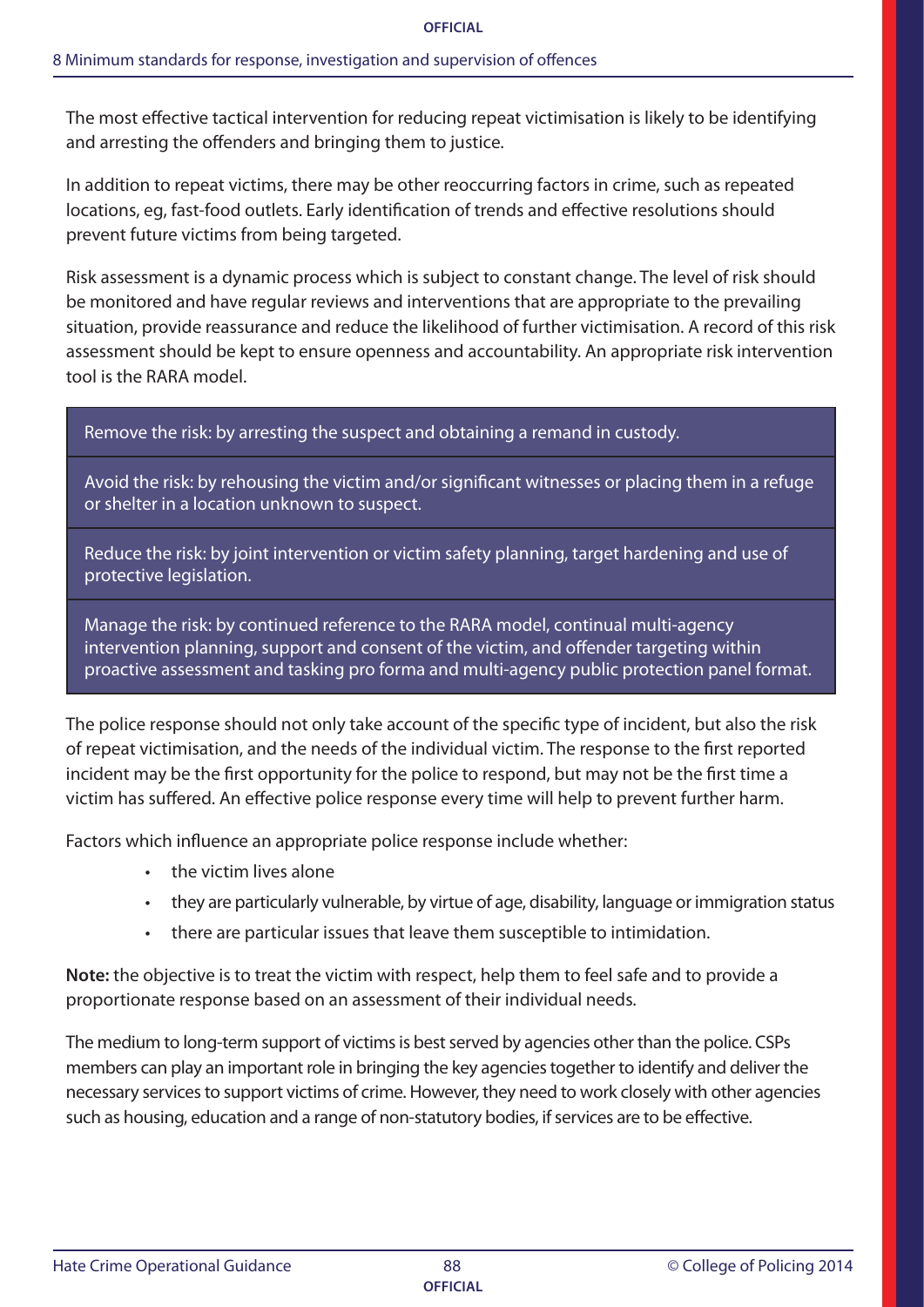#### **OFFICIAL**

### **Good practice example**

Some forces and partnerships have identified a public protection partnership similar to the domestic abuse multi-agency risk assessment conference (MARAC) process, so that partners can work together to share information, assess risk and agree actions to reduce the risk associated with serious or repeated hate crime. The nature of hate crime is that such serious cases usually need a swifter, more flexible approach than other areas of crime reduction, and partnerships need to be adaptable to allow early intervention.

## **8.8.3 Early identification of repeat victimisation**

Call management centres should, through crime recording systems, be able to identify individuals, families or premises subject to repeat victimisation. Where hate crimes are personally reported at police stations or other reporting centres, recording staff should initiate a search of integrated command and control systems to establish if the victim, family or premises have been targeted previously. This task is more difficult when the recorded victim is another family member or where the crime took place away from their home, but it is important that force procedures try to identify such patterns early. See **[8.2 Call handling](#page-73-0)**.

### **Good practice example**

Cambridgeshire Constabulary's initial response policy includes asking a victim about previous incidents as part of the crime report so that they can obtain a full picture of the current incident, its impact and the wider issues.

Ideally, existing integrated IT systems should capture and maintain information on victims, families or premises subjected to incidents of hate crime and, therefore, highlight repeat victimisation. In the absence of such a capability, forces should establish and maintain a suitable database to capture this information.

Such information, together with any previous intelligence, must be passed to the initial officer attending the scene.

## <span id="page-95-0"></span>8.9 Witness care

Witness evidence is a key component in the criminal justice process. The same considerations that apply to victims regarding reporting and assisting the police can apply to witnesses. Proactive efforts to foster trust among minority communities should be the foundation of witness care in hate crime cases. Dignity and respect is highly important in all such interactions, while acknowledging the seriousness of all hate motivated acts.

Young witnesses may need additional support. Specialist advice or assistance should be sought from officers who have experience of youth issues or work with young people and know what assistance is available.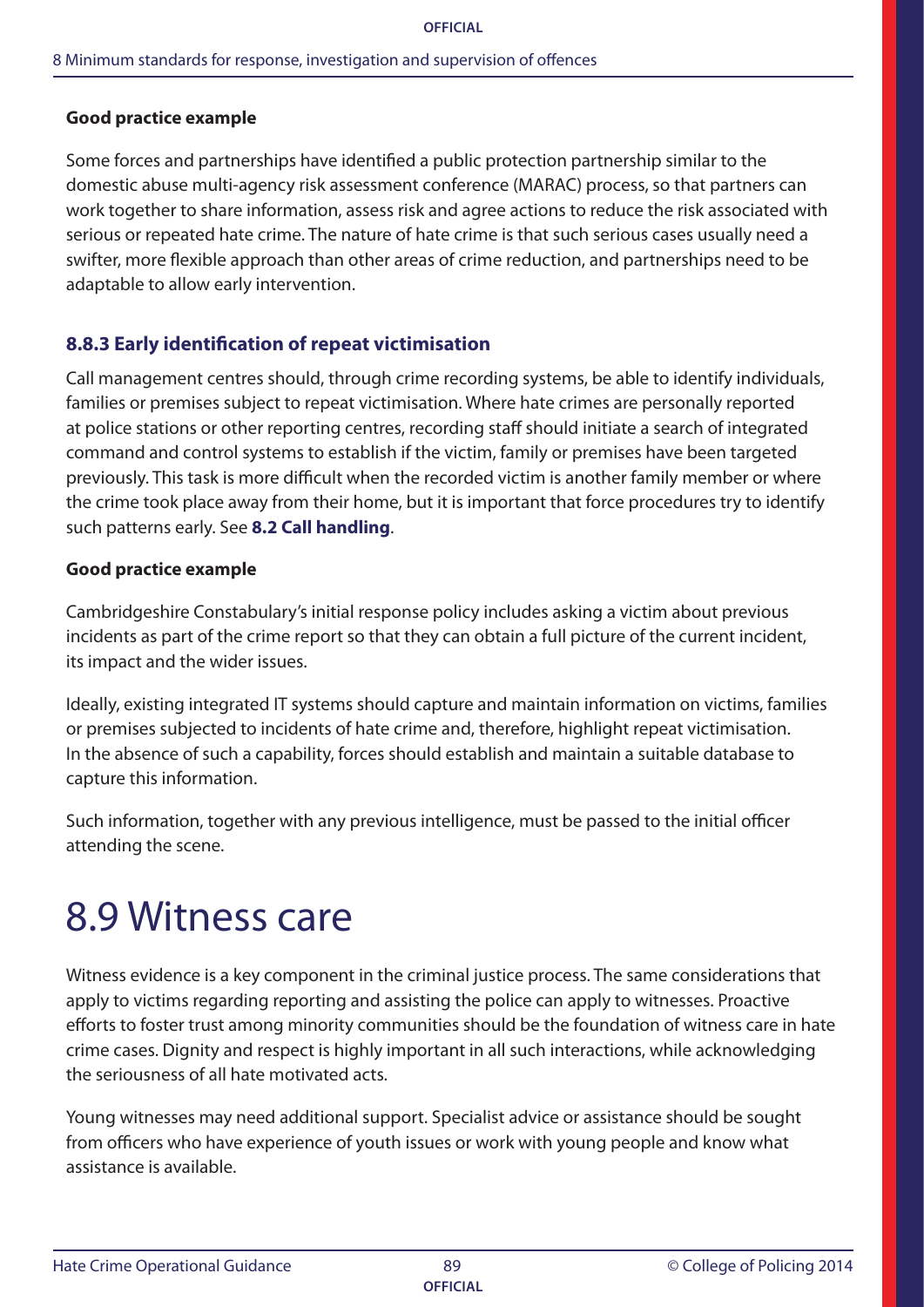If witnesses of hate crimes come from the same background or chosen lifestyle as the victim, they too are likely to have experienced some victim trauma through their membership of the same depersonalised target group. A witness is likely to be strongly affected if the crime in question was one of violence, or otherwise frightening. Understanding and sensitivity are essential to avoid subjecting the witness to secondary victimisation by the police. If the investigation is not conducted in a competent and professional manner, this can lead to additional trauma for both the victim and witnesses.

Witnesses, like victims, should have a consistent point of contact where they can receive information about the progress of the case. They should also be helped to prepare for what many regard as the ordeal of the courtroom experience.

### **8.9.1 Witness care units**

Witness care units provide a single point of contact for victims and witnesses, minimising the stress of attending court and keeping them up to date with any news in a way that is convenient to them.

Witness care units are jointly staffed by the police and the CPS and operate in all areas of England and Wales. Where the investigating officer identifies any particular needs of a victim or witness for hate crime, it is important that the witness care units are informed of this need and any risk factors identified.

The witness care units manage the care of victims and witnesses from the charging of the defendant(s) through to the conclusion of a case, providing support to those victims and witnesses who are in most need of it. The service to victims and witnesses includes:

- a single point of contact for victims and witnesses, communicating with those identified as vulnerable, intimidated or in greatest need by their preferred means where possible
- a full needs assessment for all victims and witnesses who have been identified as vulnerable, intimidated or in greatest need and who are required to attend court in cases where defendants have pleaded not guilty, to identify specific support requirements, such as childcare, transport, language difficulties and medical issues and to highlight areas of concern, including intimidation
- dedicated witness care officers to quide and support individuals through the criminal justice process and to coordinate support and services
- • continuous review of victim and witness needs throughout the case
- informing them of the case outcome or trial result, thanking them for their contribution to the case and offering post-case support from the relevant support agency.

Under The [Code of Practice for Victims of Crime](https://www.cps.gov.uk/publications/docs/victims_code_2013.pdf), witness care units have a legal obligation to:

- inform victims when they will be required to give evidence
- inform them of the dates of the court hearings
- provide the victim with a copy of the 'witness in court' leaflet or other relevant leaflet, if they are required to give evidence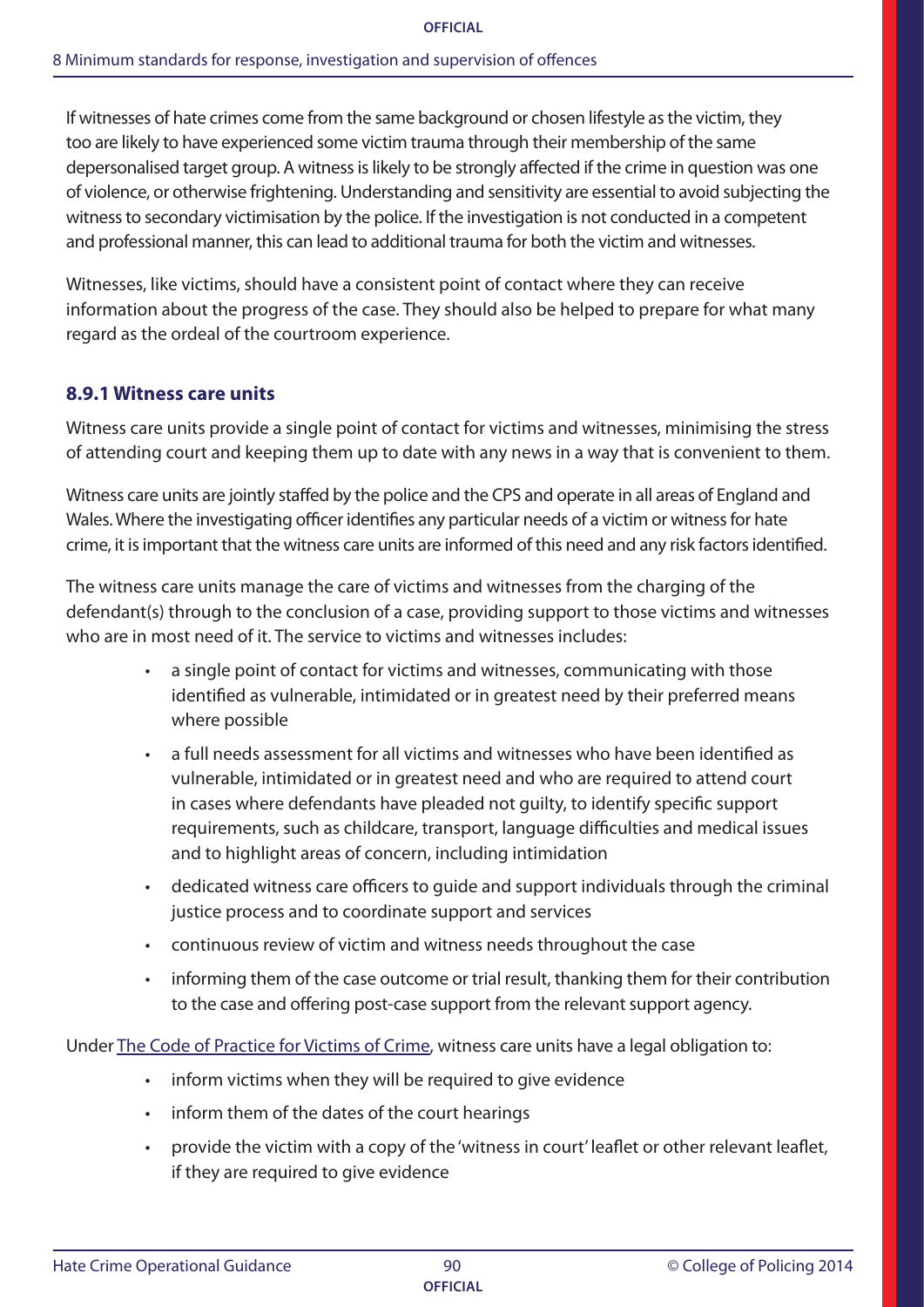- inform victims of the court results within one day of receiving the outcome from the court
- explain the meaning and effect of any sentence given and respond to any questions the victim may have.

## **8.9.2 Witness intimidation**

This is a serious offence under section 24 of the Police and Criminal Evidence Act 1984 and section 51 of the Criminal Justice and Public Order Act 1994. It can also constitute a common law offence of perverting the course of justice.

(See also Article 26 of the Police and Criminal Evidence [Northern Ireland] Order 1989.)

Witness intimidation in a hate crime case is particularly damaging. Witnesses who have been subjected to, or are at risk of, intimidation should be afforded the same level of service as the original victim.

Victims and witnesses should be provided with information about intimidation and the action they can take should it occur. If there are reasons to believe that witness intimidation may occur in a specific case, proactive steps should be taken to protect the witness(es). These include the following measures:

- home and mobile alarms
- • mobile 999 telephone
- • surveyed and enhanced home security
- • measures to capture evidence of intimidation
- • provision of escorts
- targeting of suspects.

The witness should be clear on the action to take and whom to contact 24-hours a day. These issues should be discussed at an early meeting between the police and the CPS, in order to provide the best quality of service to witnesses.

The Youth Justice and Criminal Evidence Act 1999 introduced a number of measures intended to assist victims and witnesses to give evidence in criminal cases. Section 17 of the Act identifies witnesses who are eligible for assistance on the grounds of being in fear or distress of testifying. These measures make the process of giving evidence less traumatic. They include:

- screening witnesses from the accused
- giving evidence by means of a live video-link
- video-recording an interview to be admitted as evidence in chief
- video-linked cross-examination and re-examination.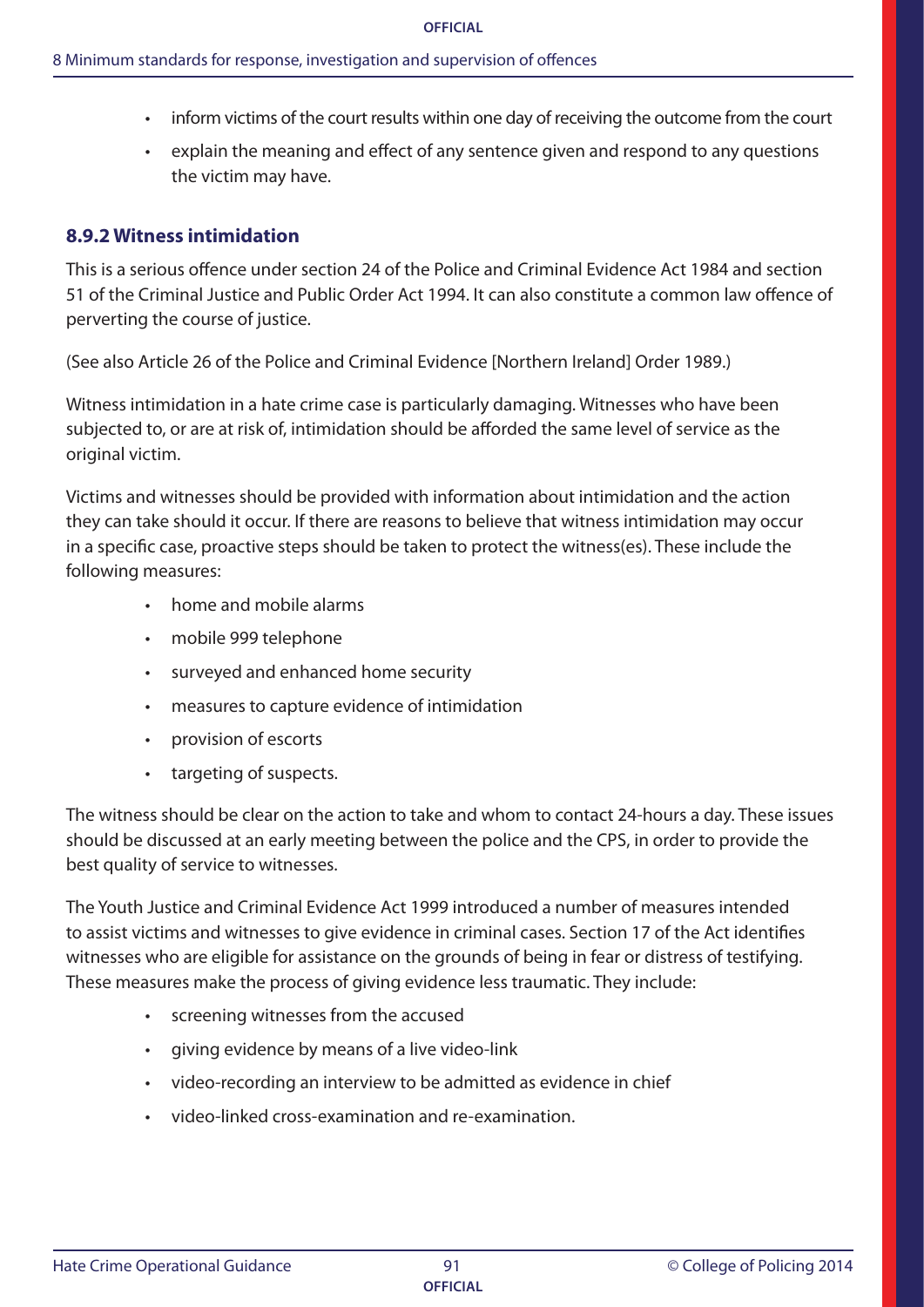Community safety strategies should take account of witness intimidation and forces should have in place a range of countermeasures drawing on the resources of other agencies. These include:

- use of professional witnesses in areas with particular problems
- • use of anti-social behaviour orders (ASBOs)
- • rehousing of witnesses
- evicting perpetrators using civil law such as breach of a tenancy agreement
- harnessing the active support of community groups or other local stakeholders
- • proactive use of local media.

**Note:** in addition to the legal meaning of witness intimidation, the witness's feelings towards the criminal justice process must also be taken into account. The prospect of giving evidence can be intimidating in itself. It is, therefore, important that the witness is made to feel as comfortable as possible with the entire process.

Further advice can be found on the [Criminal Justice Service](http://www.cjsonline.gov.uk/witness/) website and in [Achieving Best Evidence](http://www.justice.gov.uk/downloads/victims-and-witnesses/vulnerable-witnesses/achieving-best-evidence-criminal-proceedings.pdf)  [in Criminal Proceedings: Guidance on interviewing victims and witnesses, and guidance on using](http://www.justice.gov.uk/downloads/victims-and-witnesses/vulnerable-witnesses/achieving-best-evidence-criminal-proceedings.pdf)  [special measures](http://www.justice.gov.uk/downloads/victims-and-witnesses/vulnerable-witnesses/achieving-best-evidence-criminal-proceedings.pdf).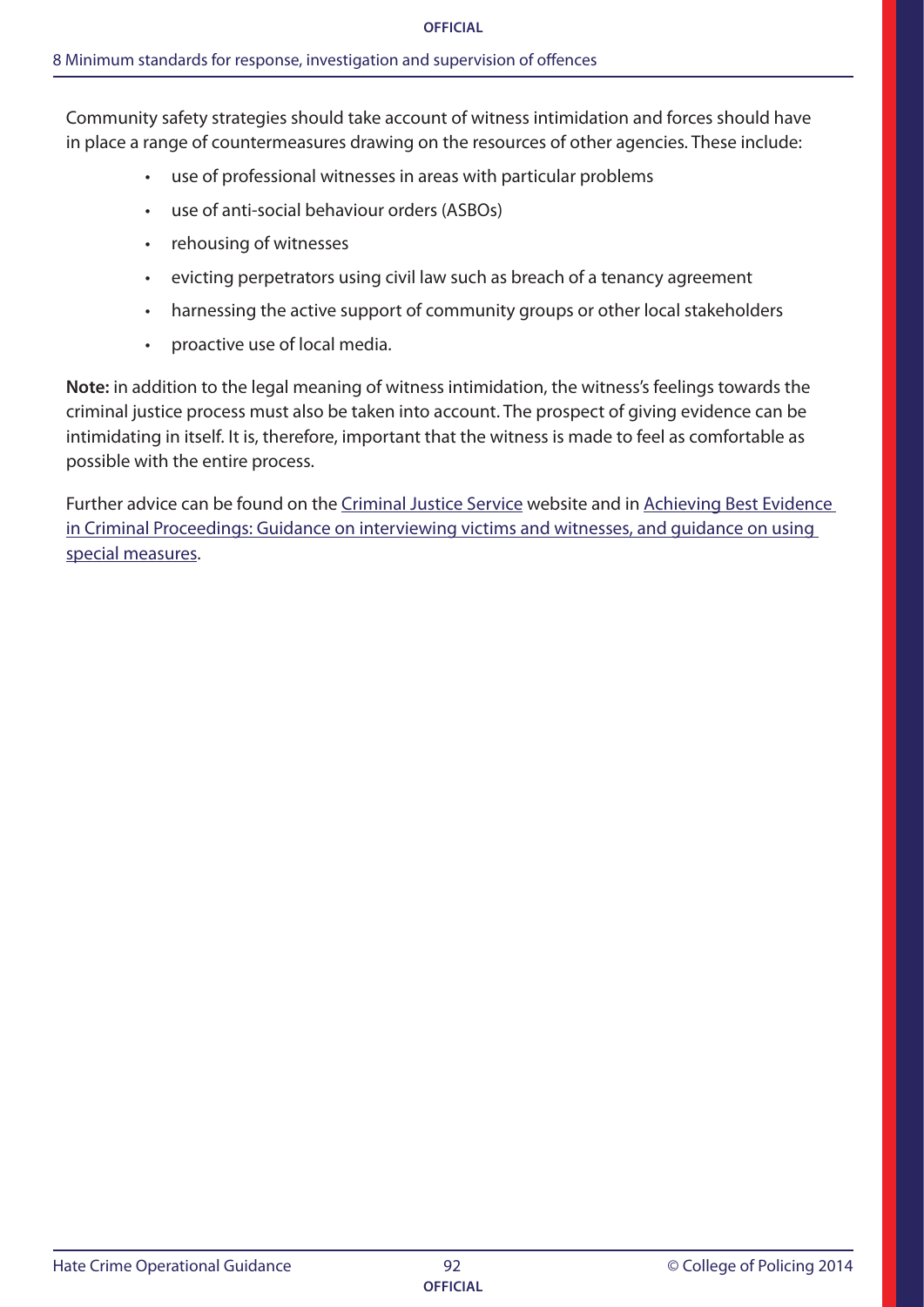# 9 Community engagement

Hate crime can have a long and devastating effect on communities. The police response to such incidents can build or undermine the confidence of not only the victim but the community as well.

There are steps that local forces can take to build positive relationships with communities, which reflect the police service's commitment to increase reporting and reducing crime.

## 9.1 Introduction

The police need to engage effectively with communities to reduce the under-recording of hate crime and send clear messages that hate crime will not be tolerated. Every opportunity should be taken to advise the local community about the importance of reporting minor incidents, even if they are not offences, and providing information about what people can expect from the police.

## **9.1.1 What is a community?**

A community can be defined as:

a group of people living in one locality; equally it can be defined as a group of people who have characteristics in common, for example, cultural, religious, ethnic, physical or social.

### **Collins English Dictionary, 2003**

A community can be large or small, concentrated in a tight geographical location or widespread throughout a larger geographical community.

Some communities are obvious but others are hidden by the wider population. Some are virtual or transitory, and individuals may be occasional members of a community. Others are isolated geographically, eg, in rural communities, or isolated owing to the nature of their lifestyle, culture, age or disability.

There is an onus on the police service to work proactively to identify the communities in their area, and to work with those communities to build relationships and understand their diverse needs.

See **[3 Strands of monitored hate crime](#page-23-0)**.

## 9.2 Building relationships

Building trust and confidence takes time. It cannot be done in a piecemeal fashion or achieved on the day of an incident. Community engagement is a long-term commitment that requires time and effort but which will be beneficial in times of crisis.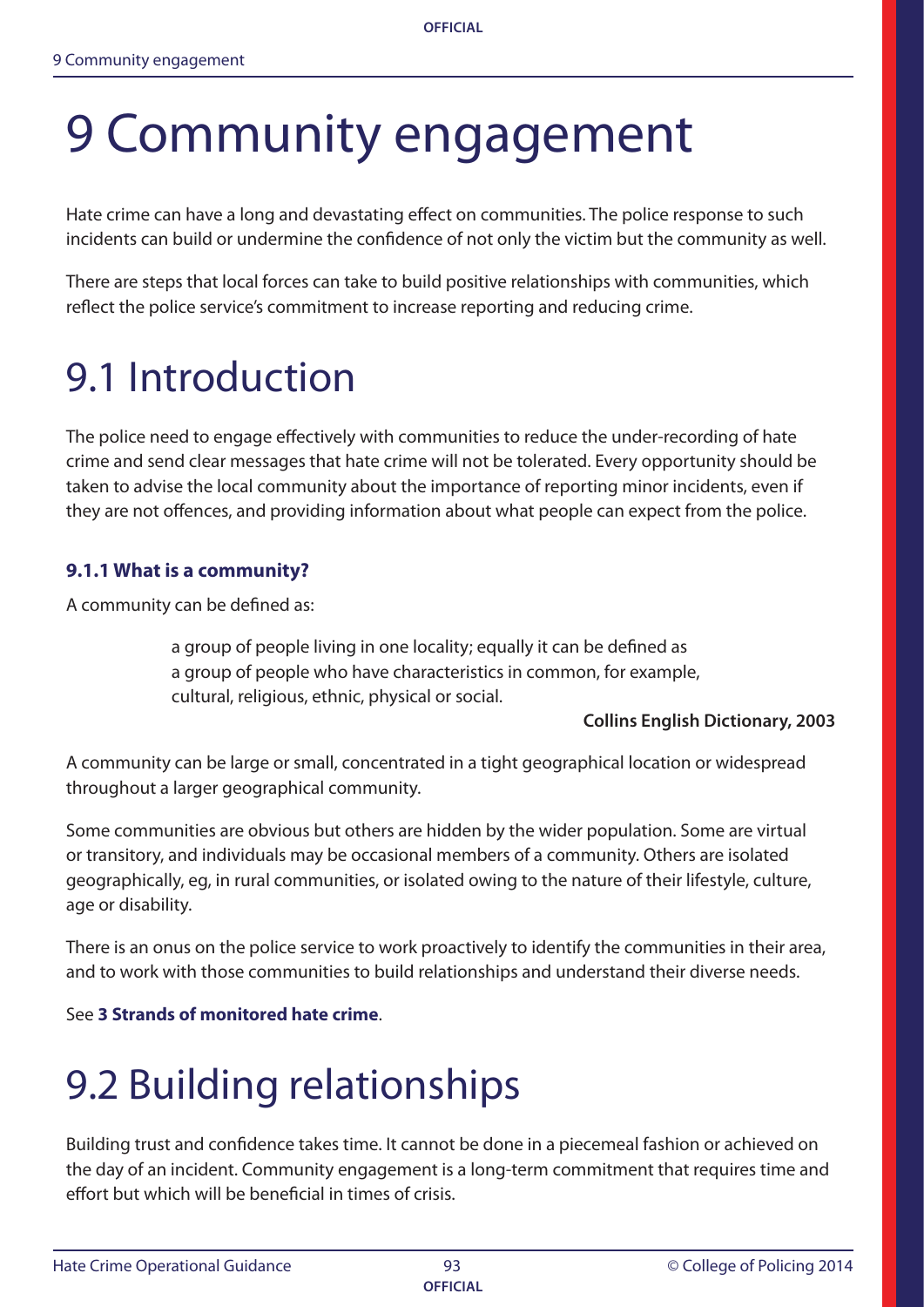One effective way of engaging with a community is to identify key individuals who may be able to provide the police with insight into the views of the community, and also open doors for them. Such individuals may hold formal positions, eg, with a charity or community organisation, or may hold no formal position but have a greater understanding of the community than the police, and be willing to give their time to assist.

Care should be taken not to elevate such key individuals to the extent that they are seen by the police as representative or community leaders – they may be giving their own views without conveying those of the people with whom they are in touch. The key benefit is in their ability to give an insight into possible differing community views, and to act as a facilitator for further police engagement with community members.

It may be ineffective to rely on a single source to represent a broad spectrum of people. Time spent building relationships with communities during everyday engagement will help to provide effective community support when crimes do occur.

## 9.3 Building community confidence

Building and maintaining community confidence relies on the police to deliver a consistent and reliable service, in an open and honest manner. This means that victims of crime are treated with respect and allegations of crime taken seriously. The diverse needs of the victim must be recognised and addressed.

One way of building confidence is through the use of independent advisory groups (IAGs).

## **9.3.1 Independent advisory groups**

The value of these lay advisory groups has been confirmed by their successful contribution to community engagement for several years now. This has been complemented by the establishment of groups to help address problems affecting particular groups, eg, gay, lesbian, transgender, Gypsies and Travellers.

The purpose of such groups is to provide an independent perspective to monitor, observe or participate in police activity without having any responsibility for the outcomes. They make observations both within the force and to the communities they represent. The police service is not obliged to follow their advice. Lay involvement has the ability to enhance operational policy but does not affect the powers, responsibilities or accountabilities to the chief constables or the office of constable.

An independent adviser should:

- • critically appraise the police, its policies and practices
- be able to make a dispassionate, measured and ethical assessment of their experience
- be able to bring relevant expertise, experience and integrity
- be committed to the improvement of community and police relations.

In some cases the process may be challenging, but can generate positive changes.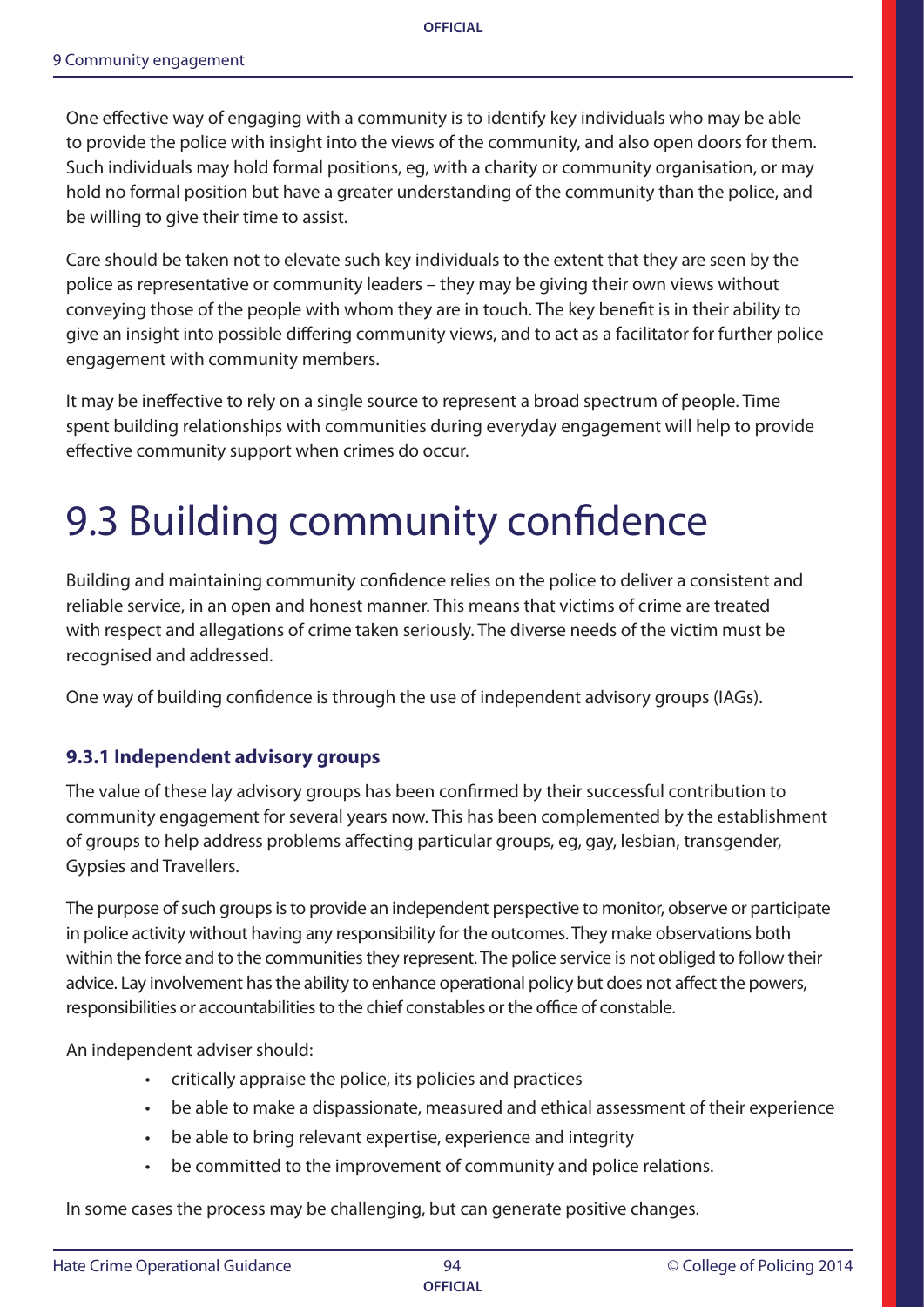Some practitioners and managers may have fears regarding breaches of confidentiality on operational matters and notions of power without responsibility, but previous cases have proved such cases to be groundless. Officers in charge of sensitive operations (eg, Operation Trident which tackles gun crime in London) welcome advisory group advice and assistance. Additionally, their advice has been welcomed by MPS officers dealing with actual and potential critical incidents.

Independent advice now has a fundamental role within policing. The initial consultative role of independent advisers has evolved into a valuable example of partnership in action. Advisers are called on to provide advice across a wide range of policy issues, operational matters and critical incidents.

See also APP on [Engagement and communication](http://www.app.college.police.uk/app-content/engagement-and-communication/?s=) and [Independent Advisory Groups: Advice and](http://www.acpo.police.uk/documents/edhr/2011/20110915%20EDHRBA%20Independent%20Advisory%20Groups%20IAG%20Guidance_Revised_September%202011_Website.pdf)  [Guidance on the Role Function and Governance of IAGs.](http://www.acpo.police.uk/documents/edhr/2011/20110915%20EDHRBA%20Independent%20Advisory%20Groups%20IAG%20Guidance_Revised_September%202011_Website.pdf)

### **Good practice example**

Warwickshire Police began the response and engagement against crimes of hate (REACH) initiative in 2011 to raise awareness of hate crime among colleagues and the local community, to add renewed vigour to the way they deal with hate crime and encourage people to report hate crime.

The project involved:

- briefing all safer neighbourhood team (SNT) officers including all Specials
- tasking SNT officers to engage with the community and promote hate crime reporting within Warwickshire – assisted with promotional material such as business cards and posters
- reviewing all internal processes for recording and investigating hate crime and antisocial behaviour (ASB)
- further briefings for staff including front office, call handlers, incident resolution and crime investigation
- briefings for partner groups and the establishment of REACH within crime and disorder reduction partnership work
- developing a specialised package for use in schools a working group of head teachers, safer schools officers and young people (young persons IAGs) is being formed to work on this
- press briefings to further promote REACH within the local and national media
- evaluation of progress.

Further details can be obtained from Warwickshire Police.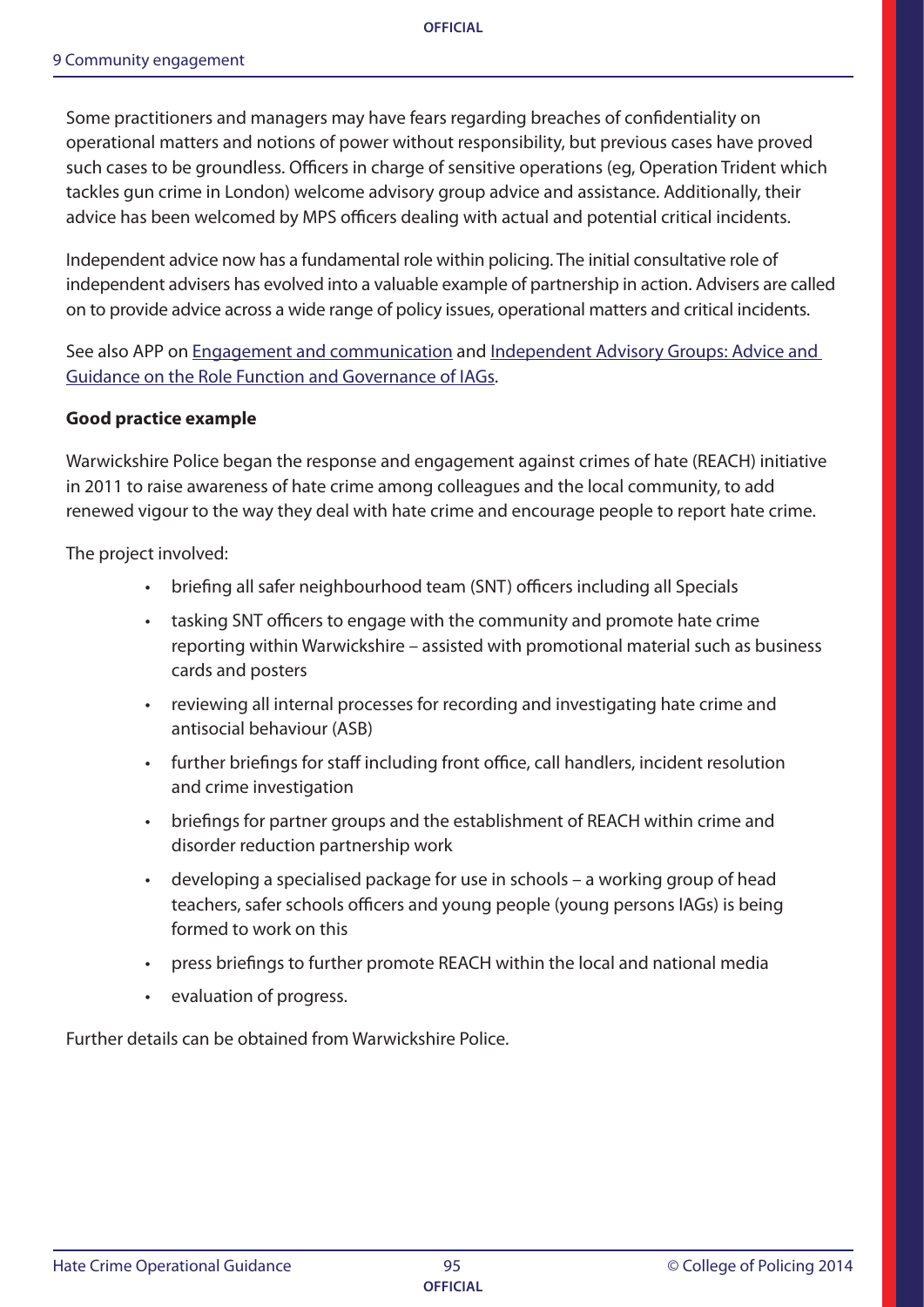# 10 Intelligence

The concept of intelligence-led policing underpins all aspects of policing, from neighbourhood policing and partnership work to the investigation of serious and organised crime and terrorism. Within the framework of the National Intelligence Model (NIM), the effective and efficient collection, recording, dissemination and retention of information allows material to be identified which can be assessed for intelligence value. It also enables decisions to be made about priorities and tactical options. See APP on [Intelligence management.](http://www.app.college.police.uk/app-content/intelligence-management/?s=)

Managers must maximise the use of focused intelligence when dealing with hate crime. Hate crime should not be treated differently from other areas of core business, and effective analysis should be at the heart of any response. Every opportunity should be taken to exploit all available resources and opportunities to achieve the best possible outcome.

NIM provides the police service with a framework which not only delivers a structured approach to problem-solving policing but also ensures that value for money is secured in terms of the efficient and directed tasking of resources.

It is a requirement that NIM, and its accompanying minimum standards, are fully understood by all those who have responsibility for progressing strategic and tactical issues regarding hate crime.

## 10.1 Hate crime considerations

The nature of hate crime intelligence may not be as obvious as that concerning other areas of criminality such as burglary or robbery. The danger is that indicators can be misinterpreted. The fear of becoming a victim frequently outweighs the probability of being victimised. Listening to, and acting on, all sources of information is vital to ensuring that hate crime indicators are properly interpreted.

Sources of information may include:

- community intelligence
- community voices
- covert human intelligence sources (CHIS)
- open-source intelligence
- crime pattern analysis
- hate material
- political headlines (part of open-source)
- internet activity.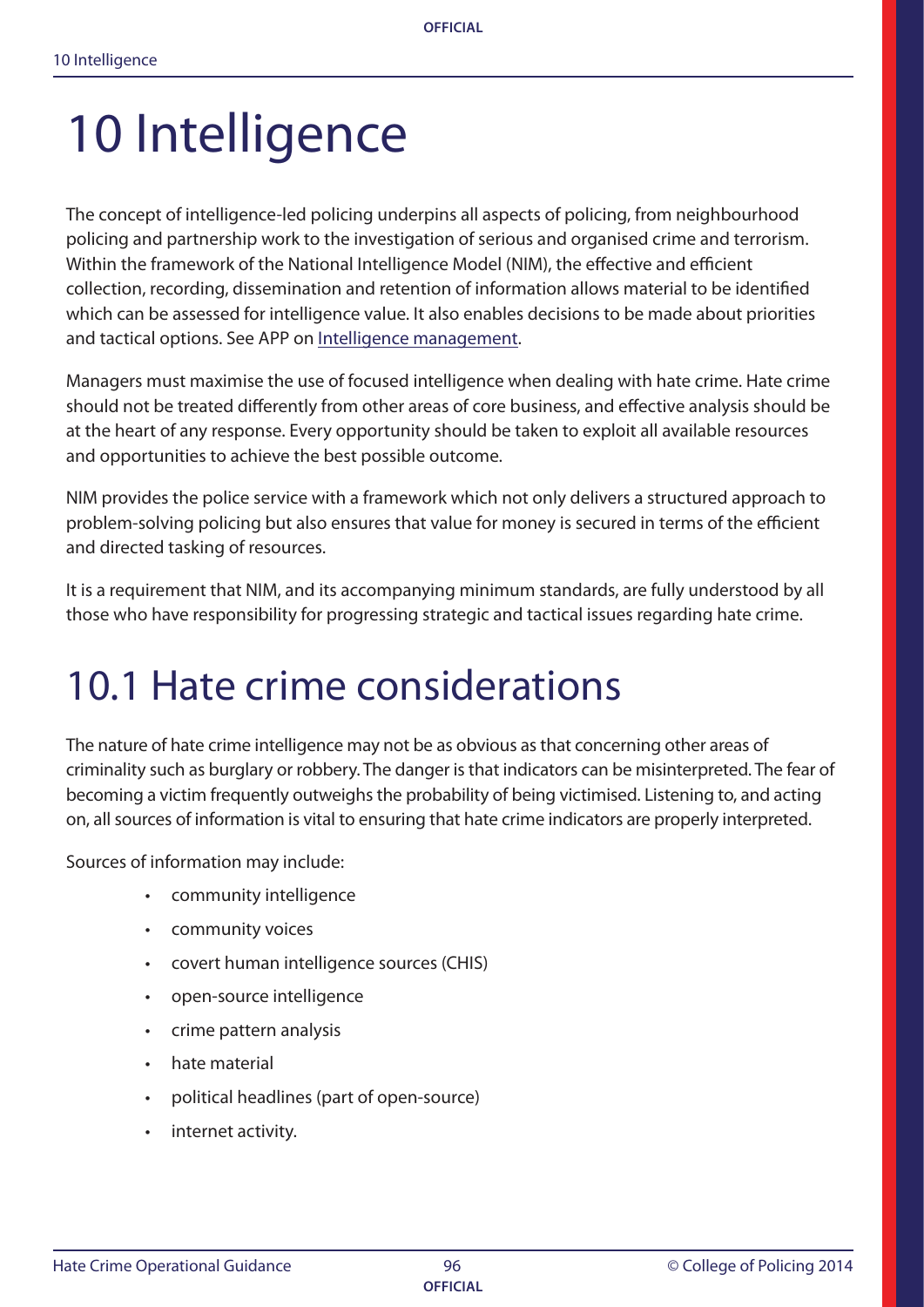## **10.1.1 Community intelligence**

The value of community intelligence was detailed in the report [Winning the Race: Embracing Diversity.](http://www.hmic.gov.uk/media/winning-the-race-embracing-diversity-20010114.pdf)

HMIC subsequently defined community intelligence as:

local information, direct or indirect, that when assessed provides intelligence on the quality of life experienced by individuals and groups, that informs both the strategic and operational perspectives in the policing of local communities.

It also said:

community intelligence should be valued by force managers as highly as criminal intelligence in terms of its contribution to effective policing.

NIM provides the formal system for gathering, analysing and disseminating such intelligence. For further information see APP on [Intelligence management.](http://www.app.college.police.uk/app-content/intelligence-management/?s=)

## **10.1.2 Community voices**

These can range from formalised meetings with community leaders to daily interaction between patrol officers and individuals in the community. The input from ordinary members of communities can be invaluable, particularly from those who do not claim representative status but are held in esteem locally, especially by young people. It is important that information received is clearly documented and put into the intelligence system for analysis. One apparently isolated piece of information could ultimately prove crucial to the final intelligence picture. This could be, for example, raised during a public meeting that could have been used to alleviate community tension, and was missed or not entered onto intelligence systems. The emphasis should be that all officers, irrespective of rank or role, have a responsibility to ensure timely intelligence is put into the intelligence system.

For further information on community engagement, see APP on [Engagement and communication](http://www.app.college.police.uk/app-content/engagement-and-communication/?s=) and APP on [Command and control](http://www.app.college.police.uk/app-content/operations/command-and-control/).

## **10.1.3 Covert human intelligence source**

CHIS deployment has proved successful in combating many forms of criminality. It provides extensive opportunities to tackle hate crime, particularly with the more organised hate groups. Experience has shown that those involved in targeting vulnerable communities tend to broadcast or even exaggerate their exploits. Potential sources of information for other criminality may, therefore, have information relating to hate crime by way of association. The most ethical and efficient use of such sources can be seen in forces that have established dedicated source handling units in line with the ACPO minimum standards.

Analysis of an offender's lifestyle and associates may identify investigative opportunities which can be exploited. This includes cultivating CHIS. The comprehensive profiling of an individual is essential to allow the CHIS to be tasked to maximum effect. This process is central to understanding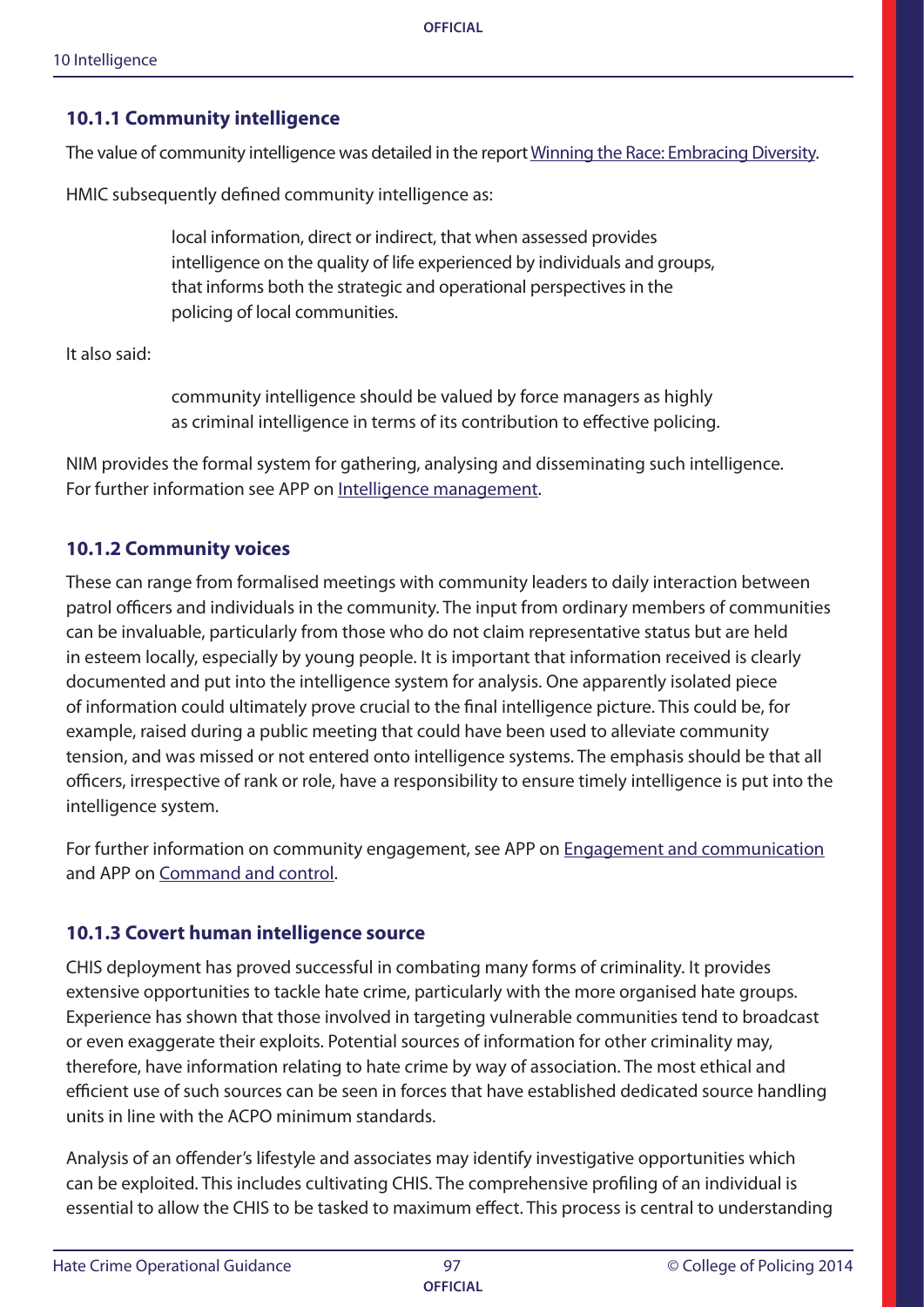[the motivation of the individual and allows the authorising officer to make a measured judgement](#page-2-0)  regarding risk when deciding whether to grant an authority under the Regulation of Investigatory Powers Act 2000 (RIPA).

## <span id="page-104-0"></span>**10.1.4 Open source**

Open-source information is an important strand of intelligence gathering. A single incident in one part of the country could act as a catalyst for disorder anywhere else, or an innocuous piece of information may provide meaning elsewhere. The following sources, although not an exhaustive list, should be considered when carrying out analysis as they may enhance the product:

- newspapers (national, local and specific interest publications, eg, The Voice, Asian Times, Gay Times, G3, Diva)
- • the internet
- demographic material, such as census data
- periodicals
- broadcast media
- opinion polls
- academic research
- bill posters or stickers
- partnership information.

## **10.1.5 Crime pattern analysis**

Crime pattern analysis (CPA) is an essential tool used to focus resources on local policing problems. Unlike volume crime, however, hate crime is frequently more difficult to hot spot as the cause may not be easy to determine. For example, an increase in criminal damage to vehicles may not only constitute vandalism, but it could also represent a targeted attack on users of particular religious premises.

## **10.1.6 Hate material**

One of the most common forms of hate crime is sending the victim offensive material using the internet and social media. Analysis of such material has yielded results by identifying offenders and precursor activity. Effective management, collation and analysis of such material is recommended, especially when considering strategic and/or emerging issues.

## **10.1.7 Political headlines**

People react to political headlines, sometimes instigating organised activity. Issues such as housing for asylum seekers or refugees have the potential to upset community cohesion. Information from open-source research helps to monitor community tension and can be used to develop community policing strategies.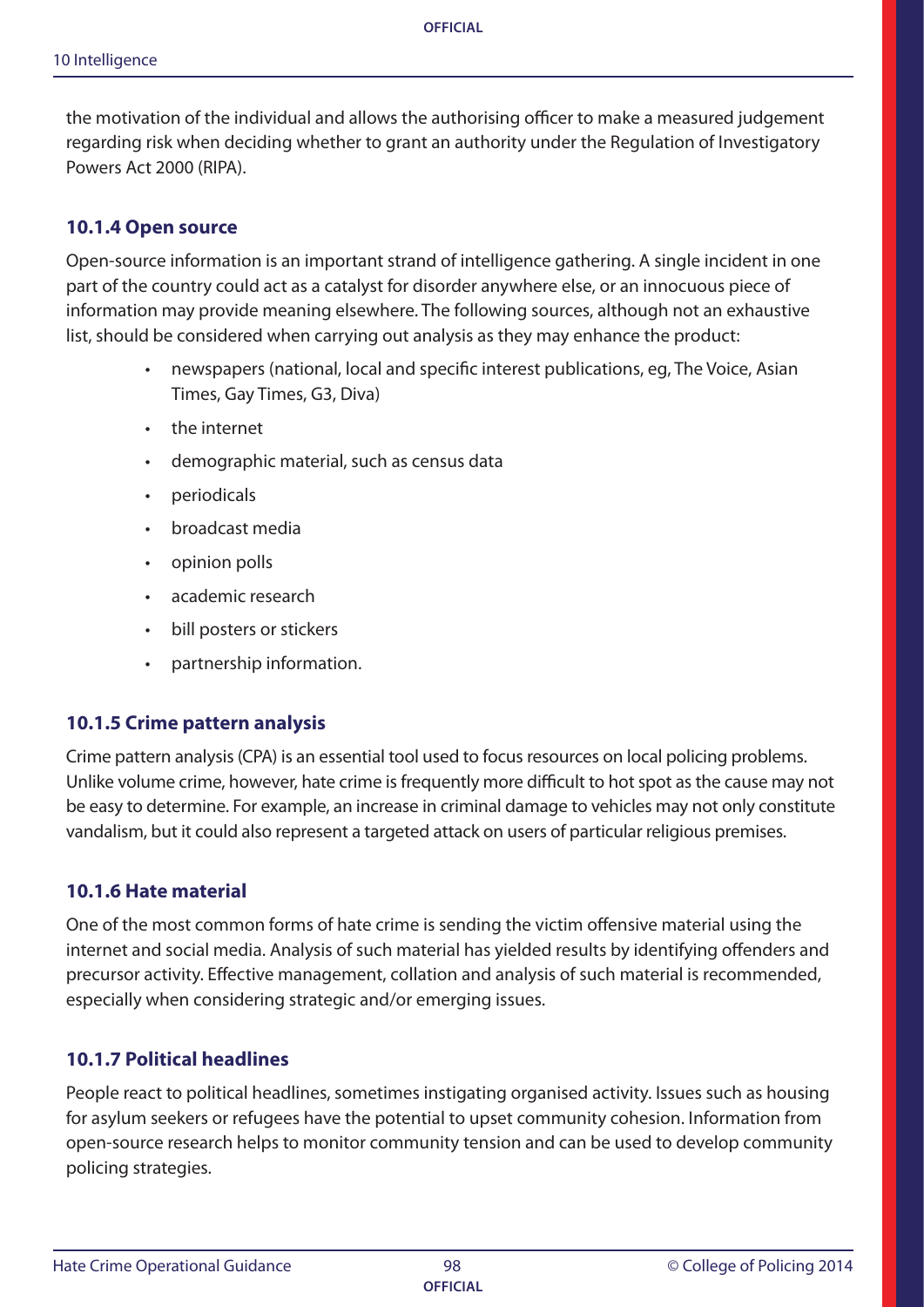## <span id="page-105-0"></span>10.2 Community cohesion

All communities have the potential to fragment and become isolated. Symptoms of this should be identified at the earliest opportunity, see APP on [Engagement and communication.](http://www.app.college.police.uk/app-content/engagement-and-communication/engaging-with-communities/#understanding-communities)

### **Good practice example: policing English Defence League (EDL) demonstrations**

During 2009 and 2010, the EDL carried out a series of protests and demonstrations in towns throughout England. The EDL claims not to be a racist organisation but that it protests against religious practices. However, they are perceived to be a racist organisation by most communities and attract many racist criminals to their events.

A tactic of the racist elements was to try and attack symbolic locations such as mosques and businesses owned by Asian communities in an attempt to instigate a community backlash. Realising that such behaviour can have a damaging effect on community cohesion and the fear of crime, the police made effective use of all intelligence sources outlined in **[10.1.4 Open source](#page-104-0)**, developed intelligence at a national and local level and, where activity was planned, shared information between all forces.

Typical of the police response was an incident in Stoke-on-Trent in 2010. Once the EDL event was known about, a rigorous response was planned, integrating the affected community and other stakeholders into the planning.

A member of the area command team was given the role of community bronze commander. He oversaw a strategy which had the objectives of reassuring the community, preventing any community backlash and providing transparency. Police activity in this response included a series of community surgeries, providing public information, mobilising neighbourhood officers and using community ambassadors who were able to attend and report back on the nature of the police operation.

In addition to gathering community and open-source intelligence to help make decisions, the silver commander set a transparent strategy on areas of defence where the protest would not be allowed and set in place a robust evidence gathering and arrest policy.

The result of the operation was that 21 people were convicted for racist and religious hate crime and the relationship with the community involved was strengthened, as they saw the strong line of protection that the police offered.

## **10.2.1 Community tension indicators**

Significant events or incidents, both within and outside the force or police service, which may affect or indicate community tension include:

- incidents of disorder and a noticeable increase in critical incidents
- significant anniversaries
- public events (eg, meetings, demonstrations, carnivals, concerts, fairs)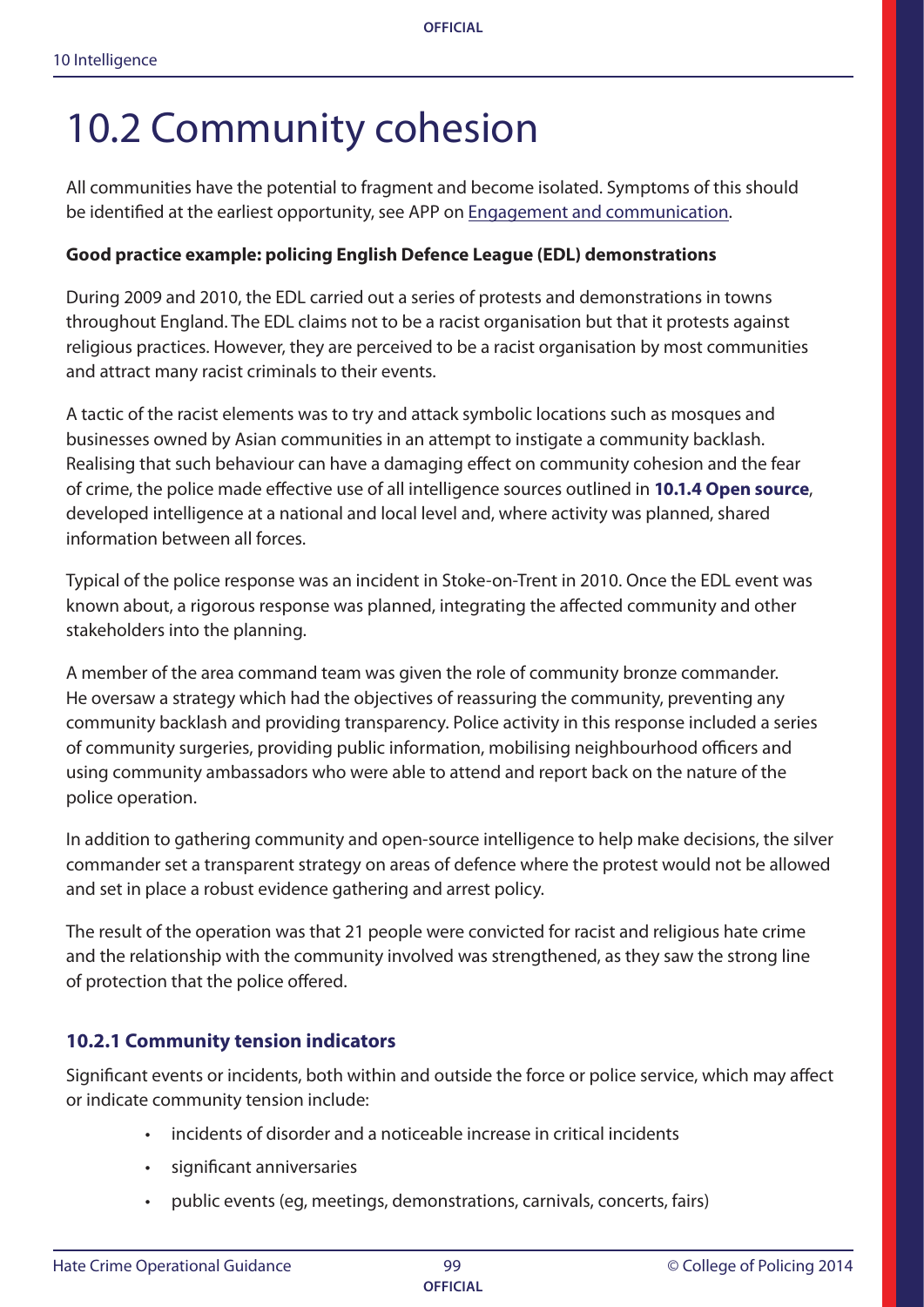- • elections (eg, right-wing party candidates)
- • deaths in police custody
- • other police generated events (eg, crime initiatives, raids)
- • religious festivals
- • extremist activity
- anti-social behaviour orders
- • critical incidents.

Indicators or prompts of community tensions regarding officer safety include:

- • unusual or serious assaults on police personnel
- • use of offensive weapons against police
- hostility or resistance to normal police activity (eg, stops, patrol, arrests).

Incidents of inter-group rivalry may affect or indicate community tensions, such as:

- racially motivated incidents (eg, assaults, criminal damage)
- rivalry between or within gangs with different ethnic membership
- rivalry between LGBT communities and those who seek to condemn their sexual orientation
- • rivalry between or within religious groups
- • rivalry between different gangs, schools, colleges.

Other incidents which may indicate or cause changes in community tension include:

- hate crime (eg, racial and homophobic attacks)
- vigilante patrols
- police raids on sensitive premises (eg, cultural or religious buildings)
- threats to community safety (eg, potentially problematic additions to the sex offenders register)
- inter-community threats (eg, between religious sects)
- • repeated incidents of serious antisocial behaviour
- strong media interest in community issues (eg, asylum seeker issues).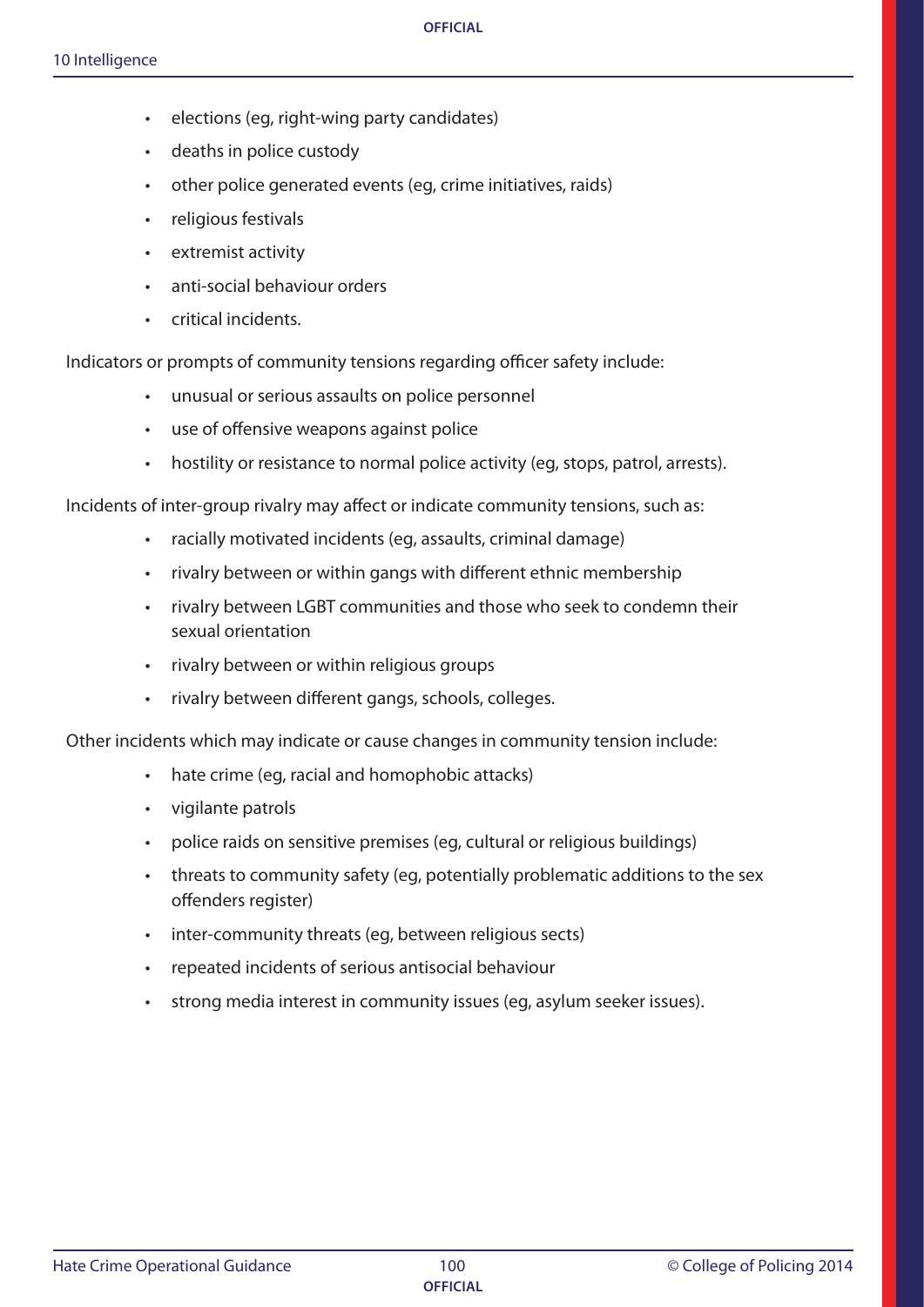## [10.3 Links between hate crime and](#page-2-0)  counter-terrorism policing

There is a clear overlap between hate crime and terrorist activity. Not all hate crime is linked to extremism and terrorism, but it is unlikely that a terrorist act will not be motivated by hate. The hate may be personal, ideological or the result of manipulation by others and it is important to recognise the links, particularly in respect of intelligence handling.

Many perpetrators of terrorist activity commit less serious hate crimes prior to progressing to more serious offending. Not every hate crime offender will escalate to extremist crime, and the challenge is to identify those with the potential to do so, thereby enabling counter-terrorist colleagues to reduce the risk posed.

The following factors may indicate heightened risk, although this is not an exhaustive list:

- crimes fuelled by extremist ideologies, eg, racial supremacy or religious fundamentalism
- crime series which are linked but escalating in seriousness
- • crimes that seek to justify or glorify genocide or other war atrocities
- repeated crimes that target the same victim group (or demographic)
- perpetrators who demonstrate support for regimes responsible for genocide or extremist behaviour
- perpetrators who host, share or follow extremist web content
- perpetrators who distance themselves from family and/or friends.

In order to ensure that the police do not miss risk indicators, it is important that any suspicions or relevant intelligence are fed into counter-terrorism intelligence systems.

To ensure that forces recognise and respond to risk indicators, staff should be made aware of potential risk factors and links. In addition, counter-terrorism colleagues should have an oversight of reported hate crimes and associated intelligence.

### **Good practice example**

Officers from the West Midlands Counter Terrorism Unit attended a regional hate crime training and awareness event. Facilitators set out the timeline for an offender who had escalated from being an outspoken individual to one posing a threat of extremist activity fuelled by white supremacist beliefs. The operational officers were able to see the escalating nature of offending, but also saw that early hate crimes were commonly reported behaviours. Officers attending said that the event had raised their awareness and gave them a stark message about how important early intelligence sharing can be.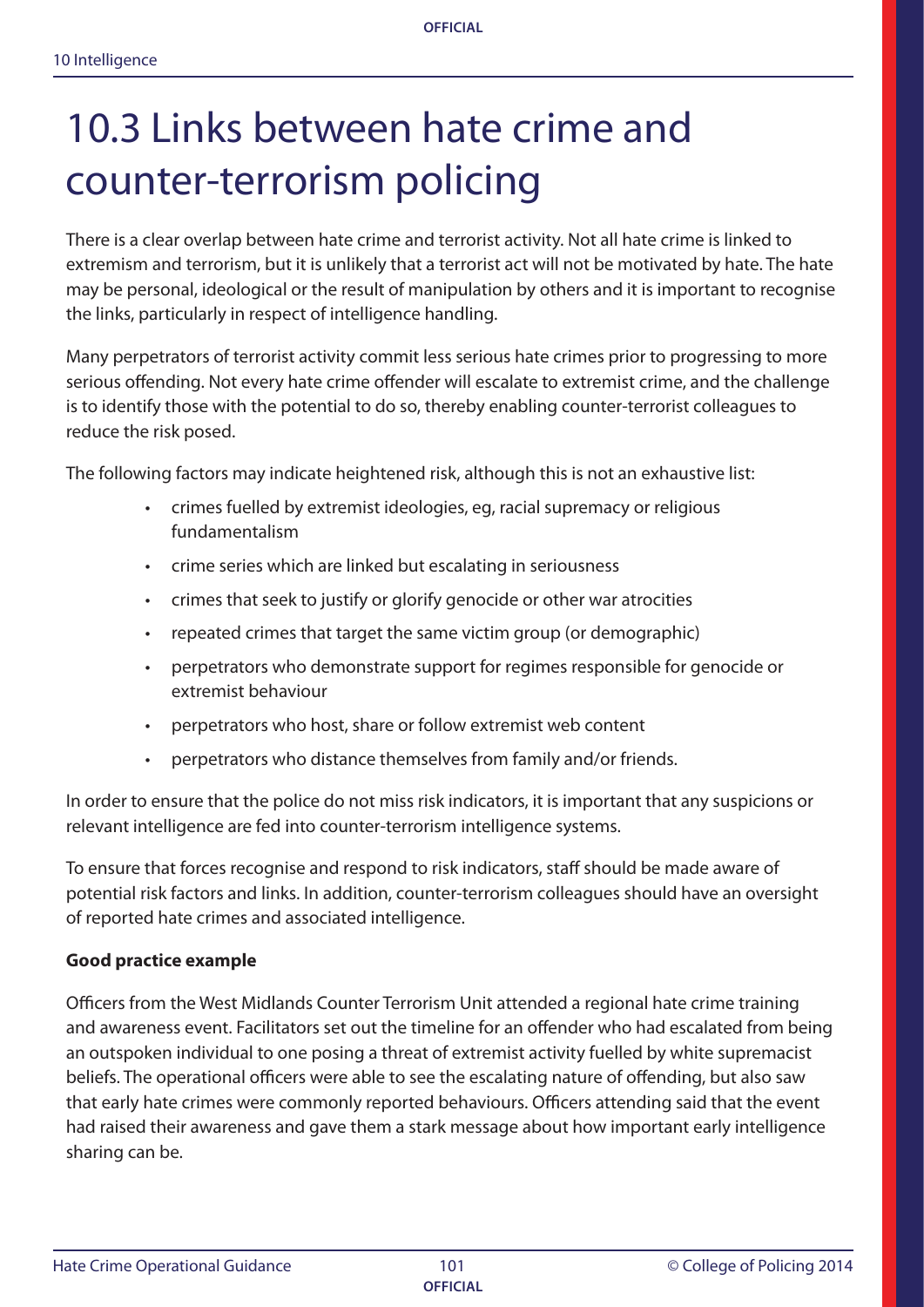# 10.4 Intelligence standards

Information submitted to force intelligence systems must be accurate and timely. Some forces have reviewed their business processes associated with the submission of intelligence and crime reports and have set appropriate data standards to ensure that they are submitted at the earliest opportunity.

All officers should have an understanding of the principles contained in APP on [Information management.](http://www.app.college.police.uk/app-content/information-management/?s=) In particular, police forces should consider the use of aides-memoire for officers, and posters in report-writing rooms.

# 10.5 Conclusion

The effective management of information and intelligence is essential to the efficient working of NIM. Hate crime should not be viewed as a particularly difficult or overly sensitive facet of intelligence gathering, but should be seen as an opportunity to apply learning from other areas of law enforcement. The challenge is to recognise hate crime as mainstream policing and to fully exploit NIM, thus enabling the police, the community and all appropriate stakeholders to work together to prevent, reduce and detect hate crime.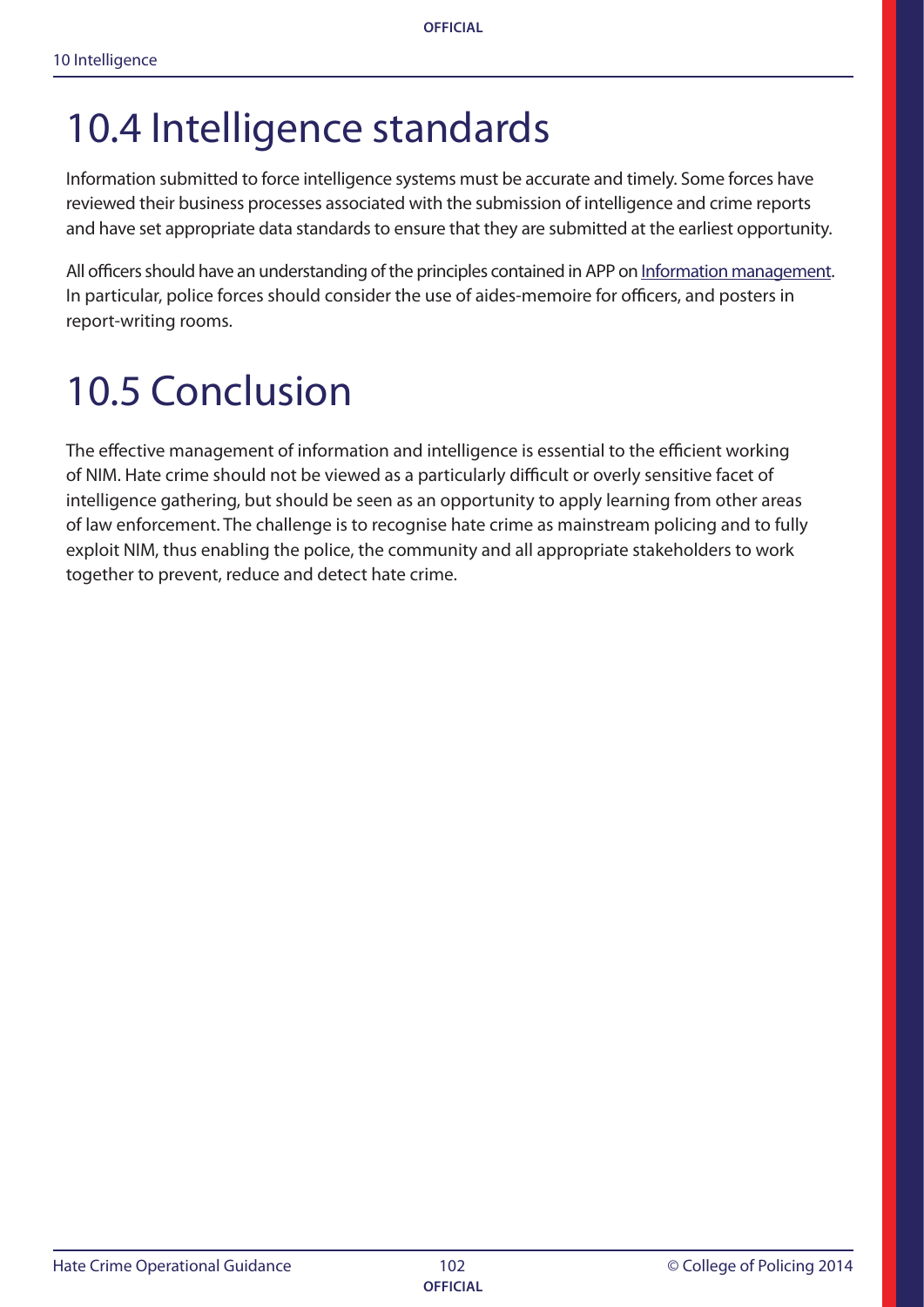# 11 Measuring performance

This section outlines how hate crime performance can be measured and managed.

# 11.1 Introduction

Forces must ensure that there is a consistent and quality assured approach to the investigation and management of hate crime. This can be achieved by producing accurate data to show the prevalence of hate crime, setting meaningful objectives and providing tools to help assess the quality of investigations.

# 11.2 Hate crime data collection

The agreement of the common definition of hate crime in 2007 enabled the police to provide national data for the first time in a consistent format. Since April 2008, ACPO has published data to show the number of crimes that have been recorded by the police in each individual force area. The data has been published on [True Vision](http://www.report-it.org.uk/national_hate_crime_data_released).

The transparency provided by the publication of hate crime data has been welcomed by victims groups and international observers.

From 2011, hate crime has also formed part of the annual data requirement for the Home Office and since then has been published as part of the national crime statistics.

### **11.2.1 Disaggregation of data**

ACPO's national hate crime data only separates out hate crime into the five monitored strands and, to date, the inconsistency of data systems has meant that disaggregation of the data within the strands (eg, when looking at race hate crime, which ethnic groups were targeted) has not been possible on a national basis. It is important that forces are able to locally analyse hate crime to identify trends, degrees of animosity and to prepare intelligence-led deployments. They should also be able to understand other factors from the data such as offence circumstances or the age and gender of victims and offenders. Analytical products also enable managers to make more effective deployment decisions.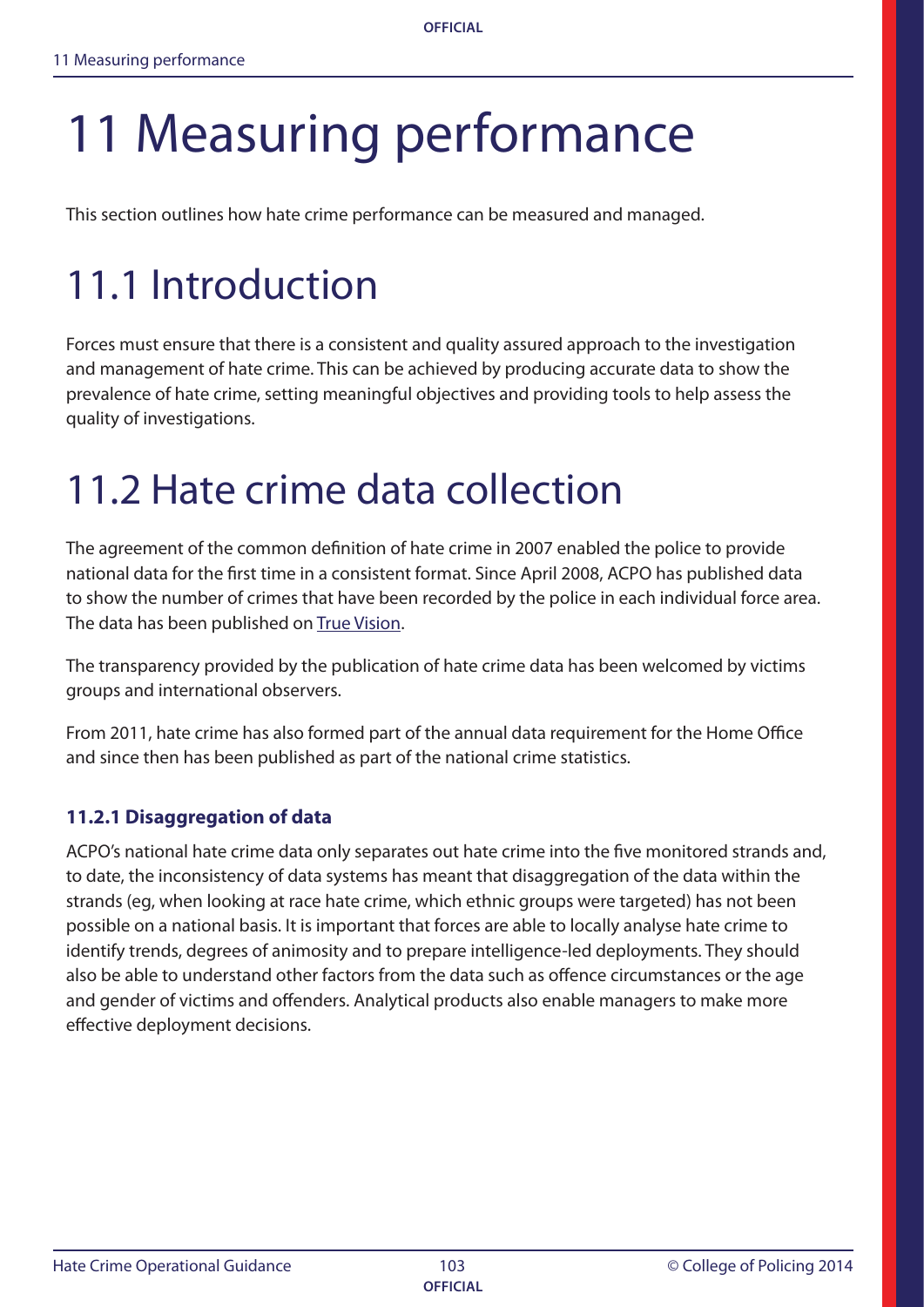# 11.3 Performance targets

The extent of under-reporting of hate crime is exposed in the [Crime Survey of England and Wales](http://www.ons.gov.uk/ons/rel/crime-stats/crime-statistics/period-ending-september-2013/stb-crime-in-england-and-wales--year-ending-sept-2013.html) (CSEW), which shows that less than one in five of the 278,000 actual hate crimes appeared in the 2012/13 ACPO hate crime data. The survey suggests that the police became aware of 40% of those 278,000 crimes, which shows there is significant work to do in recognising and reporting crimes as well as in the challenge of encouraging victims to come forward.

This gap in reporting and recording of hate crime is a priority for all police and criminal justice partners. It is why the government included the closing of that gap in its 2010 Programme for Government. Further details of the priority that the government places on this can be seen in [Challenge it, Report it, Stop it](https://www.gov.uk/government/uploads/system/uploads/attachment_data/file/307624/HateCrimeActionPlanProgressReport.pdf).

Many of the traditional performance targets for policing are difficult to apply to hate crime, but ACPO has suggested a number of appropriate areas to consider when measuring performance. Although some of these factors are not easily measured and some will require the cooperation of CJS partners to gather data, they are true measures of performance rather than merely an easy means of gathering it. Each area for consideration is explained below.

### **11.3.1 Increasing the reporting and recording of hate crime**

Measuring the increase or decrease in numbers of hate crimes is a key indicator of police and partnership performance. It is necessary to measure success in this way as less than one in five hate crimes that occur are recorded by the police. Until this gap is closed, the key National Policing and government objective is to work to increase confidence, accessibility and the recognition of those crimes that do occur. A long-term aim is to reduce the incidence of hate crime, and this will be measured by the [Crime Survey of England and Wales.](http://www.ons.gov.uk/ons/rel/crime-stats/crime-statistics/period-ending-september-2013/stb-crime-in-england-and-wales--year-ending-sept-2013.html)

The measurement of progress in this area should be a comparison of recorded hate crime with the:

- corresponding quarters in previous years or whole years
- percentage rise or fall in the CSEW estimates of hate crime
- • recording rates in forces with similar demographics.

Performance should be monitored across all recorded hate crime categories. Analysing the data will, over time, indicate whether rises and falls in hate crime reflect efforts to increase reporting or whether the incidence of hate crime has risen or fallen in a force area.

Targets that see success as reducing hate crime are not appropriate as they can be discouraging to staff, and are unlikely to motivate managers to promote positive recording or to increase the opportunity for victims to report through third-party reporting structures.

Race or religiously aggravated offences should not be used to measure performance as the offences account for only two of the strands of monitored hate crime and relate to four offence categories only. See **[2 Legislation](#page-17-0)**.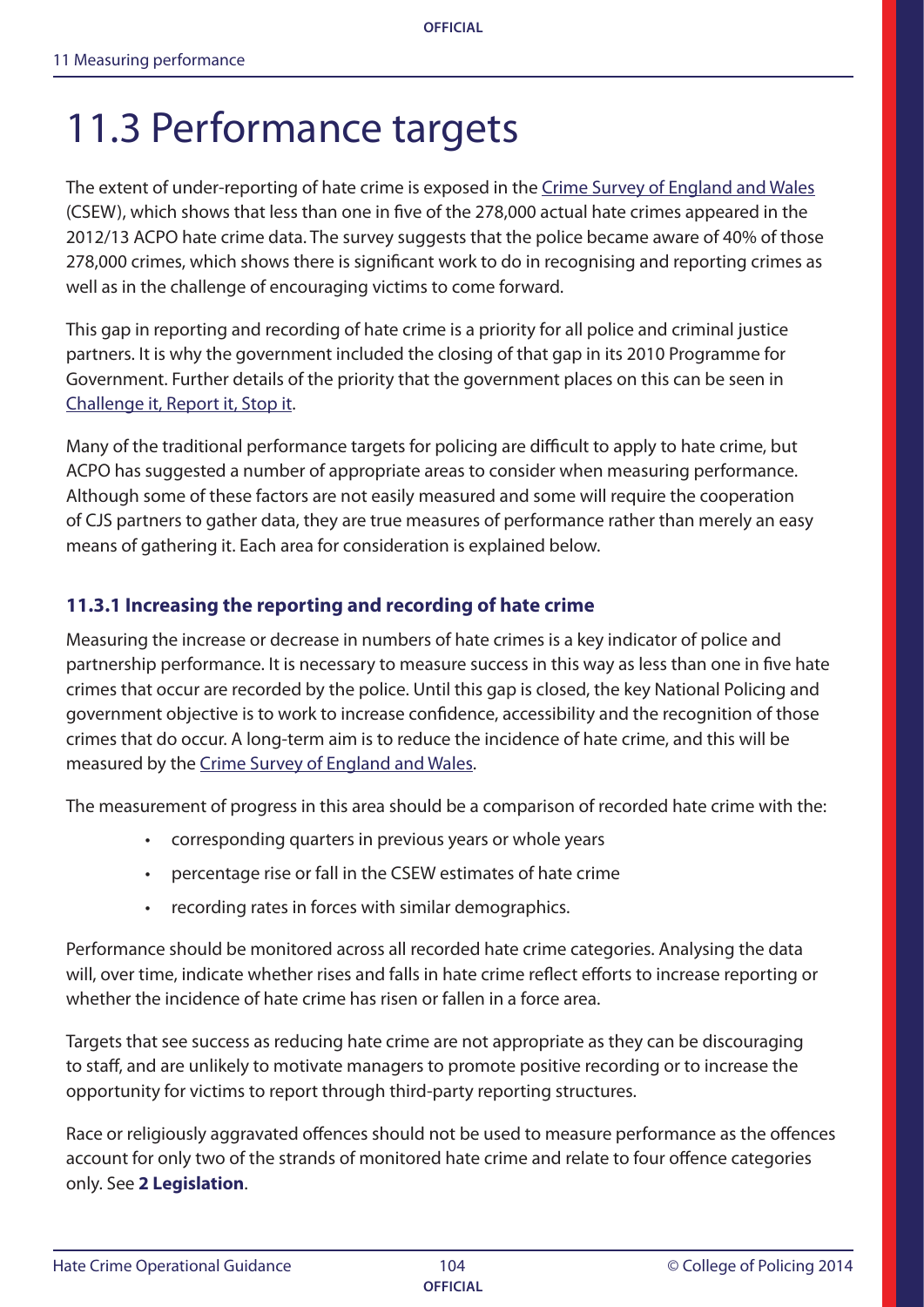#### **Performance assessment example**

An area that achieves an 8% rise in recorded hate crime in a period when the CSEW shows a stable total is likely to be attributable to positive policing and partnership responses. Analysts should check such data against similar forces and local surveys and by reviewing the period for events, conflicts or demographic changes that are likely to have had an effect on the data.

#### **11.3.2 Measuring the crimes that have successful outcomes**

The traditional measure of detection rates or successful outcomes may be appropriate, but it needs to be viewed in conjunction with the recorded crime rates. These criteria should be closely monitored to ensure they do not provide false positives. It is important to remember that a successful outcome for the victim may not necessarily include criminal proceedings.

The percentage of victimless crimes such as alcohol-related public order offences can have a major influence on detection rates, since most are recorded only when the offender is arrested. It is also possible that a single event such as a football match where numerous offenders are arrested for racist chanting could have a significant impact on detection rates even though no direct victims were present.

Where detection rates are used, forces need analysts to explore the data to fully understand the implications.

#### **11.3.3 Measuring repeat victimisation**

The percentage of those who become repeat victims is the best measurement of effective support for people who suffer/are affected by hate crime. The measure will be influenced by police and partnership activities, and the advice and support given to those victims who seek police support.

Figures can be compared with previous years or quarters and against those of similar forces to help understand the effectiveness of responses.

#### See **[1.4 Repeat victimisation](#page-16-0)**.

#### **11.3.4 Measuring victim satisfaction**

The CSEW shows that victims of hate crime are less likely to be satisfied with the police response, both in terms of effectiveness and the fairness of the services offered. Forces should, therefore, understand local victim satisfaction levels.

Forces have set mechanisms to measure victim satisfaction, and by identifying those that are hate crimes means that satisfaction levels can be compared with the CSEW data, previous periods, victims of crime in general or similar forces.

Existing victim surveys can be supplemented by the targeted use of the following hate crime diagnostic tools.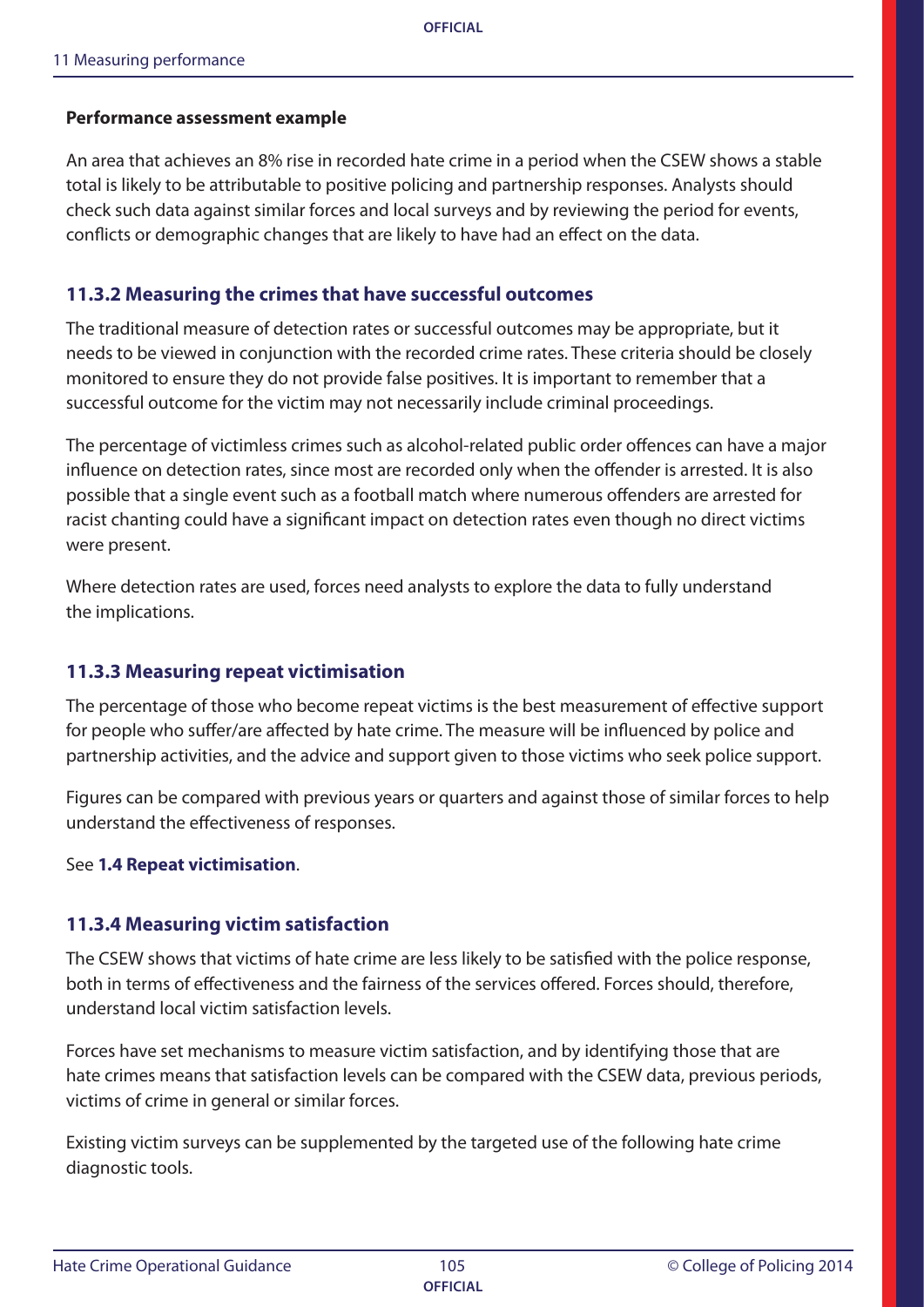#### **11.3.5 Measuring the number of crimes that attract enhanced sentencing in court**

One of the clearest indicators of successful criminal justice responses is the application of enhanced sentencing following conviction. This shows that the police, prosecutors and courts have all recognised the hate crime and that the police and prosecutors have been able to obtain and present evidence to demonstrate the offender's hostility.

The transparent use of enhanced sentencing under sections 145 and 146 of the Criminal Justice Act 2003 has been positively received by victims where it is used, and, conversely, has attracted significant criticism where it has not been applied.

The police inability to measure the application of this provision was criticised in [Hidden in plain sight.](http://www.equalityhumanrights.com/uploaded_files/dhfi_main_report_finalweb.pdf)

National responses are being examined, but processes could be put in place within local criminal justice boards to measure this important provision.

#### **11.3.6 Measuring the quality of investigations**

The ability to measure the quality of service and the quantity of outcomes has been an objective of the previous and current government hate crime action plans. To this end National Policing, criminal justice partners and government departments have developed the hate crime diagnostic tool, which allows qualitative and quantitative factors to be measured and comparisons to be made with victims' perceptions of quality. The tool encourages collaboration with partners and independent advisory groups. It also identifies any areas for development and provides a benchmark for future comparison.

The diagnostic tool also allows the quality of response to non-crime hate incidents to be assessed and, in particular, whether any of them should have been recorded as crimes rather than incidents.

The National Policing Hate Crime Group and the government hate crime programme can assist forces and partnerships to negotiate future performance targets.

### 11.4 Hate crime audits

A hate crime diagnostic tool has been developed to assist criminal justice agencies to examine how criminal justice agencies handle hate crimes. The purpose of this is to provide a qualitative evaluation of service, and identify good practice and areas of concern. The audit enables agencies to examine policies, processes and operational practice to improve the service offered to victims. It has been designed to work across all five strands of monitored hate crime.

The hate crime audit is an objective of the government's hate crime action plans and is one in a series of diagnostic tools to help CJS partners to meet their commitments to victims of crime.

The first section of the diagnostic tool sets out its purpose, how it works and the resources required to carry out the audit. It is designed to be used holistically, but it could be separated out to look at individual parts of the criminal justice process or at individual strands of hate crime where performance concerns have been identified.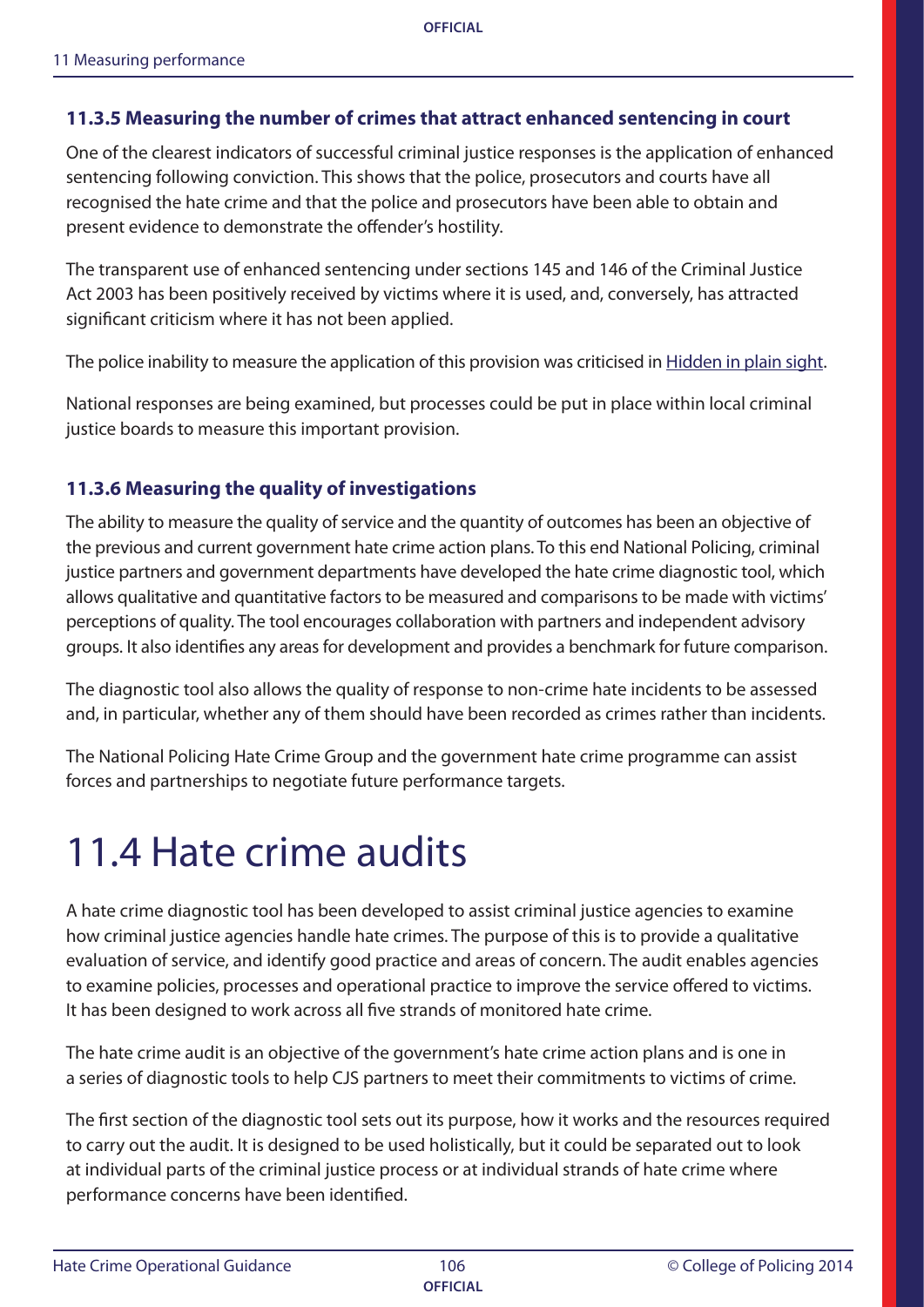### **11.4.1 Purpose of the diagnostic tool**

The tool helps agencies and partnerships to examine policy, procedures and service in the way they respond to hate crime in respect of:

- call handling
- correct classification
- • initial response
- • investigation standards
- criminal justice processes
- victim care.

This will help to:

- improve the way the agencies monitor and record hate crime
- identify the drivers of victim and witness satisfaction and confidence
- • identify ways to increase the reporting of hate crime
- • increase the number of successful prosecutions of hate crimes
- increase the number of cases that attract an enhanced sentence in court
- increase levels of community satisfaction in the prosecution of hate crimes.

#### **11.4.2 Methodology**

The audit is designed to take place in conjunction with local policy leads within CJS agencies, including the police and the CPS. Many such policy leads have commented on the benefits they found of working together across agencies. This has provided the opportunity to improve working practices and relationships, and increase understanding of the demands of partners.

Independent scrutiny bodies can also be included in the audit. CJS may wish to consider the suitability of including CPS scrutiny panels and independent advisory groups in the process, subject to an appropriate data confidentiality agreement being in place.

It is not always possible to contact victims of hate crime, but those who have been interviewed by telephone have given a valuable insight into how they perceive the criminal justice system, having had first-hand experience of it.

The diagnostic tool and accompanying guidance can be obtained from [True Vision](http://www.report-it.org.uk/agency_tools).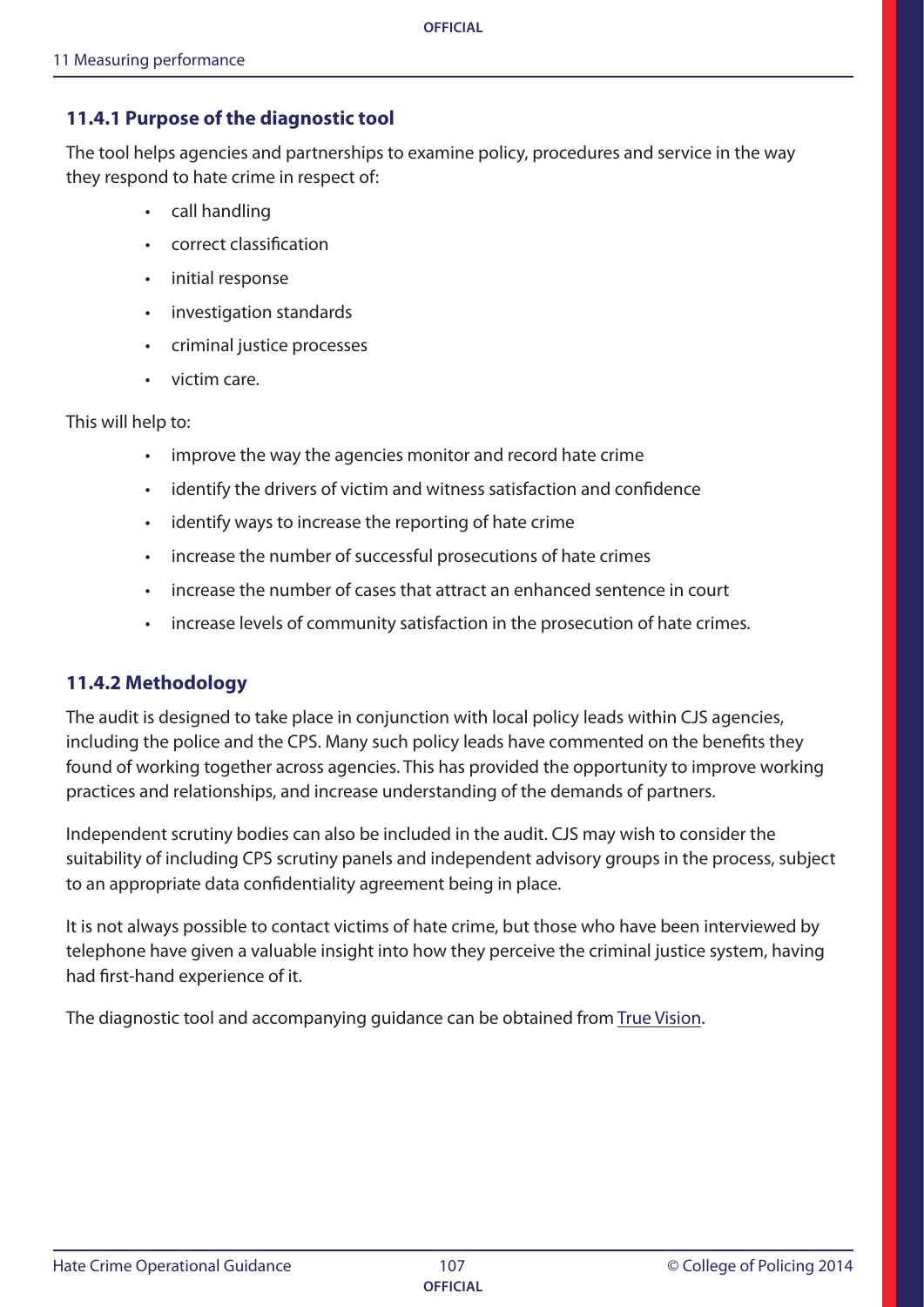# 12 Hate crime in sport

Hate in all its forms can infiltrate sport at all levels, and the scale and complexity of the issue remains a constant challenge requiring ongoing vigilance.

The influence and leadership from sporting celebrities can be of great benefit. Those in football have done some excellent work to break down racism, but hate in sport can also be the focus of many offences, whether on the pitch, the terraces or the internet.

### **12.1 Introduction**

Sport involves millions of people in the UK – either as spectators or participants, irrespective of social status, background, gender, age, sexual orientation, physical ability or ethnicity.

Hate crime in sport is not trivial or any less important than hate crime elsewhere. In sport it attracts intense media interest, and has the potential to escalate individual incidents into critical incidents.

The guiding principles for the police service when tackling hate crime in sport must be to:

- deliver a robust and effective response, using the appropriate legislation
- • work closely with communities affected
- proactively identify and combat incidents of hate crime by using the NIM and tasking and coordination process
- • reduce and manage any risk of public disorder.

The response must be proportionate, taking into account the different demands and priorities force areas have in relation to hate crime in sport. These will depend on the location of venues, the range of sporting events and whether they are local, national or international events and the demographics of the local community, spectators and those taking part.

#### **12.2 Robust and effective action**

It is important to build relationships with key partners, both internally and externally. This includes:

- establishing and maintaining effective links between event commanders, football intelligence and/or liaison officers, technical support and public order specialists
- building partnership links with official bodies such as the Football Association, England and Wales Cricket Board and Rugby Football Union
- building partnerships with local sports clubs, both amateur and professional, and area associations
- developing close working relationships with event stewards.

Stewards should be given appropriate training, and be briefed and made aware of their responsibilities should an incident occur. They must be fully integrated into any police operation, not only from a public order perspective but also from a hate crime perspective.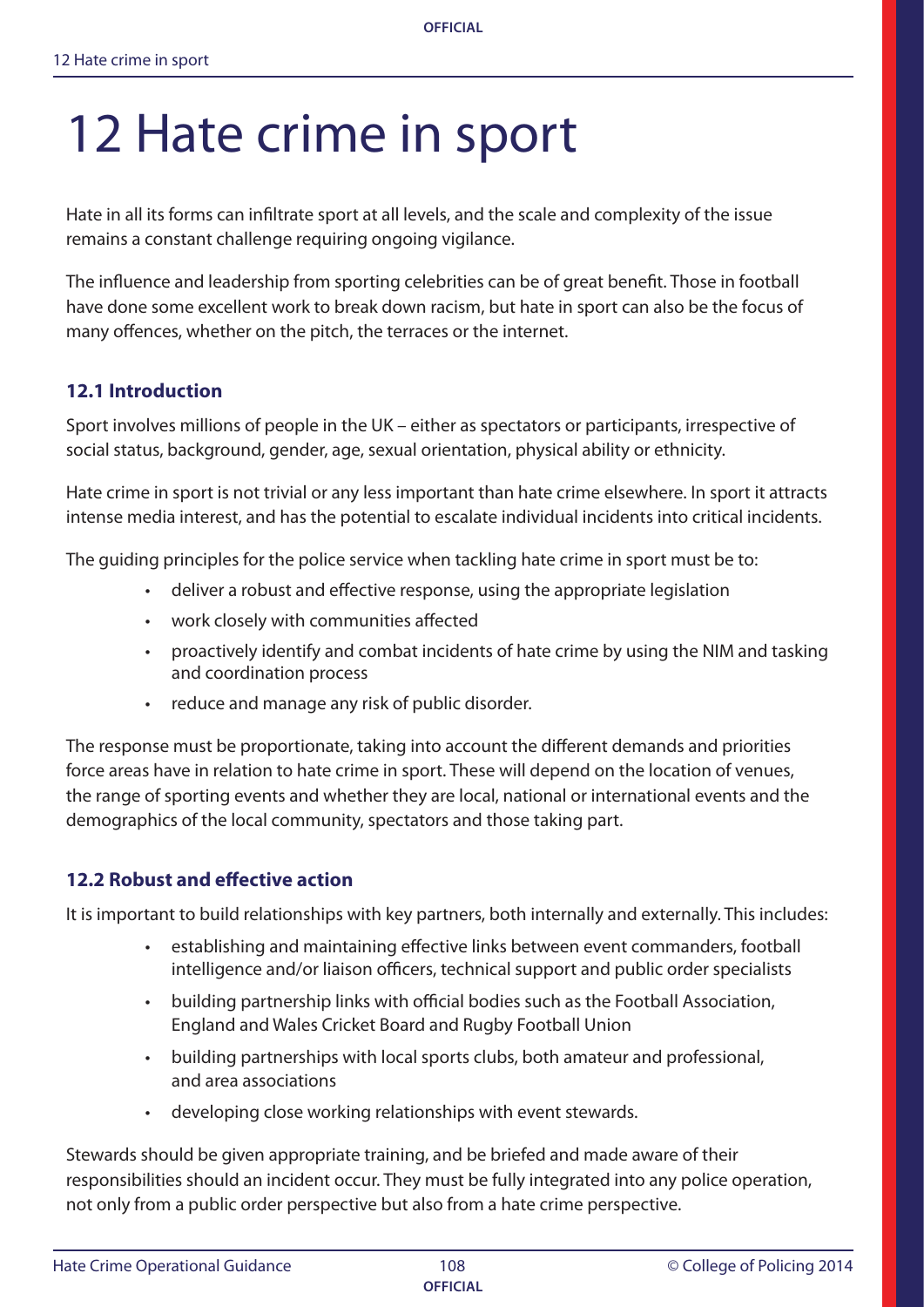Effective use of intelligence can help to identify known offenders and target resources to potential trouble spots (see **[12.4 Intelligence-led policing](#page-115-0)**). Although race has traditionally had the highest profile in relation to hate crime in sport, consideration should be given to widening campaigns to address the impact on other protected groups.

#### **Good practice example**

The MPS has worked with Arsenal Football Club to respond to racism in and around the club's ground. This has included developing a training package which is delivered to stewards by a criminologist who has expertise in hate crime.

The club has also developed a text line which is advertised in programmes. The text line allows supporters to report the seat number of any fan using racist or other hate language. The club can respond to this by seating its staff near to the person to make an independent assessment prior to any action being taken to deal with problems.

Where hate crimes do occur during a sporting event, it is important to use sanctions effectively and liaise with the CPS to ensure that the most appropriate sanction to use is identified, eg, ASBOs or Banning Orders. Possible legislation that can be applied, including specific offences, can be found in **[2 Legislation](#page-17-0)**.

Combating hate crime should be seen as a usual part of business and included as a standing item for event briefings where such problems exist.

#### **12.3 Building community confidence**

To achieve an increase in the reporting of hate crime in sport, victims need to have confidence that the police and authorities will take complaints seriously.

A response that meets the specific needs of victims will help to increase public confidence and improve community engagement. The police service has a duty to actively investigate any incident, preserve evidence and support the victim. It is essential that officers take positive action to do this and do not merely record incidents as a tick-box exercise.

#### <span id="page-115-0"></span>**12.4 Intelligence-led policing**

Intelligence-led policing should reflect the principles set out in APP on [Intelligence management](http://www.app.college.police.uk/app-content/intelligence-management/?s=). See also **10 Intelligence**. The following should be considered when planning the policing operation for a sporting event:

- conduct strategic and tactical assessments
- develop a control strategy to meet local demands and issues
- develop intelligence products to reinforce the control strategy such as subject profiles, problem profiles and case analysis
- • identify grounds and venues where hate crime occurs
- identify areas in the vicinity of grounds and venues where hate crimes occur
- use covert and overt methods to gather intelligence and target offenders
- gather open-source intelligence
- recognise different levels of hate crime in sport, eg, local, cross border, national or international.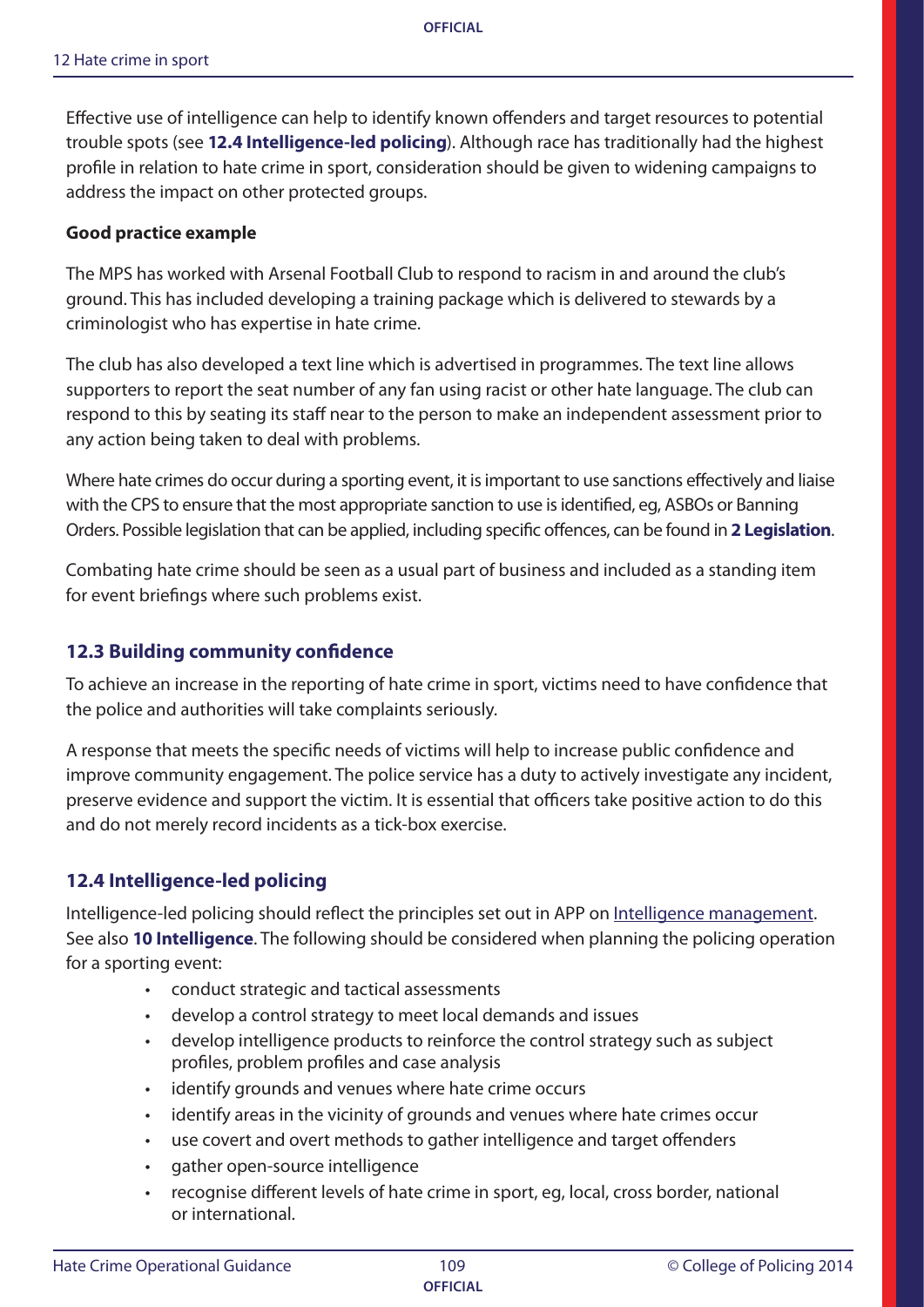#### **12.5 Football intelligence officers**

Professional football continues to be the focal point of hate crime within sport, and the police have developed particular measures to tackle that problem. The appointment and development of football intelligence officers (FIOs) is one such measure that has been central to the effective policing of hate crime in football. They perform a coordination role in intelligence-led operations, working with club officials, stewards and match commanders.

The FIO's key role is to:

- brief and advise the match commander in line with the tactical assessment before, during and post event
- • ensure that appropriate incident flags are placed on incident logs and all crime reports to ensure trends can be monitored
- • ensure all reported hate crime is included in the post-event report
- liaise with the CPS prior to, or at first hearing of, an application for a Football Banning Order in the event of any arrest or summons
- • establish from the host football club whether stewards or club officials have received any reports of hate crimes or incidents.

The results of these enquires should be recorded in the post-event report following a designated match.

#### **12.6 Match commanders**

Overall responsibility for implementing this guidance and for managing the policing response during a sporting event rests with the match commander. They must:

- ensure that officers engaged in policing football events are fully briefed and understand the Positive Action Policy, which must be part of any operational order
- • ensure that incidents of hate crime at designated football matches are recorded by the officer receiving a complaint or witnessing an incident, irrespective of whether suspects are identified or not
- ensure that allegations of hate crime at football events have a focused response, either by appointing a dedicated investigation team or ensuring the enquiry is appropriately supervised and quality assured
- consider the proactive use of evidence gathering teams or other tactics to identify those responsible for any racist chanting and ensure that positive action is taken, whether that be during the match or as part of a retrospective enquiry.

For further information see:

- **[Kick it Out](http://www.kickitout.org)**
- [Show Racism the Red Card](http://www.srtrc.org)
- <span id="page-116-0"></span>**[True Vision.](http://www.report-it.org.uk)**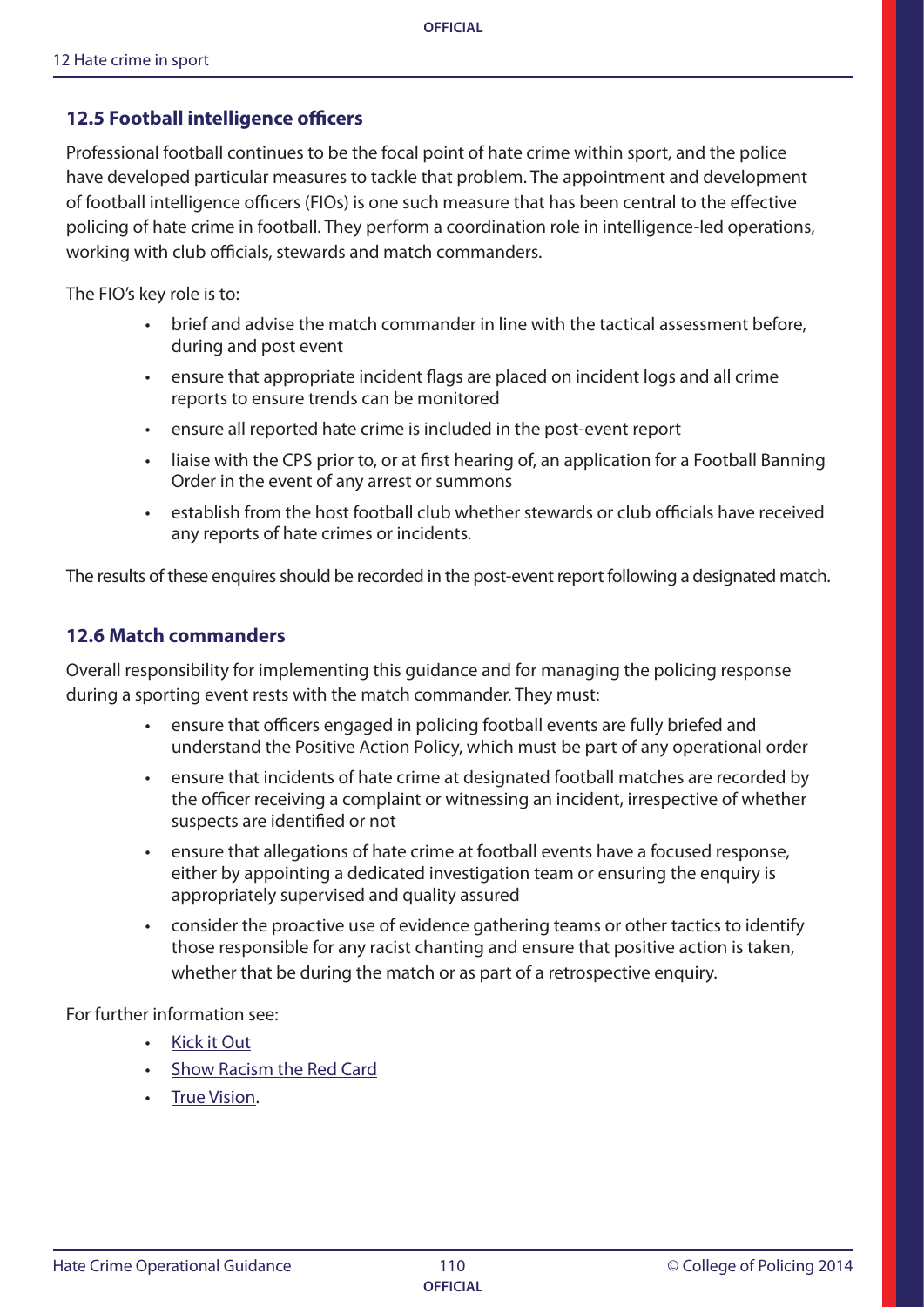# 13 Inciting hatred

The Public Order Act 1986 includes specific offences of inciting hatred on the grounds of race, religion and sexual orientation.

These are relatively new offences and there is not a great deal of case law to help make decisions. All allegations of incitement to, and stirring up, hatred must be referred to the central special crime and counter-terrorism division of the CPS, and require the consent of the Attorney General to proceed to court.

Incitement offences have been the subject of considerable debate. The nature of these offences can lead to conflict between individuals and groups about the balance of freedom of expression and protection from hatred. The police have seen how the expression of a personal belief can be interpreted by others as likely to stir up hatred. Incitement can arise from one religious group's view on another's religious belief or from a religious person's view on sexual orientation or vice versa.

Whether a particular act comes within the behaviour covered by the offences is ultimately for the court to decide. The CPS has to judge in each case whether the evidence supports a reasonable prospect of a successful prosecution.

In considering the offences of inciting hatred on the basis of religion and sexual orientation, Parliament accepted evidence that legislation is necessary to prevent such activity. It took a view that the legislation contains a sufficiently high threshold, so that any interference with freedom of expression was justifiable under the terms of the European Convention on Human Rights (ECHR) and the Human Rights Act 1998.

Article 10 of the ECHR says that any interference with freedom of expression must be prescribed by law. It must also be:

- necessary in a democratic society
- in the interests of national security, territorial integrity or public safety
- for the prevention of disorder or crime
- for the protection of health or morals
- for the protection of the reputation or rights of others
- for preventing the disclosure of information received in confidence
- for maintaining the authority and impartiality of the judiciary.

The contentious nature of these offences demonstrates that it is imperative that policing decisions are made without fear or favour, and that they take into account all of the considerations of the ECHR and Human Rights Act 1998.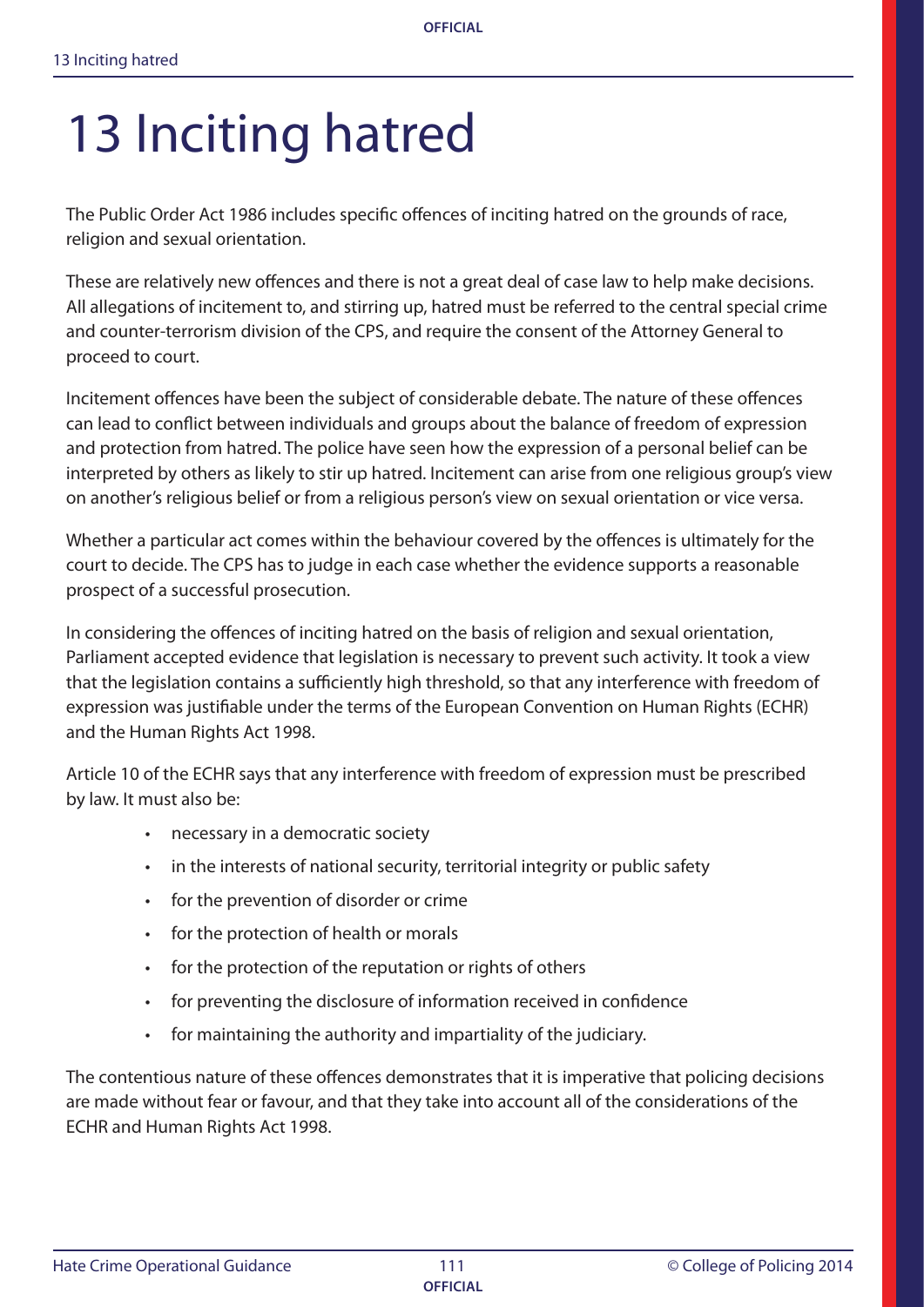## 13.1 Incitement to racial hatred

Section 18 of the Public Order Act 1986 makes it an offence for a person to use threatening, abusive or insulting words or behaviour, or to display any written material which is threatening, abusive or insulting, intending to stir up racial hatred, or where having regard to all the circumstances racial hatred is likely to be stirred up. An offence under sections 19-22 of the Act includes distribution, broadcasting, performance, public display and possession of inflammatory material.

The Act defines racial hatred as hatred against a group of persons defined by reference to colour, race, nationality (including citizenship) or ethnic or national origins.

An offence under this section may be committed in a public or a private place, except that no offence is committed where the words or behaviour are used, or the written material is displayed, by a person inside a dwelling and are not heard or seen except by other persons in that or another dwelling.

Full details of the Act can be found at the [Office of Public Sector Information](http://www.opsi.gov.uk/RevisedStatutes/Acts/ukpga/1986/cukpga_19860064_en_4) website.

# 13.2 Incitement to hatred on the grounds of religion

Section 29B of the Public Order Act 1986 makes it an offence for a person to use threatening words or behaviour, or display any written material which is threatening, with the intention to stir up religious hatred. Sections 29C to 29F of the Act include the offences of distribution, broadcasting, performance, public display and possession of inflammatory material.

Religious hatred means hatred against a group of persons defined by reference to religious belief or lack of religious belief.

An offence under this section may be committed in a public or a private place, except that no offence is committed where the words or behaviour are used, or the written material is displayed, by a person inside a dwelling and are not heard or seen except by other persons in that or another dwelling.

The Act includes section 29J which is designed to protect freedom of expression. This states:

…nothing in this Part shall be read or given effect in a way which prohibits or restricts discussion, criticism or expressions of antipathy, dislike, ridicule, insult or abuse of particular religions or the beliefs or practices of their adherents, or of any other belief system or the beliefs or practices of its adherents, or proselytising or urging adherents of a different religion or belief system to cease practicing their religion or belief system.

Full details of the Act can be found at the [Office of Public Sector Informatio](http://www.opsi.gov.uk/acts/acts2006/ukpga_20060001_en_1#l1g1)n website.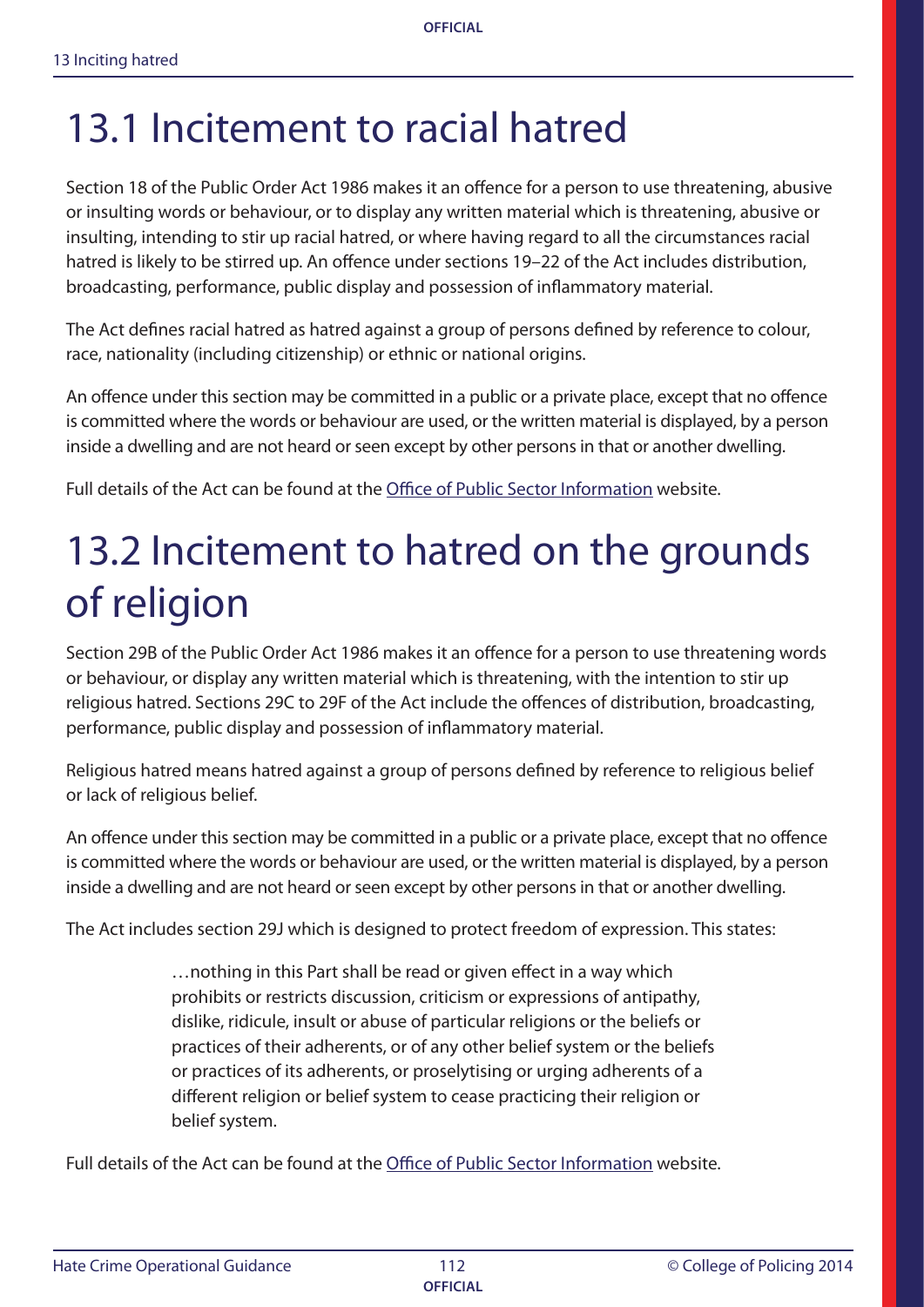# [13.3 Incitement to hatred based on sexual](#page-2-0)  orientation

Section 29B of the Public Order Act 1986 (as inserted by the Criminal Justice and Immigration Act 2008) makes it an offence for a person to use threatening words or behaviour, or display any written material which is threatening, with the intention to stir up hatred against a group of people defined on the grounds of their sexual orientation. Sections 29C to 29F of the Act include the offences of distribution, broadcasting, performance, public display and possession of inflammatory material.

Hatred on the grounds of sexual orientation means hatred against a group of persons defined by reference to sexual orientation (whether towards persons of the same sex, the opposite sex or both). See section 29AB of the Act.

An offence under this section may be committed in a public or a private place, except that no offence is committed where the words or behaviour are used, or the written material is displayed, by a person inside a dwelling and are not heard or seen except by other persons in that or another dwelling.

The Act includes section 29JA, which is designed to protect freedom of expression. This states:

In this Part, for the avoidance of doubt, the discussion or criticism of sexual conduct or practices or the urging of persons to refrain from or modify such conduct or practices shall not be taken of itself to be threatening or intended to stir up hatred.

Full details of the Act can be found at the [Office of Public Sector Information](http://www.opsi.gov.uk/acts/acts2008/ukpga_20080004_en_33) website.

# 13.4 Guidance on incitement to hatred offences

The three incitement to hatred offences are not identical. They were created at different times and had different transitions through Parliament, meaning that each should be considered separately. The most significant difference is that the race offence covers threatening, abusive or insulting words, behaviour or material, whereas the religious and sexual orientation offences cover only threatening words, behaviour or material.

All three offences are committed where the offender intended to stir up hatred. The race offence also includes circumstances where such hatred is likely to be stirred up.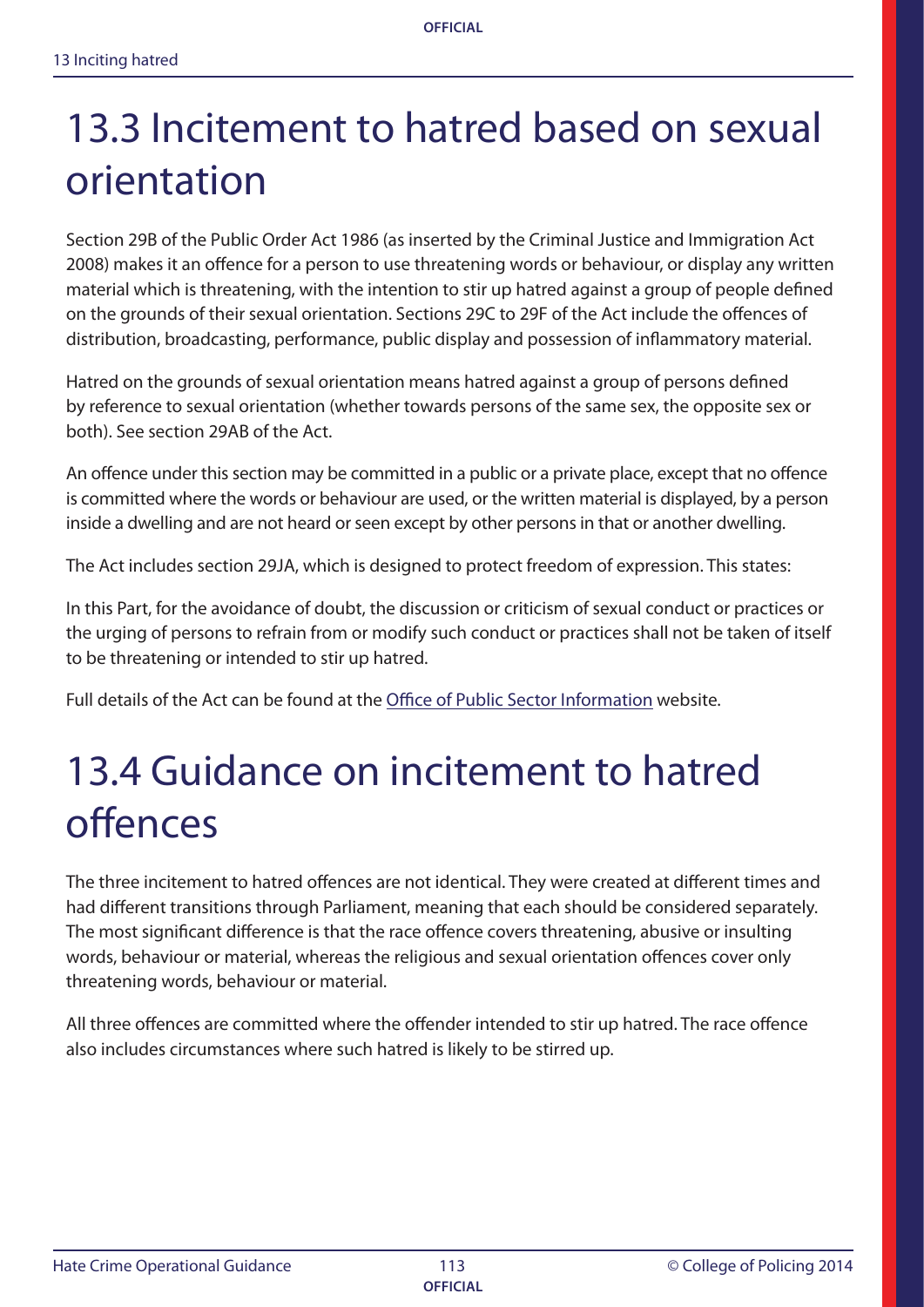# [13.5 Action in response to allegations of](#page-2-0)  incitement to hatred

It is essential, if the trust and confidence in the police is to be maintained, that any action in response to these offences is taken without fear or favour. They can cause significant damage and any complaints need to be fully investigated, but the rights of the accused individual also need to be taken into account.

A religious or any other personal belief is no defence to these offences, but the free expression or debate of personal views is a protected human right, which is why the threshold for this offence is set so high. Freedom of expression is a right under Article 10 of the ECHR and Schedule 1 of the Human Rights Act 1998. Full details of the Act can be found at the [Office of Public Sector Information](http://www.opsi.gov.uk/acts/acts1998/ukpga_19980042_en_3#sch1-pt2) [website](http://www.opsi.gov.uk/acts/acts1998/ukpga_19980042_en_3#sch1-pt2).

See also **[6.4 Opposition to police policy](#page-68-0)**.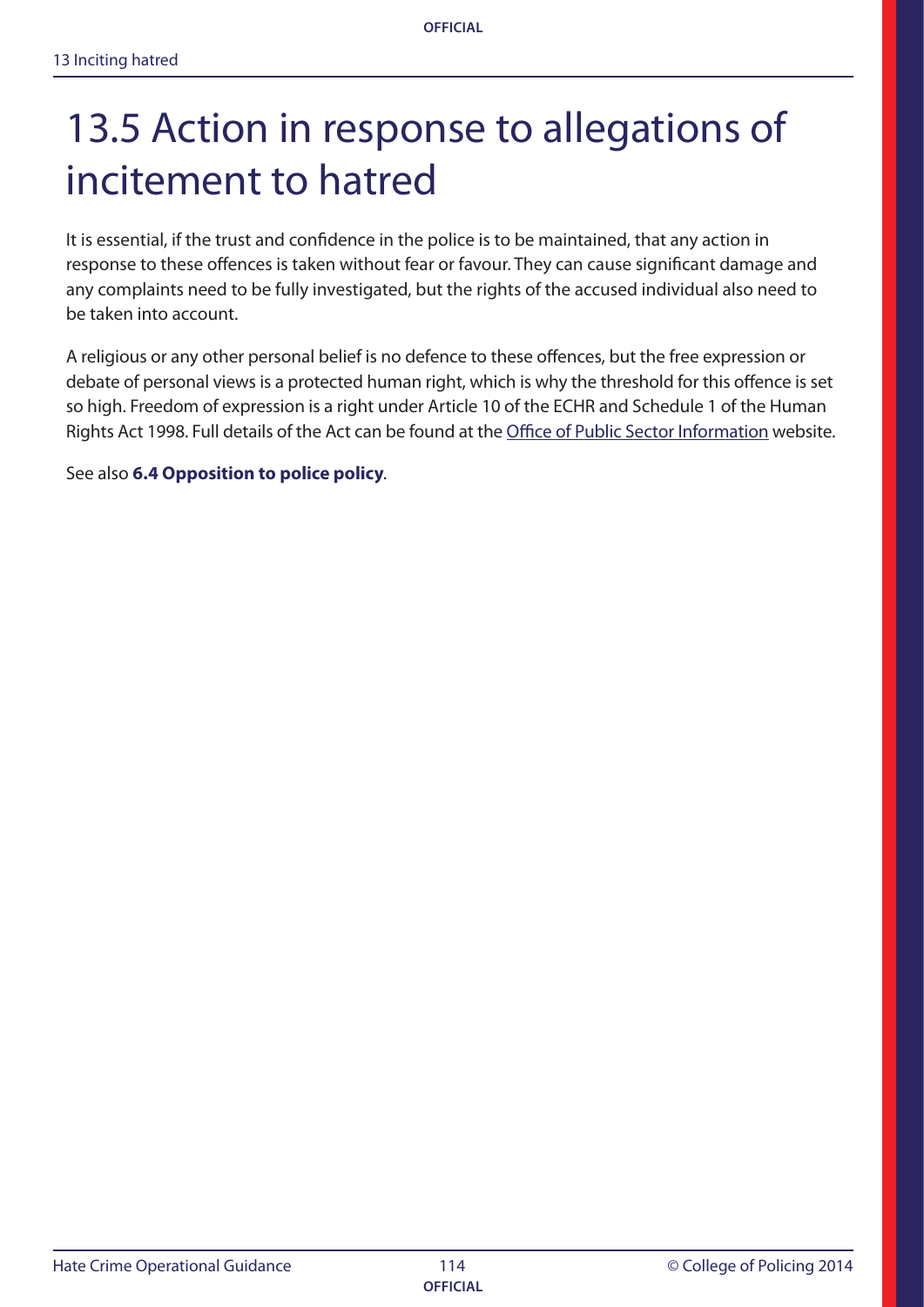# 14 Internet hate crime

Criminal behaviour where the offender transmits material over the internet has become widespread in the UK in recent years. The police response when victims have referred such material has been erratic. There are some examples where successful evidence gathering has enabled the CPS to convict offenders. However, there have been many more occasions where victims have had poor responses from the police and have been left frustrated by their unwillingness to deal with the incident.

The nature of illegal hate material presents many operational challenges, including:

- establishing the jurisdiction of the crime, in terms of the country and force area where the offender posted the material
- the anonymous nature of most offending material
- the unwillingness of, or legal restraint on, internet industry bodies to disclose user identity
- the lack of clear policy quidance
- a lack of knowledge among many investigating officers
- the high workload of force forensic IT specialists.

Internet hate crime can cause significant distress for communities affected by it. It is can also increase community tensions and act as a motivator for those with a propensity to commit hate crime by such means. For these reasons, and because of the significant concerns raised by community groups, responding to hate crime on the internet has become a priority for the police service and is included in [Challenge it, Report it, Stop it](https://www.gov.uk/government/uploads/system/uploads/attachment_data/file/307624/HateCrimeActionPlanProgressReport.pdf)[.](https://www.gov.uk/government/uploads/system/uploads/attachment_data/file/97849/action-plan.pdf) In the plan, the cross-government hate crime programme includes developing a schedule of work relating to hate crime on the internet. See also [CPS Guidelines](https://www.cps.gov.uk/legal/a_to_c/communications_sent_via_social_media/) on prosecuting cases involving communications sent via social media.

The global nature of the internet means that many crimes are found to have occurred in other force areas or even other countries.

# 14.1 Nature of internet hate crime

Information technology makes it easy to send or transmit material to an intended or incidental victim. Although hate mail is still sent through the postal system, the majority of it is now sent by email, social networks, instant messaging and open-source websites. The internet also allows an individual to take on a new and anonymous identity, and to bypass traditional editorial controls, to share their views with millions.

The interactive nature of social media has significantly changed the nature and impact of hate material. Previously, hate material was shared largely in closed environments such as chat rooms. Social media provides the means to post material publicly, for example, to the comments sections of newspapers and other websites. The number of individuals exposed to such material has increased hugely, placing additional demands on law enforcement agencies to respond.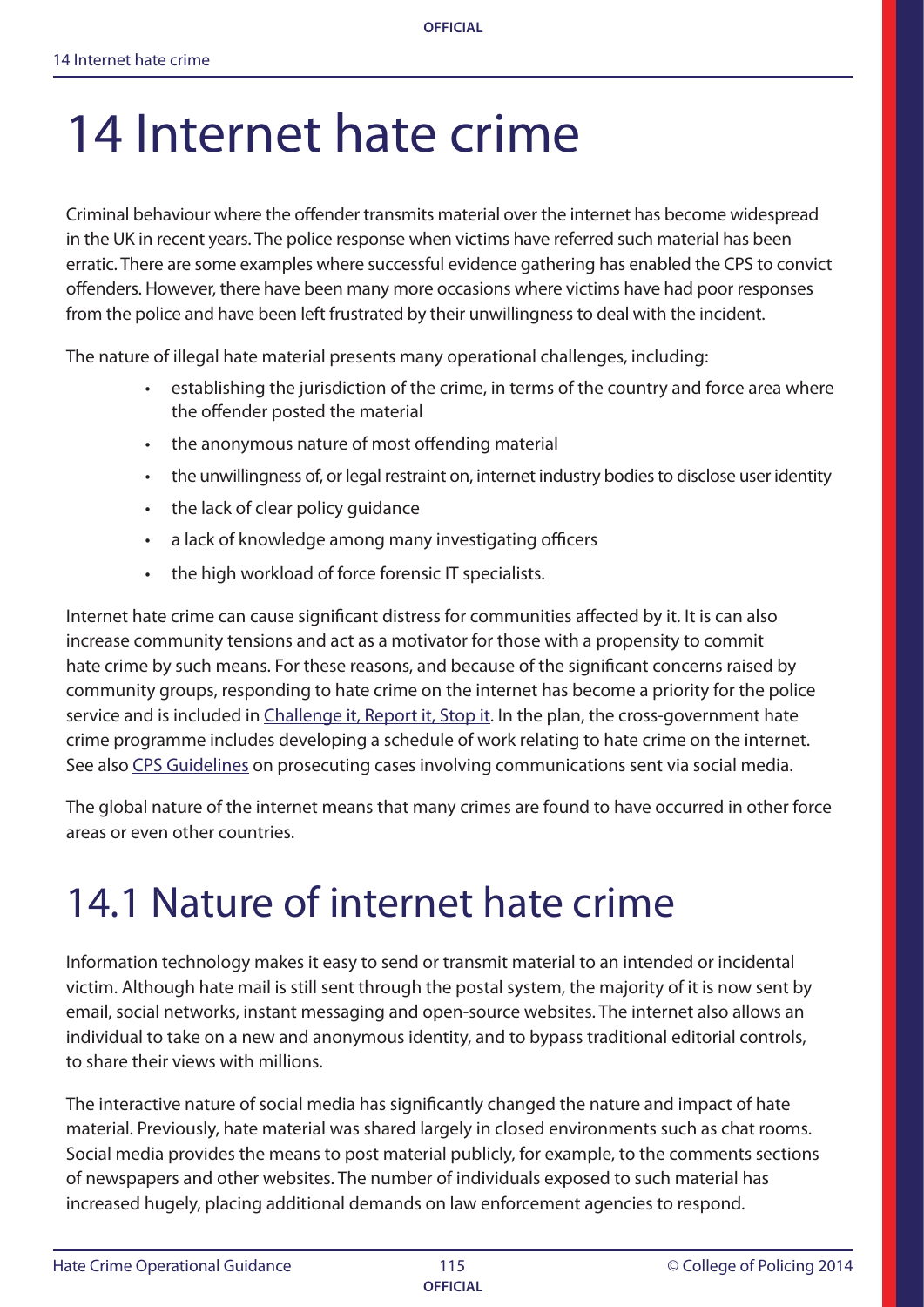Online hate messages can be sent anonymously or by using a false identity, making it difficult to identify the offender. The internet also offers extensive opportunities for perpetrators to target society generally, by providing quick and easy access to a wider audience than is accessible by ordinary mail.

The investigation and prosecution of hate crime on the internet is controversial. Some argue that hate speech should not be criminalised as it is an expression of free speech. The law in the UK is clear. It establishes that illegal activity can be committed over the internet in the same way as when using other media. However, it is important to be aware that police activity to act on criminal material will come under scrutiny from opponents to UK law.

There is no specific offence of internet hate crime. A basic rule is that most offences can be committed on the internet in the same way as they could on the street. See **[2 Legislation](#page-17-0)** for further details and **[13 Inciting hatred](#page-116-0)**.

# 14.2 Offences and investigation of internet hate crime

Police officers and staff may receive complaints regarding the content of websites, chat rooms, newsgroups, unsolicited emails and text messages sent on mobile phones.

Police key responsibilities are to:

- record a complaint as a hate incident or hate crime in line with this quidance
- ensure the safety and wellbeing of the victim from the offender or other individuals who are motivated by the offender
- bring the offenders to justice
- • prevent further crime
- reduce community tension and fear of crime
- build community confidence that the police are willing and able to deal effectively with hate crime.

Officers and staff may also come across material through open-source intelligence. If an allegation is received or information discovered about potential criminal offences, the following steps should be taken:

- • establish the exact nature of the complaint and the specific medium concerned
- follow local force policy for crime reporting or inputting onto corporate databases
- • identify possible criminal offences after considering available legislation (see **[2 Legislation](#page-17-0)**)
- • secure all evidence, both hard copy and electronic copies
- where possible do not allow further use of the computer, including logging off and switching off
- consider specialist electronic scene preservation, which includes hard drives, floppy disks, CD Roms or memory sticks, electronic audit trails of messages and access to documents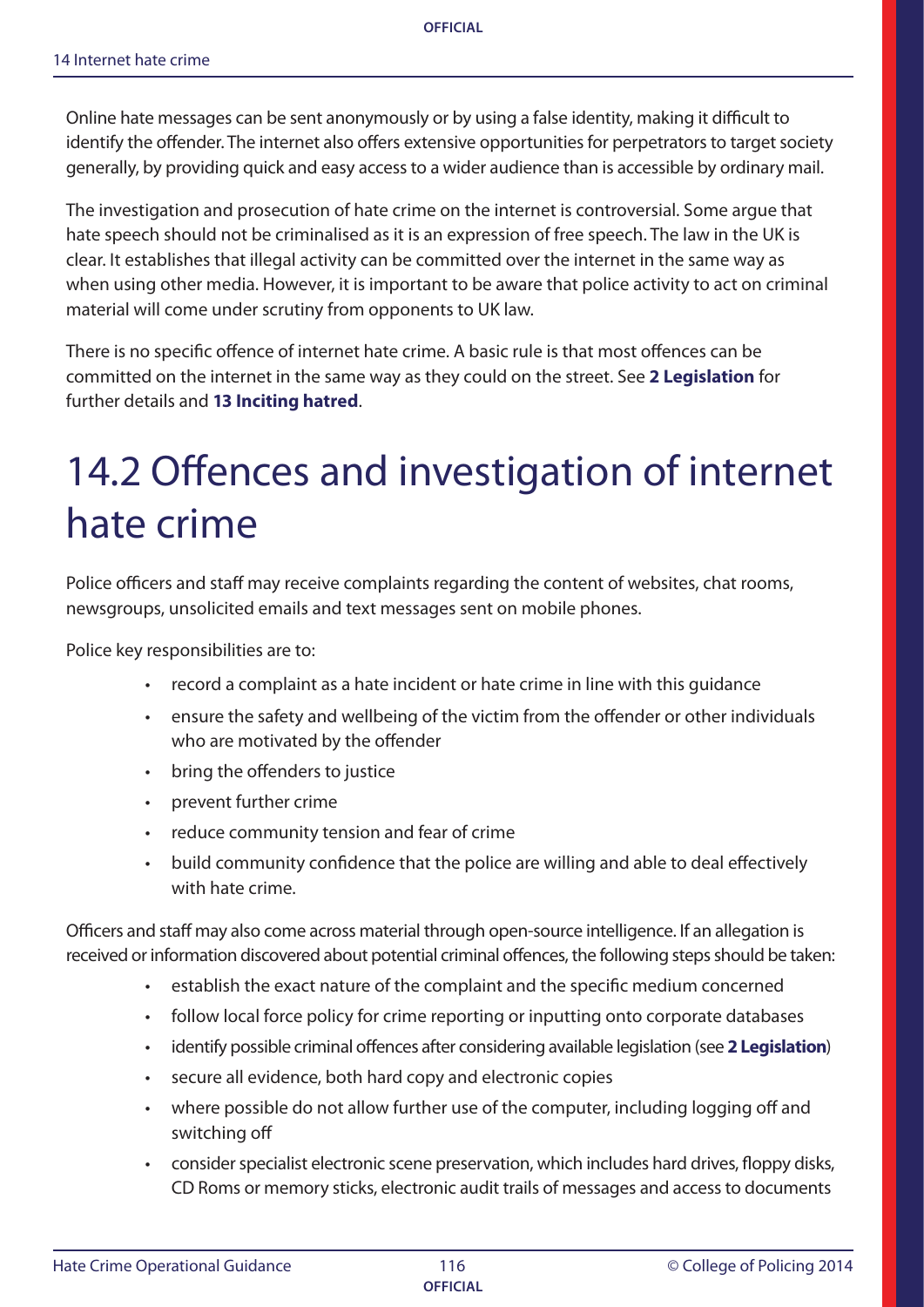- consider conventional crime scene preservation, such as the home or place of work and the contents of waste bins and shredders
- ascertain the date, time and electronic or geographic place of origin for emails
- • ascertain details of the victim's computer system, for evidential and continuity purposes
- consider the definition of a hate crime in all instances to ensure that hostility is recognised.

If an allegation does not include a crime, the victim can be encouraged to contact the internet host themselves to ask that they consider removing the material. If they choose to report it to True Vision, it would be recorded centrally as a non-crime hate incident.

The following may be able to provide additional sources of advice:

- • hate crime unit or coordinator
- • criminal investigation department
- • hi-tech crime unit
- equality or diversity unit
- • special branch
- anti-terrorism unit
- the CPS.

Most police forces also have a single point of contact (SPOC) within the intelligence structure to liaise with internet service providers (ISPs) and mobile phone operators. This helps to establish the source of emails sent.

# 14.3 International jurisdiction

Internet hate crime offenders are not limited by national or international boundaries. Even though communications may be of short duration, many computers are located in easily identifiable places. Computers can be accessed remotely, regardless of the location of the person who is posting, sending, viewing or receiving information online. Wherever the computer or the individual is located, there will be an electronic audit trail that will have significant evidential value.

Many sites carrying messages of hate are hosted in countries outside the UK where their content may be protected by law, such as that safeguarding free speech under the First Amendment of the United States Constitution. This means that hosts are unwilling to pass on user information without a USA court order, which is not attainable for the majority of the hate crime reports the police receive.

# 14.4 Court jurisdiction – England and Wales

An early case that has proved instructive to the courts in England and Wales is that of  $R$  v Shepherd and Whittle [2010] EWCA Crim 65. Two white supremacists who circulated racist material over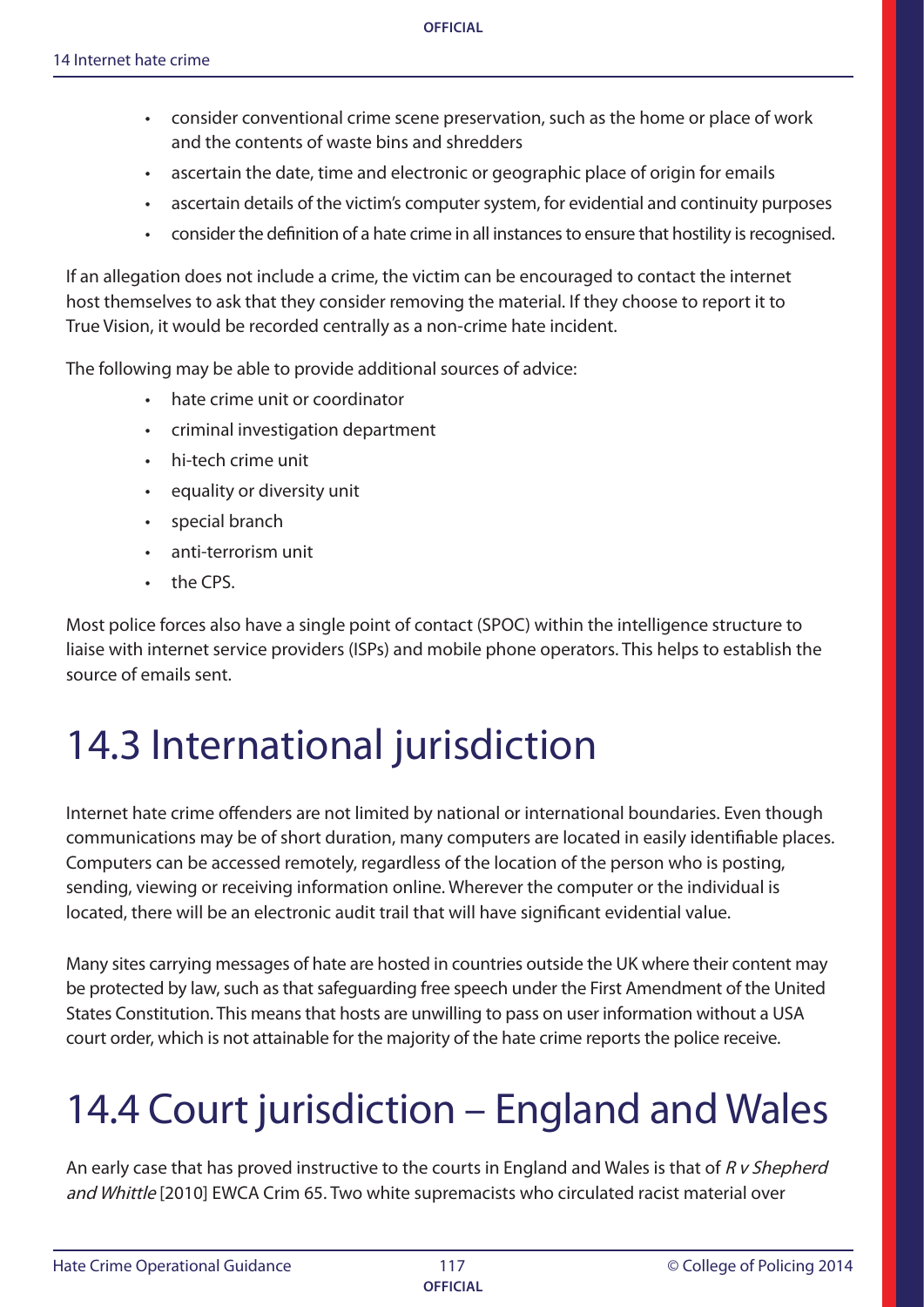several media, including the internet, were convicted of possessing, publishing and distributing racially inflammatory material. They used material which the CPS said 'crossed the line from unpleasant and obnoxious to a criminal offence'.

Reviewing lawyer Mari Reid, of the CPS counter-terrorism division said:

People are entitled to hold racist and extreme opinions which others may find unpleasant and obnoxious. What they are not entitled to do is to publish or distribute those opinions to the public in a threatening, abusive or insulting manner either intending to stir up racial hatred or in circumstances where it is likely racial hatred will be stirred up.

The defendants in this case appealed against their convictions. They argued that they were subject only to the jurisdiction of USA courts since material was uploaded to a website hosted by a server in the USA despite it being accessible in the UK, where some of the material was also distributed in print form. One of the grounds of appeal was that the case could only be tried in the jurisdiction where the server was located. The Court of Appeal rejected this, confirming that the criminal law of England and Wales can apply to material published online even if the server is located in another country. The test the court will apply is whether a 'substantial measure' of the activities took place within the jurisdiction.

### **14.4.1 Threats to individuals outside the UK**

Where material is reported that targets an individual or group outside the UK and does not appear to have originated from inside the UK, the police should refer the report to a suitable authority in the country with jurisdiction, to ensure that consideration is given by local law enforcement and other authorities. National Policing is working with the government and international bodies to try to establish a system of single points of contact for disseminating such material. Until this is available officers should use existing communication structures. More details can be found on the [True Vision](http://www.report-it.org.uk) website.

# 14.5 Key considerations

Where a force receives a complaint of internet hate crime and it is retained because it fits one of the criteria below, the primary concern is the safety of targeted individuals, groups or events. However, forces should also consider the impact it has on communities affected, community tension and the confidence in police.

Forces should consider whether:

- the material is part of a larger picture when considered alongside existing intelligence
- there is a need to inform the individual of the threat as part of an 'Osman' warning
- • there is a need to offer support to the intended target
- there is a need to discuss risk with event organisers or operational commanders responsible for policing events
- there is a need to complete a community impact assessment.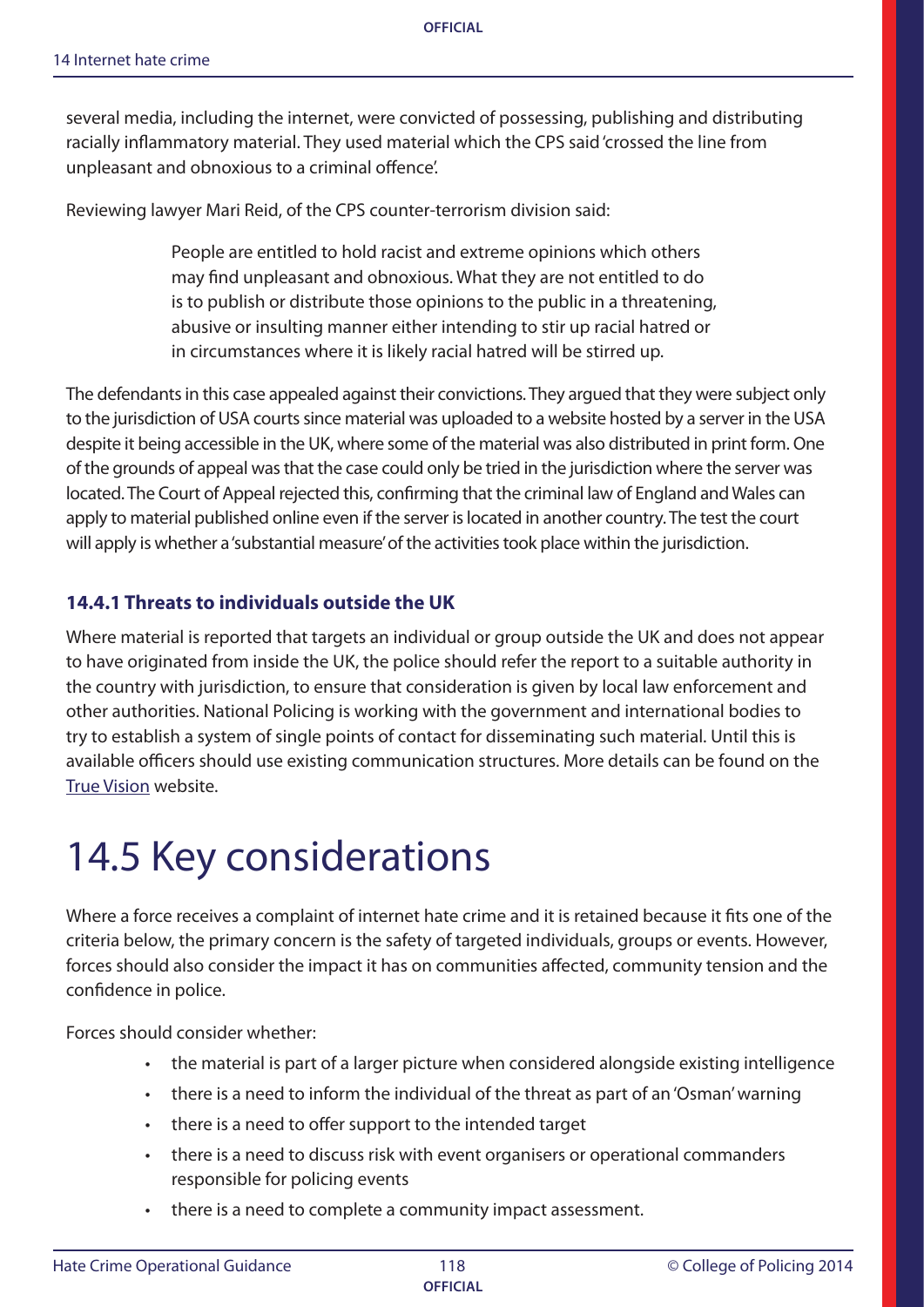The majority of hate material is posted anonymously and may originate from an individual without the resources or intention to carry out the threats that they make so freely. However, many offenders who do have the intention and resources to carry out violent attacks, post internet hate as part of the escalation of their behaviour. It is important, therefore, that the force intelligence unit assesses the degree of risk each report presents, however implausible it may seem.

# 14.6 Targeting celebrities

Many reports of internet hate crime are received from someone who is offended by material posted in response to newsworthy events or where it targets a high-profile individual. True Vision reports suggest that some of the most targeted individuals in recent years have been black footballers, who have often been subjected to extreme racist and violent abuse. In such cases sporting clubs and authorities become key stakeholders. Player security is one of the key objectives of these investigations and it is essential to have dialogue with the players, clubs and associations to ensure that appropriate safety procedures are deployed.

Where cases have been successful in identifying the offender and bringing them to justice, the identification has tended to come more from traditional policing and the analysis of the intelligence systems, rather than information received from industry bodies.

# 14.7 Police crime recording

The Home Office 2012 Counting Rules: General Rules state that the crime should be recorded by the force where the crime is committed. The nature of the internet means that often this location is not known until after the investigation has been undertaken.

If the location of the offence (ie, where the offender was when the material was posted) is unclear, a reported crime should be recorded in the area where the complainant resides.

If at the time of reporting, the location of the offender(s) and victim cannot be determined, the crime recording location will be:

- for personal crime where the victim is normally resident
- for a corporate body the location of the relevant place of business.

#### **14.7.1 Non-crime hate incidents**

Even if no criminal offence is disclosed, most ISPs include terms of service or acceptable use policies which prohibit users from posting hateful or illegal material online.

[True Vision](http://www.report-it.org.uk) gives advice to the public about how to approach hosts where offensive material is found but it is not illegal material.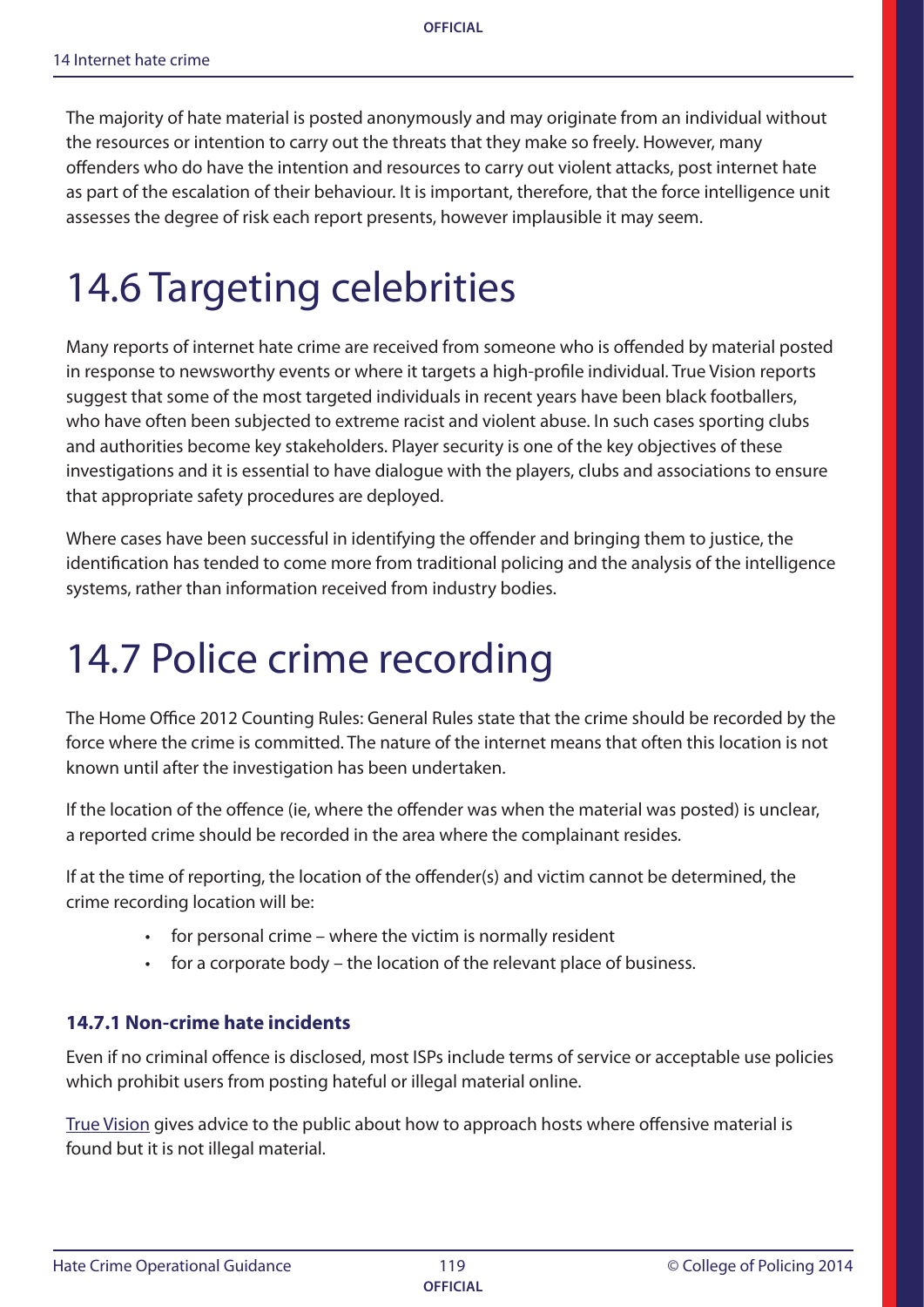#### **14.8 Generic internet hate crime management**

In order to deal with the exponential rise in reports about hate from the internet and to reduce the burden on force resources, National Policing has agreed with Home Office ministers to provide a central function for responding to generic hate crime on the internet.

The central team is also responsible for **True Vision** and can be contacted through the site web address. The remit of the unit is to take reports made through the True Vision website and to:

- assess whether the material amounts to a recordable crime
- record the complaint as a hate crime or non-crime hate incident centrally, preventing large numbers of unsolvable crimes from being held by forces
- keep the complainant informed about the process of investigation and any action taken
- make provisional enquiries with the ISP to find out the identity of the offender
- provide, where enquiries are able to identify the location of the offence, necessary material to the force with responsibility to enable them to carry out enquiries to trace and, where appropriate, prosecute the offender
- • disseminate intelligence to relevant national and local resources as appropriate
- work with national and international stakeholders to promote problem-solving solutions, including industry self-regulation.

The ACPO internet hate crime team (IHCT) has no remit to search the internet for hate material, and responds only to formal complaints made by the public through the True Vision website.

The IHCT does not have operational staff and carries out enquiries only to the point where an offence location is known. The crime will then be transferred to the relevant force for any enforcement action to be taken.

The IHCT will not respond to any report of material which:

- targets an individual person for abuse of any nature
- • is sent directly to any individual, including where it is posted on an individual's own personal website such as Facebook
- targets an identified group whose location is known (eg, Muslims who attend a specific mosque)
- targets a specific event such as a Gay Pride march
- refers to any other report which requires an operational police response.

Where a complaint of internet hate crime is made direct to an individual force, the force may ask the complainant to use the information and reporting facility on the Internet Hate Crime page of the True Vision website, but must not do so if any of the above circumstances apply. See **[Figure 1](#page-127-0)**.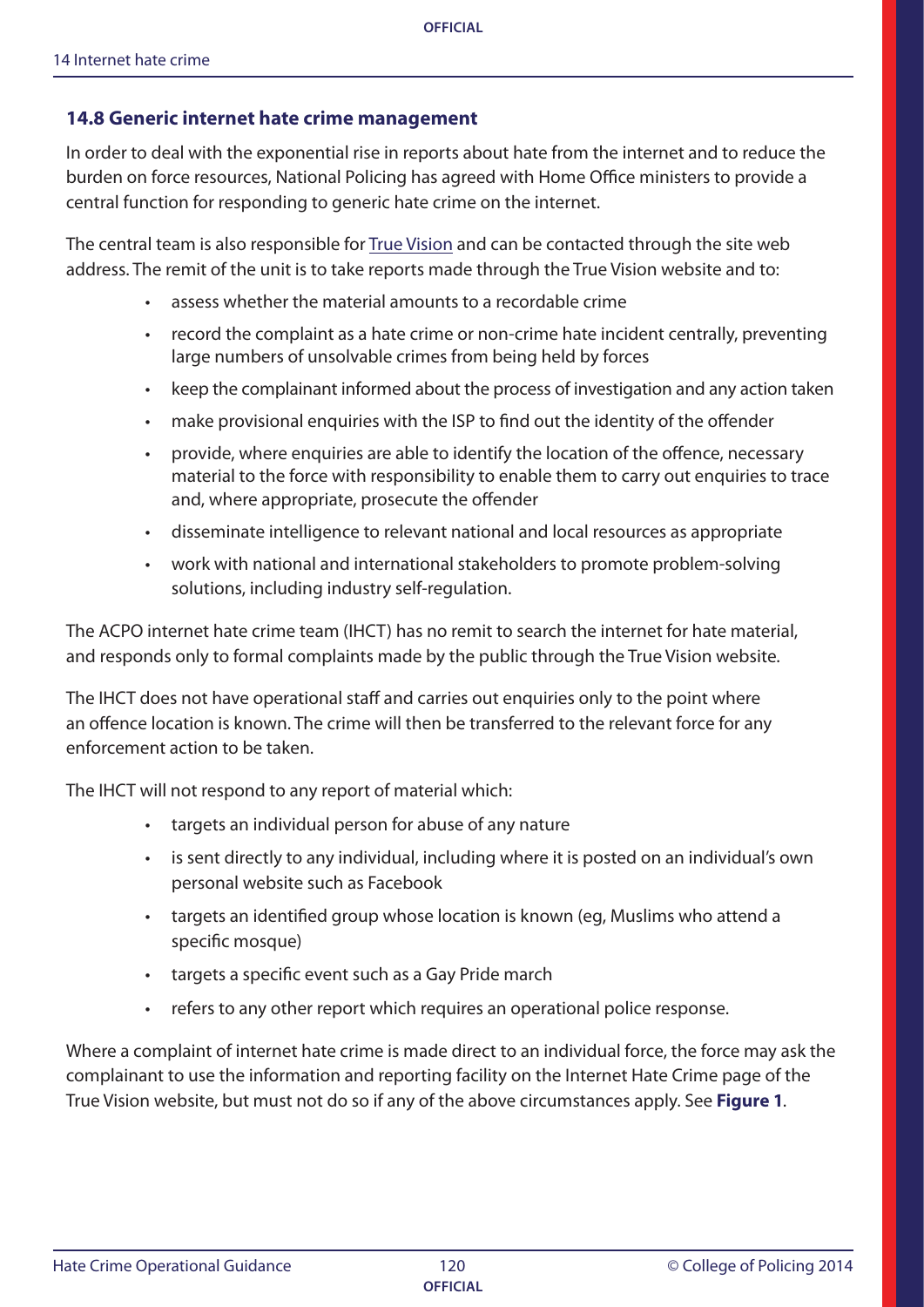**OFFICIAL**

<span id="page-127-0"></span>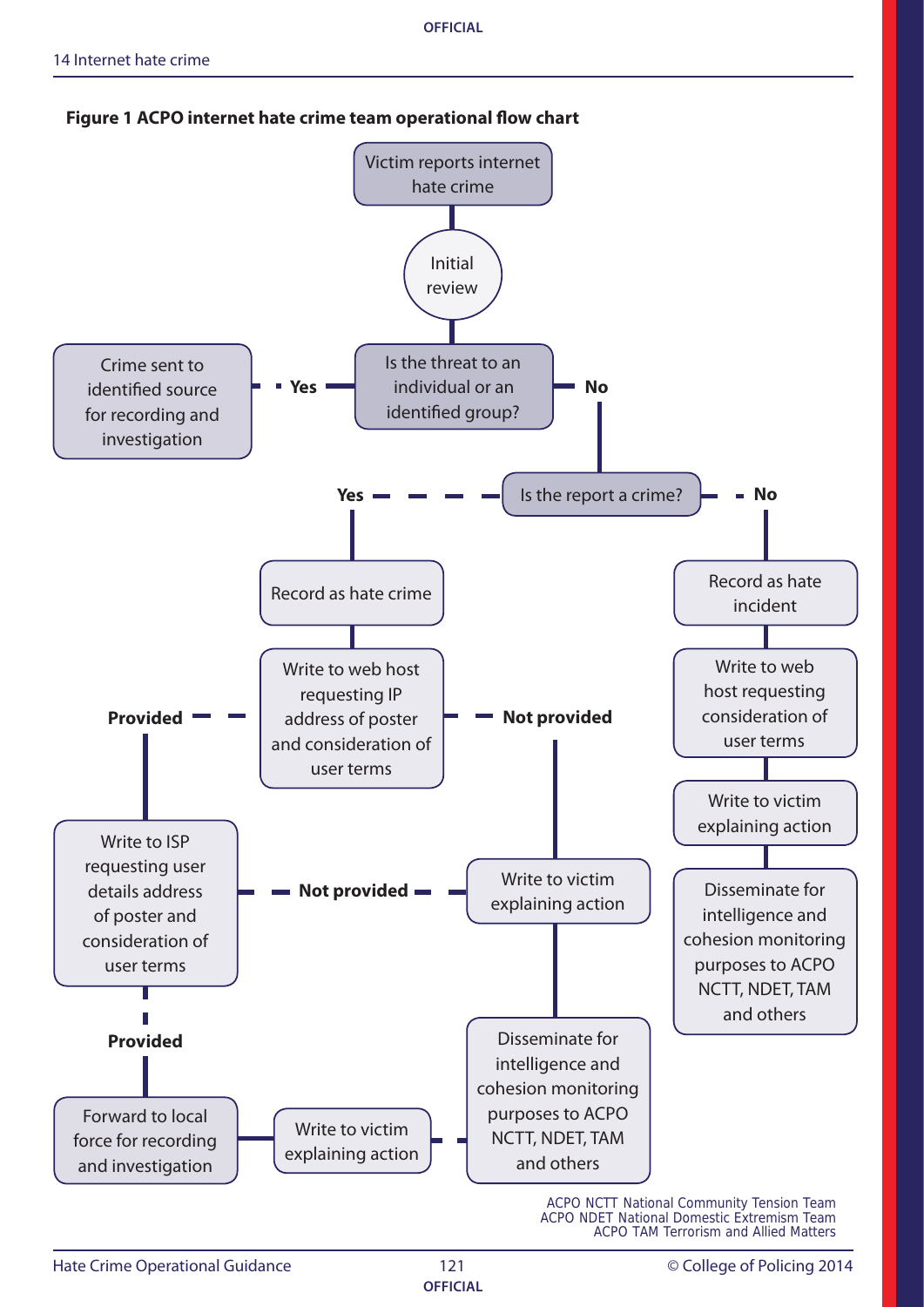## 14.9 Hate mail

The distribution of mail, eg, offensive letters, leaflets, posters or other material delivered by hand or via the postal system does still occur. The devastating impact this can have on a victim should not be underestimated, and such matters should be dealt with sensitively and reassuringly. Much of this material is disposed of by the recipient and they do not report it. Where such items are brought to police attention, they should be treated as forensic exhibits. Evidence can be lost if the exhibit, which, in the case of letter, includes both the envelope and its contents, is not dealt with correctly from the outset. The following good practice will assist in reducing loss or contamination of evidence when handling hate mail exhibits.

Do:

- Wear at least two pairs of latex gloves when handling any exhibit, and hold it by the edges. Tests have shown that it is possible to leave fingerprints through a single pair of gloves and incorrect handling can destroy any evidential marks on the item. The overall rule is to handle the item as little as possible.
- Where possible, package the items at the scene to prevent contamination.
- Photocopy the exhibit if possible so that a copy can be placed with the case papers and the prosecutor can have ready access to it.
- Consult your scenes of crime officer.
- • Consult the local hate crime investigation team or coordinator.
- Obtain a statement from anyone who has handled the item, thereby preserving continuity and providing an index if elimination fingerprints are necessary.
- Label the exhibit clearly and identify its storage location in any subsequent report.

#### Do not:

- Pass the exhibit around.
- Open a sealed envelope if it is believed to contain hate mail.
- Take a letter out of an envelope if the contents are suspected to be hate mail.
- Replace a letter into an envelope if it has already been removed. This could destroy potential forensic evidence. Package it as a separate item.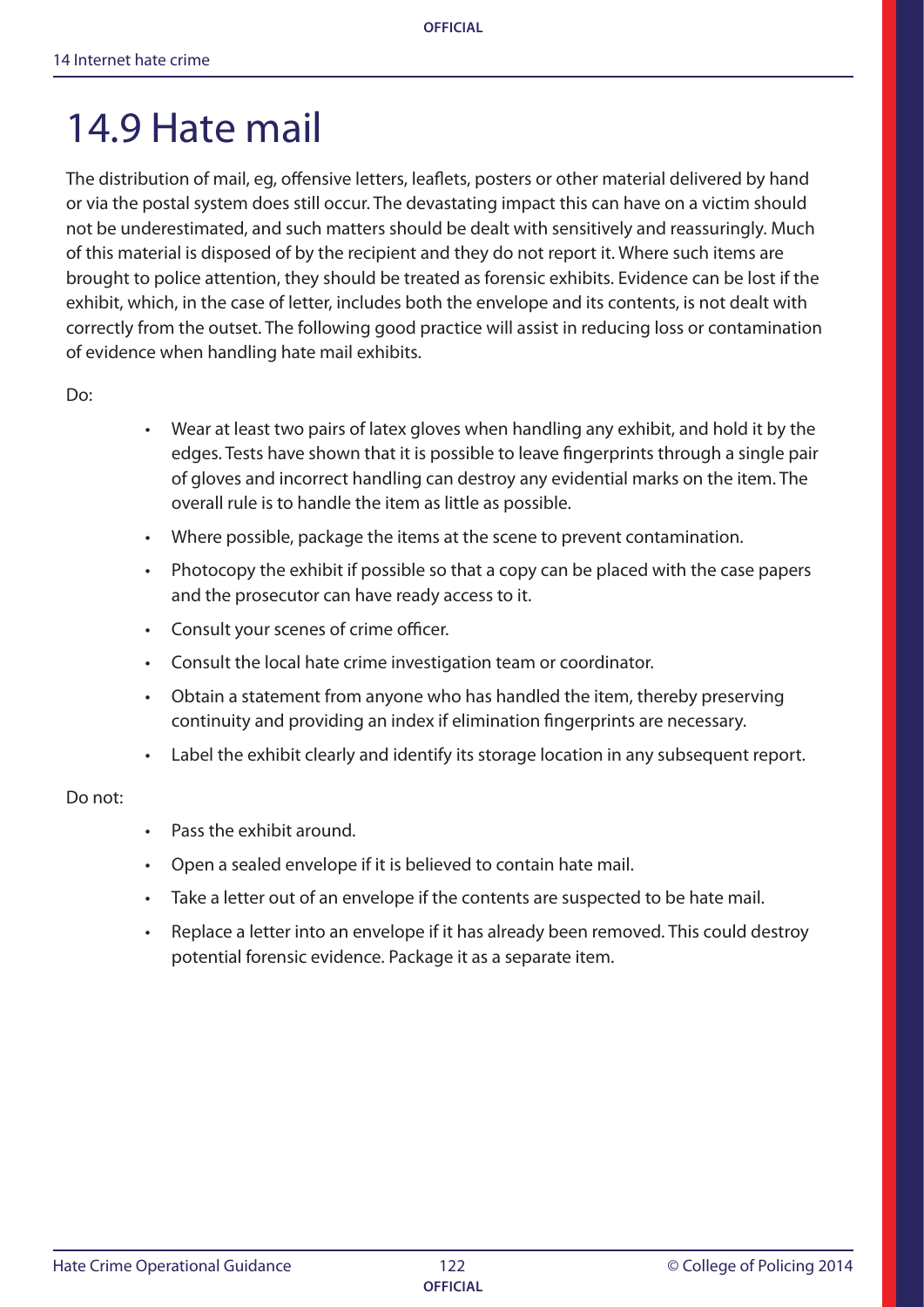# 15 Internal hate crime

Hate crime and incidents can occur in police organisations as staff carry out their duties. It can originate from colleagues or the public.

The ability to protect its staff affects how the public views the police service. If it cannot protect its own employees, it cannot be expected to protect the public or gain their confidence. The nature of policing places officers and staff in situations of conflict and as a result, hate crime is a risk. Prevention and effective responses to such crimes are essential to maintaining an inclusive and effective service.

Forces face extra responsibility when officers and staff are subjected to hate crimes or incidents. Hate crime will not be tolerated and the principles of this guidance will apply equally to them as victims.

The police service also has additional responsibilities to protect staff under employment law and the Equality Act 2010. Police officers and staff may be targeted in different ways and strategies should be put in place to ensure that they are all treated appropriately according to their diverse needs. This responsibility includes occasions where they are victimised by members of the public.

# 15.1 Introduction

The police service is committed to being an inclusive organisation. It cannot achieve this unless forces have effective internal policies and procedures to address internal hate crimes and incidents. Such policies must be transparent and capable of confronting unacceptable behaviour. [HMIC \(2003\) Thematic Inspection Report: Diversity Matters](http://www.hmic.gov.uk/media/diversity-matters-full-report-20030201.pdf) was unequivocal in the view that the standard of service afforded to victims of hate crimes and incidents among the general public is not always applied to victims of similar crimes and incidents within forces. This situation is unacceptable. There is a duty of care even when the victim is a colleague.

Failing to deliver an equivalent and proper standard of service to internal victims of hate crimes and incidents also has an external impact. They will share their experience with their communities, and the confidence of that community will be undermined.

It is essential that internal hate crimes and incidents are recorded and investigated in the same manner, and to the same standard as advocated elsewhere in this guidance.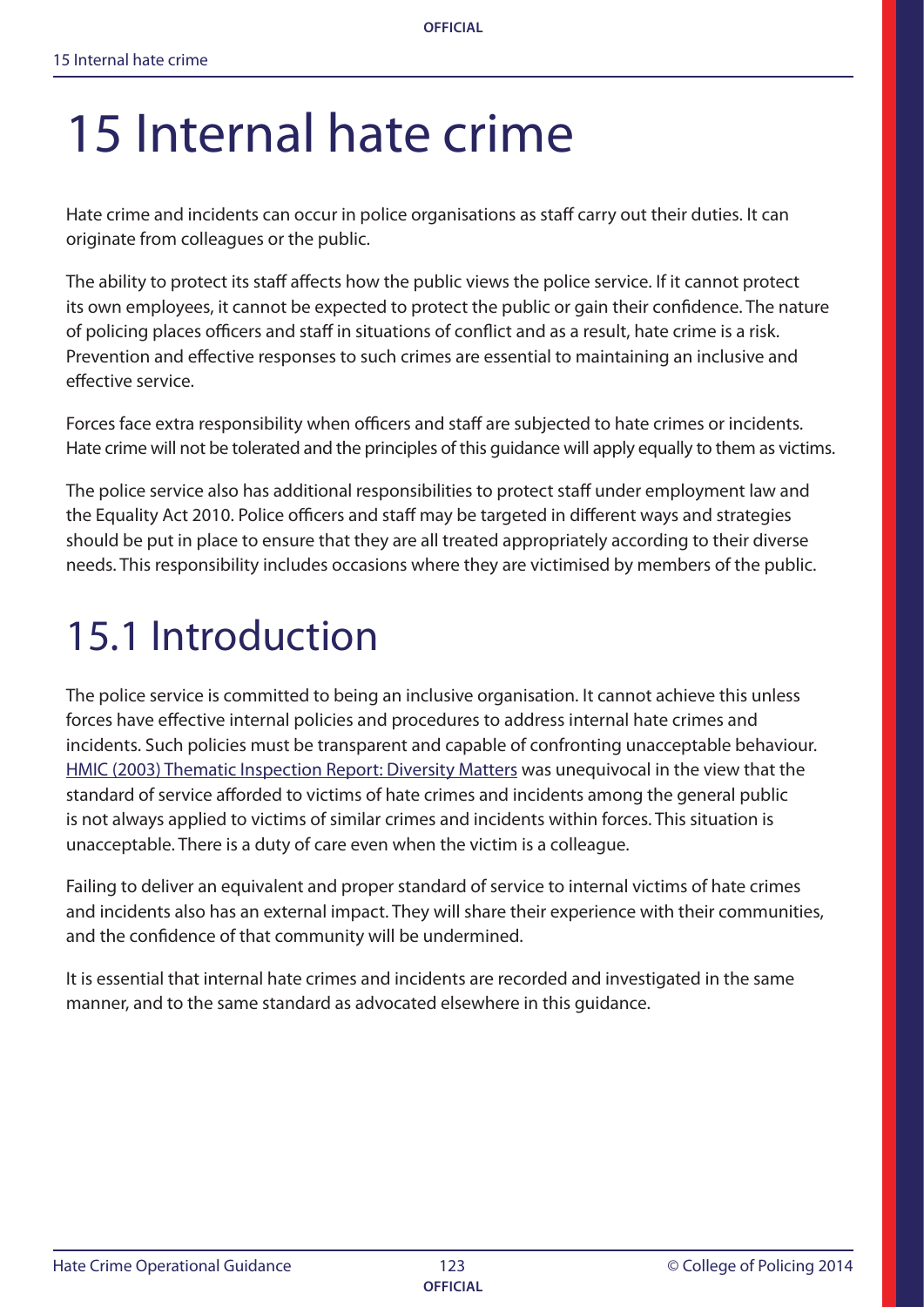# 15.2 Leadership and partnership building

Without the clear leadership of chief constables and their senior teams, a high-quality and consistent standard of internal investigation will not be realised.

In addition to providing adequate resources, there must be arrangements for monitoring, evaluation and performance measurement. Without these it will be difficult for forces to measure success, or to implement lessons learnt.

### **15.2.1 Transparent policy**

Some forces have produced policy on dealing with internal abuse and hate crime. This allows a clear message to be sent from the chief officer to all staff and is likely to build confidence and encourage victims to come forward to seek support.

### <span id="page-130-0"></span>**15.2.2 Partnerships**

Partnerships are important when dealing with internal hate crime just as they are when are dealing with problems in the community, although the stakeholders may be different. Key stakeholders in dealing with these issues are the statutory staff associations and local staff support networks.

In the same way that it is essential to build relationships with external stakeholders, forces need to work to build the trust and confidence with internal groups. Successful partnerships will increase the flow of communication and reporting of incidents and provide secure third-party reporting facilities. Effective partnerships also have the ability to detect incidents at the lower level, giving an early warning of emerging problems and allowing forces to intervene to prevent an escalation to more serious issues.

Forces should also consider other external stakeholders who may be able to assist. These could include external third-party reporting centres, independent professional advocates or existing IAGs.

# 15.3 Encouraging reporting

Under-reporting of internal hate crime is a significant challenge. It is important that forces are able to assess not only the number of incidents that are reported, but also the extent of hostility faced by colleagues, whether from within or outside the organisation.

Some forces have been able to assess the nature of hostility suffered by colleagues by using staff perception surveys. Where such surveys record anonymous personal information and ask relevant questions about experiences of hostility, bullying and harassment, forces are able to identify not only the extent of abuse but also how much of that abuse goes unreported.

Once the force is aware of the extent of abuse, it can consider with its stakeholders the best ways to encourage reporting. Measures which could be considered include confidential telephone lines or reporting through internal or external third parties.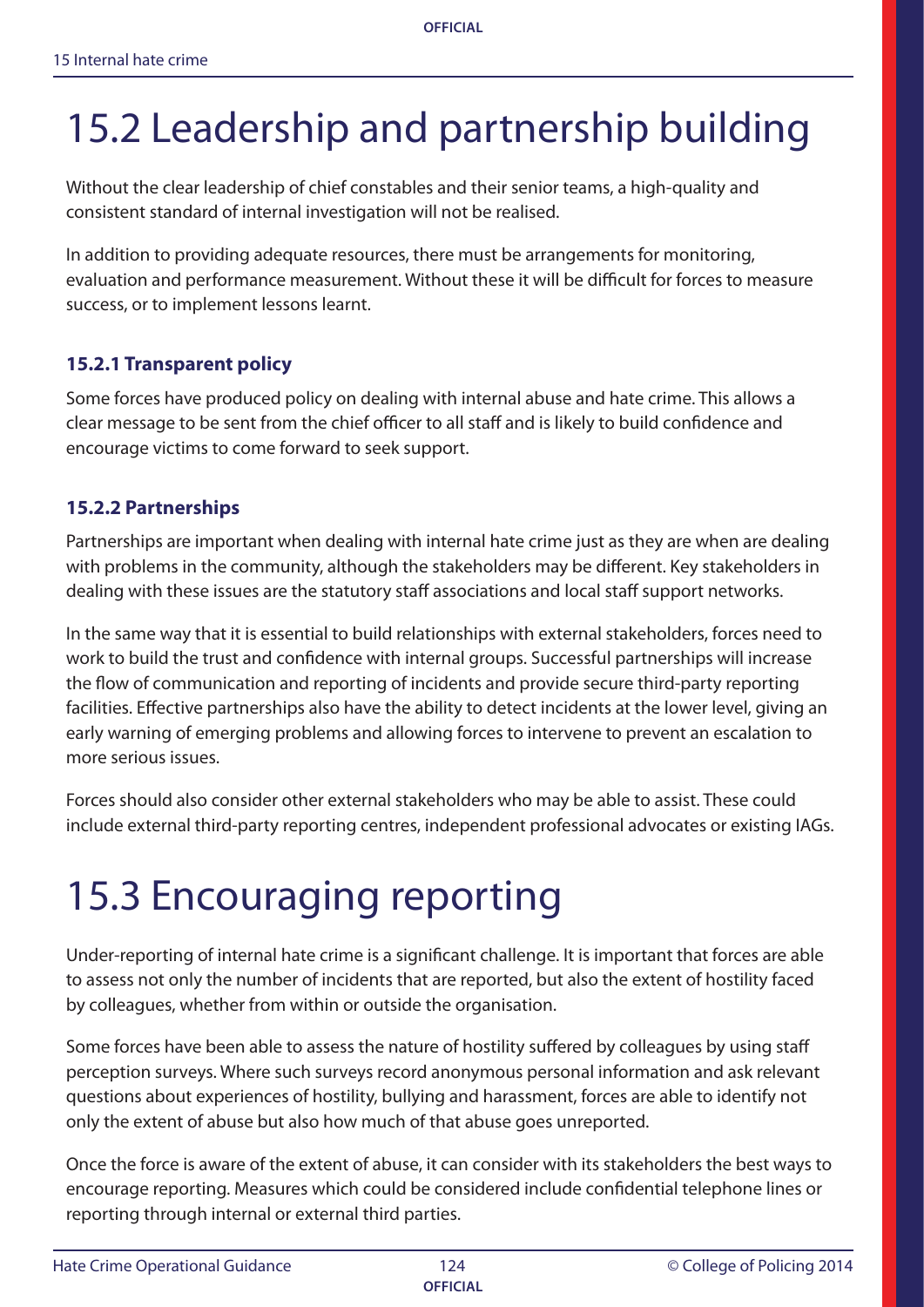#### **15.3.1 Recording internal hate crime and non-crime incidents**

One of the main challenges for forces when responding to internal hate crime or incidents has been the various recording options. Recording external complaints from the public is straightforward as they are a hate crime or a non-crime hate incident.

Forces have existing guidance for recording complaints against police colleagues and staff and when they should be notified to the Independent Police Complaints Commission. However, some of these incidents are reported and recorded under other procedures such as a human resources grievance procedure.

# 15.4 Transparency of performance data

Whichever system is used to report and record internal hate crimes and incidents, it is essential that the force is able to assess the nature and extent of the problem. The collection of robust data, staff perception surveys and knowledge of human resources data will allow analysts to assess the levels of hostility faced by the police so that measures can be taken to address any problems that do exist.

Performance data should be transparent and discussed with relevant stakeholders, although any exchange has to protect the confidentiality of staff. This is particularly important in smaller organisations with lower representation from visible minority or affected groups.

# 15.5 Legal duties to protect staff from harassment

In addition to the duties outlined in **[6.1 Introduction](#page-66-0)**, section 40 of the Equality Act 2010 states that employers may be liable for harassment. They may be liable where a third party (eg, a customer, contractor, supplier or the general public) harasses an employee in the course of their employment, and the employer knew that they had been harassed on at least two occasions, and he or she did not take reasonably practicable steps to prevent it.

Any third occasion involving harassment must be acted upon by the employer. However, the employer should not wait until the third occasion before acting. They can take action at any time to prevent third-party harassment.

The third-party harasser does not have to be the same person on each occasion or be employed by the same organisation.

### **15.5.1 Harassment as defined in legislation**

Section 26(1) of the Equality Act 2010 defines harassment as any unwanted conduct that violates an employee's dignity or creates an intimidating, hostile, degrading, humiliating or offensive environment. The unwanted conduct must relate to a relevant protected characteristic. Sections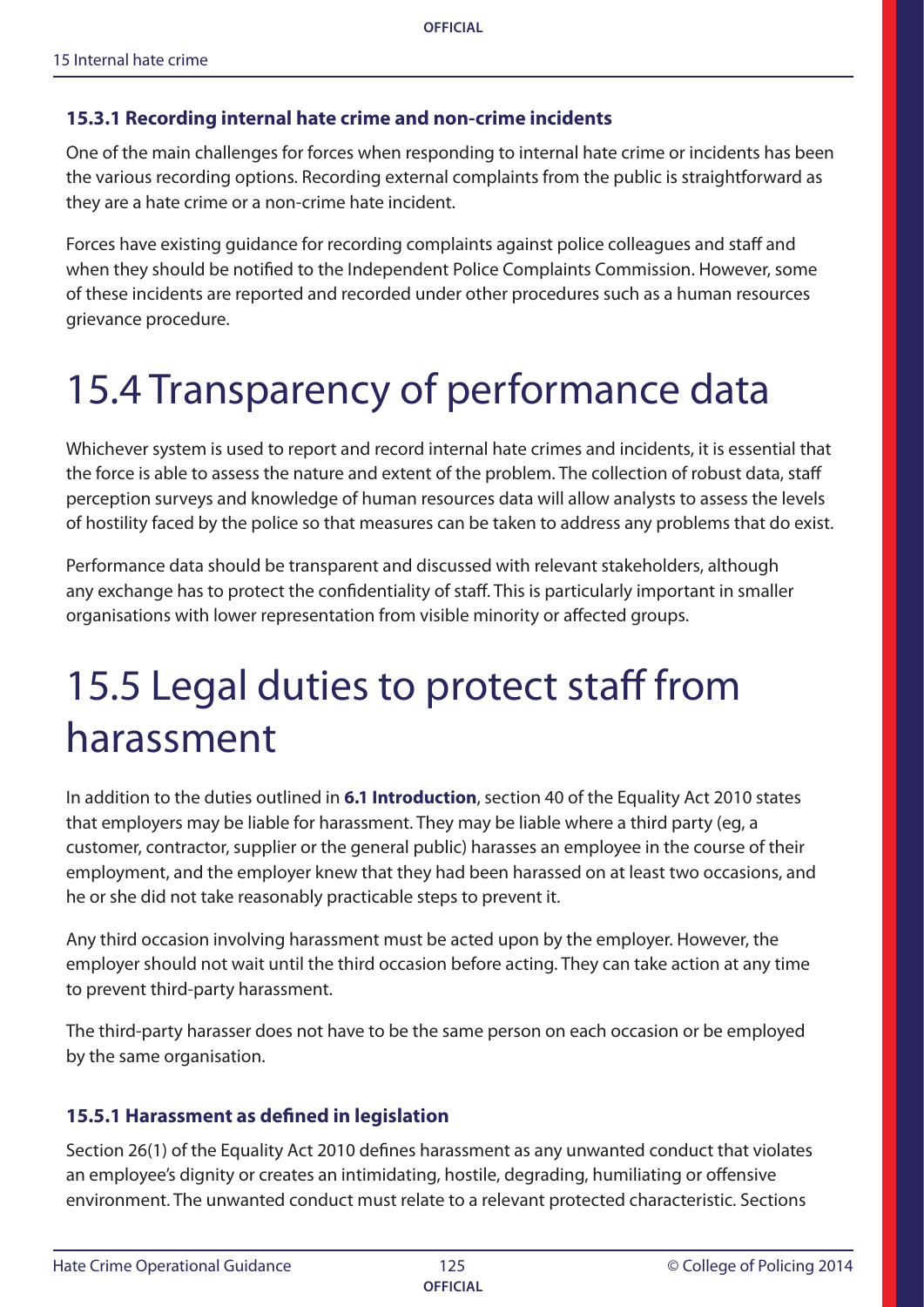26(2) and 26(3) of the Act respectively, deal with unwanted conduct of a sexual nature, and less favourable treatment because of a person's reaction to harassment.

The legal framework protecting individuals from other forms of harassment are dealt with by other legislation such as the Protection from Harassment Act 1997 and the Public Order Act 1986.

Protection from harassment for employees derives from case law.

# 15.6 Types of internal hate crime

There are a number of ways in which a police officer or member of police staff may be the victim of a hate crime or incident. These include:

- a crime or incident committed by a colleague
- • a crime or incident committed by a member of the public
- • conflicts caused by expressions of personal belief
- the refusal by a member of the public to accept an allocated officer.

#### **15.6.1 Committed by colleagues**

Behaviour by one colleague against another which targets an individual because of hostility to their personal characteristics is not acceptable.

Internal hate crimes and incidents should not be dismissed as hijinks, police culture, a bit of fun or bullying. If a crime has been committed it should be treated as such. If a non-crime hate incident has taken place, it should be recorded as such and appropriate disciplinary procedures should be followed.

Force policy should be clear that such behaviour is not acceptable and should identify the action that should be taken in each case.

Reporting a crime or complaint against a colleague is difficult and can be even more so where it is fuelled by hostility. While the victim's view should be considered in decision making, it places them under pressure as they become the arbiter of a colleague's fate. It is not, however, for the victim to decide if any action should be taken, or what that action should be.

An internal hate crime should be recorded at the time it is reported, in accordance with normal crime recording and professional standards policy. The broader considerations of victim support and investigation that are outlined in this guidance should then be applied. In addition to traditional victim's services, forces may consider external professional support to assist the victim to deal with the implications of the crime. Risk assessment is a key part of the service to victims, and this should include how to prevent further hostility from the person complained of, or other colleagues. Options such as location moves or changes to the team structure should be considered carefully as there is the potential for secondary victimisation.

Given the legal and moral duties placed on police forces, considerations, risk assessments and decision making should be recorded.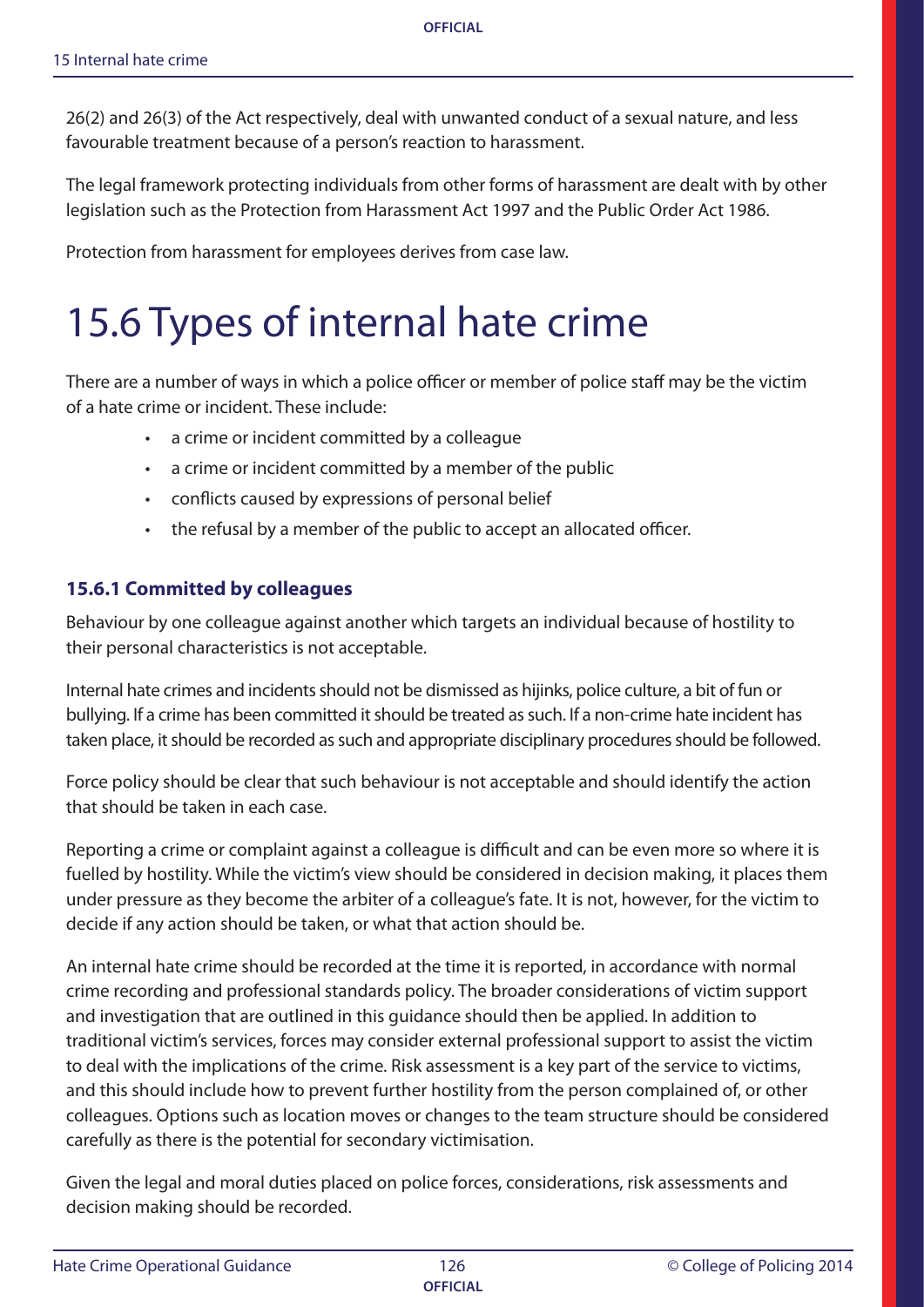#### **15.6.2 Committed by members of the public**

Police officers or staff may be targeted by a member of the public while, for example, they are on patrol, attending an incident or dealing with a member of the public at the front desk.

These crimes or incidents should be treated in the same manner as any other allegation of a hate crime or incident, and recorded and investigated in the same way. The victim should receive the same standard of care as any other victim of crime.

#### **15.6.3 Understanding the extent of abuse**

Forces which have transparent policies, use staff surveys and build strong partnerships with staff are best placed to recognise the extent of harm suffered by colleagues. Managers should be aware of the force's responsibilities and have the resources to make decisions.

#### <span id="page-133-0"></span>**15.6.4 Management considerations**

Management decisions are more likely to create safe work environments and be defensible to any civil challenge if:

- managers understand the employer's legislative duties and policy commitments
- decisions are made after consultation with the individuals affected
- decisions are made after taking advice from legal and other experts
- decisions are documented and record the
	- process of decision making
	- views of the individuals
	- consultation and advice received
	- competing legal requirements
	- assessed level of risk
	- options considered
	- reasons for making the decisions.

#### **15.6.5 Deployment decisions**

Some deployments, whether individual tasks or employment postings, are more likely to attract abuse against colleagues. Examples of increased risk may include deploying a visibly Muslim officer to work on the front line of an English Defence League protest or posting a black PCSO to work in a neighbourhood where there has been a strong support for far-right political groups.

These decisions may have competing legal duties. The easiest choice may be to protect the colleague from abuse by not deploying them to such activities. Excluding someone from a posting on the basis of a protected characteristic may, however, be against their wishes and also may breach the Equality Act 2010, specifically the duty not to discriminate on the basis of protected characteristics.

The management considerations in **[15.6.4 Management considerations](#page-133-0)** will help managers come to decisions that balance duties and effectiveness.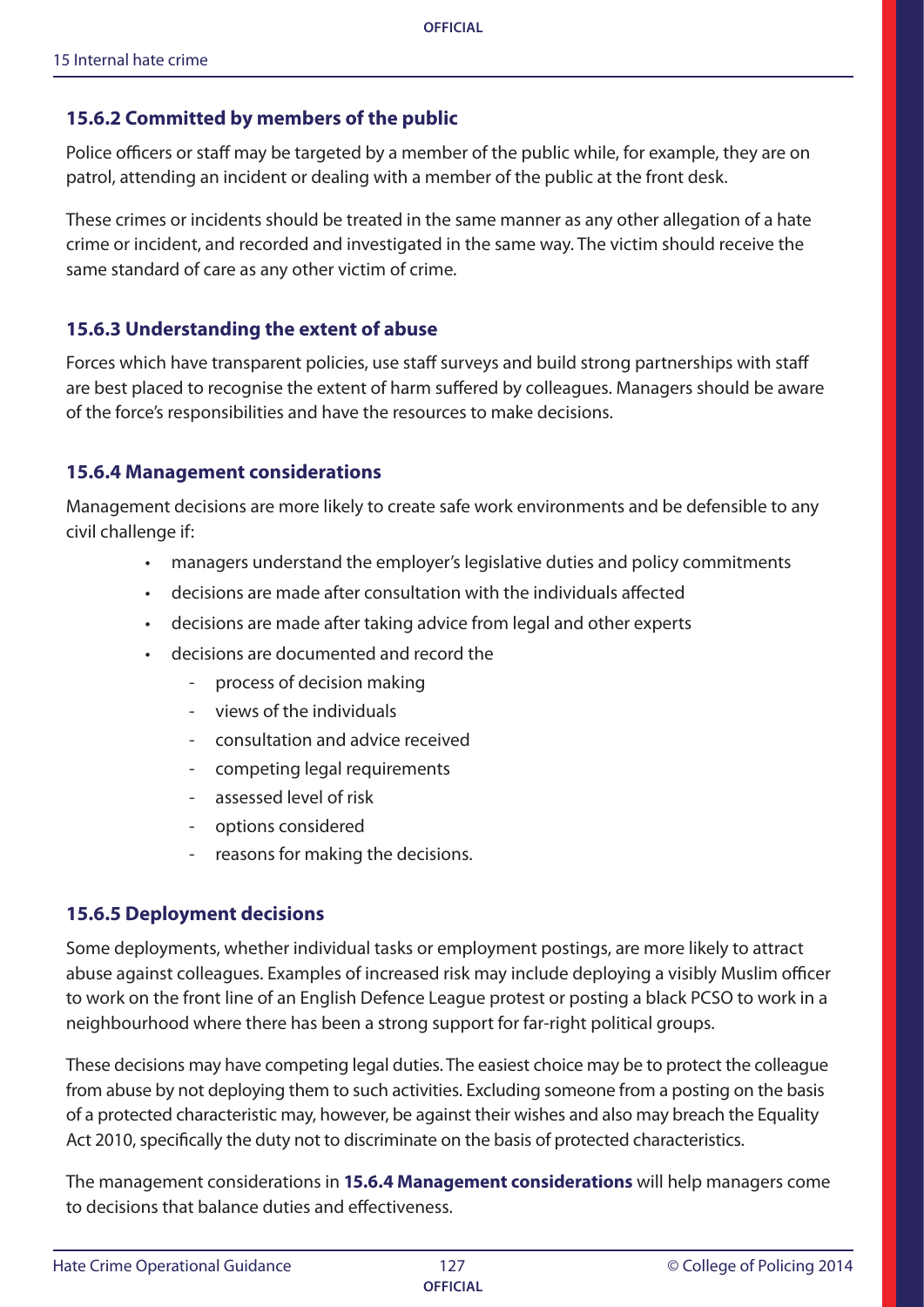The degree of a manager's consideration will vary depending on the immediacy of the decision. Deploying the closest officer, who is black, to a domestic dispute at the home of a convicted racist offender may require an immediate decision from deployment managers, but should follow the same considerations as in **[15.6.4 Management considerations](#page-133-0)**. Although the urgency of the response will dictate the immediacy of the decision making, managers may later be asked to justify deployment decisions.

#### **15.6.6 Partnerships**

The partnerships mentioned in **[15.2.2 Partnerships](#page-130-0)** will assist forces to develop and equip managers with the skills to make decisions that reflect the need for effective policing responses, while respecting the moral and legal duties to protect police officers and staff.

#### **15.6.7 Support for colleagues**

Forces should consider what support is appropriate and proportionate, based on the knowledge of the extent of the problem and assessment of risk. Responses considered could include:

- the support of staff associations and local staff support networks
- • internal advocacy and counselling services
- mentoring support from experienced individuals
- • access to external professionals
- training for managers to help them make effective decisions.

# 15.7 Expressions of personal belief

There are occasions where conflict in the workplace can emerge from the opposing or disparate views of individuals on issues such as competing religious beliefs or on sexual orientation. Recent examples include the debate over the legalisation of same sex marriages or comments on sectarian divides within religious communities.

Balancing a person's right to express their views with the right of others to be protected may require management intervention as such disputes can escalate to conflict.

[Guiding Principles for the Police Service in relation to the articulation and expression of religious beliefs](http://www.acpo.police.uk/documents/edhr/2008/200805-edhr-religious-beliefs.pdf)  [and their manifestations in the workplace](http://www.acpo.police.uk/documents/edhr/2008/200805-edhr-religious-beliefs.pdf) may help managers to deal effectively with such conflict.

#### **15.7.1 Prevention of conflict**

Different views among police colleagues are inevitable, just as they are in society. Building up open and collaborative relationships between local staff support networks can prevent these views from escalating into a conflict.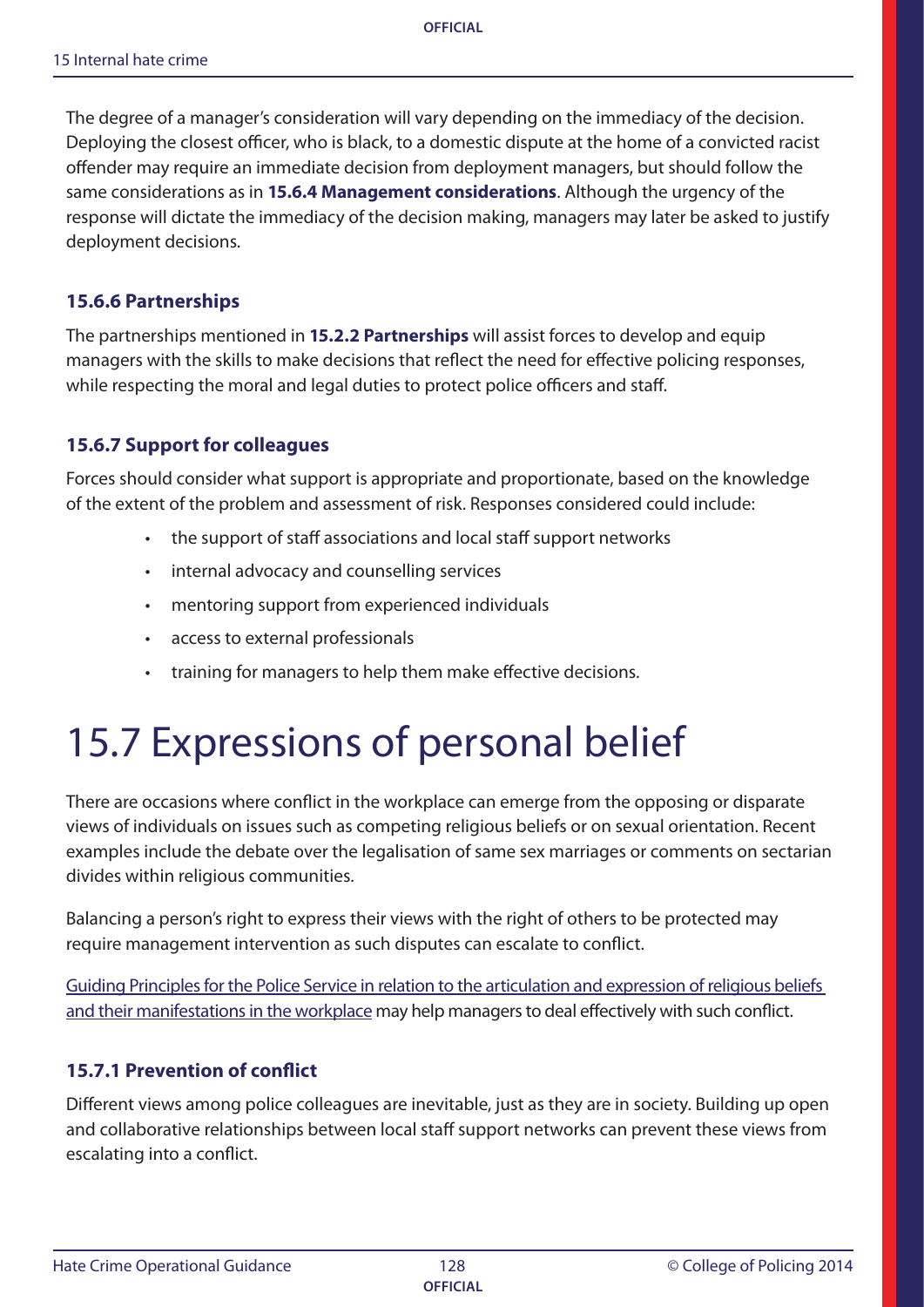# 15.8 Refusal by a member of the public to accept an allocated officer

There will be occasions where a victim refuses the services of a colleague because of their own bigotry about the colleague's personal characteristics. This presents a potential source of abuse to the individual concerned and a difficult situation for managers, who will need to balance the duty to serve the public with legal duties to protect colleagues from abuse.

#### **Examples of a need to intervene**

Example 1 – A man enters a police station to report the theft of a mobile phone. A black police staff member is allocated to record the theft and obtain a statement, but the man refuses to speak to this person, demanding that someone else is made available.

Example 2 – A child is assaulted by a known sex offender who is at large and considered to pose a high-risk of offending to other children. The child attends a video-interview facility with his mother who is acting as the appropriate adult to her child. A gay detective is allocated to carry out the interview, but when introduced to the mother she refuses to allow the interview to take place with this officer.

In cases such as these, it is important to understand why the services of the allocated officer have been refused. It may be that reasons for refusal are nothing to do with personal characteristics but, for example, that the officer has said or done something to upset the person on this or on some previous occasion.

If based on discriminatory views of the complainant, both of the situations described above are unacceptable. To simply comply with the demands of the individual would be morally wrong and the force could be vulnerable to a challenge under the Equality Act 2010. Both situations require sensitive management intervention to resolve them. **In both cases the views of the discriminated colleague are central to making an effective decision**.

In Example 1 the police have a duty to investigate the crime, but also to protect staff. After taking into account **[15.6.4 Management considerations](#page-133-0)** and finding the man's motives were racist, a supervisor is likely to challenge the man and inform him that he has no right to demand a white colleague. They would need to explain why such a request is unacceptable and provide a clear statement explaining why the police could not accede to his demands.

If the man accepts the supervisor's view and agrees to the original officer progressing the incident, the officer's view on what should happen next is paramount. It may be that they would suffer further distress by spending time in the company of the man they know to be a racist, and choose not to do so. They may, however, want to continue the task with another colleague present to support them. In all instances **[15.6.4 Management considerations](#page-133-0)** should be followed and recorded.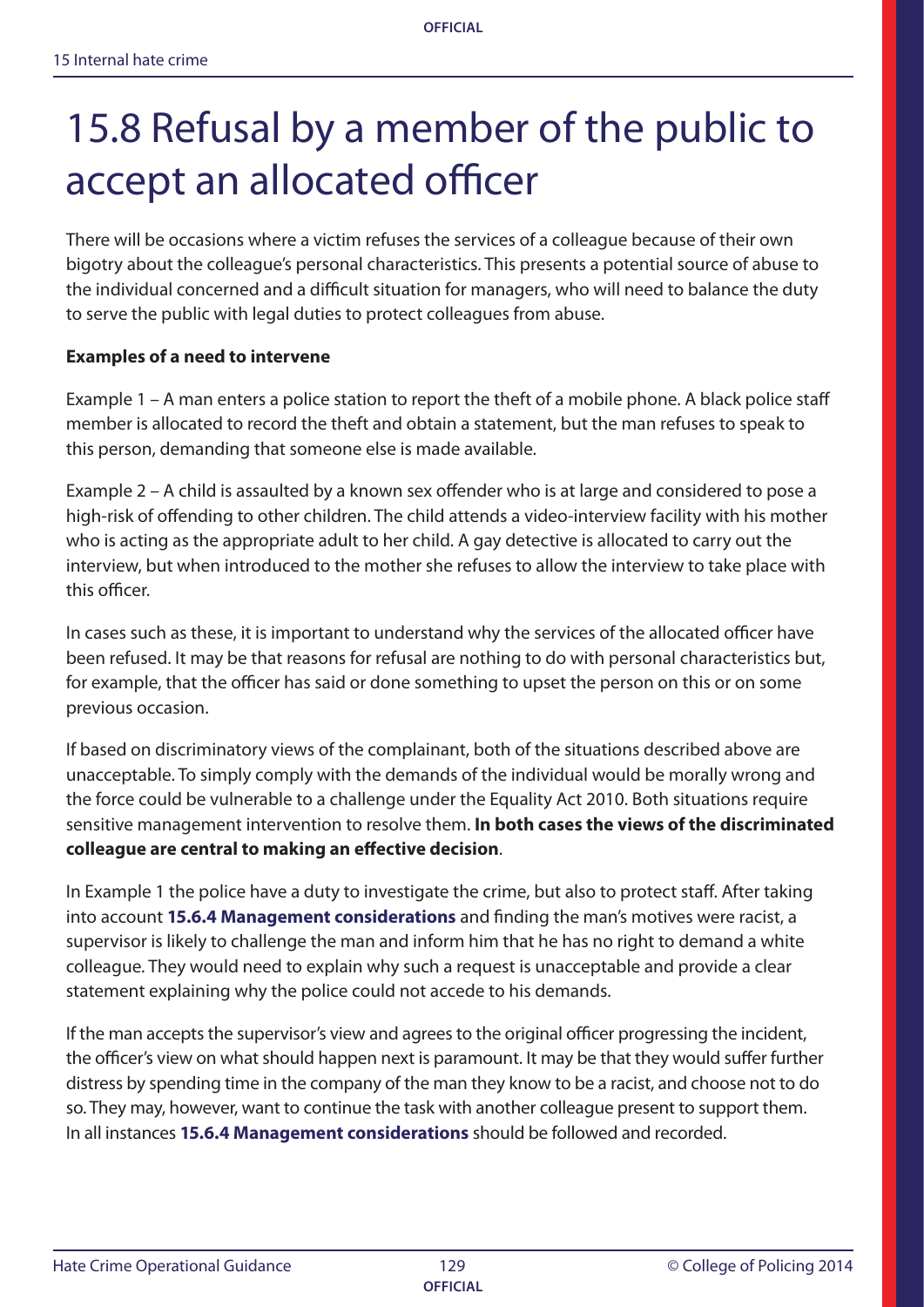In Example 2 there is a duty to protect the child and investigate a serious crime. To achieve the best evidence a video interview is also required. The supervisor is likely to speak to the mother privately to find out the reasons for her objection and, where appropriate, explain why her discriminatory views are unacceptable. **[15.6.4 Management considerations](#page-133-0)** will allow managers to make decisions that balance competing duties.

If there can be no agreement, it may be necessary to accede to a discriminatory demand if there is a significant risk of harm to the public or to the colleague, or to continue would seriously undermine an investigation into serious crime. Although a decision could be discriminatory to an individual, it may also be considered to be necessary and morally defensible in extreme situations if all other solutions are exhausted and the respective duties are balanced.

In this instance each option available to supervisors is unpalatable, particularly if there is no way of resolving the two competing duties, ie, to ensure equality for the officer, and to protect the child from abuse where there is no legal power to remove the mother's authority. The response to any breach of rights such as human rights needs to be defensible, proportionate and necessary. Where possible, it would be advisable to seek legal advice, advice of equality advisers or the views of senior colleagues. All decisions should consider the views of the discriminated colleague.

This situation leaves managers in a difficult situation because the Equality Act 2010 does not provide a justifiable exemption to the direct discrimination legislation, except in very specifically defined circumstances. The position is summed up in Blackstone's Guide to the Equality Act 2010 (second edition, page 36). This reads at paragraph 3.14:

> Justification of direct discrimination is not possible under the Act, unless the less favourable treatment is because of age. Treatment which falls within the definition of direct discrimination will be unlawful unless the Act makes specific provision exempting the type of treatment experienced from the scope of its prohibitions.

Given these conflicting legal restrictions the police have to be driven by strong morals and consider the core principles of policing. Police actions are more likely to be defensible if the supervisor consults affected parties and records the considerations and the grounds for their decision making. If such a decision has to be made, it is essential to support the affected colleague and consider the adverse impact on colleagues and the community. **Note:** ACPO leadership has raised this anomaly with the Government Equality Office.

In both of the above incidents, where colleagues perceive that they were motivated by hostility the matters should be recorded as non-crime hate incidents – unless the circumstances include a recordable crime, in which case they should be recorded as hate crimes.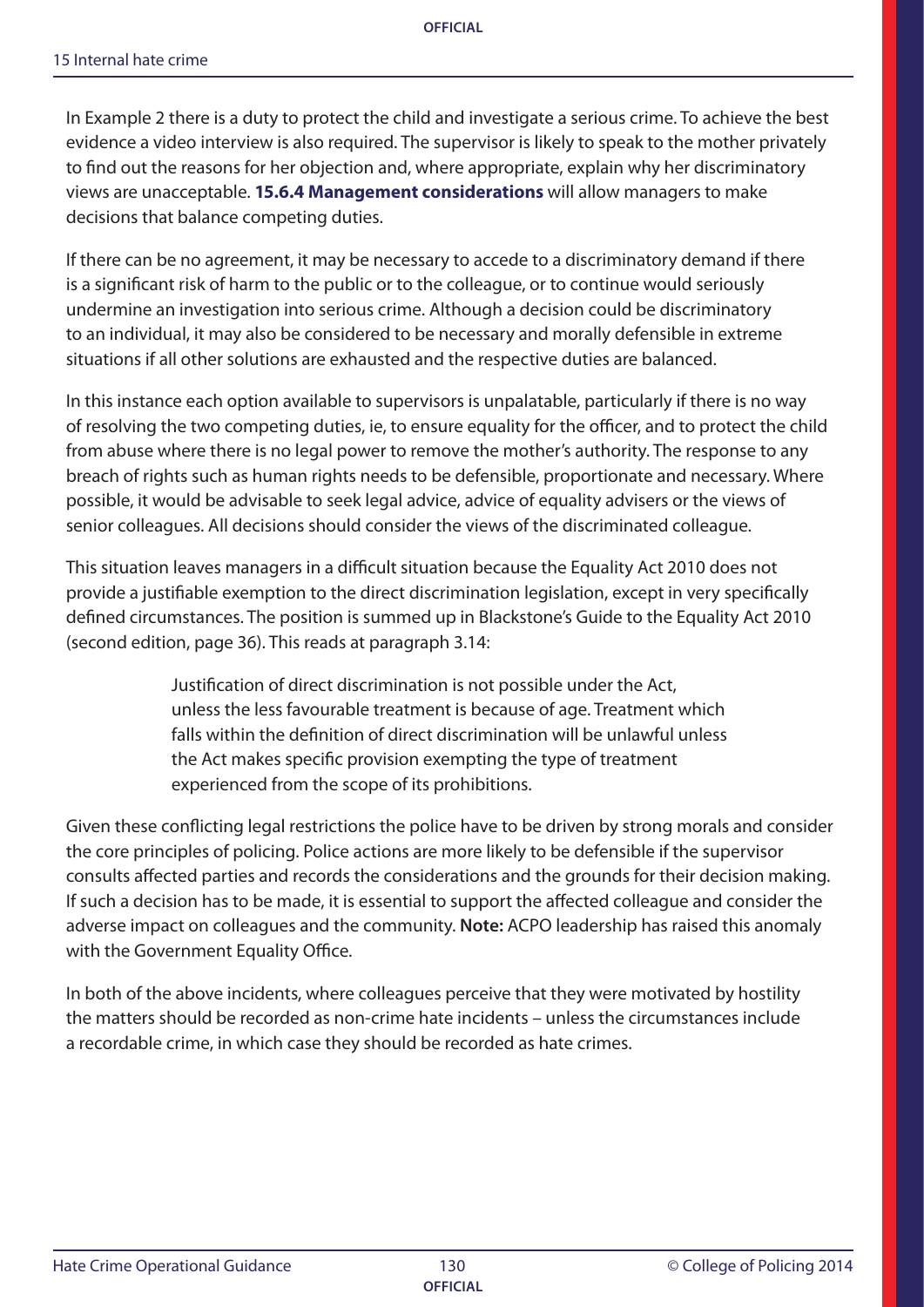# 15.9 Investigation of internal hate crimes

Forces should ensure that internal allegations of hate crimes or incidents are investigated by appropriately trained staff. In smaller forces an agreement to share resources with neighbouring forces or access to specialist hate crime investigators from a larger force may be appropriate. The overriding consideration is that investigations into allegations of internal hate crime should be treated with the same level of professional expertise as that given to external hate crime, with the extra considerations of the moral and legal duty to protect colleagues from abuse. Investigators need to be mindful of their data protection responsibilities and avoid unwanted disclosure of sensitive personal data, eg, sexual orientation, disability.

For further information see [The Police Service in England and Wales Final report of a formal investigation](http://www.report-it.org.uk/files/08_03_05_cre.pdf) by the Commission for Racial Equality.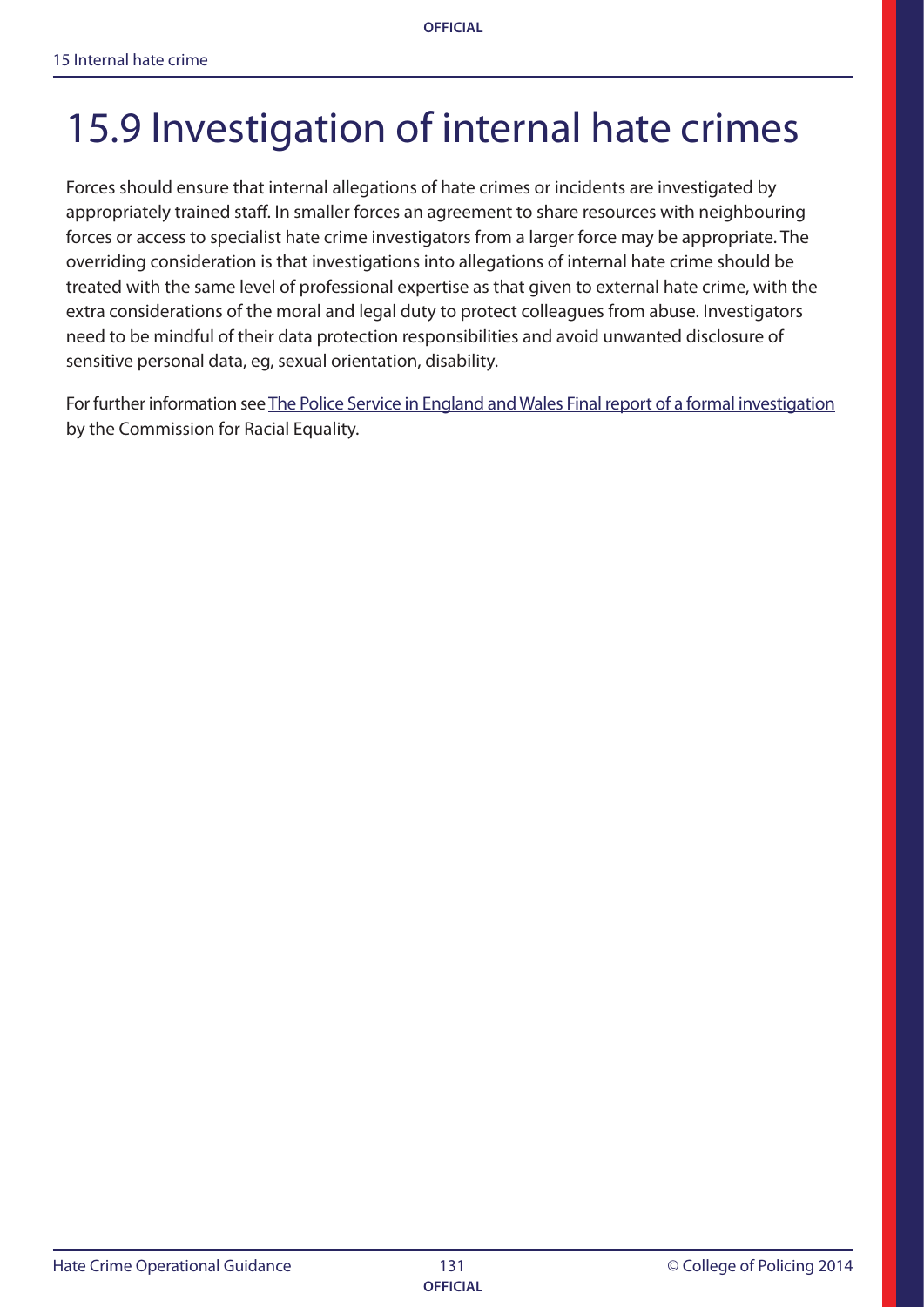# Further reading

Campbell, R. (2011) A Case of Hate: Approaching Crimes against Sex Workers as Hate Crime in Merseyside, presented at the British Society of Criminology Annual Conference 2011: Economies and Insecurities of Crime and Justice, Northumbria University, July 2011.

CPS (n.d) *[Guidance on Prosecuting Cases of Disability Hate Crime](https://www.cps.gov.uk/legal/d_to_g/disability_hate_crime/)*.

CPS (2007) *[Guidance on Prosecuting Cases of Homophobic and Transphobic Crime](http://www.cps.gov.uk/publications/docs/htc_policy.pdf)*.

CPS (n.d) *[Guidance on Prosecuting Cases of Racist and Religious Crime](https://www.cps.gov.uk/legal/p_to_r/racist_and_religious_crime/)*.

CPS (n.d) *[Racist and Religious Crime – CPS Prosecution Policy](http://www.cps.gov.uk/publications/prosecution/rrpbcrbook.html)*.

Home Office (2001) *Community Cohesion: A Report of the Independent Review Team, Chaired by Ted Cantle*. London: Home Office.

Home Office (2003) *Community Cohesion Advice for those Designing, Developing and Delivering Area Based Initiatives (ABIs)*. London: Home Office.

Home Office (n.d.) *Data Exchange and Crime Mapping: A guide for Crime and Disorder Partnerships*. London: Home Office.

Leigh, A., Reid, T., & Tilley, N. (1996) *Problem-Orientated Policing Brit Pop*. Home Office Crime Detection and Prevention Series Paper 75. London: Home Office.

Leigh, A., Reid, T., & Tilley, N. (1998) *Brit Pop II: Problem-Orientated Policing in Practice*. Home Office Police Research Series Paper 93. London: Home Office.

Local Government Association (2002) *Guidance on Community Cohesion*. London: Chameleon Press.

MOJ (2011) *Achieving Best Evidence in Criminal Proceedings: Guidance for Vulnerable or Intimidated Witnesses, Including Children*. London: Home Office.

Reid, T., & Tilley, N. (2000) *Not Rocket Science? Problem-Solving and Crime Reduction. Home Office Crime Reduction Research Series Paper 6*. London: Home Office.